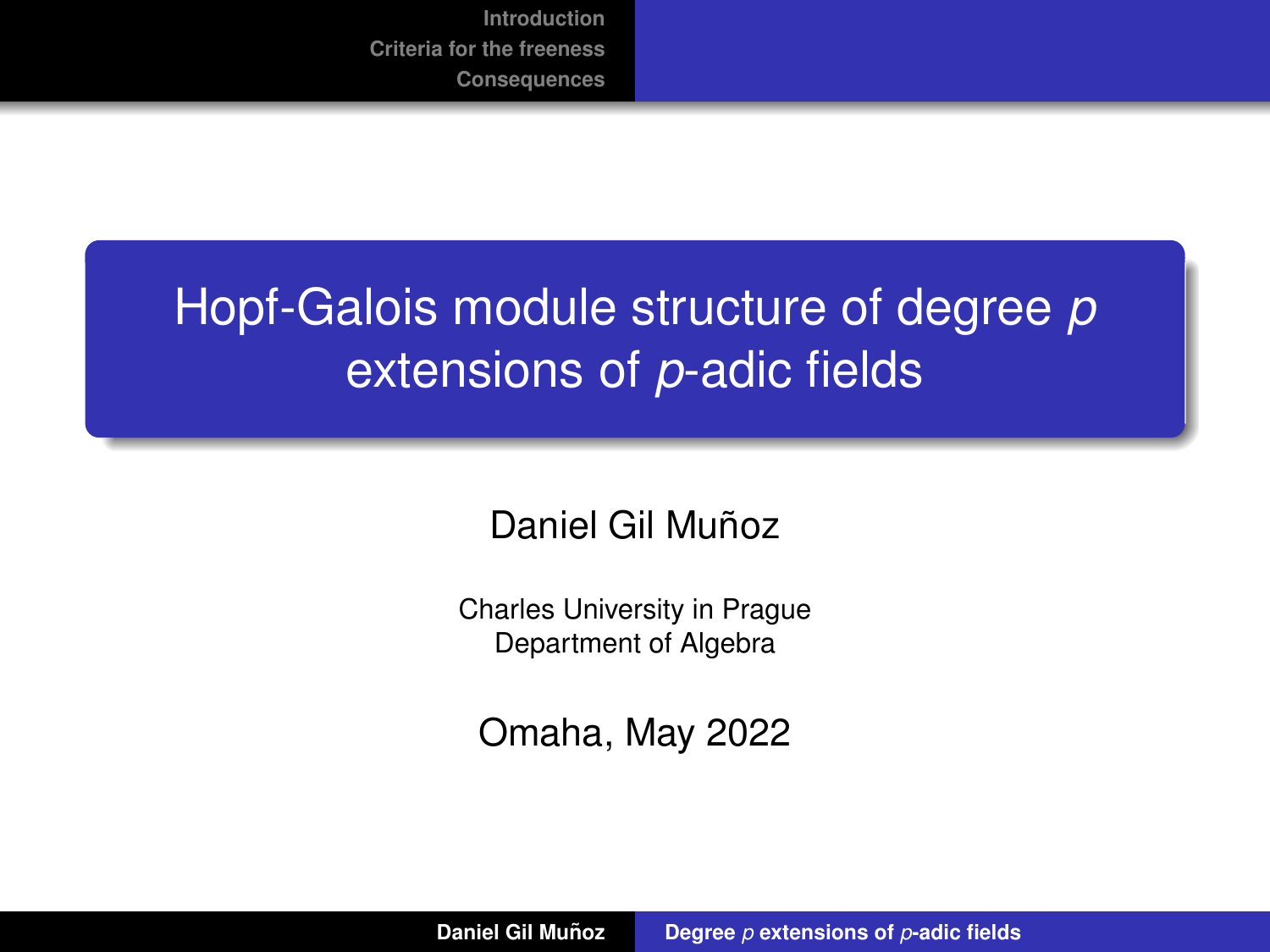# Table of contents



### **1** [Introduction](#page-2-0)

- [Cyclic degree](#page-10-0) *p* extensions
- [Hopf-Galois degree](#page-20-0) *p* extensions
- **2** [Criteria for the freeness](#page-41-0)
	- [Maximally ramified case](#page-42-0)
	- [Non-maximally ramified cases](#page-53-0)
	- [The case](#page-71-0)  $t \geq \frac{2pe}{p-1}-2$

# **3** [Consequences](#page-116-0)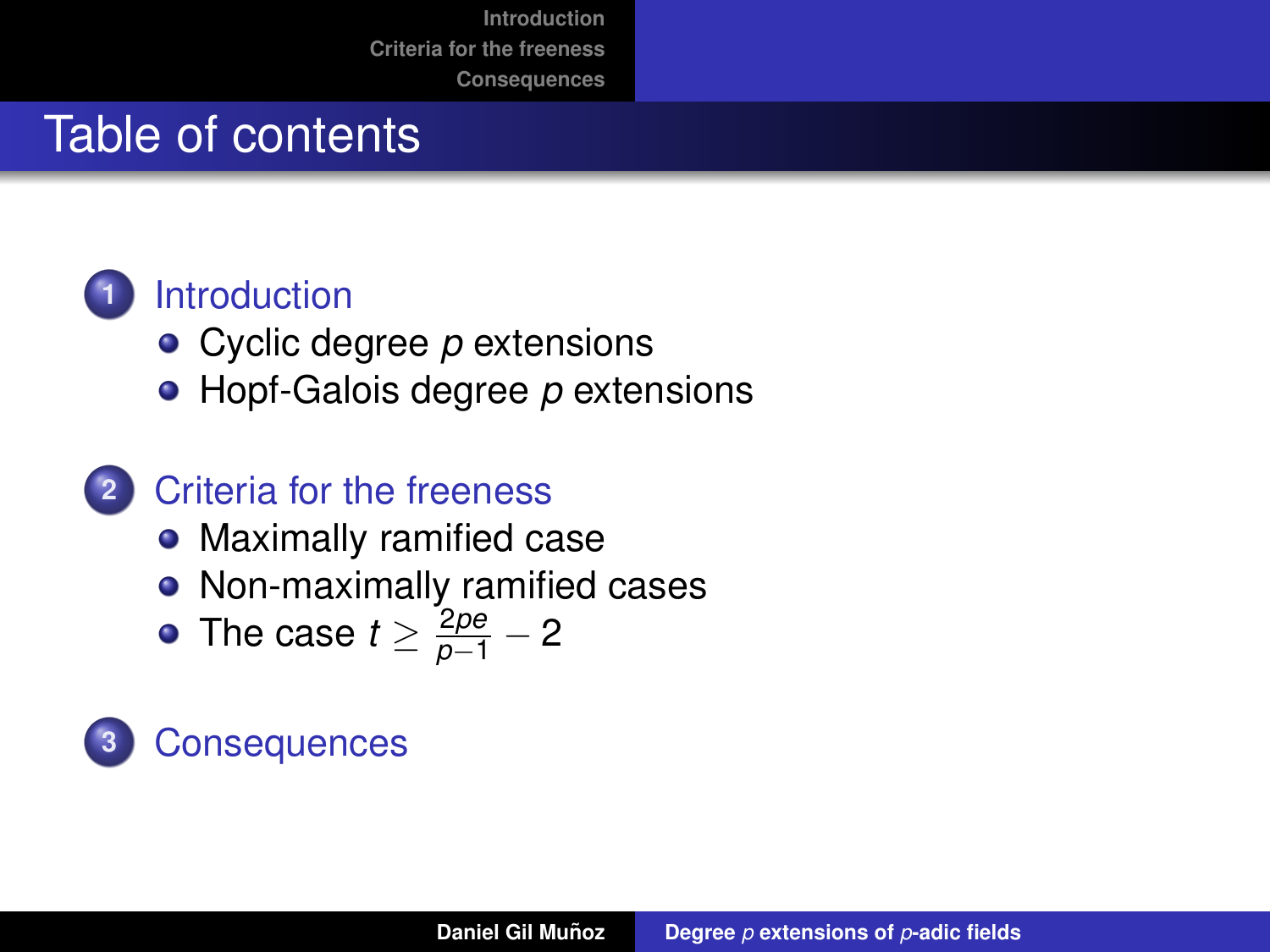**[Cyclic degree](#page-10-0)** *p* **extensions [Hopf-Galois degree](#page-20-0)** *p* **extensions**

### <span id="page-2-0"></span>Table of contents



**2** [Criteria for the freeness](#page-41-0)

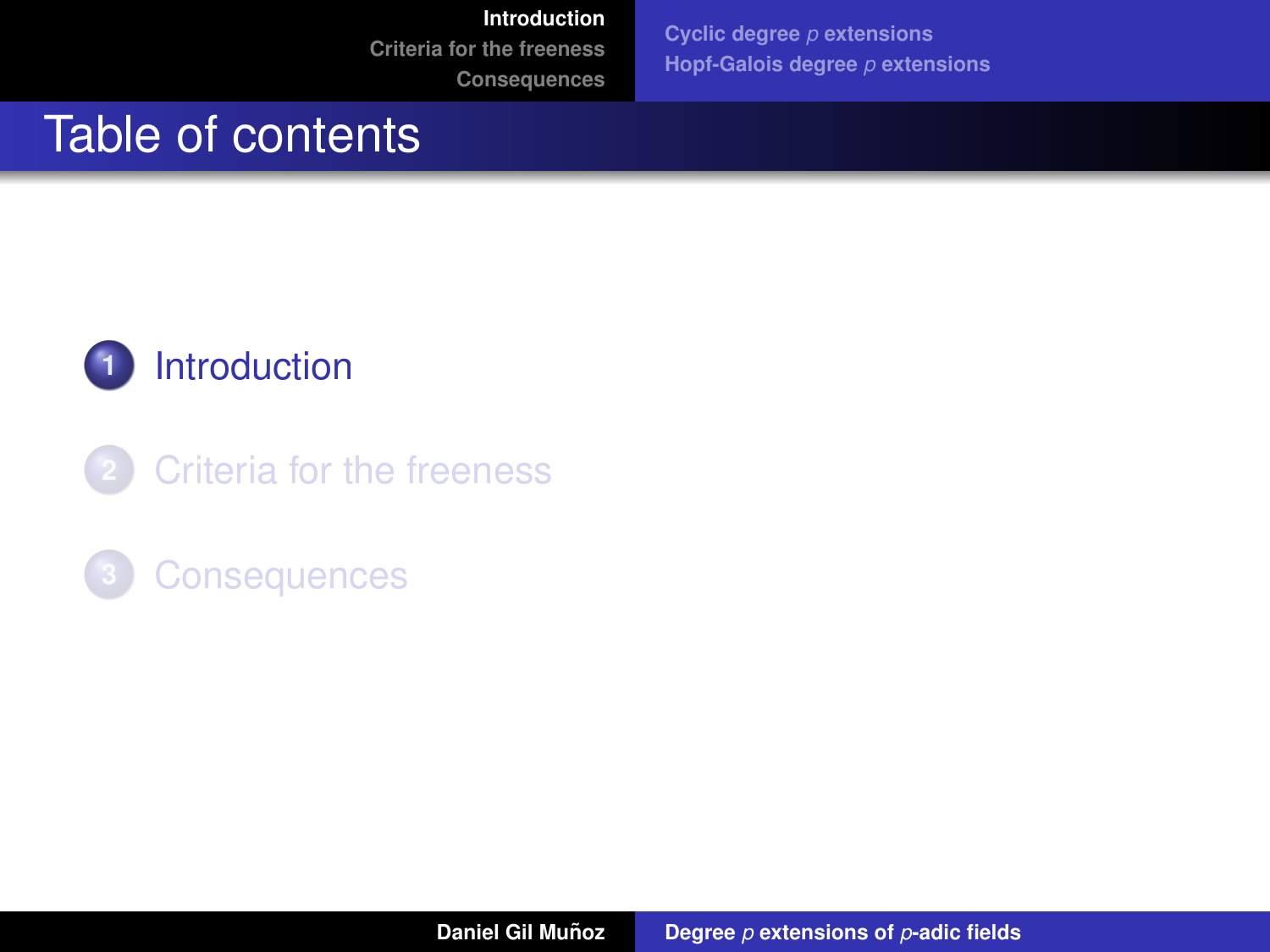**[Cyclic degree](#page-10-0)** *p* **extensions [Hopf-Galois degree](#page-20-0)** *p* **extensions**

### **Preliminaries**

Let  $L/K$  be a Galois extension of p-adic fields,  $G = \text{Gal}(L/K)$ .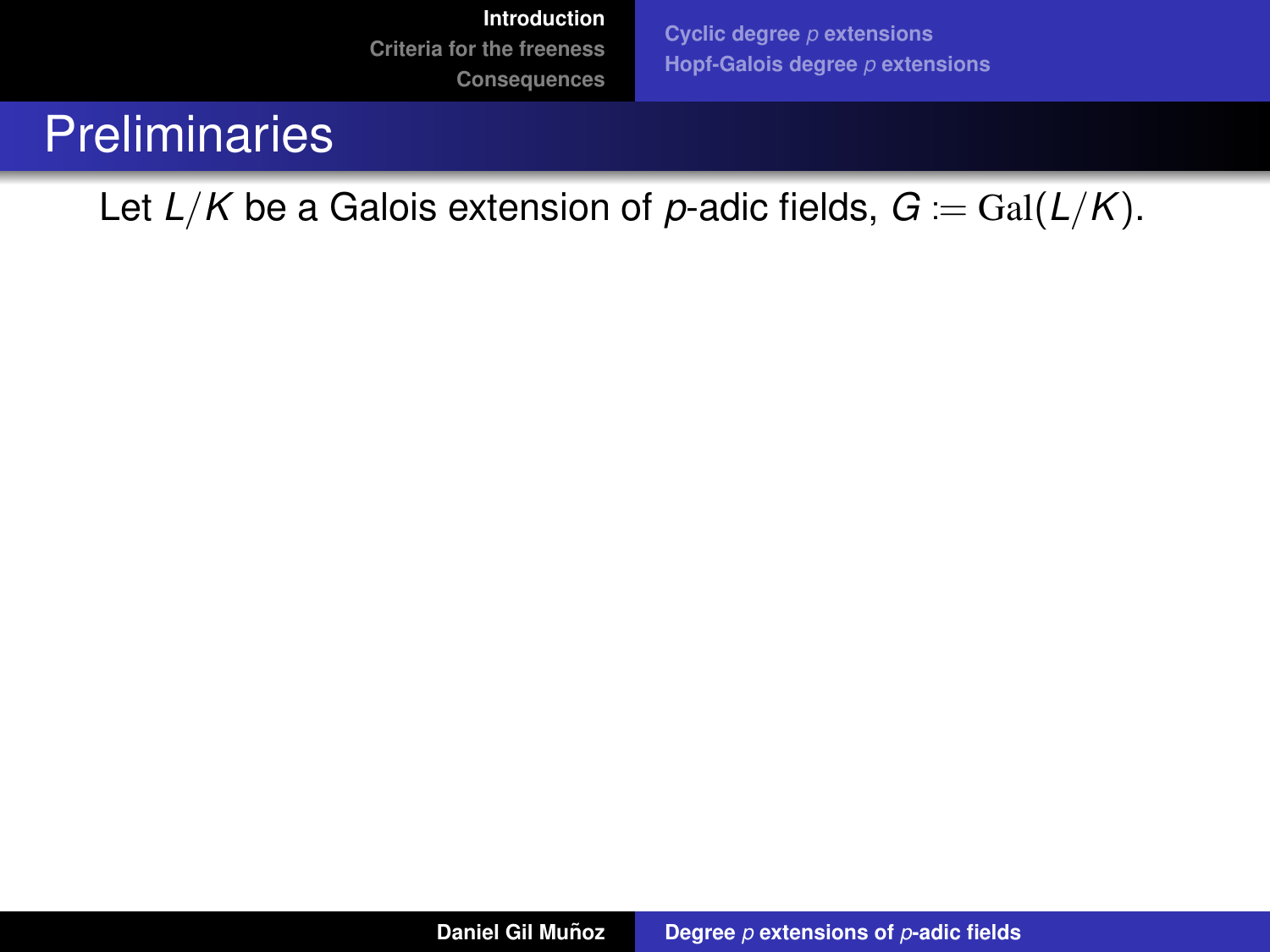**[Cyclic degree](#page-10-0)** *p* **extensions [Hopf-Galois degree](#page-20-0)** *p* **extensions**

# **Preliminaries**

Let  $L/K$  be a Galois extension of p-adic fields,  $G = \text{Gal}(L/K)$ .

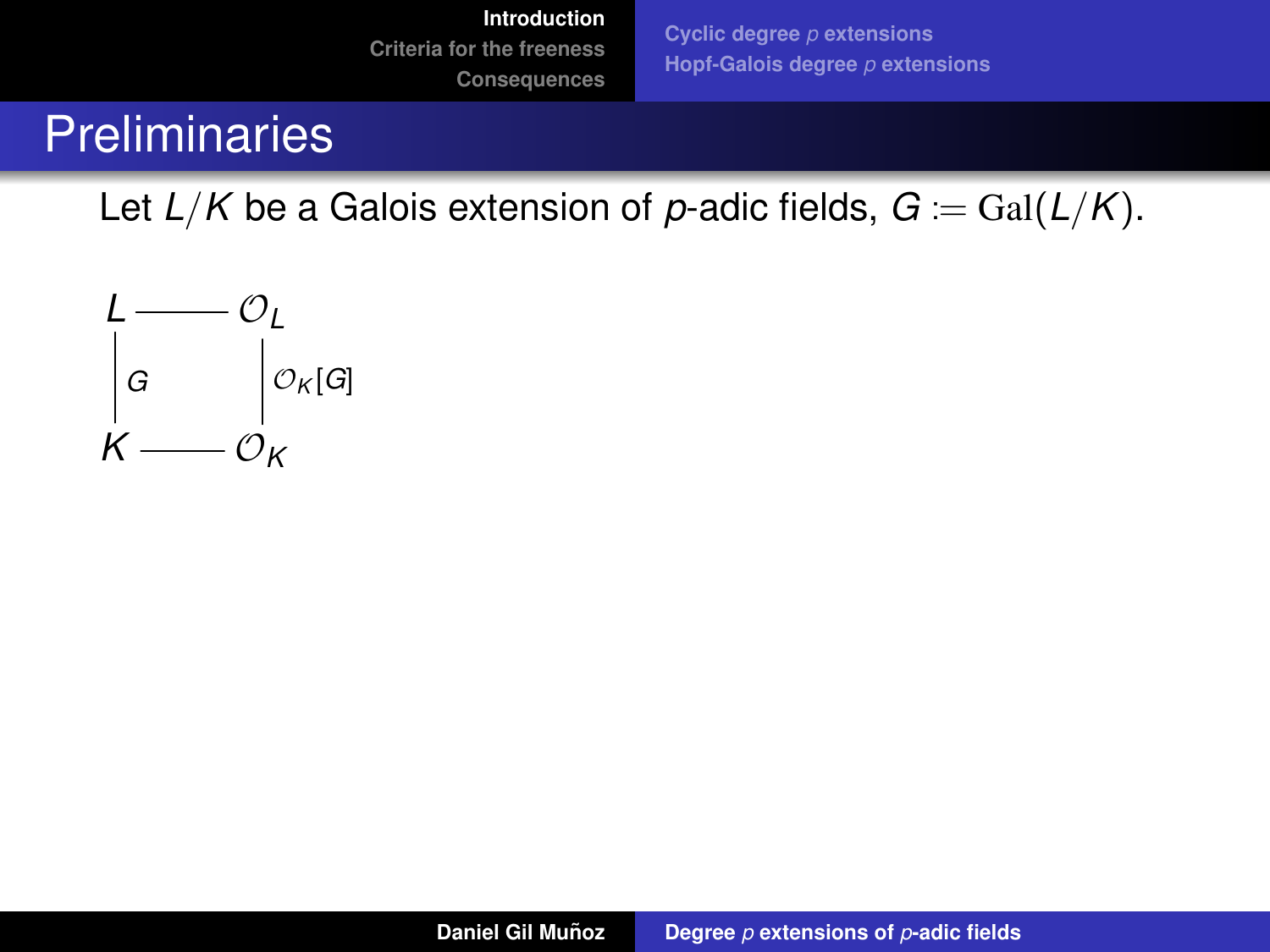**[Cyclic degree](#page-10-0)** *p* **extensions [Hopf-Galois degree](#page-20-0)** *p* **extensions**

# **Preliminaries**

Let  $L/K$  be a Galois extension of p-adic fields,  $G = \text{Gal}(L/K)$ .



**Noether's theorem:**  $\mathcal{O}_L$   $\mathcal{O}_K[G]$ -free if and only if *L*/*K* is tamely ramified.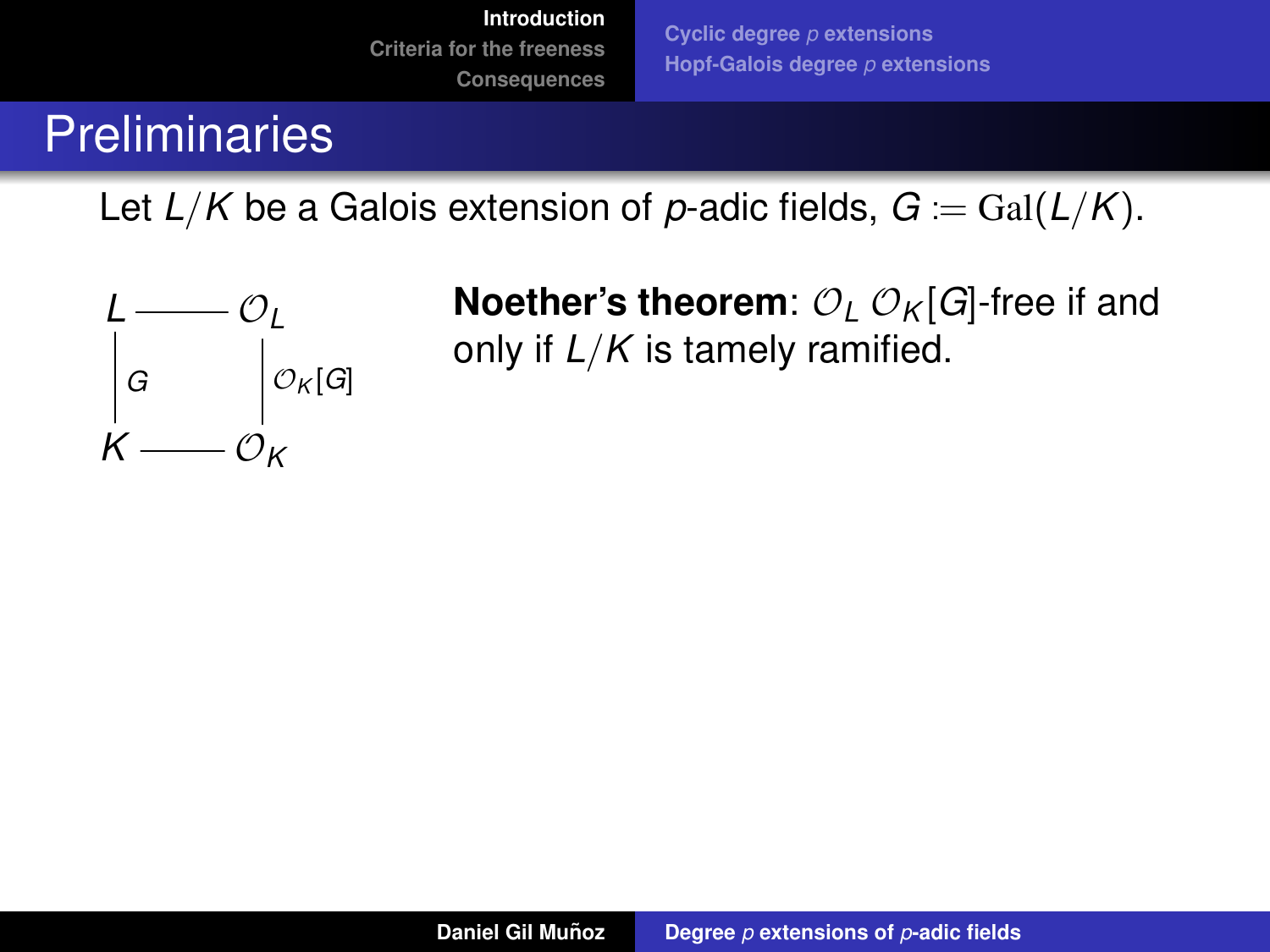**[Cyclic degree](#page-10-0)** *p* **extensions [Hopf-Galois degree](#page-20-0)** *p* **extensions**

# **Preliminaries**

Let  $L/K$  be a Galois extension of p-adic fields,  $G = \text{Gal}(L/K)$ .



**Noether's theorem:**  $O_L O_K[G]$ -free if and only if *L*/*K* is tamely ramified.

In affirmative case, *L*/*K* posseses a normal integral basis.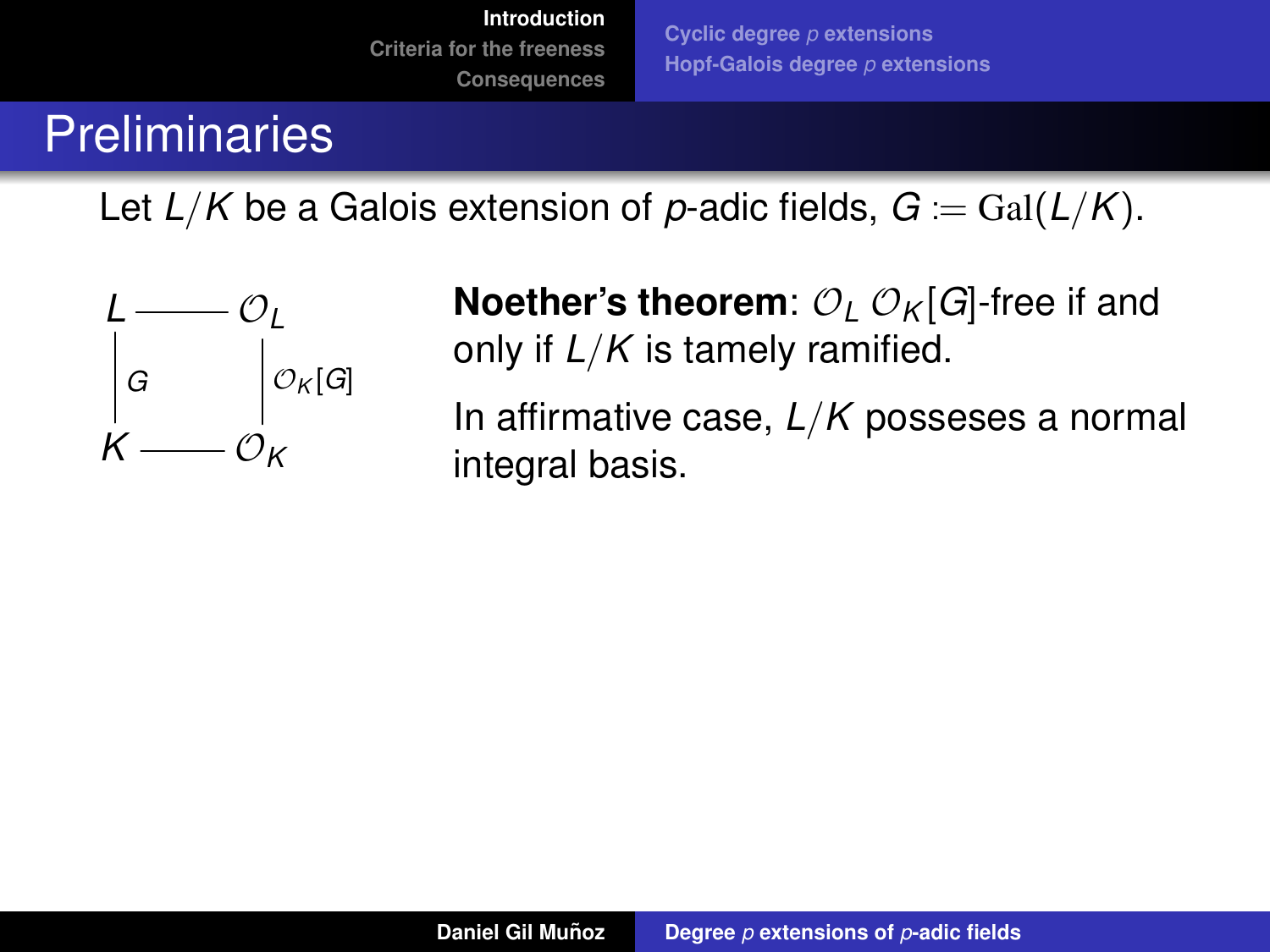**[Cyclic degree](#page-10-0)** *p* **extensions [Hopf-Galois degree](#page-20-0)** *p* **extensions**

# **Preliminaries**

Let  $L/K$  be a Galois extension of p-adic fields,  $G = \text{Gal}(L/K)$ .



**Noether's theorem:**  $O_L O_K[G]$ -free if and only if *L*/*K* is tamely ramified.

In affirmative case, *L*/*K* posseses a normal integral basis.

More generally, if *L*/*K* is *H*-Galois, one can ask for the freeness of O*<sup>L</sup>* over its **associated order** in *H*

$$
\mathfrak{A}_H = \{ \lambda \in H \, | \, \lambda \mathcal{O}_L \subseteq \mathcal{O}_L \}.
$$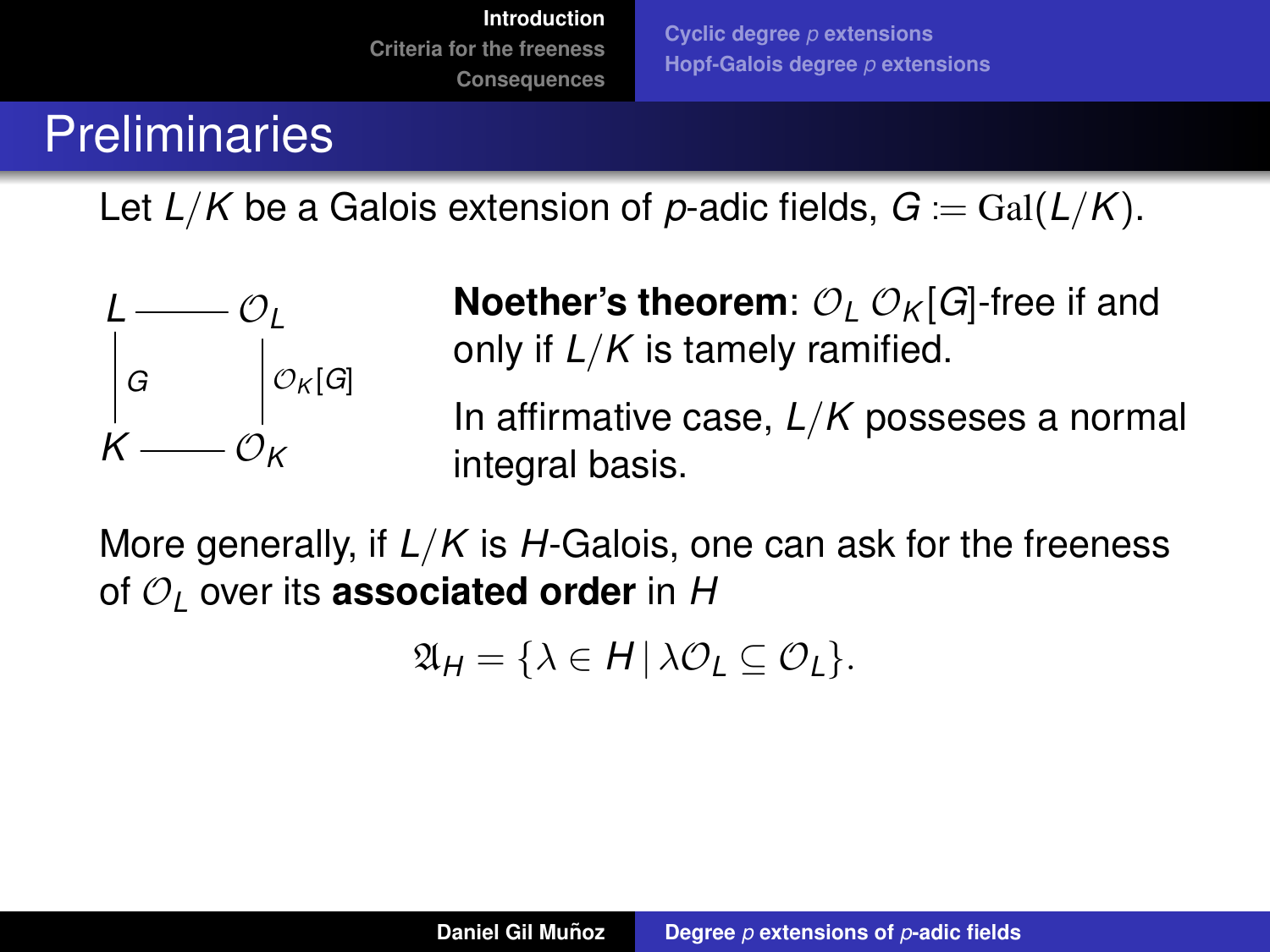**[Cyclic degree](#page-10-0)** *p* **extensions [Hopf-Galois degree](#page-20-0)** *p* **extensions**

# **Preliminaries**

Let  $L/K$  be a Galois extension of p-adic fields,  $G = \text{Gal}(L/K)$ .



**Noether's theorem:**  $O_L O_K[G]$ -free if and only if *L*/*K* is tamely ramified.

In affirmative case, *L*/*K* posseses a normal integral basis.

More generally, if *L*/*K* is *H*-Galois, one can ask for the freeness of O*<sup>L</sup>* over its **associated order** in *H*

$$
\mathfrak{A}_H = \{ \lambda \in H \, | \, \lambda \mathcal{O}_L \subseteq \mathcal{O}_L \}.
$$

There is not a general answer.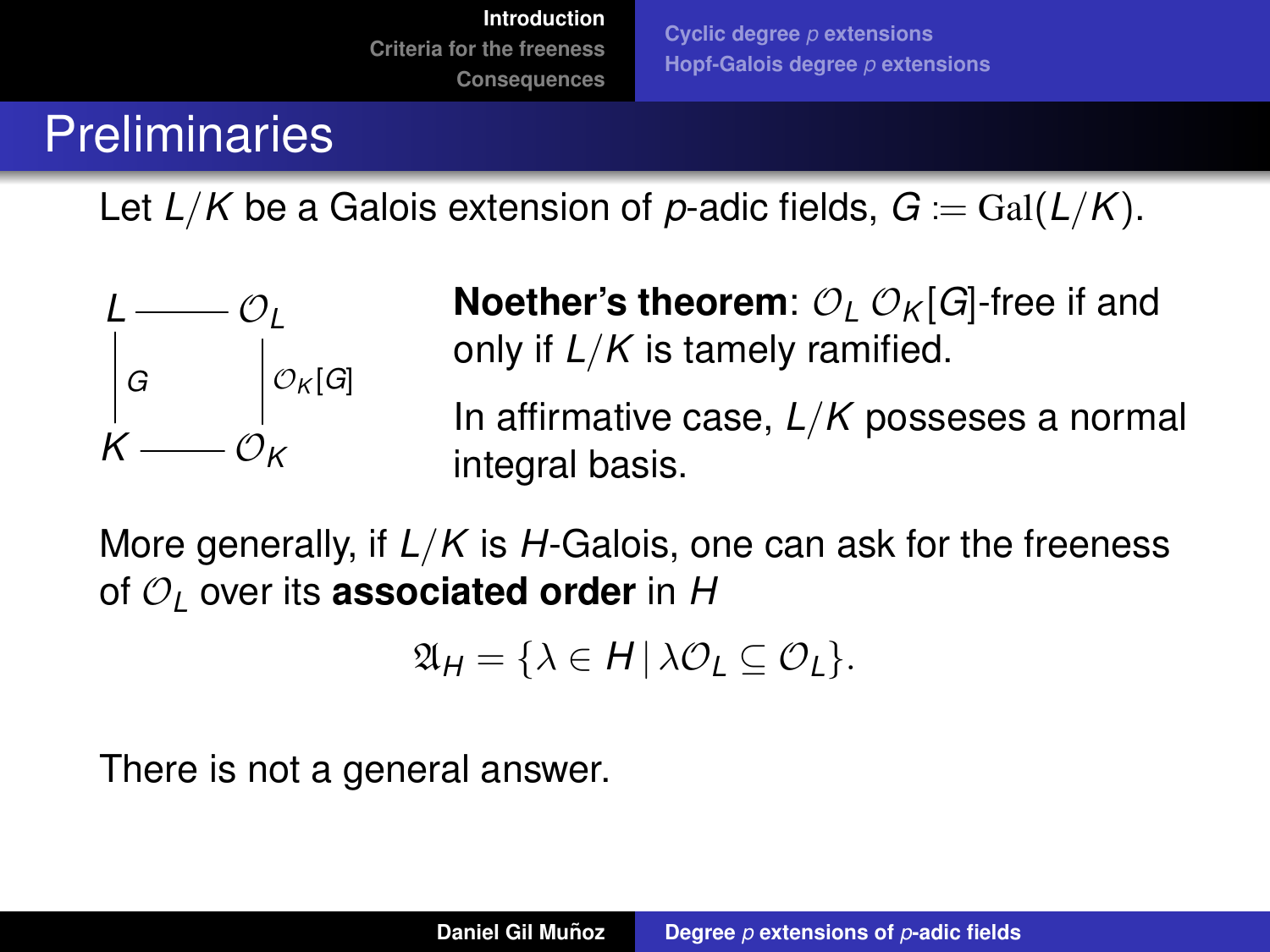**[Cyclic degree](#page-10-0)** *p* **extensions [Hopf-Galois degree](#page-20-0)** *p* **extensions**

# **Preliminaries**

Let  $L/K$  be a Galois extension of p-adic fields,  $G = \text{Gal}(L/K)$ .



**Noether's theorem:**  $O_L O_K[G]$ -free if and only if *L*/*K* is tamely ramified.

In affirmative case, *L*/*K* posseses a normal integral basis.

More generally, if *L*/*K* is *H*-Galois, one can ask for the freeness of O*<sup>L</sup>* over its **associated order** in *H*

$$
\mathfrak{A}_H = \{ \lambda \in H \, | \, \lambda \mathcal{O}_L \subseteq \mathcal{O}_L \}.
$$

There is not a general answer.

The study of this question is closely related with the **ramification** of *L*/*K*.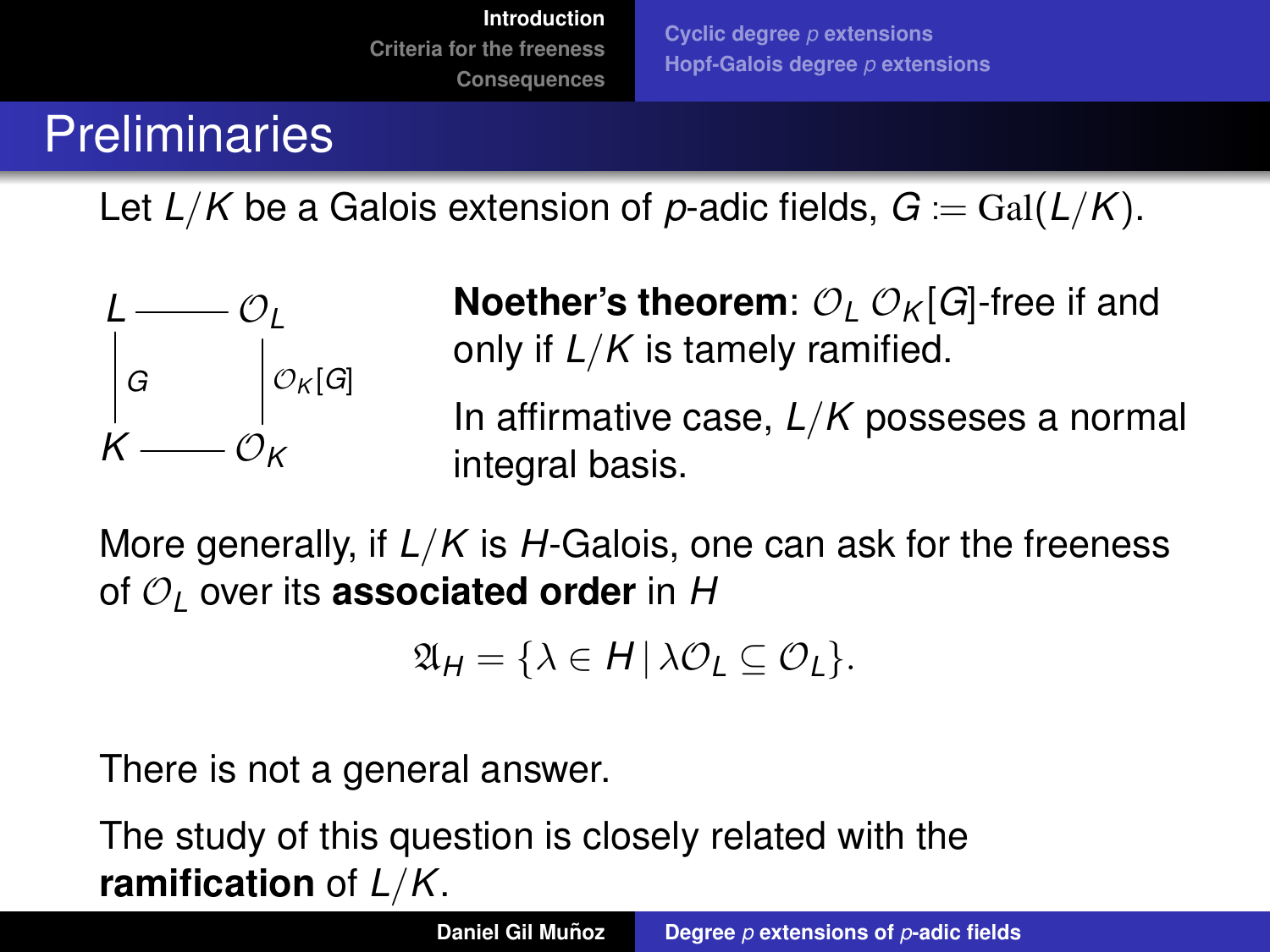**[Cyclic degree](#page-15-0)** *p* **extensions [Hopf-Galois degree](#page-20-0)** *p* **extensions**

<span id="page-10-0"></span>Let *L*/*K* be a cyclic degree *p* extension of *p*-adic fields.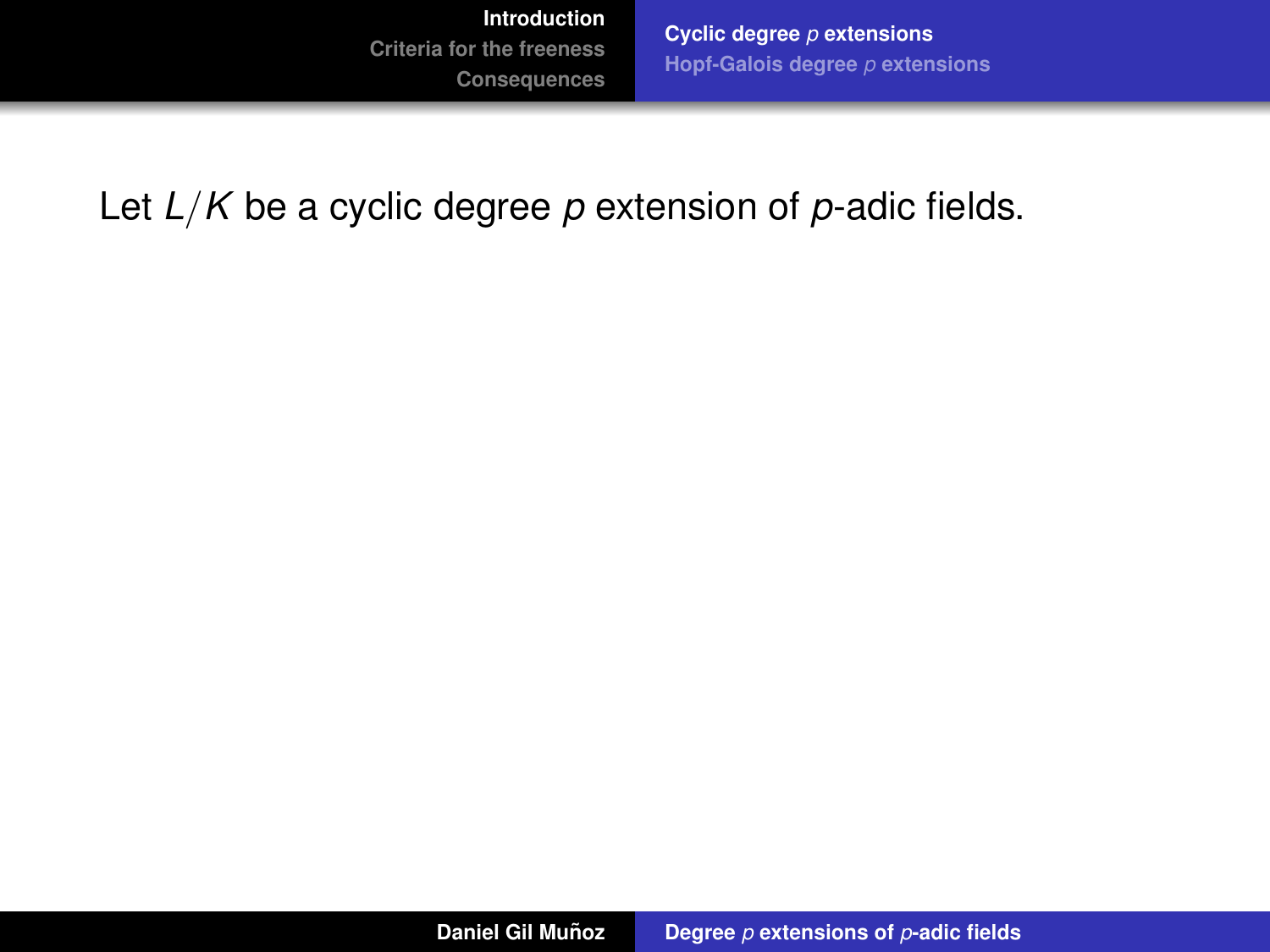**[Cyclic degree](#page-15-0)** *p* **extensions [Hopf-Galois degree](#page-20-0)** *p* **extensions**

Let *L*/*K* be a cyclic degree *p* extension of *p*-adic fields.

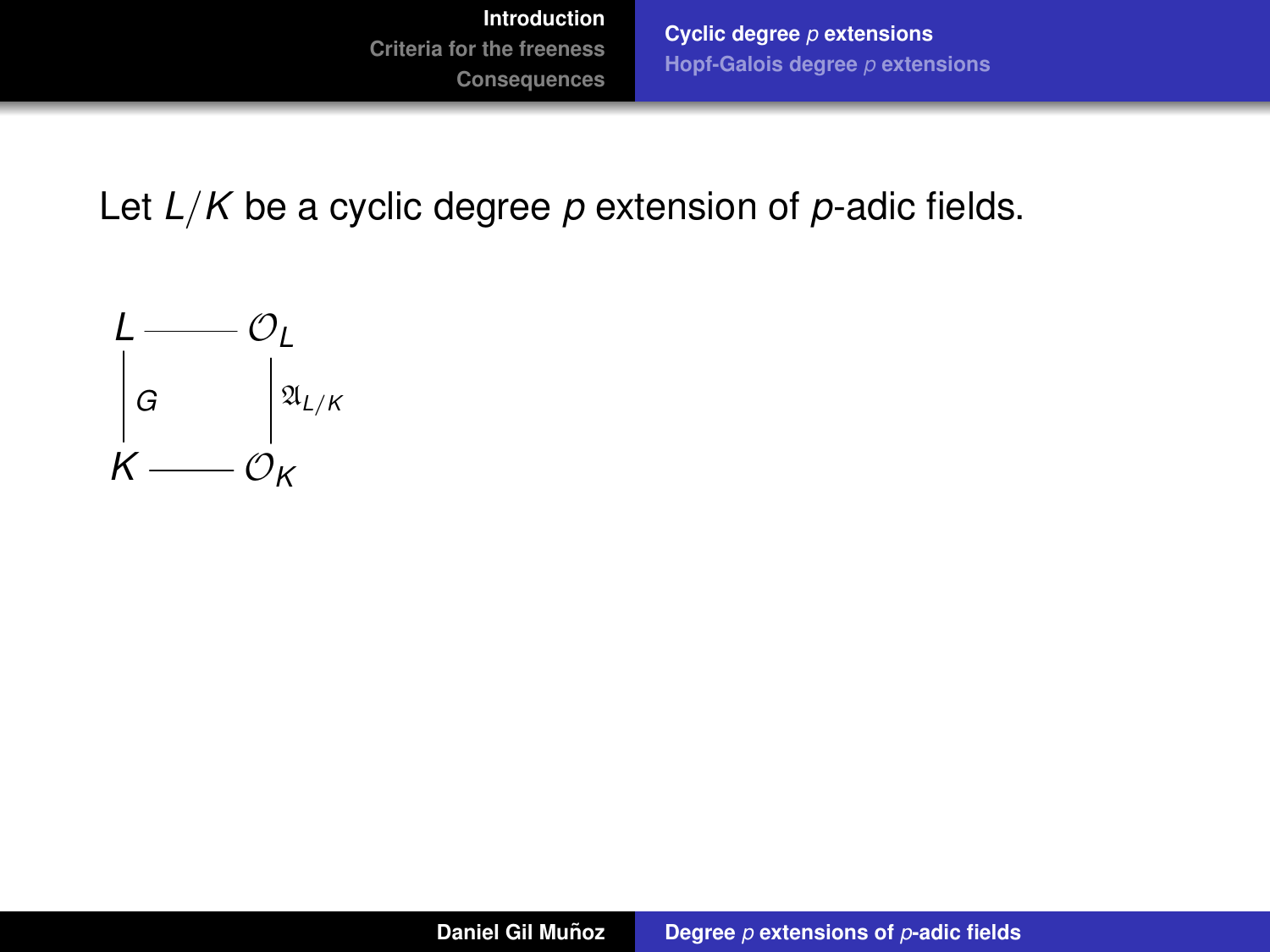**[Cyclic degree](#page-15-0)** *p* **extensions [Hopf-Galois degree](#page-20-0)** *p* **extensions**

Let *L*/*K* be a cyclic degree *p* extension of *p*-adic fields.



Its unique Hopf-Galois structure is *K*[*G*], where  $G = \text{Gal}(L/K) = \langle \sigma \rangle$ .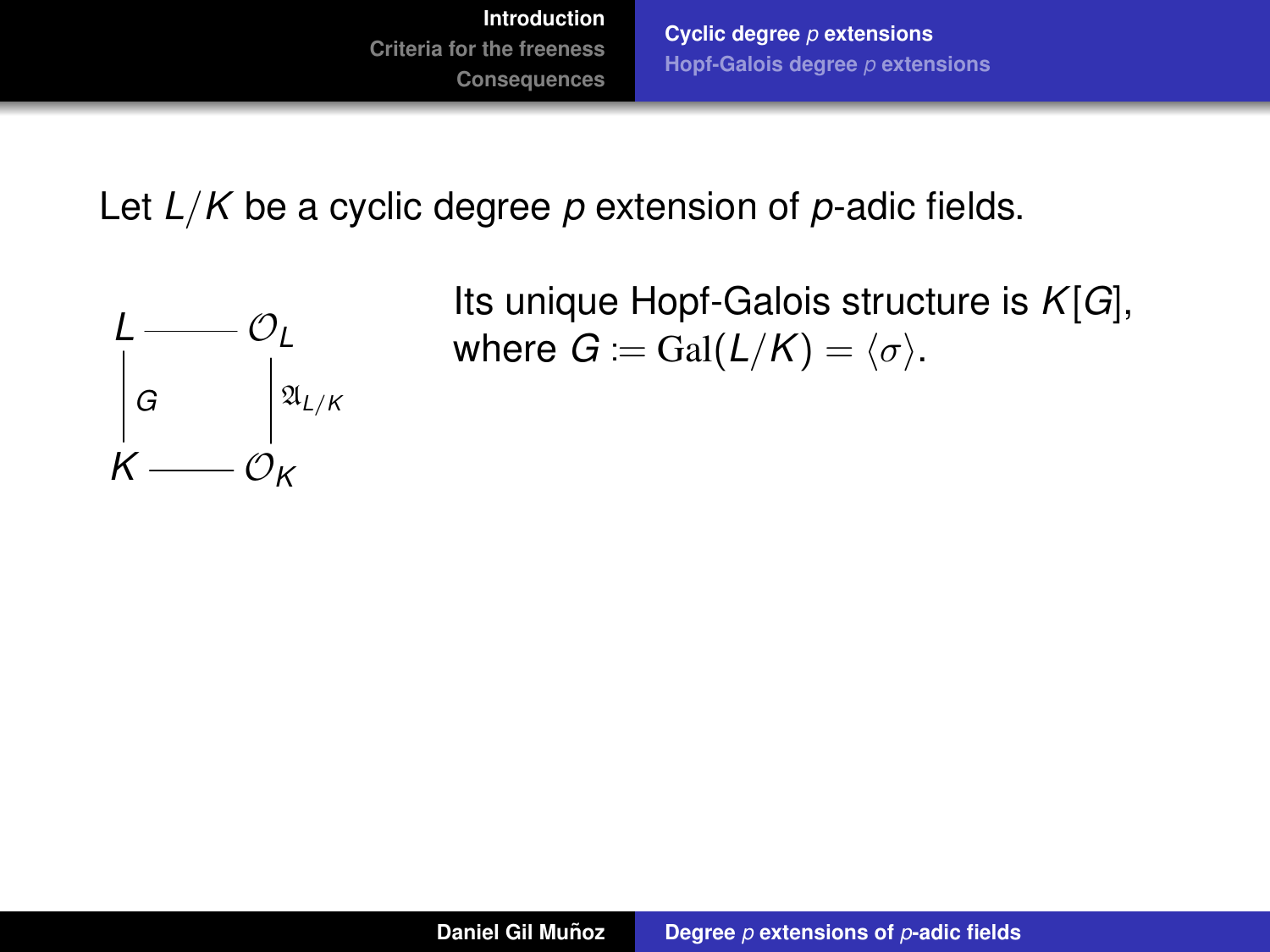**[Cyclic degree](#page-15-0)** *p* **extensions [Hopf-Galois degree](#page-20-0)** *p* **extensions**

Let *L*/*K* be a cyclic degree *p* extension of *p*-adic fields.



Its unique Hopf-Galois structure is *K*[*G*], where  $G = \text{Gal}(L/K) = \langle \sigma \rangle$ .

Associated order:  $\mathfrak{A}_{L/K} = {\lambda \in K[G] \mid \lambda \mathcal{O}_L \subseteq \mathcal{O}_L}.$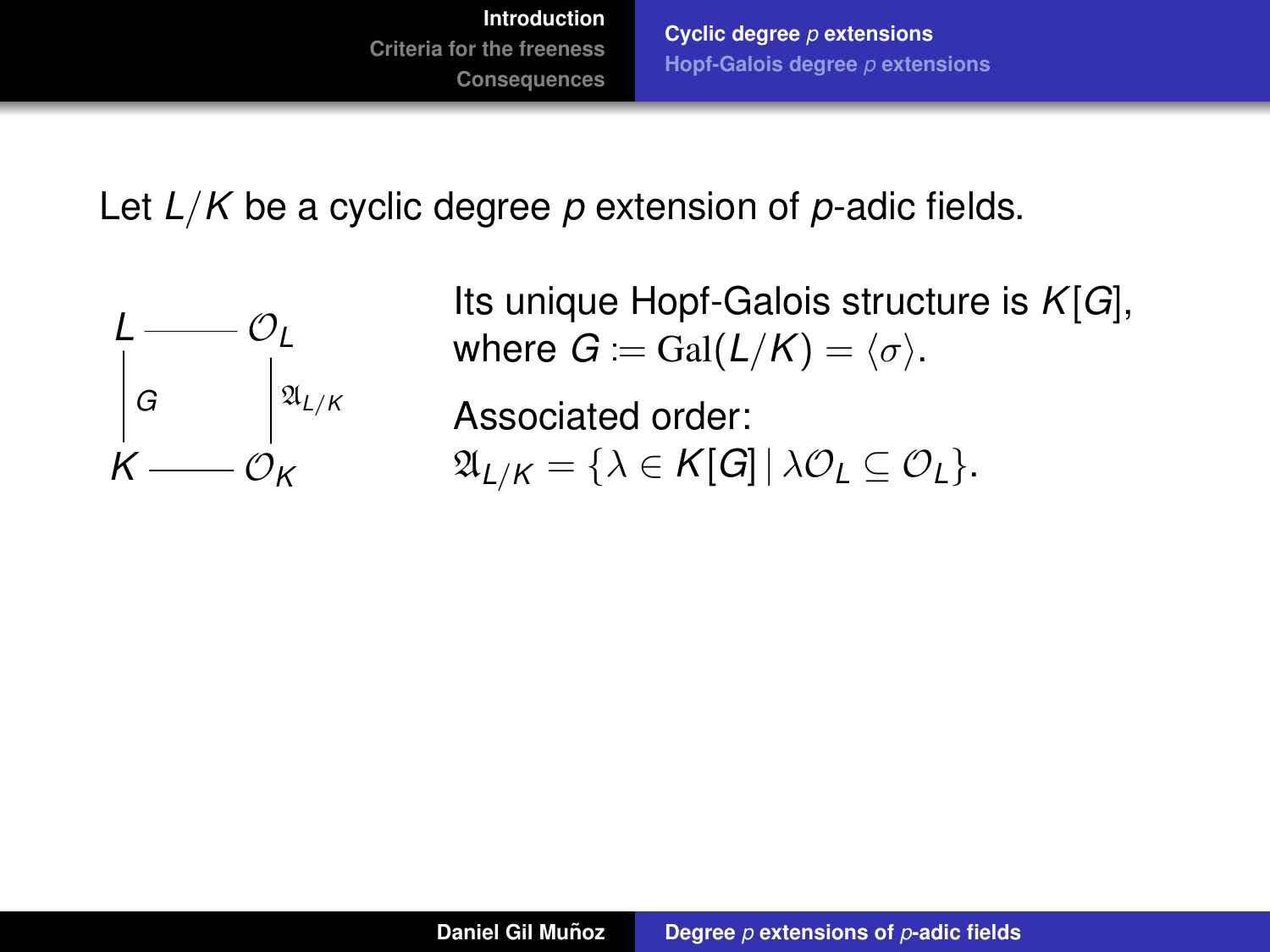**[Cyclic degree](#page-15-0)** *p* **extensions [Hopf-Galois degree](#page-20-0)** *p* **extensions**

Let *L*/*K* be a cyclic degree *p* extension of *p*-adic fields.



Its unique Hopf-Galois structure is *K*[*G*], where  $G = \text{Gal}(L/K) = \langle \sigma \rangle$ .

Associated order:  $\mathfrak{A}_{L/K} = \{ \lambda \in \mathcal{K}[G] \, | \, \lambda \mathcal{O}_L \subseteq \mathcal{O}_L \}.$ 

If  $L/K$  is unramified,  $\mathcal{O}_L$  is  $\mathfrak{A}_{L/K}$ -free.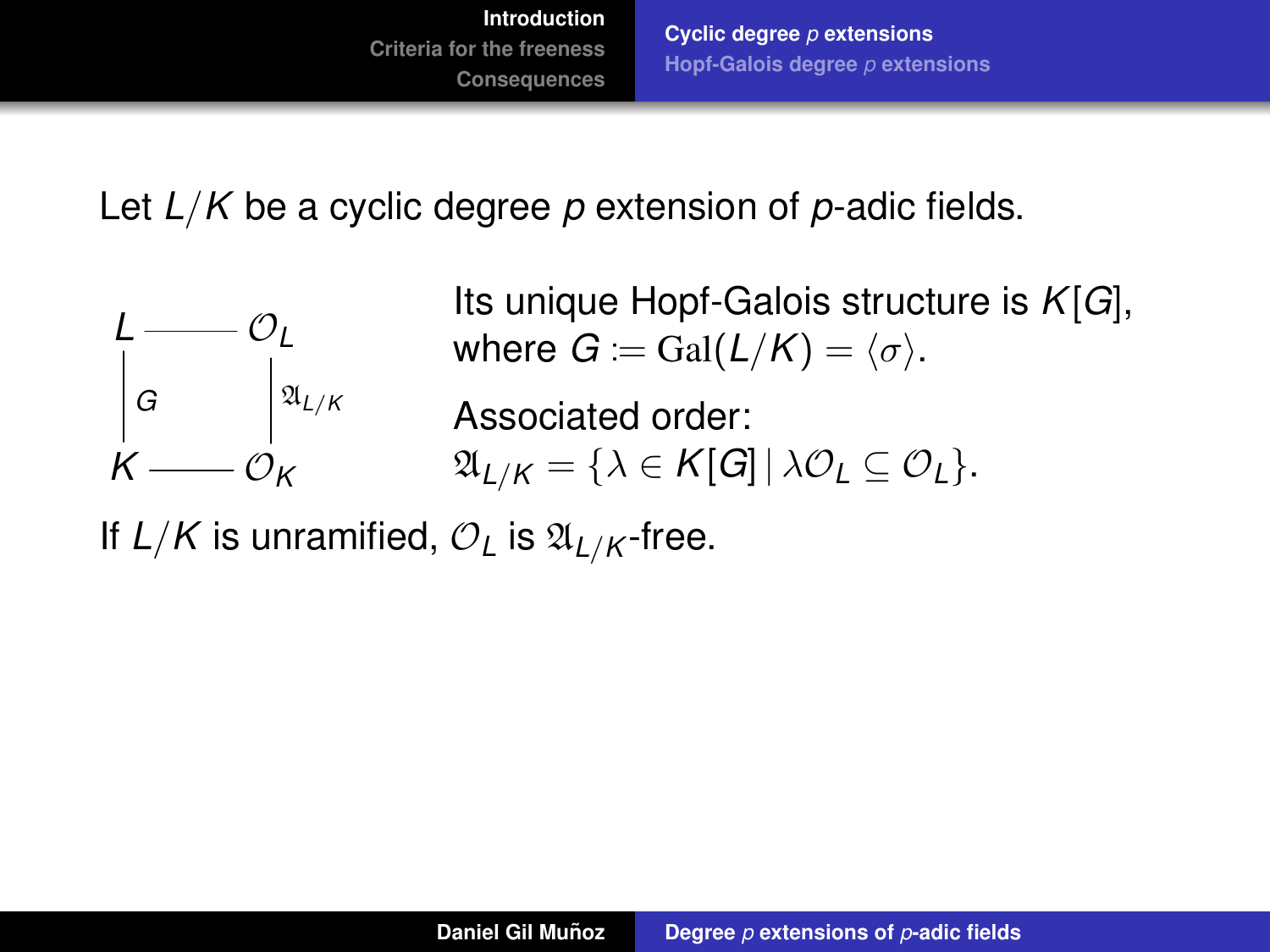**[Cyclic degree](#page-10-0)** *p* **extensions [Hopf-Galois degree](#page-20-0)** *p* **extensions**

<span id="page-15-0"></span>Let *L*/*K* be a cyclic degree *p* extension of *p*-adic fields.



Its unique Hopf-Galois structure is *K*[*G*], where  $G := \text{Gal}(L/K) = \langle \sigma \rangle$ .

Associated order:  $\mathfrak{A}_{L/K} = \{ \lambda \in K[G] \, | \, \lambda \mathcal{O}_L \subseteq \mathcal{O}_L \}.$ 

If  $L/K$  is unramified,  $\mathcal{O}_L$  is  $\mathfrak{A}_{L/K}$ -free.

Let *t* be the ramification jump of  $L/K$  and  $e = e(K/\mathbb{Q}_p)$ . Then

$$
1\leq t\leq \frac{pe}{p-1}.
$$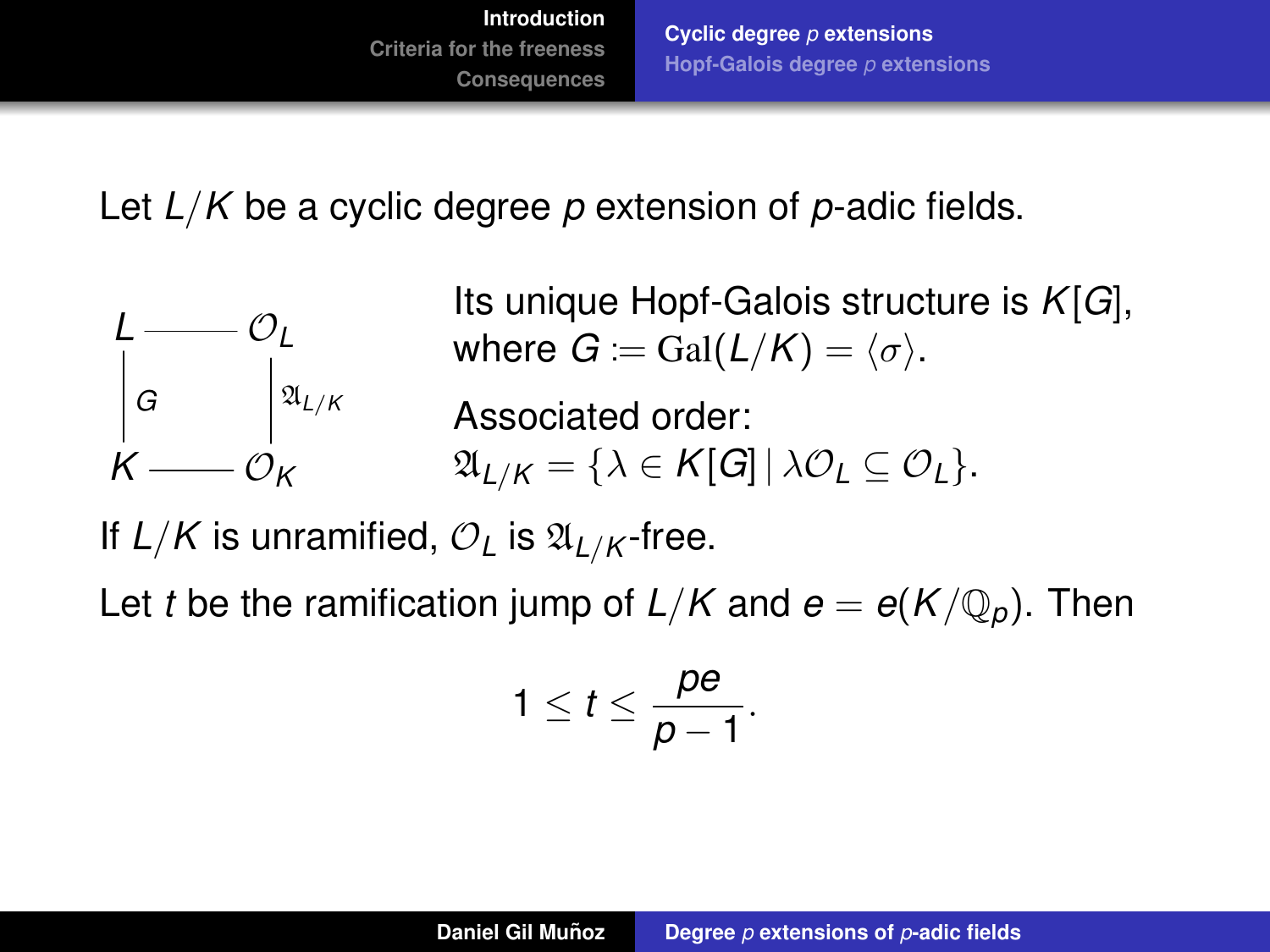**[Cyclic degree](#page-10-0)** *p* **extensions [Hopf-Galois degree](#page-20-0)** *p* **extensions**

#### **F. Bertrandias, J.P. Bertrandias, M.J. Ferton (1972)**:

Complete answer on the freeness of O*L*.

 $t = pa_0 + a$ ,  $0 \le a \le p - 1$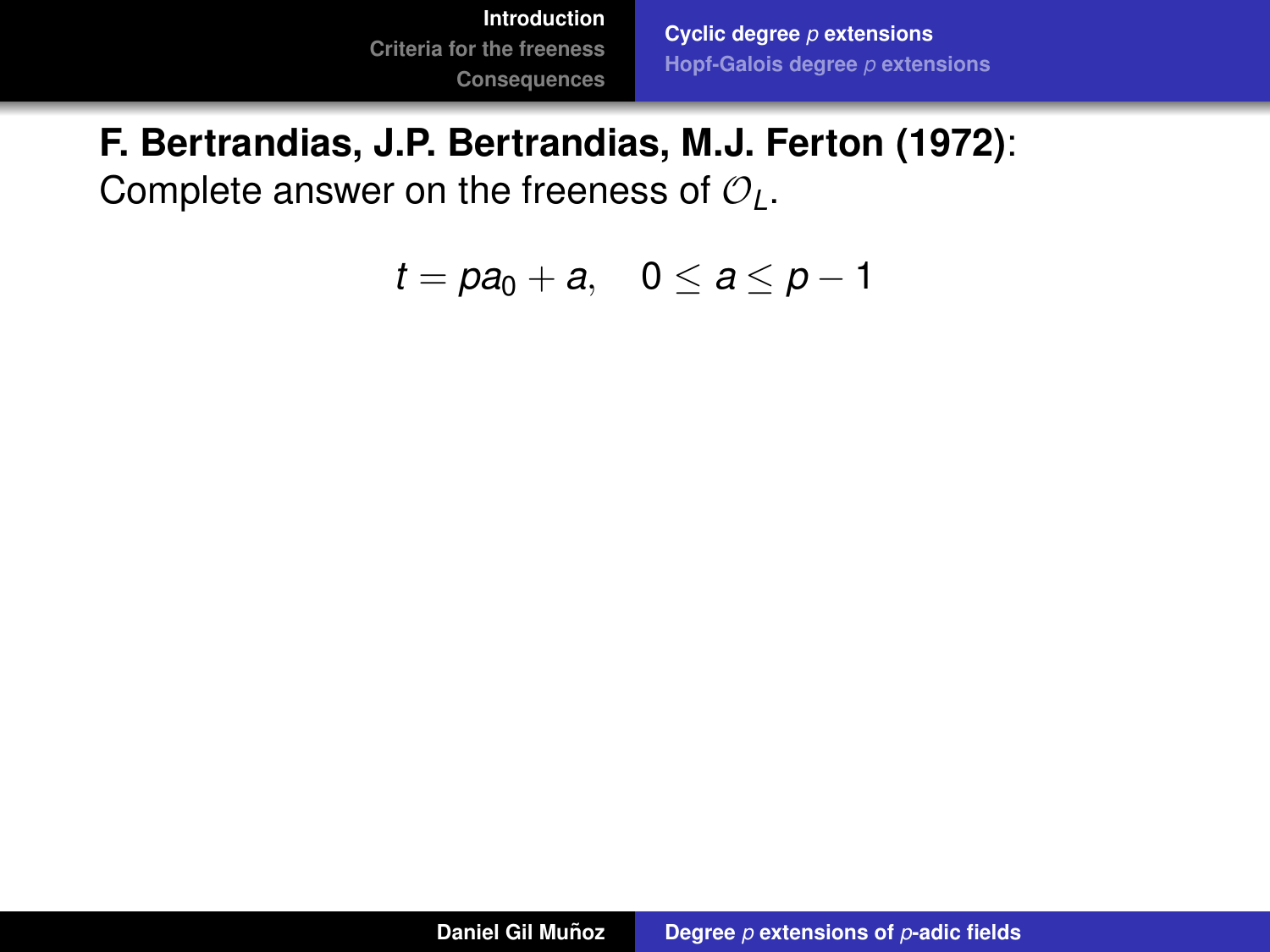**[Cyclic degree](#page-10-0)** *p* **extensions [Hopf-Galois degree](#page-20-0)** *p* **extensions**

#### **F. Bertrandias, J.P. Bertrandias, M.J. Ferton (1972)**: Complete answer on the freeness of O*L*.

 $t = pa_0 + a$ ,  $0 \le a \le p-1$ 

If  $a = 0$ , then  $t = \frac{pe}{n}$ *p*−1 (*L*/*K* is maximally ramified) and O*<sup>L</sup>* is  $\mathfrak{A}_{I/K}$ -free.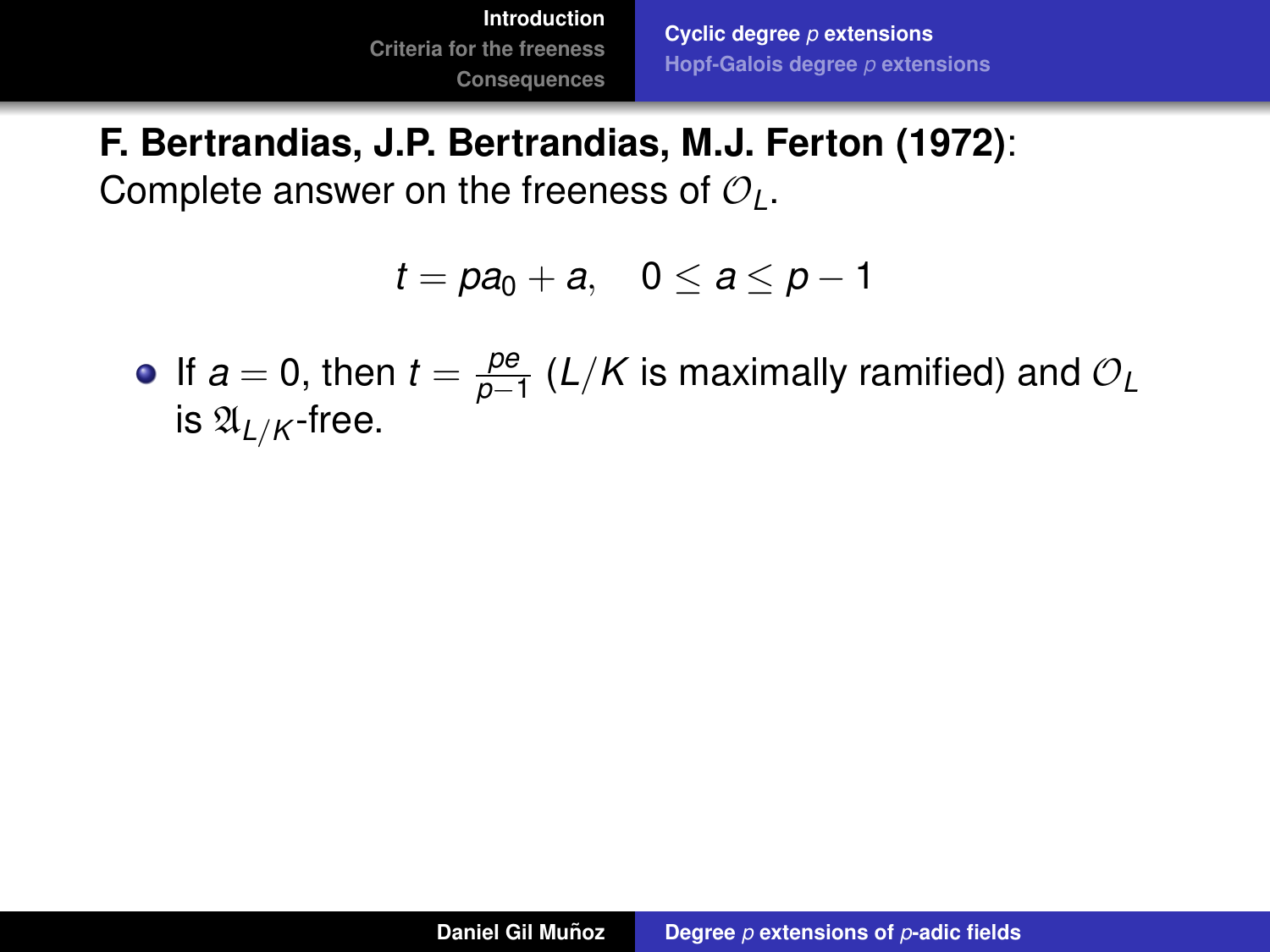**[Cyclic degree](#page-10-0)** *p* **extensions [Hopf-Galois degree](#page-20-0)** *p* **extensions**

**F. Bertrandias, J.P. Bertrandias, M.J. Ferton (1972)**: Complete answer on the freeness of O*L*.

$$
t = pa_0 + a, \quad 0 \le a \le p - 1
$$

- If  $a = 0$ , then  $t = \frac{pe}{n}$ *p*−1 (*L*/*K* is maximally ramified) and O*<sup>L</sup>* is  $\mathfrak{A}_{I/K}$ -free.
- **•** If *a* divides  $p 1$ ,  $\mathcal{O}_L$  is  $\mathfrak{A}_{L/K}$ -free. If in addition  $t < \frac{pe}{p-1} - 1$ , the converse holds.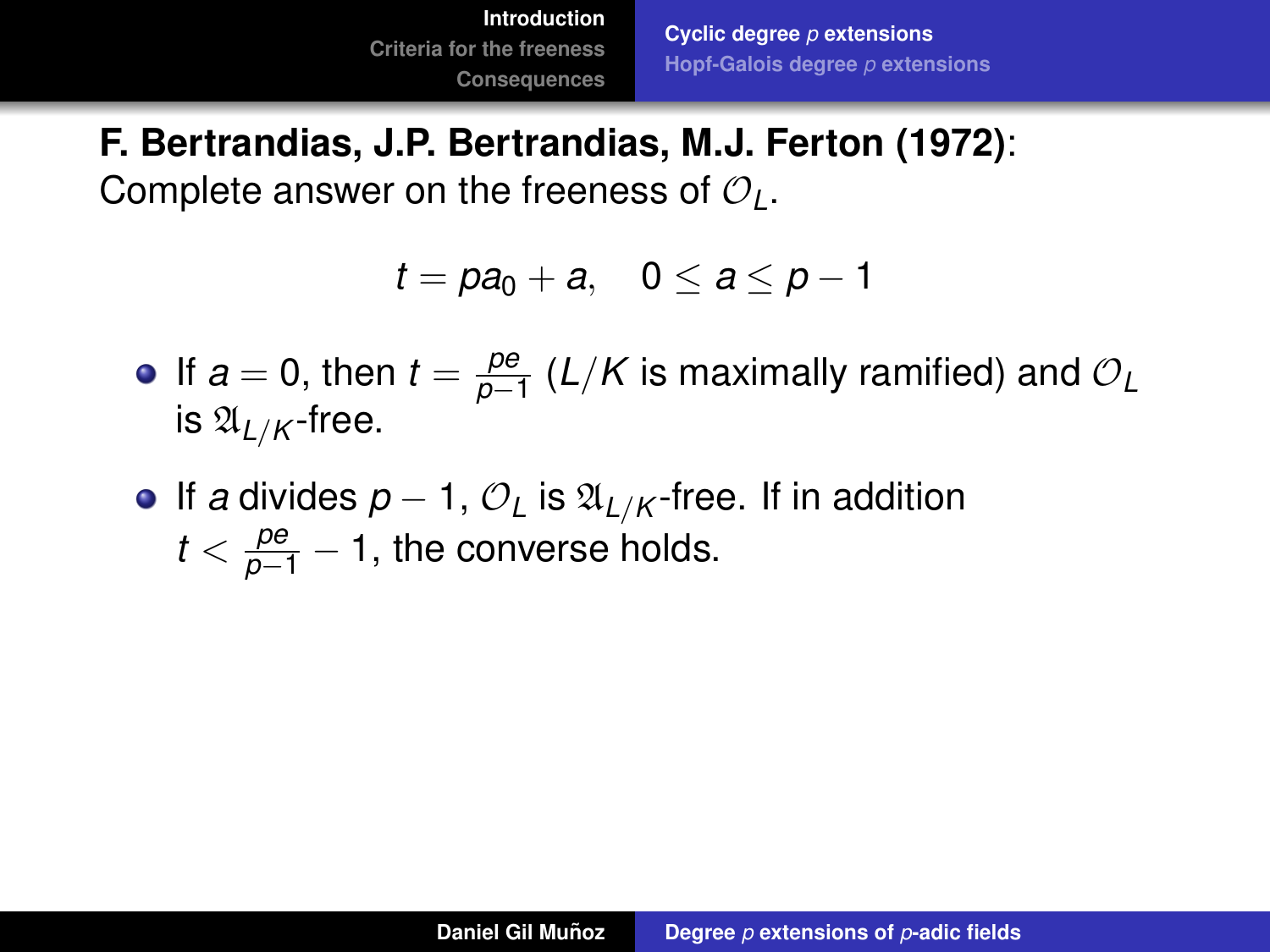**F. Bertrandias, J.P. Bertrandias, M.J. Ferton (1972)**: Complete answer on the freeness of O*L*.

$$
t = pa_0 + a, \quad 0 \le a \le p - 1
$$

- If  $a = 0$ , then  $t = \frac{pe}{n}$ *p*−1 (*L*/*K* is maximally ramified) and O*<sup>L</sup>* is  $\mathfrak{A}_{I/K}$ -free.
- **•** If *a* divides  $p 1$ ,  $\mathcal{O}_L$  is  $\mathfrak{A}_{L/K}$ -free. If in addition  $t < \frac{pe}{p-1} - 1$ , the converse holds.
- If  $t \geq \frac{pe}{p-1} 1$  (*L*/*K* is almost maximally ramified),  $\mathcal{O}_L$  is  $\mathfrak{A}_{L/K}$ -free if and only if  $n \leq 4$ , where

$$
\frac{t}{\rho}=[a_0;a_1,\ldots,a_n].
$$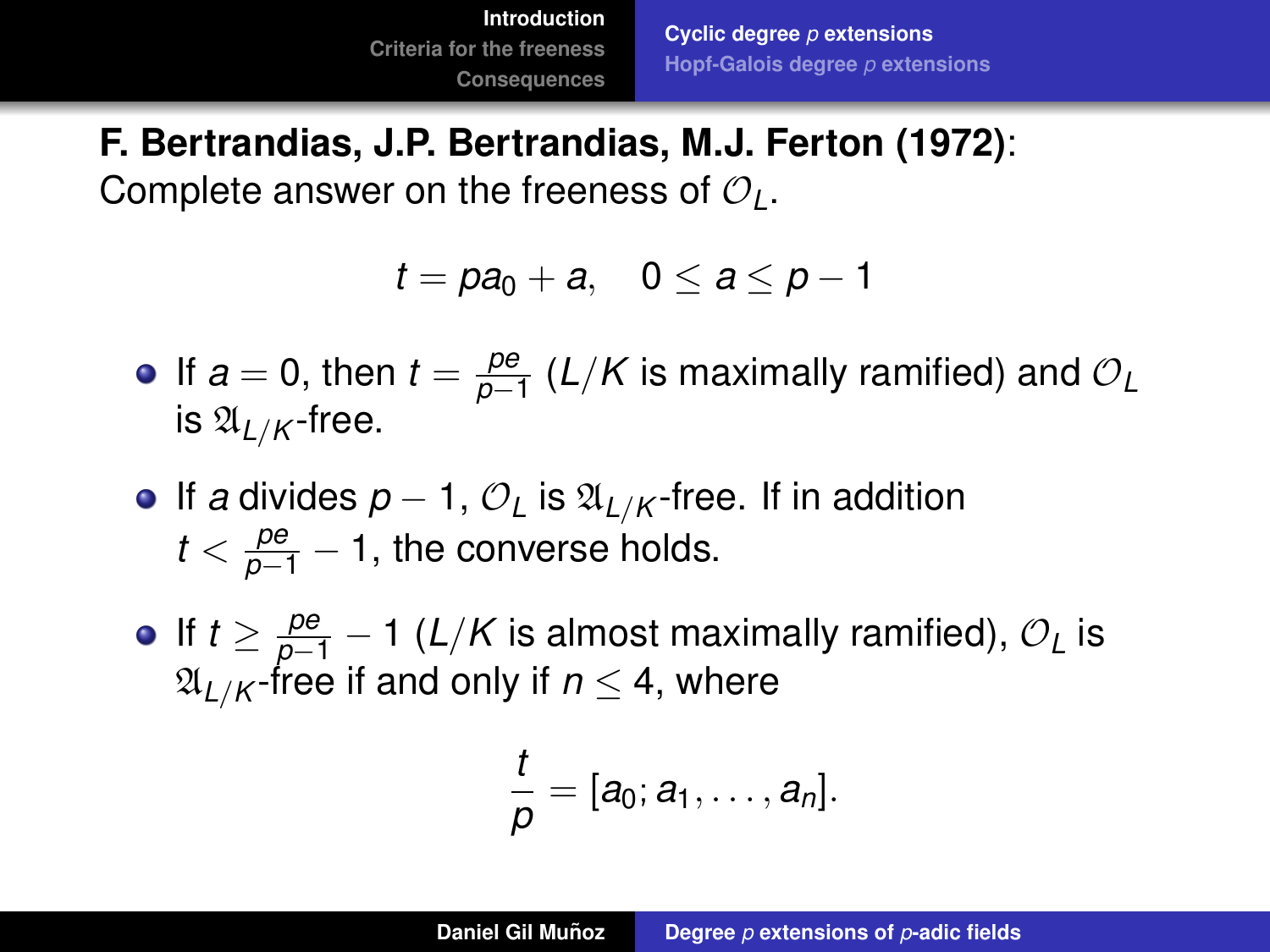<span id="page-20-0"></span>**[Cyclic degree](#page-10-0)** *p* **extensions [Hopf-Galois degree](#page-26-0)** *p* **extensions**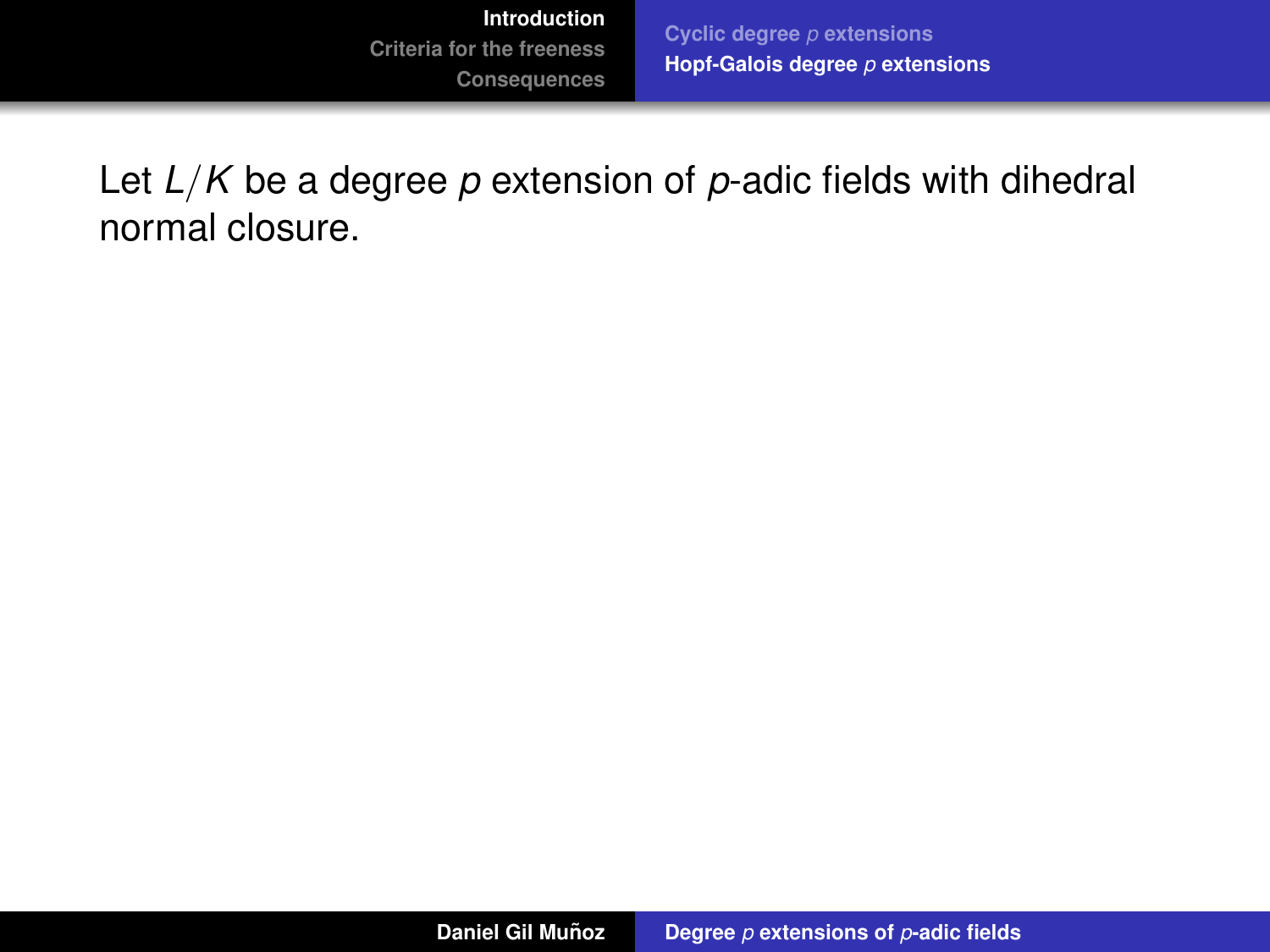**[Cyclic degree](#page-10-0)** *p* **extensions [Hopf-Galois degree](#page-26-0)** *p* **extensions**

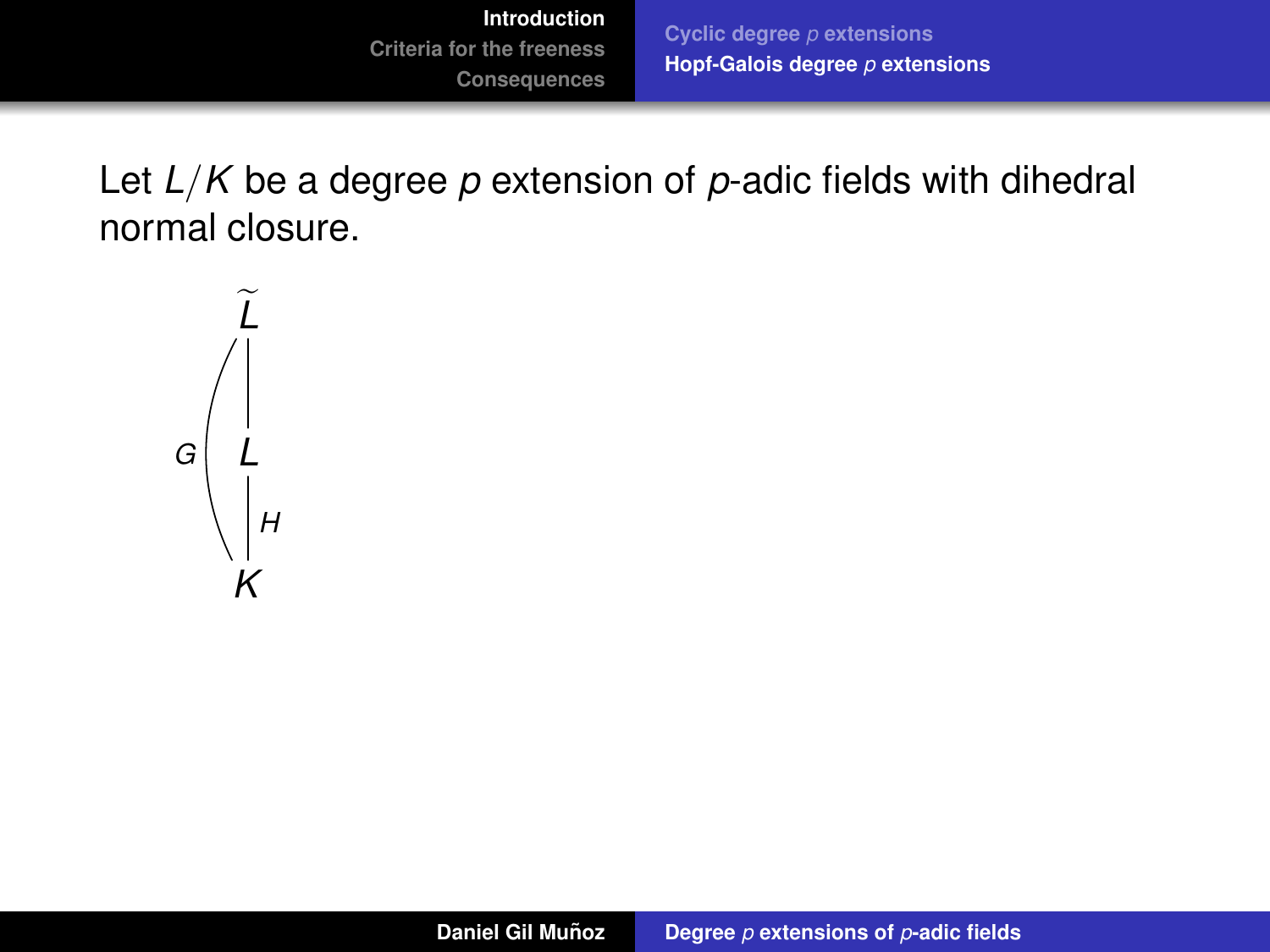**[Cyclic degree](#page-10-0)** *p* **extensions [Hopf-Galois degree](#page-26-0)** *p* **extensions**

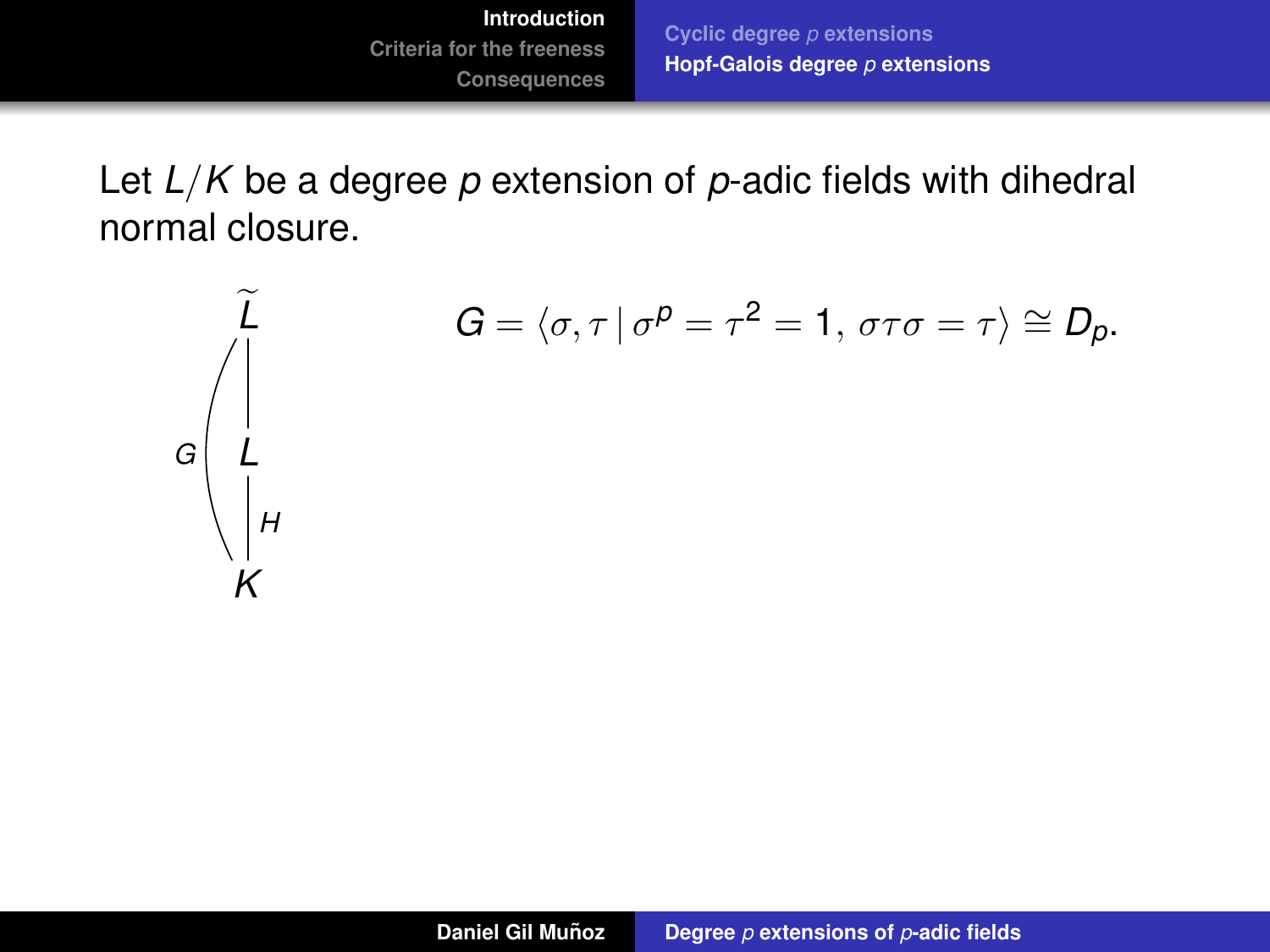**[Cyclic degree](#page-10-0)** *p* **extensions [Hopf-Galois degree](#page-26-0)** *p* **extensions**



$$
G = \langle \sigma, \tau | \sigma^p = \tau^2 = 1, \sigma \tau \sigma = \tau \rangle \cong D_p.
$$
  

$$
G = J \rtimes G', J = \langle \sigma \rangle, G' = \langle \tau \rangle.
$$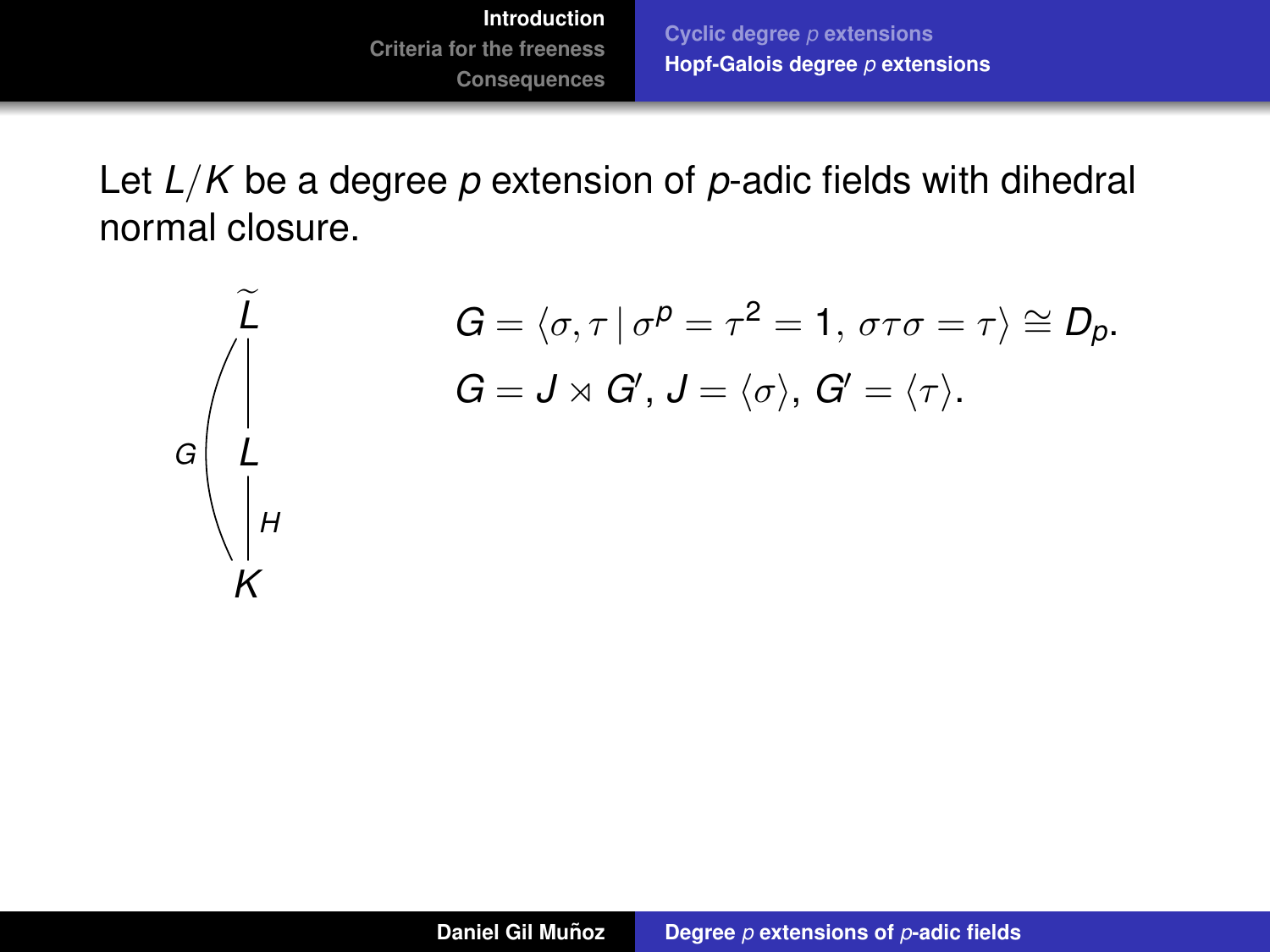**[Cyclic degree](#page-10-0)** *p* **extensions [Hopf-Galois degree](#page-26-0)** *p* **extensions**

Let *L*/*K* be a degree *p* extension of *p*-adic fields with dihedral normal closure.



$$
G = \langle \sigma, \tau | \sigma^p = \tau^2 = 1, \sigma \tau \sigma = \tau \rangle \cong D_p.
$$
  

$$
G = J \rtimes G', J = \langle \sigma \rangle, G' = \langle \tau \rangle.
$$

By Byott uniqueness theorem, *L*/*K* has a unique Hopf-Galois structure

$$
H=\widetilde{L}[J]^G.
$$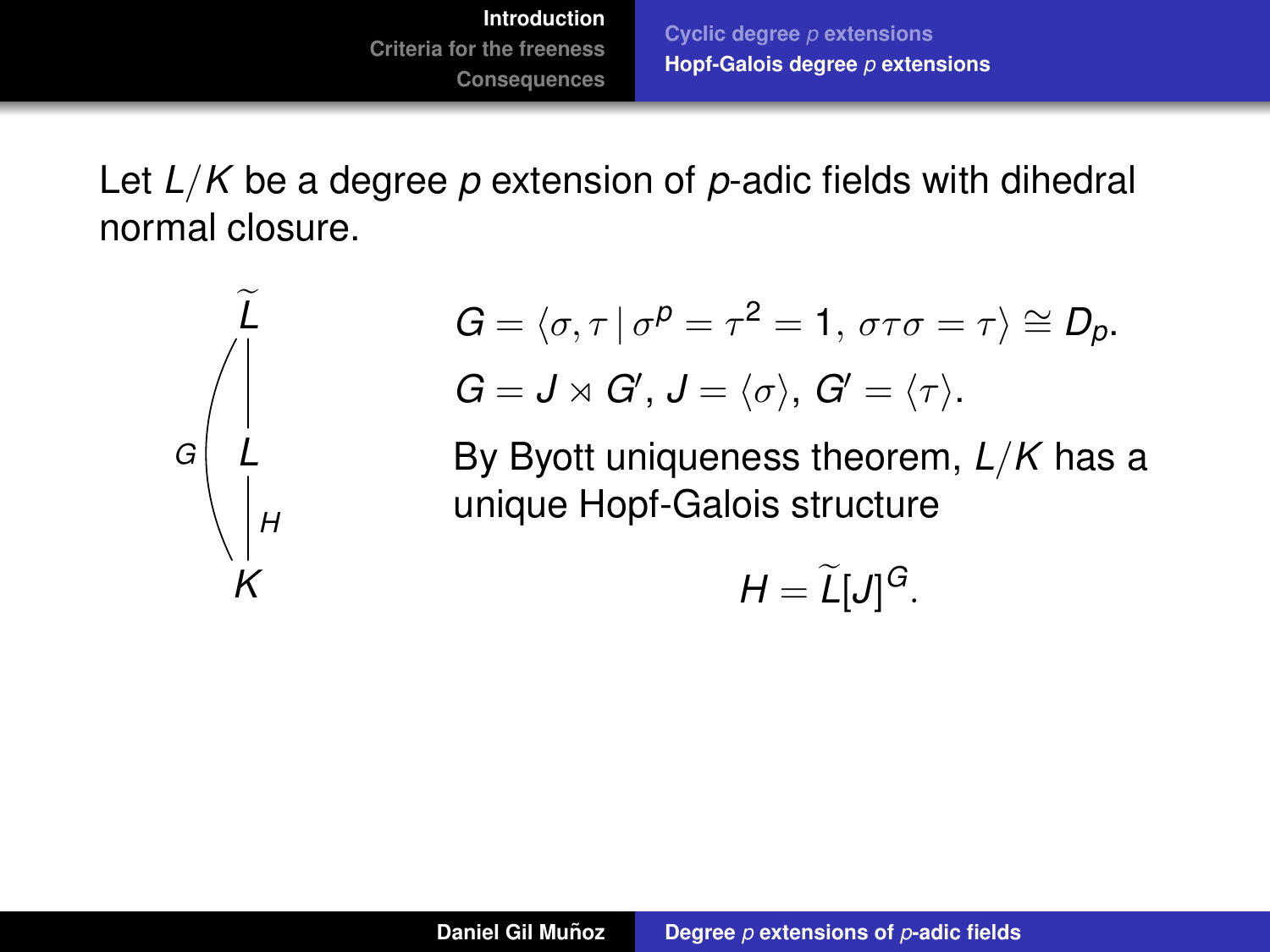**[Cyclic degree](#page-10-0)** *p* **extensions [Hopf-Galois degree](#page-26-0)** *p* **extensions**

Let *L*/*K* be a degree *p* extension of *p*-adic fields with dihedral normal closure.



$$
G = \langle \sigma, \tau | \sigma^p = \tau^2 = 1, \sigma \tau \sigma = \tau \rangle \cong D_p.
$$
  

$$
G = J \rtimes G', J = \langle \sigma \rangle, G' = \langle \tau \rangle.
$$

By Byott uniqueness theorem, *L*/*K* has a unique Hopf-Galois structure

$$
H=\widetilde{L}[J]^G.
$$

Associated order:  $\mathfrak{A}_{L/K} = \{ \lambda \in H \mid \lambda \mathcal{O}_L \subseteq \mathcal{O}_L \}.$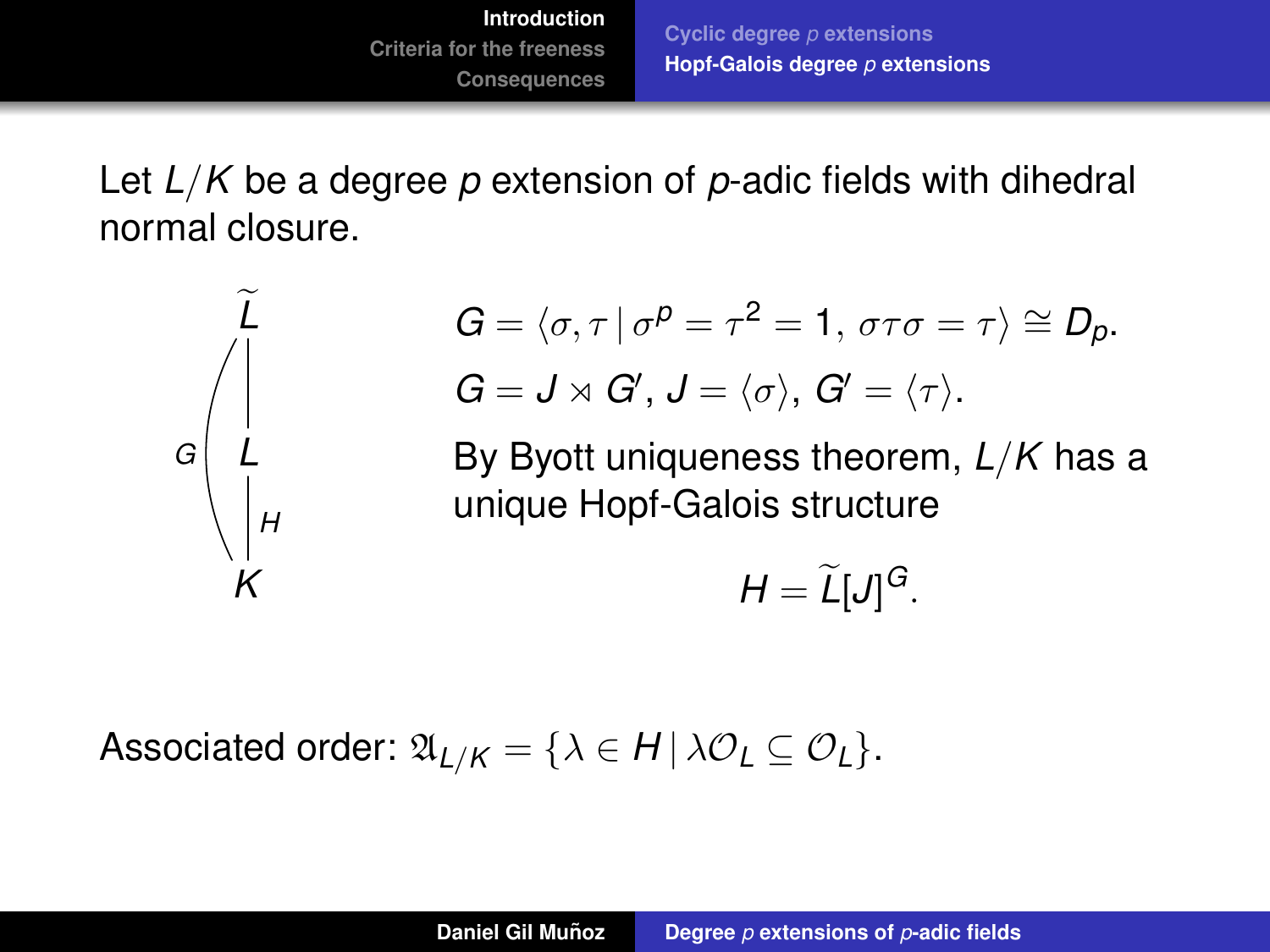**[Cyclic degree](#page-10-0)** *p* **extensions [Hopf-Galois degree](#page-20-0)** *p* **extensions**

<span id="page-26-0"></span>Let *L*/*K* be a degree *p* extension of *p*-adic fields with dihedral normal closure.



$$
G = \langle \sigma, \tau | \sigma^p = \tau^2 = 1, \sigma \tau \sigma = \tau \rangle \cong D_p.
$$
  

$$
G = J \rtimes G', J = \langle \sigma \rangle, G' = \langle \tau \rangle.
$$

By Byott uniqueness theorem, *L*/*K* has a unique Hopf-Galois structure

$$
H=\widetilde{L}[J]^G.
$$

Associated order:  $\mathfrak{A}_{L/K} = \{ \lambda \in H \mid \lambda \mathcal{O}_L \subseteq \mathcal{O}_L \}.$ We shall characterize the  $\mathfrak{A}_{L/K}$ -freeness of  $\mathcal{O}_L$ .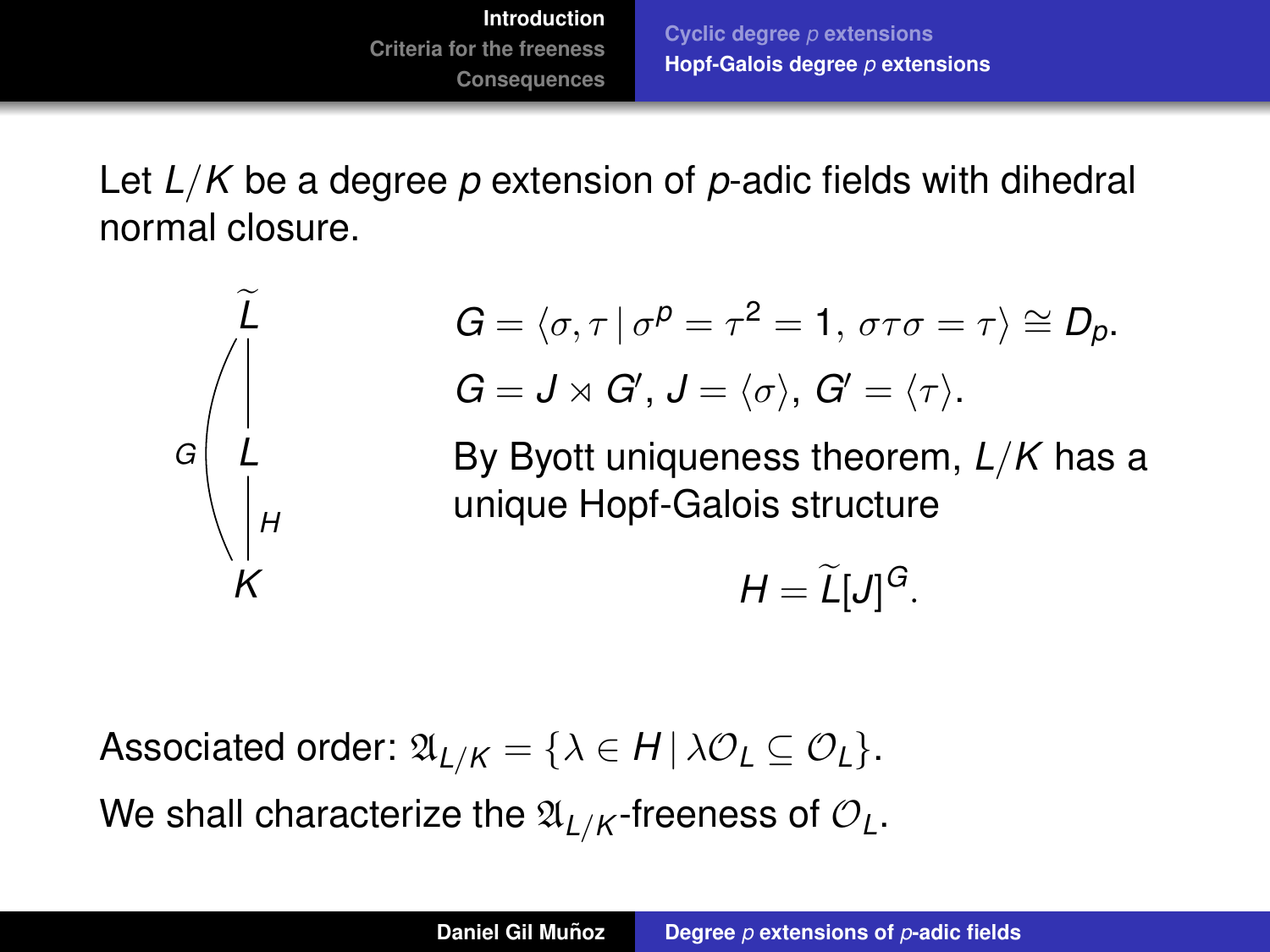**[Cyclic degree](#page-10-0)** *p* **extensions [Hopf-Galois degree](#page-20-0)** *p* **extensions**



 $L/K$  has a unique quadratic subextension  $M/K$ . The extension  $L/M$  is cyclic of **degree** *p*.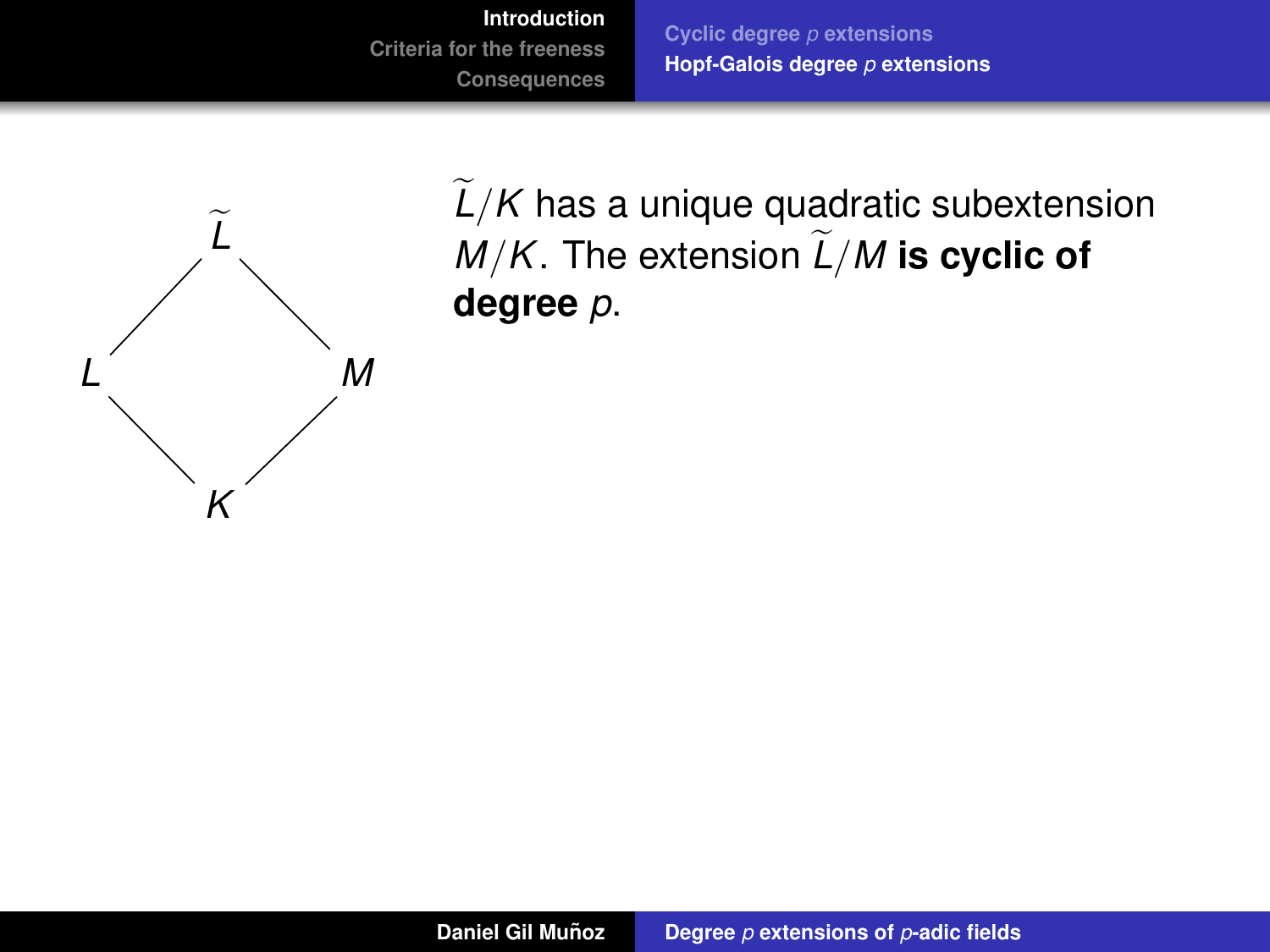**[Cyclic degree](#page-10-0)** *p* **extensions [Hopf-Galois degree](#page-20-0)** *p* **extensions**



 $L/K$  has a unique quadratic subextension *M/K*. The extension  $L/M$  is cyclic of **degree** *p*.

The extension *L*/*K* is always totally ramified. Equivalently,  $\widetilde{L}/K$  is totally ramified if and only if so is *M*/*K*.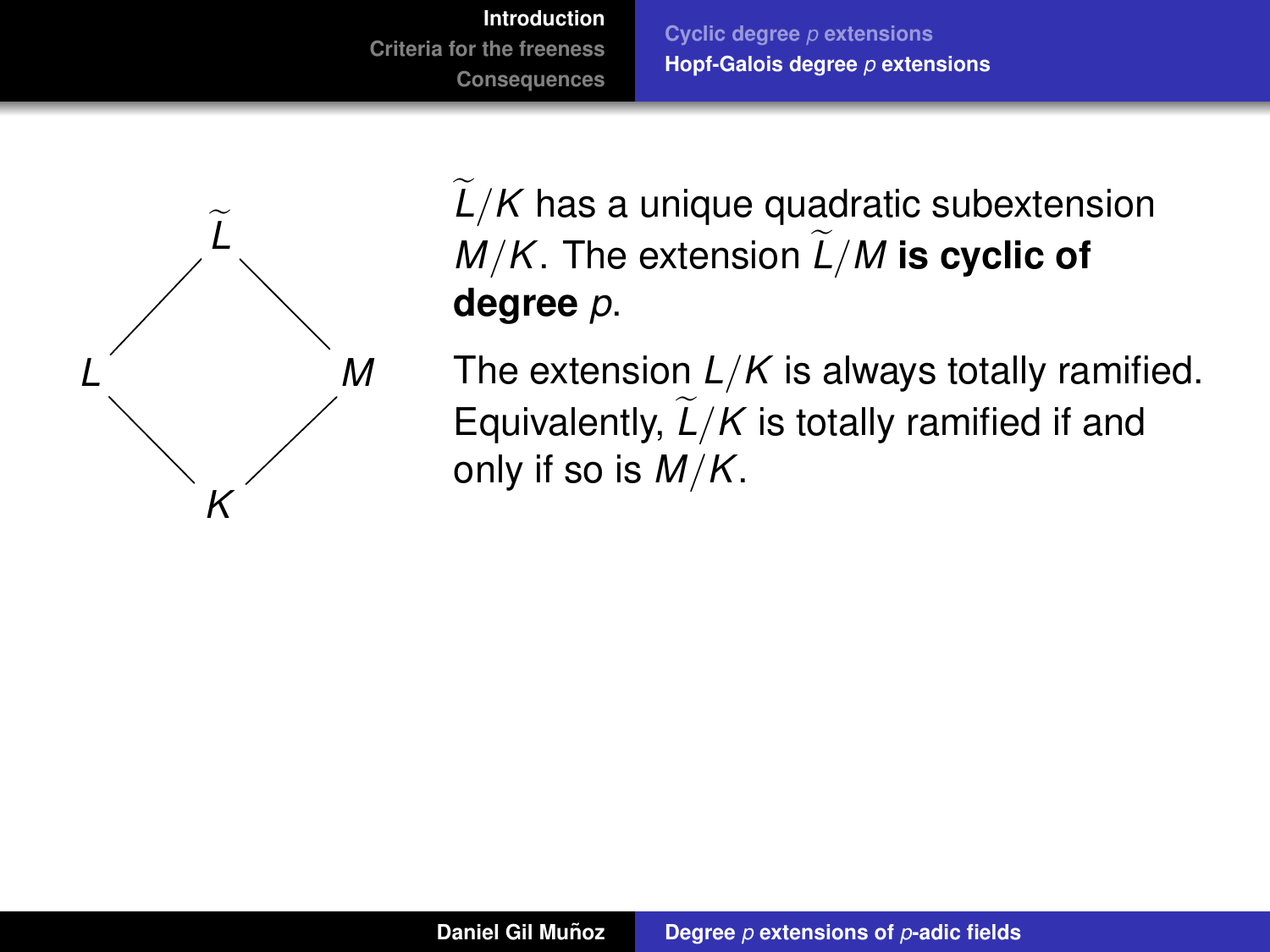**[Cyclic degree](#page-10-0)** *p* **extensions [Hopf-Galois degree](#page-20-0)** *p* **extensions**



 $L/K$  has a unique quadratic subextension *M/K*. The extension  $L/M$  is cyclic of **degree** *p*.

The extension *L*/*K* is always totally ramified. Equivalently,  $\tilde{L}/K$  is totally ramified if and only if so is *M*/*K*.

If *M*/*K* is unramified, *L*/*K* and *M*/*K* are **arithmetically disjoint**.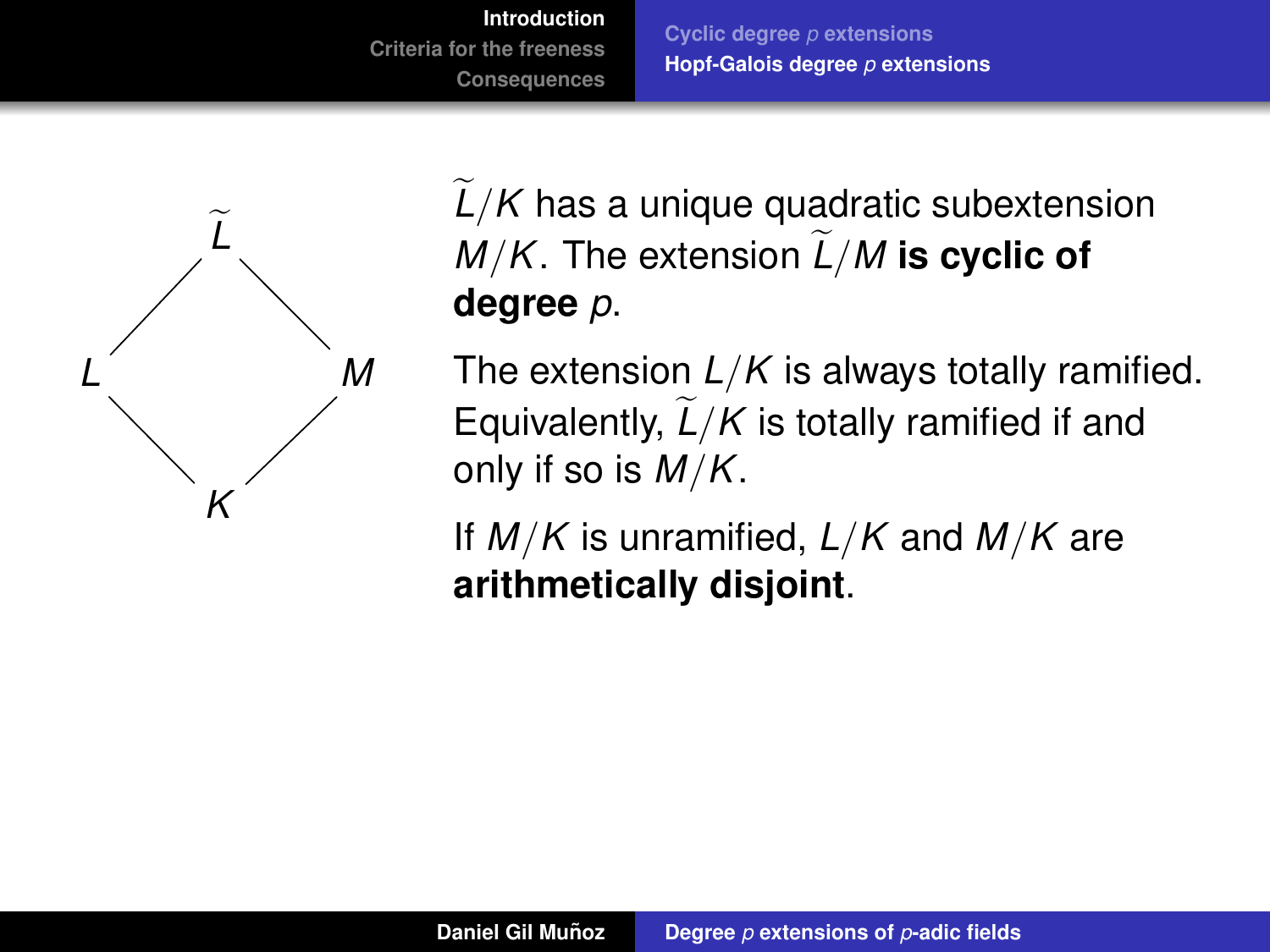**[Cyclic degree](#page-10-0)** *p* **extensions [Hopf-Galois degree](#page-20-0)** *p* **extensions**



 $L/K$  has a unique quadratic subextension *M/K*. The extension  $L/M$  is cyclic of **degree** *p*.

The extension *L*/*K* is always totally ramified. Equivalently,  $\tilde{L}/K$  is totally ramified if and only if so is *M*/*K*.

If *M*/*K* is unramified, *L*/*K* and *M*/*K* are **arithmetically disjoint**.

#### **Corollary**

*If*  $\overline{L}/K$  *is not totally ramified, then*  $\mathcal{O}_L$  *is*  $\mathfrak{A}_{L/K}$ *-free if and only if*  $\mathcal{O}_{\widetilde{L}}$  is  $\mathfrak{A}_{\widetilde{L}/M}$ -free.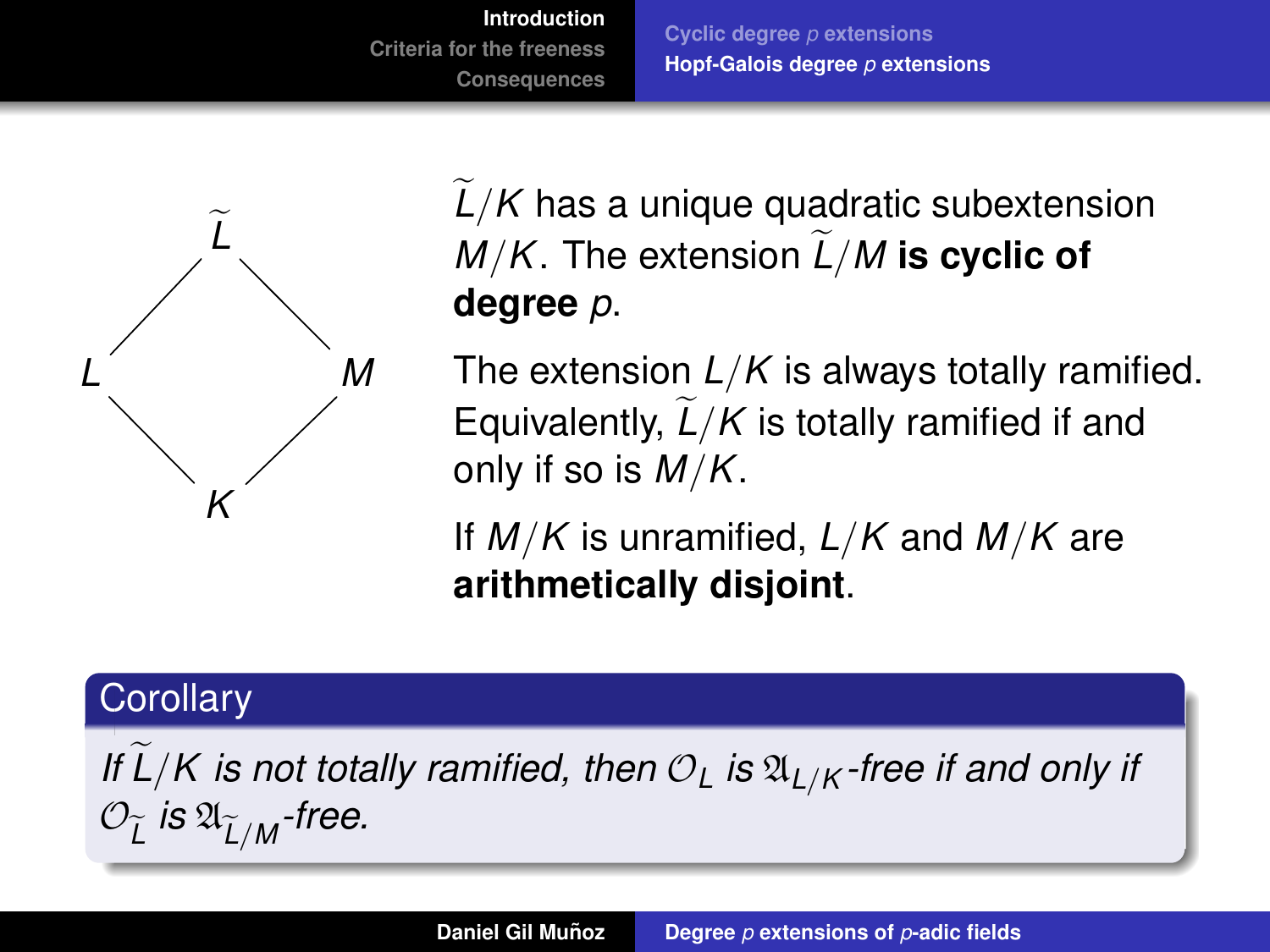**[Cyclic degree](#page-10-0)** *p* **extensions [Hopf-Galois degree](#page-20-0)** *p* **extensions**

### Let *t* be the ramification jump of  $\tilde{L}/K$ . Then

$$
1\leq t\leq \frac{2pe}{p-1}.
$$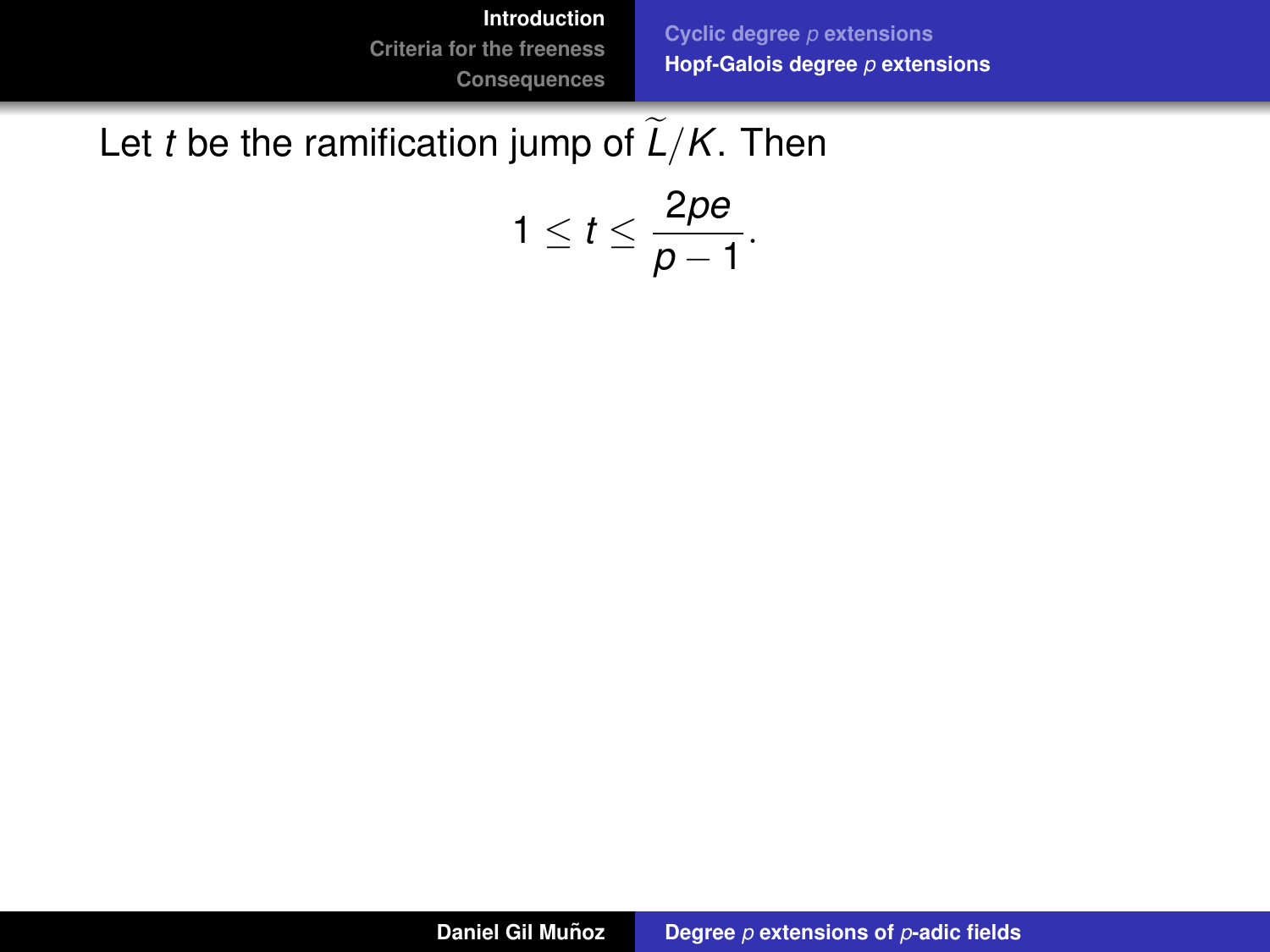**[Cyclic degree](#page-10-0)** *p* **extensions [Hopf-Galois degree](#page-20-0)** *p* **extensions**

### Let *t* be the ramification jump of  $L/K$ . Then

$$
1\leq t\leq \frac{2pe}{p-1}.
$$

In this situation, *t* is an odd number. Call  $\ell := \frac{p+1}{2}$  $\frac{+i}{2}$  and write

 $\ell = pa_0 + a$ ,  $0 \le a \le p-1$ .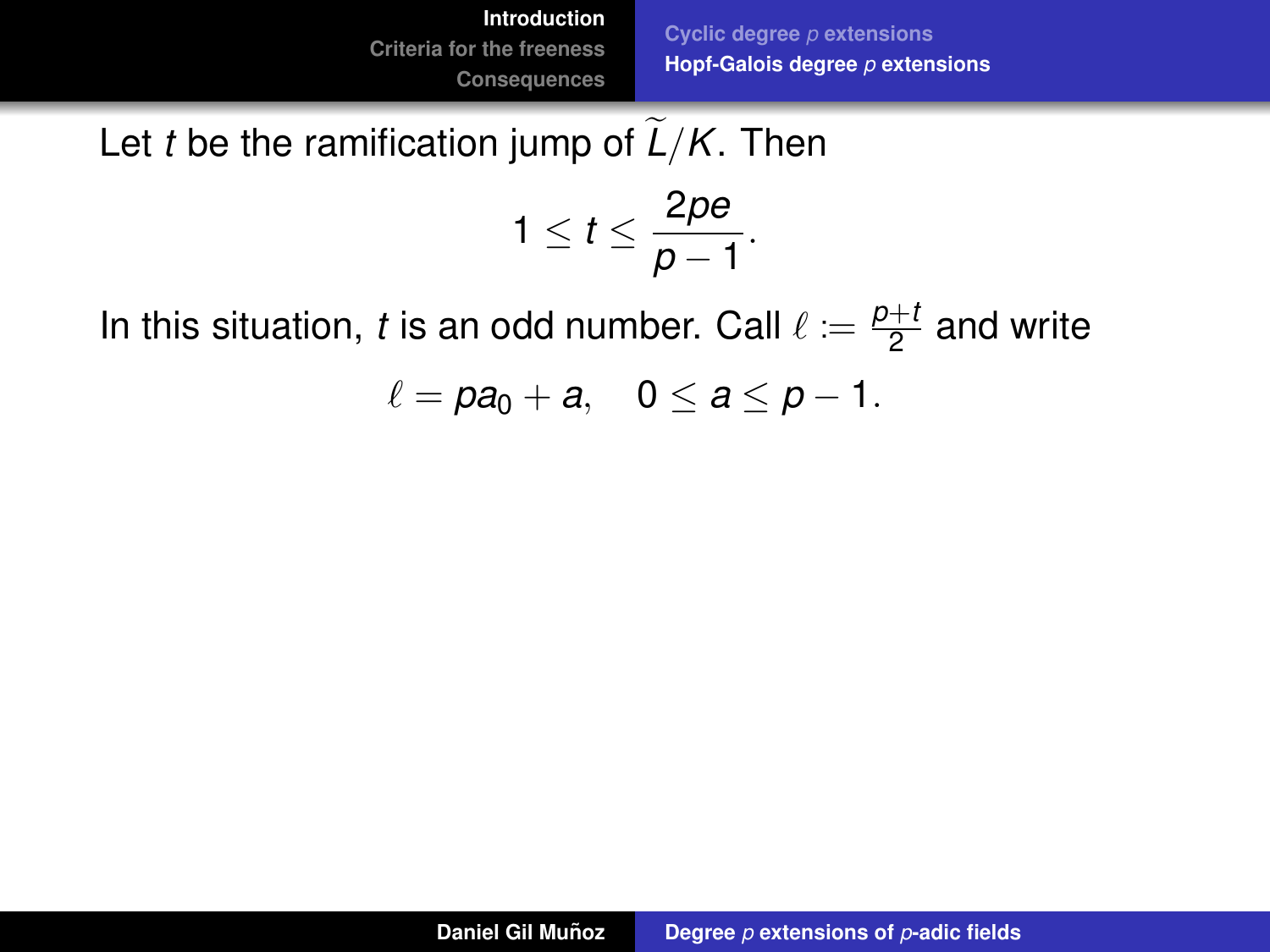**[Cyclic degree](#page-10-0)** *p* **extensions [Hopf-Galois degree](#page-20-0)** *p* **extensions**

#### Let *t* be the ramification jump of  $L/K$ . Then

$$
1\leq t\leq \frac{2pe}{p-1}.
$$

In this situation, *t* is an odd number. Call  $\ell := \frac{p+1}{2}$  $\frac{+i}{2}$  and write

$$
\ell = pa_0 + a, \quad 0 \le a \le p - 1.
$$

We claim:

• If 
$$
a = 0
$$
, then  $t = \frac{2pe}{p-1}$  and  $O_L$  is  $\mathfrak{A}_{L/K}$ -free.

If *a* divides  $p-1$ ,  $\mathcal{O}_L$  is  $\mathfrak{A}_{L/K}$  -free. Moreover, if  $t < \frac{2pe}{p-1} - 2$ , the converse holds.

• If 
$$
t \ge \frac{2pe}{p-1} - 2
$$
,  $O_L$  is  $\mathfrak{A}_{L/K}$ -free if and only if  $n \le 4$ , where

$$
\frac{\ell}{\rho}=[a_0;a_1,\ldots,a_n].
$$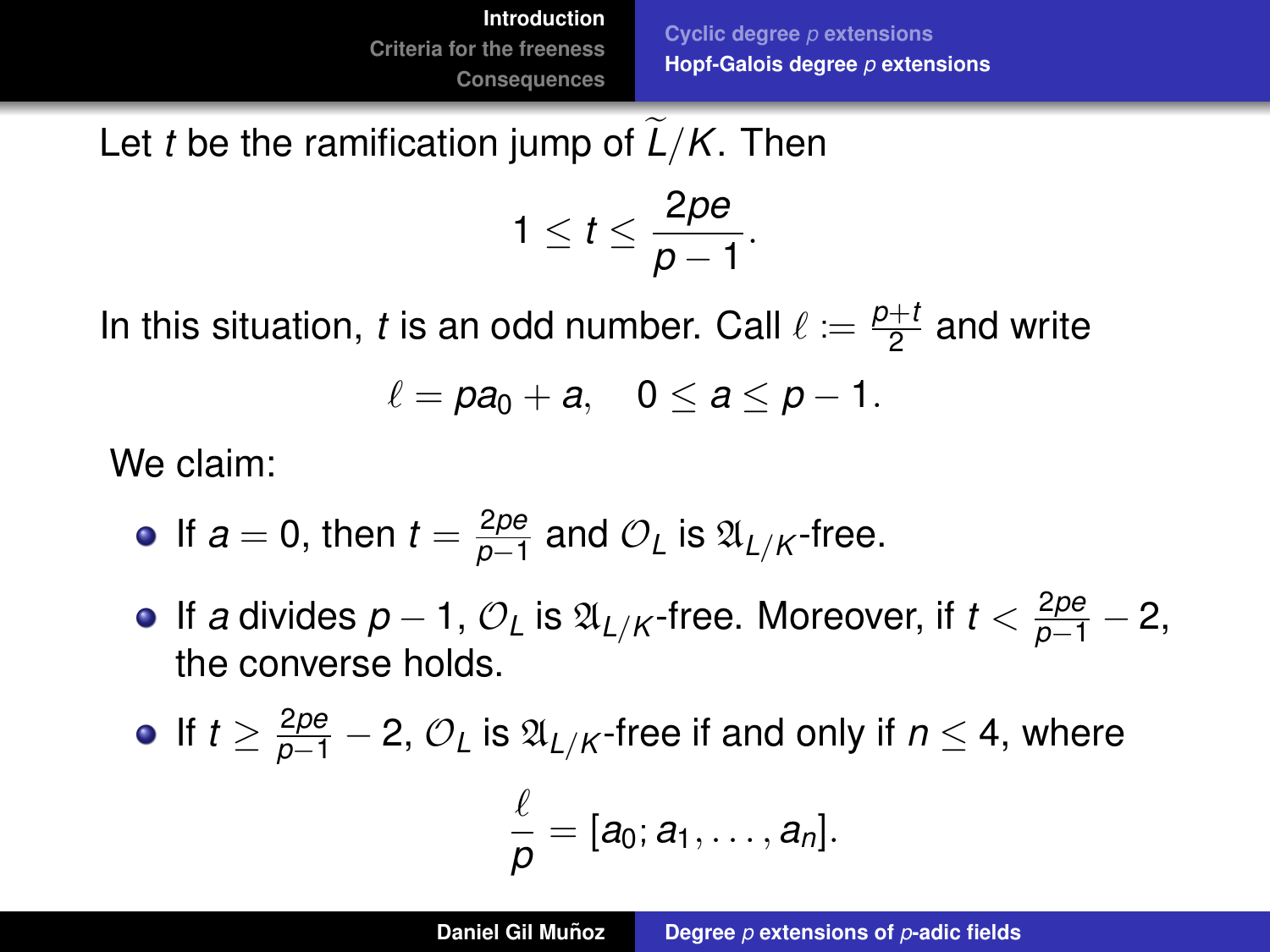**[Introduction](#page-2-0)**

**[Criteria for the freeness](#page-41-0)**

**[Consequences](#page-116-0)**

**[Cyclic degree](#page-10-0)** *p* **extensions [Hopf-Galois degree](#page-20-0)** *p* **extensions**

Why 
$$
\ell = \frac{p+t}{2}
$$
?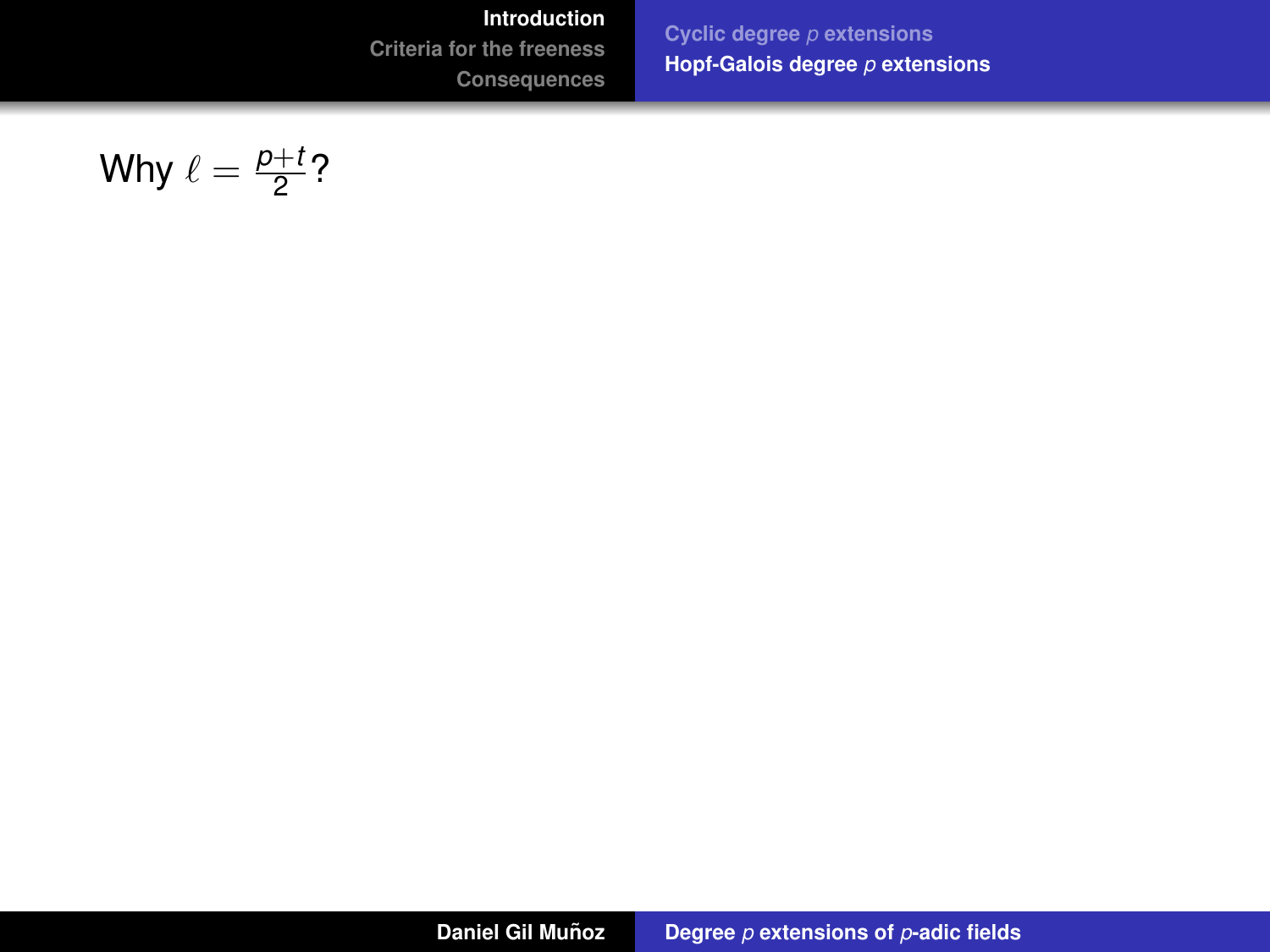**[Cyclic degree](#page-10-0)** *p* **extensions [Hopf-Galois degree](#page-20-0)** *p* **extensions**



Cyclic case: 
$$
G = \text{Gal}(L/K) \cong C_p
$$

**Daniel Gil Muñoz Degree** *p* [extensions of](#page-0-0) *p*-adic fields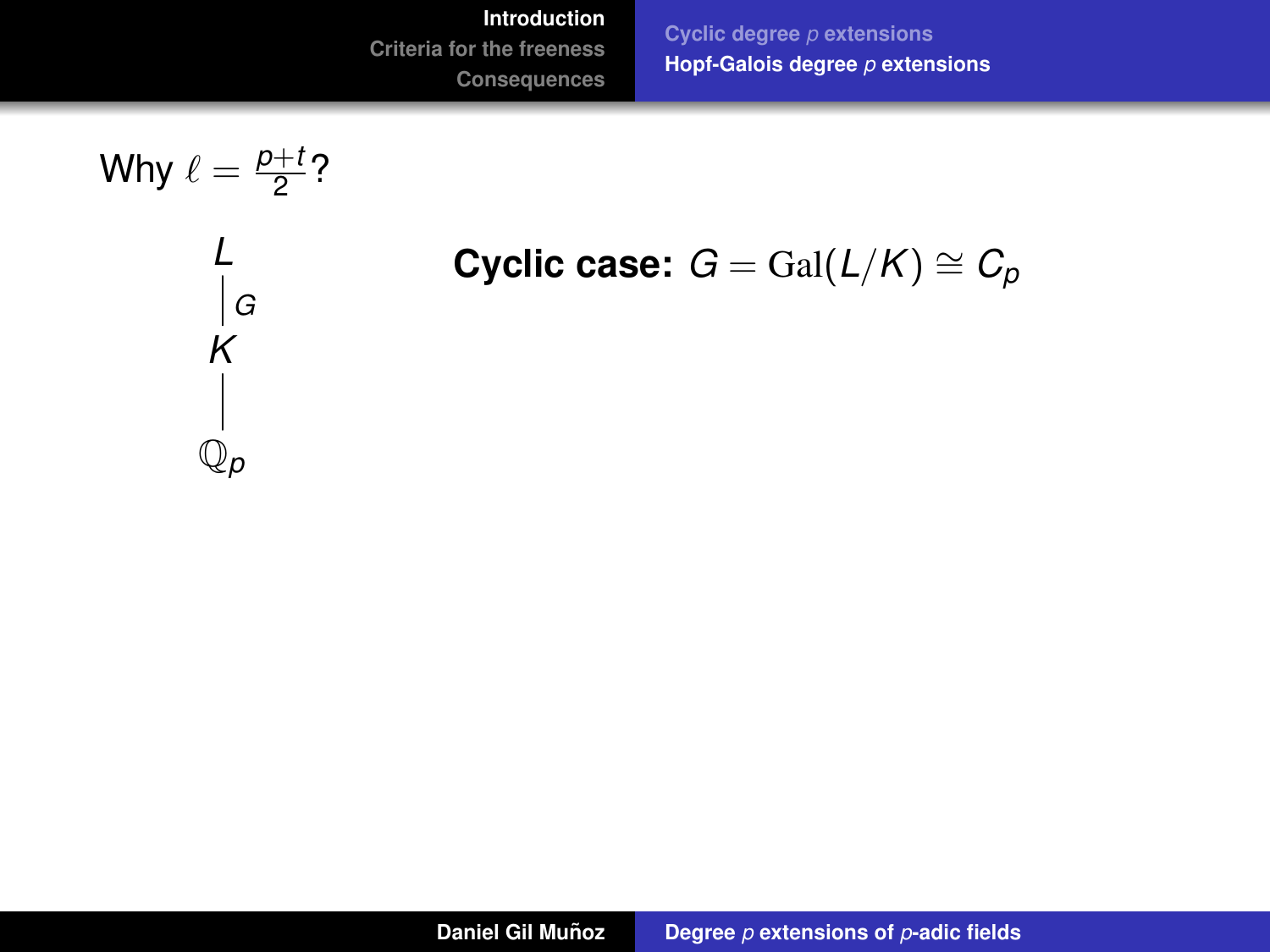**[Cyclic degree](#page-10-0)** *p* **extensions [Hopf-Galois degree](#page-20-0)** *p* **extensions**

Why 
$$
\ell = \frac{p+t}{2}
$$
?\n\n
$$
\begin{array}{c}\nL \\
L \\
R \\
K \\
\downarrow \\
Q_p\n\end{array}
$$

**Cyclic case:**  $G = \text{Gal}(L/K) \cong C_p$  $G = \langle \sigma \rangle \Longrightarrow K[G] = K[f], f = \sigma - 1$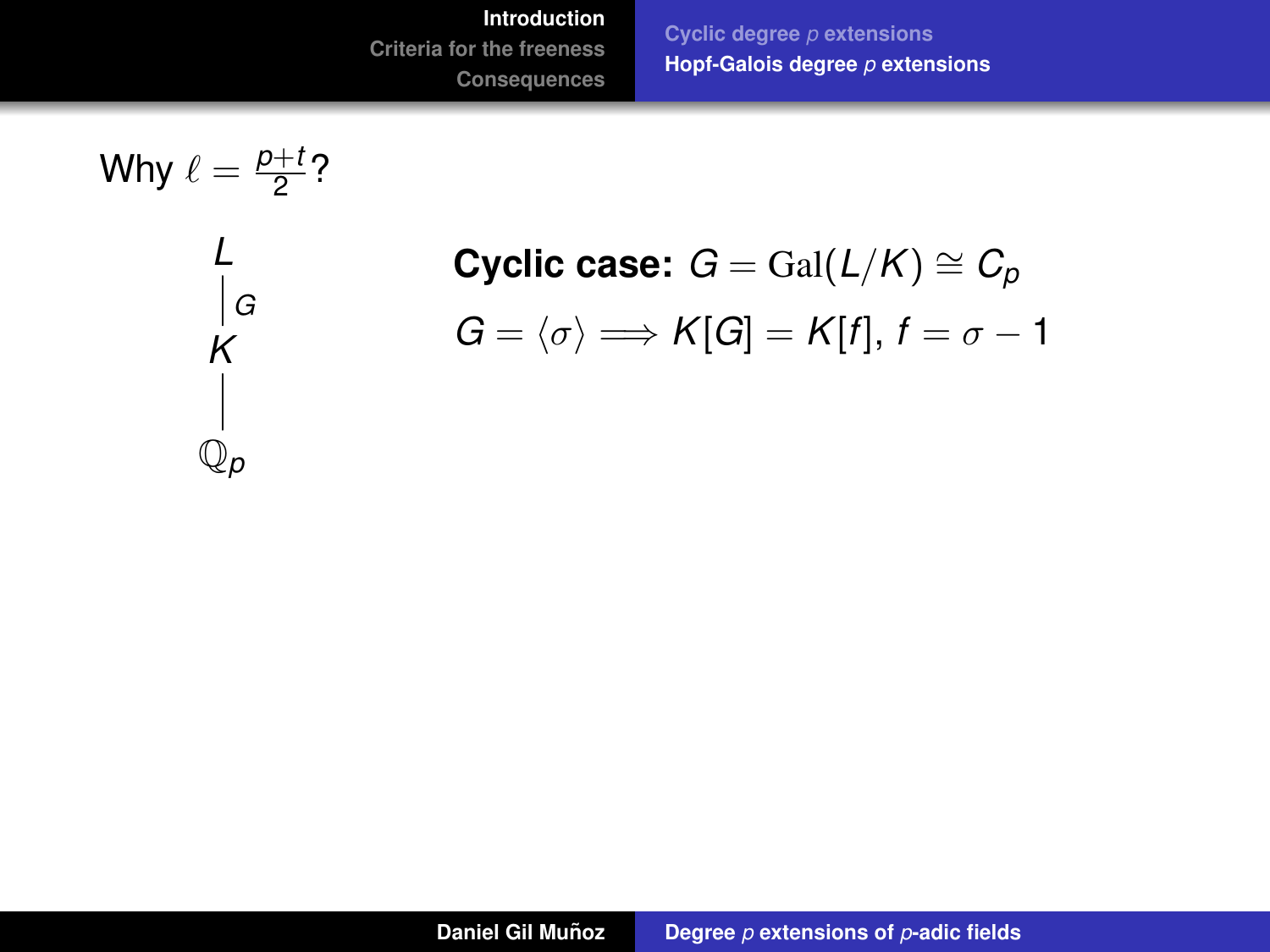**[Cyclic degree](#page-10-0)** *p* **extensions [Hopf-Galois degree](#page-20-0)** *p* **extensions**



**Cyclic case:**  $G = \text{Gal}(L/K) \cong C_p$  $G = \langle \sigma \rangle \Longrightarrow K[G] = K[f], f = \sigma - 1$ **Proposition:**  $v_1(f \cdot x) \ge t + v_1(x) \,\forall x \in \mathcal{O}_1$ , with equality  $\iff p \nmid t$ .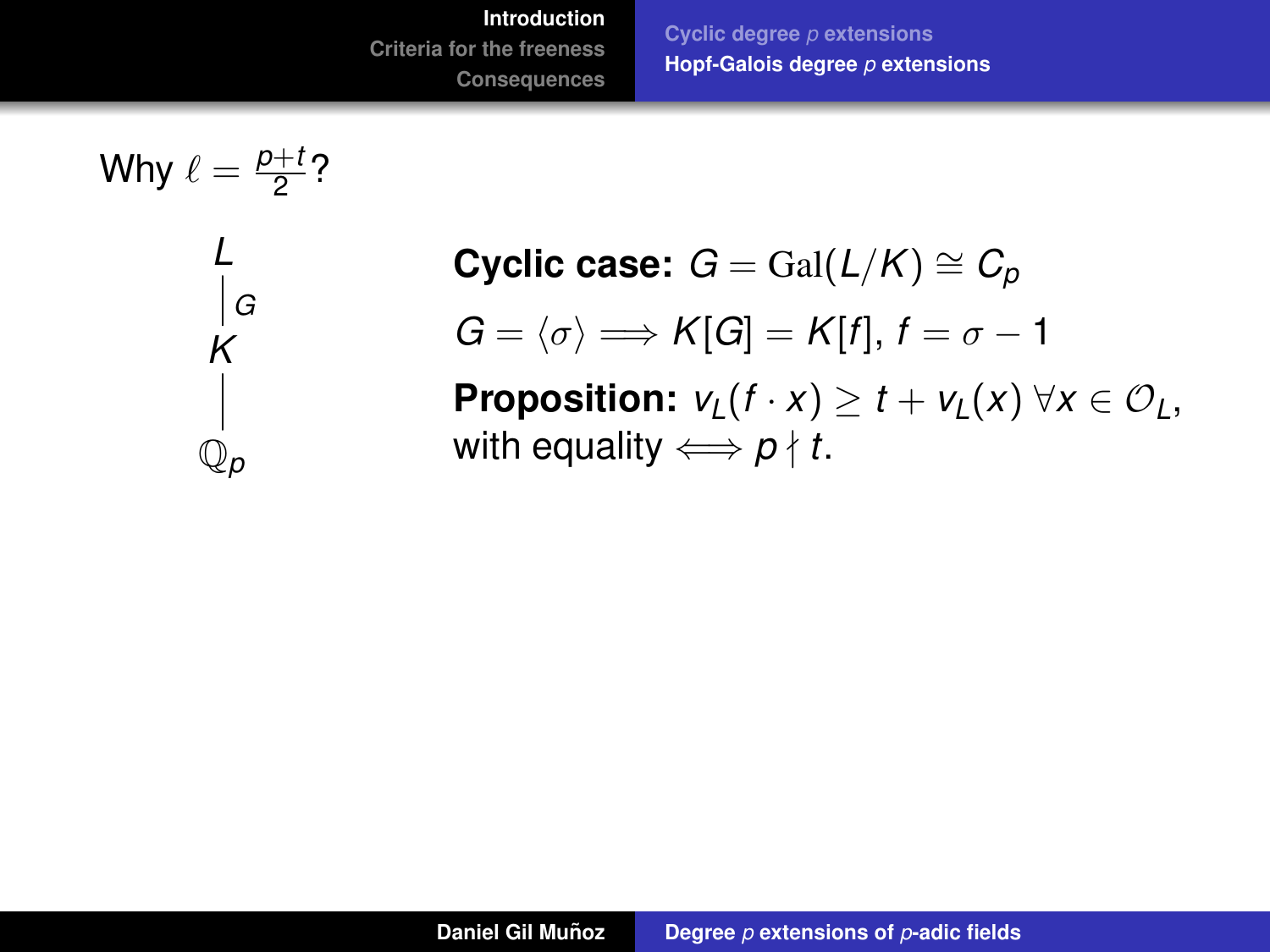**[Cyclic degree](#page-10-0)** *p* **extensions [Hopf-Galois degree](#page-20-0)** *p* **extensions**



*H*

*K*

**Cyclic case:**  $G = \text{Gal}(L/K) \cong C_p$  $G = \langle \sigma \rangle \Longrightarrow K[G] = K[f], f = \sigma - 1$ **Proposition:**  $v_1(f \cdot x) \ge t + v_1(x) \,\forall x \in \mathcal{O}_1$ , with equality  $\iff p \nmid t$ .

 $\textsf{Hopf-Galois case: } G = \operatorname{Gal}(\widetilde{L}/K) \cong D_p$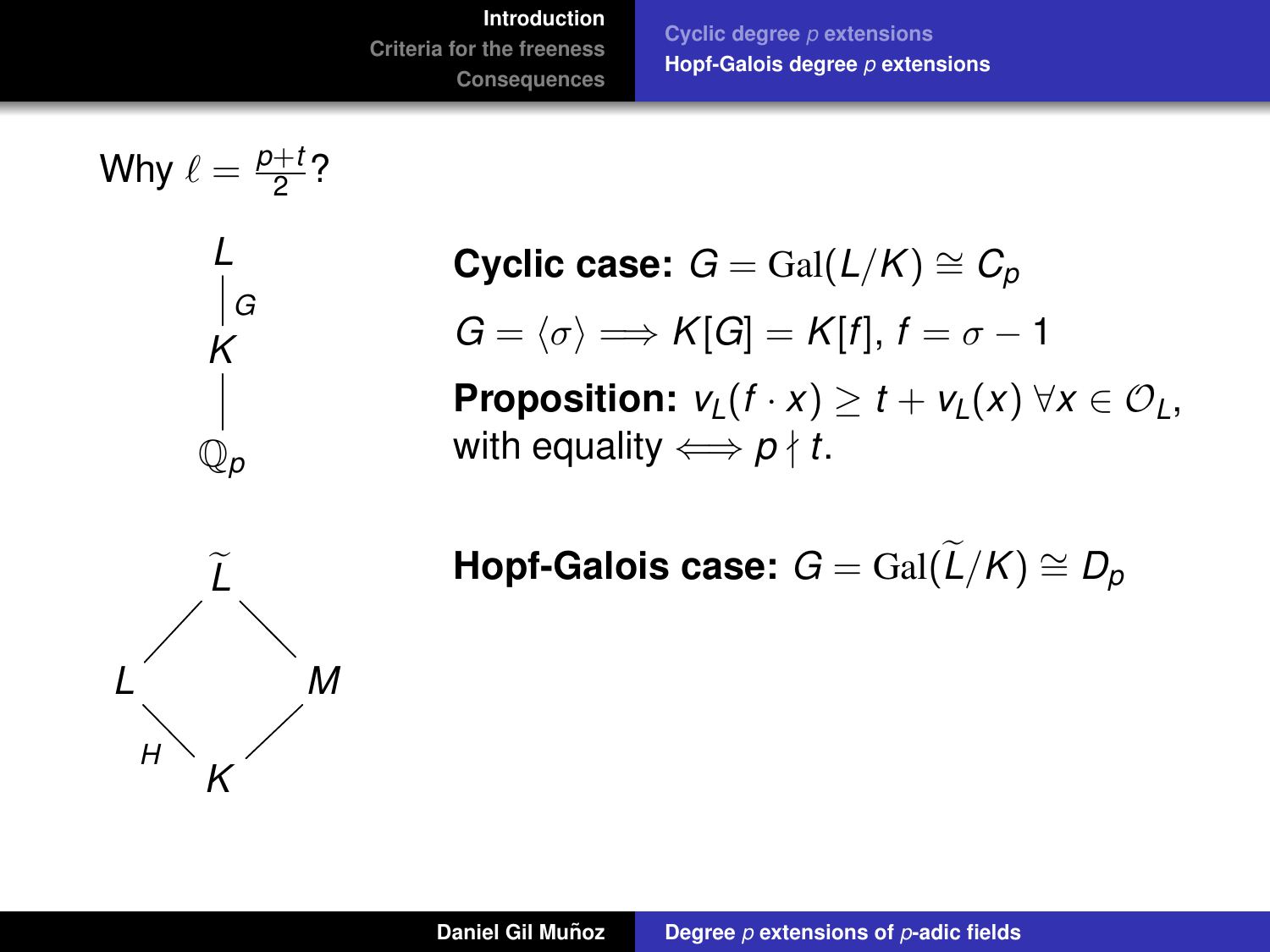**[Cyclic degree](#page-10-0)** *p* **extensions [Hopf-Galois degree](#page-20-0)** *p* **extensions**



**Cyclic case:**  $G = \text{Gal}(L/K) \cong C_p$  $G = \langle \sigma \rangle \Longrightarrow K[G] = K[f], f = \sigma - 1$ **Proposition:**  $v_1(f \cdot x) > t + v_1(x) \ \forall x \in \mathcal{O}_L$ , with equality  $\Longleftrightarrow p \nmid t$ .

 $\textsf{Hopf-Galois case: } G = \operatorname{Gal}(\widetilde{L}/K) \cong D_p$  $\mathcal{O}_M = \mathcal{O}_K[z] \Longrightarrow$ *H* = *K*[*w*], *w* = *z*( $\sigma$  –  $\sigma$ <sup>-1</sup>)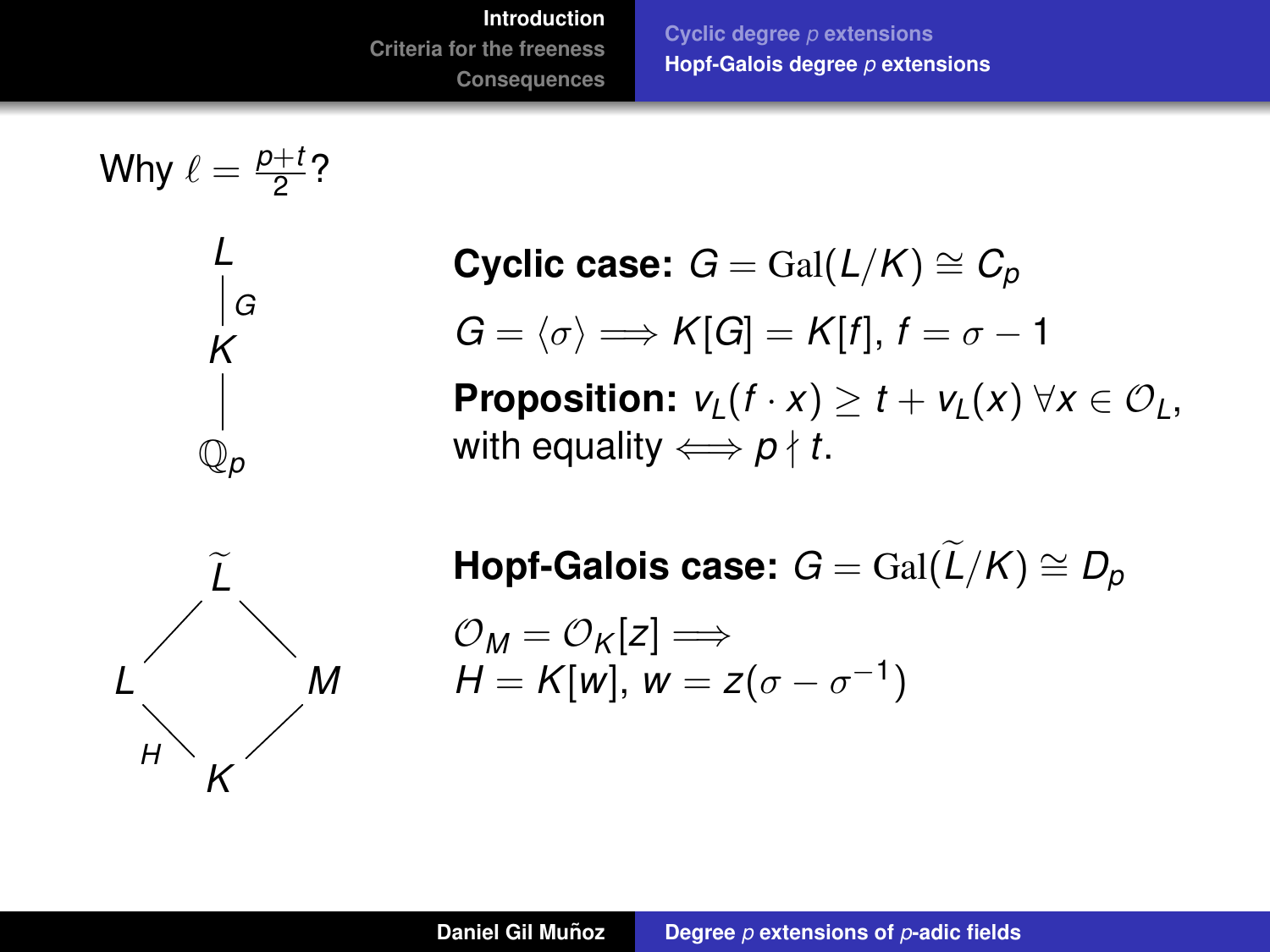**[Cyclic degree](#page-10-0)** *p* **extensions [Hopf-Galois degree](#page-20-0)** *p* **extensions**



**Cyclic case:**  $G = \text{Gal}(L/K) \cong C_p$  $G = \langle \sigma \rangle \Longrightarrow K[G] = K[f], f = \sigma - 1$ **Proposition:**  $v_1(f \cdot x) > t + v_1(x) \ \forall x \in \mathcal{O}_L$ , with equality  $\Longleftrightarrow p \nmid t$ .

 $\textsf{Hopf-Galois case: } G = \operatorname{Gal}(\widetilde{L}/K) \cong D_p$  $\mathcal{O}_M = \mathcal{O}_K[z] \Longrightarrow$ *H* = *K*[*w*], *w* = *z*( $\sigma$  –  $\sigma$ <sup>-1</sup>) **Proposition:**  $v_1(w \cdot x) > \ell + v_1(x) \ \forall x \in \mathcal{O}_l$ , with equality  $\iff p \nmid t$ .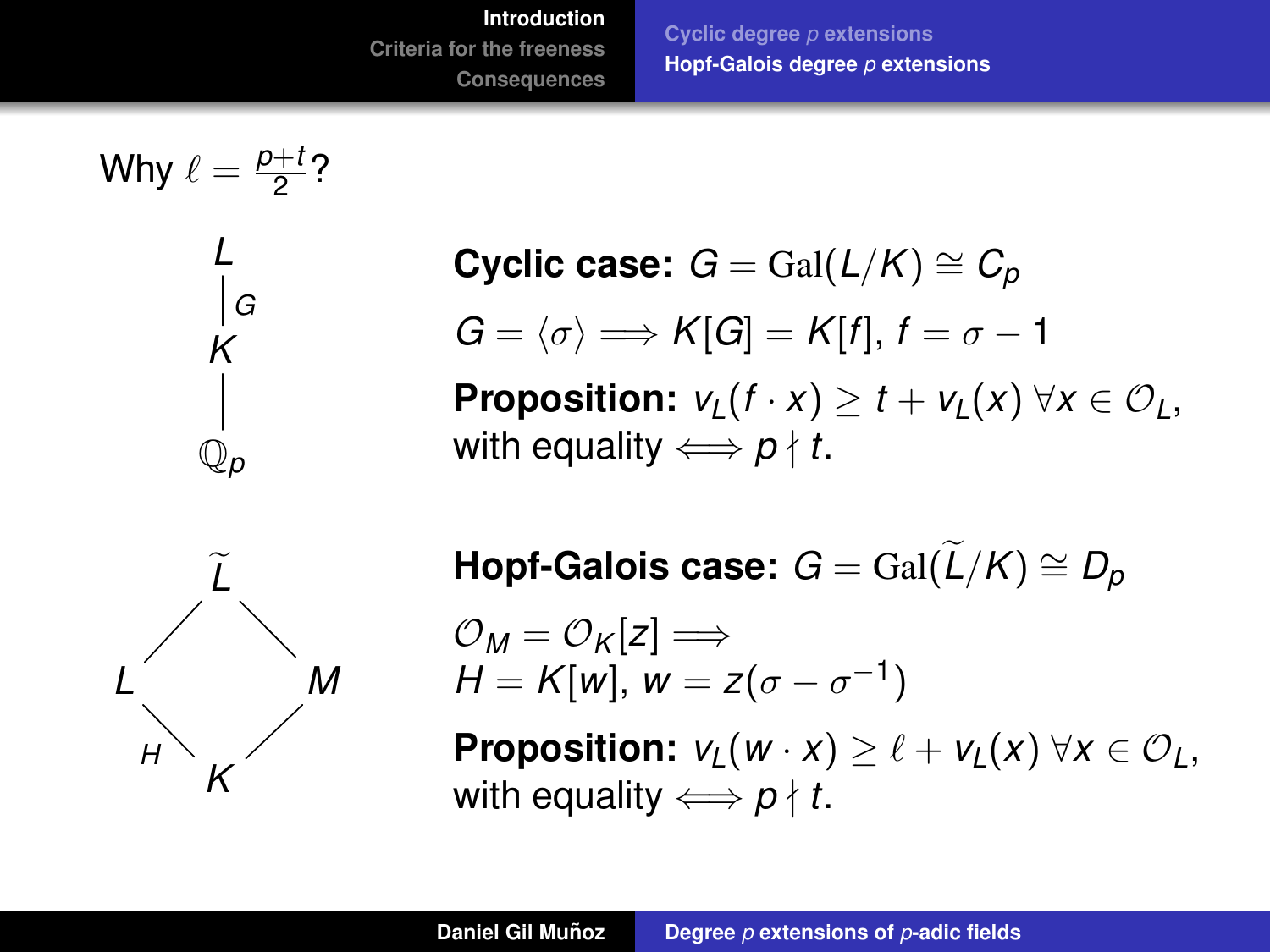**[Maximally ramified case](#page-42-0) [Non-maximally ramified cases](#page-53-0) [The case](#page-71-0)**  $t \geq \frac{2pe}{p-1} - 2$ 

## <span id="page-41-0"></span>Table of contents



- **2** [Criteria for the freeness](#page-41-0)
- **3** [Consequences](#page-116-0)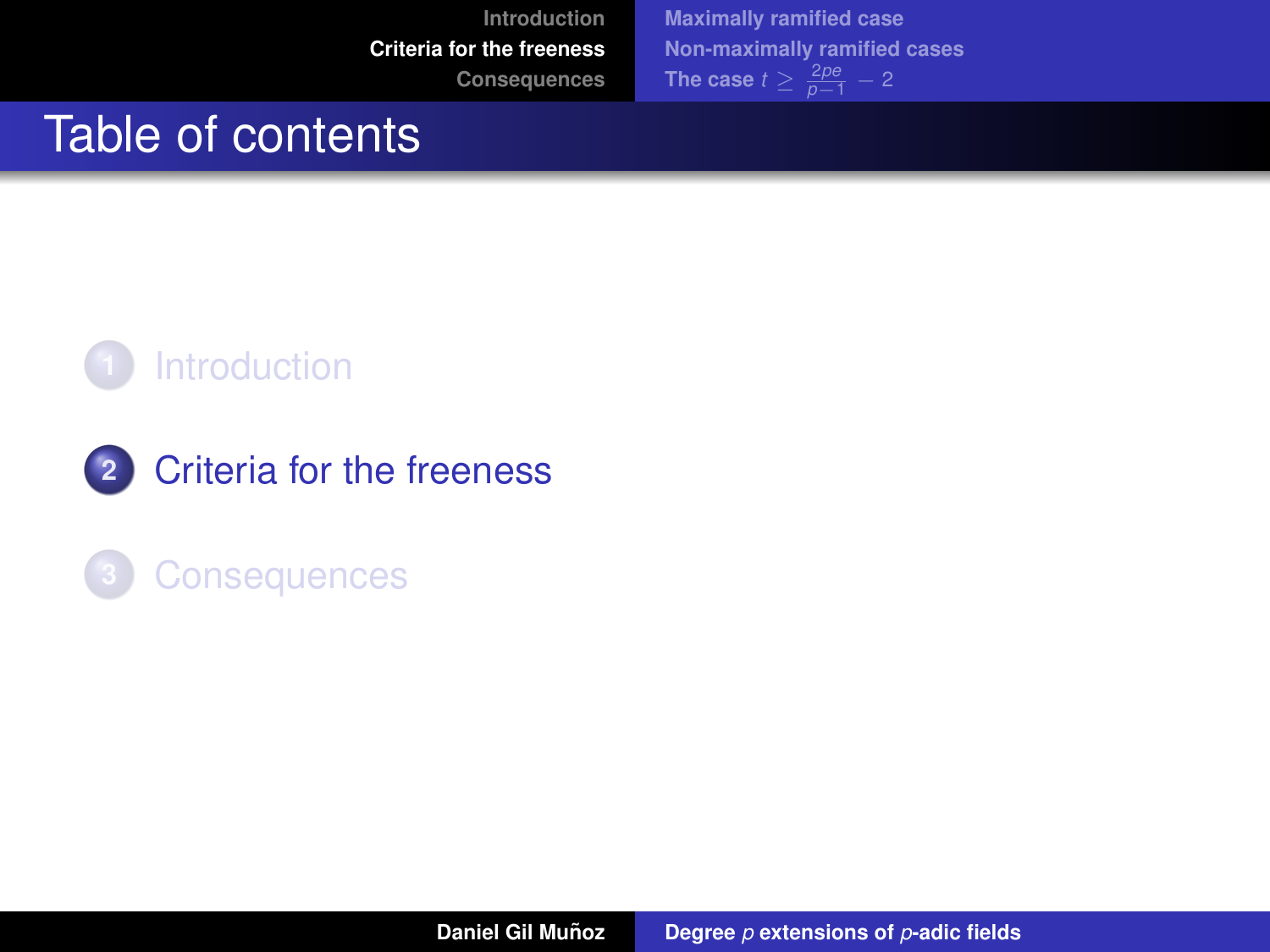<span id="page-42-0"></span> $L/K$  degree p extension of p-adic fields with dihedral  $\widetilde{L}$ .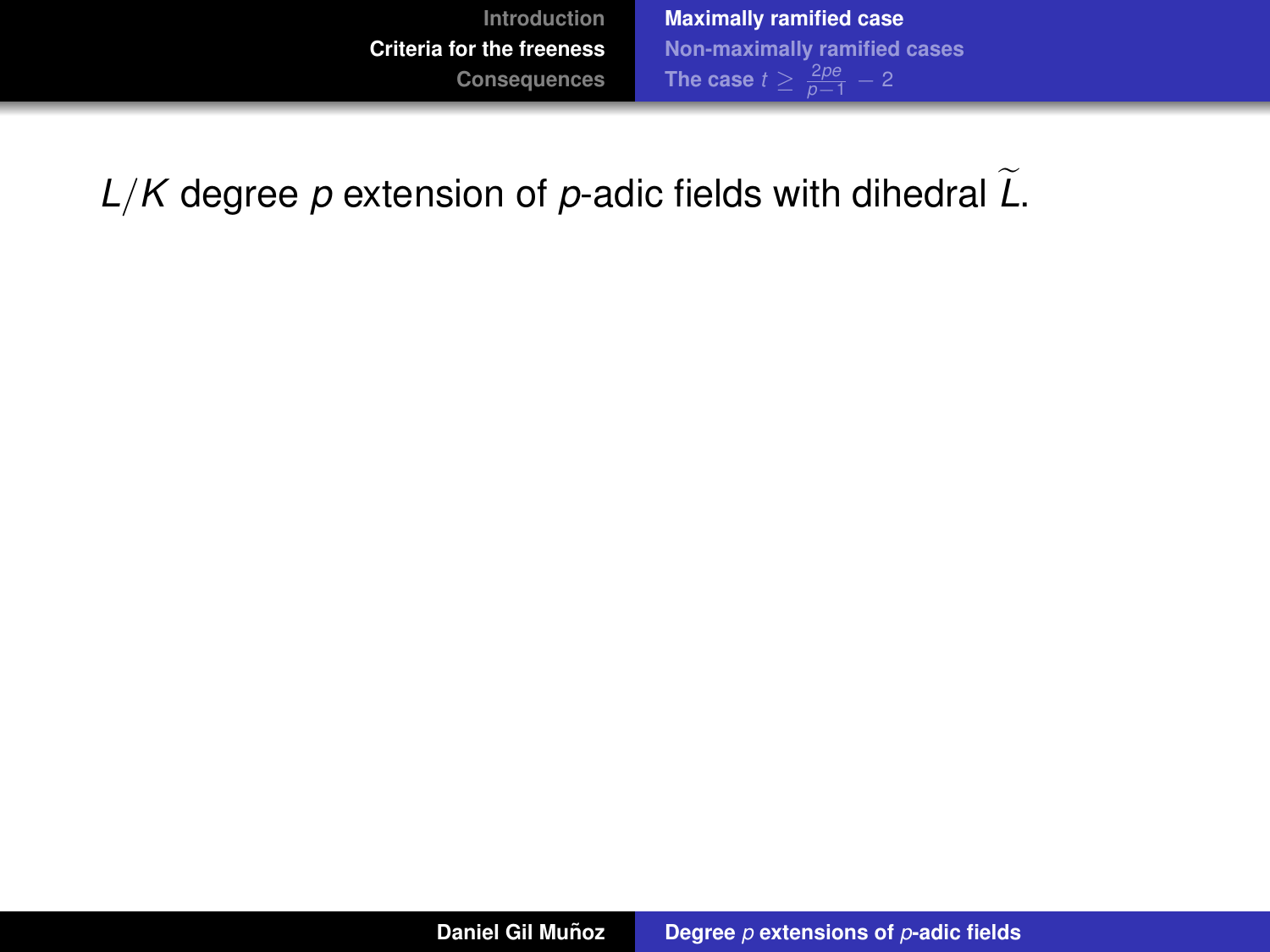$L/K$  degree p extension of p-adic fields with dihedral  $\tilde{L}$ .

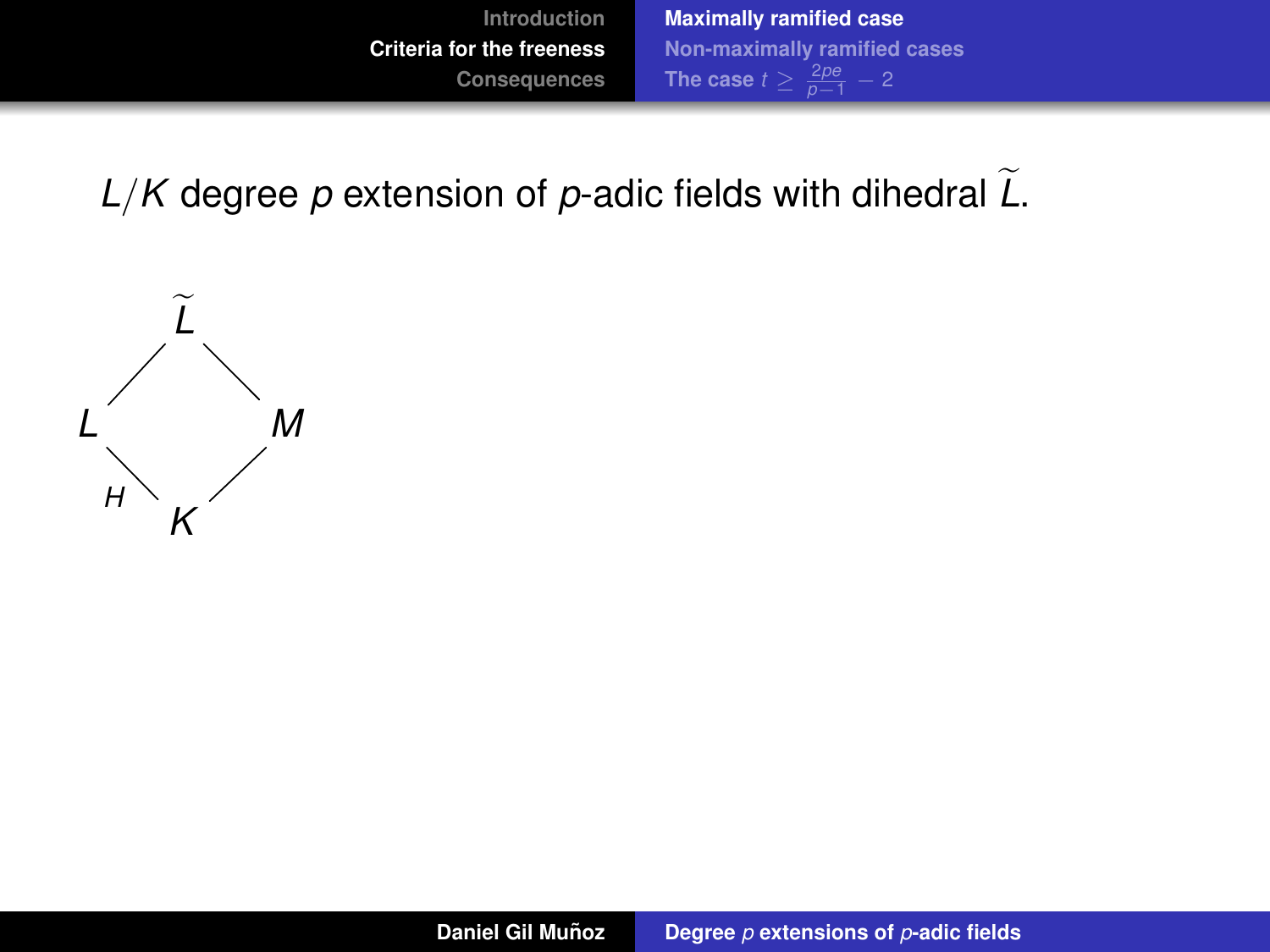

 $L/K$  degree p extension of p-adic fields with dihedral  $\tilde{L}$ .

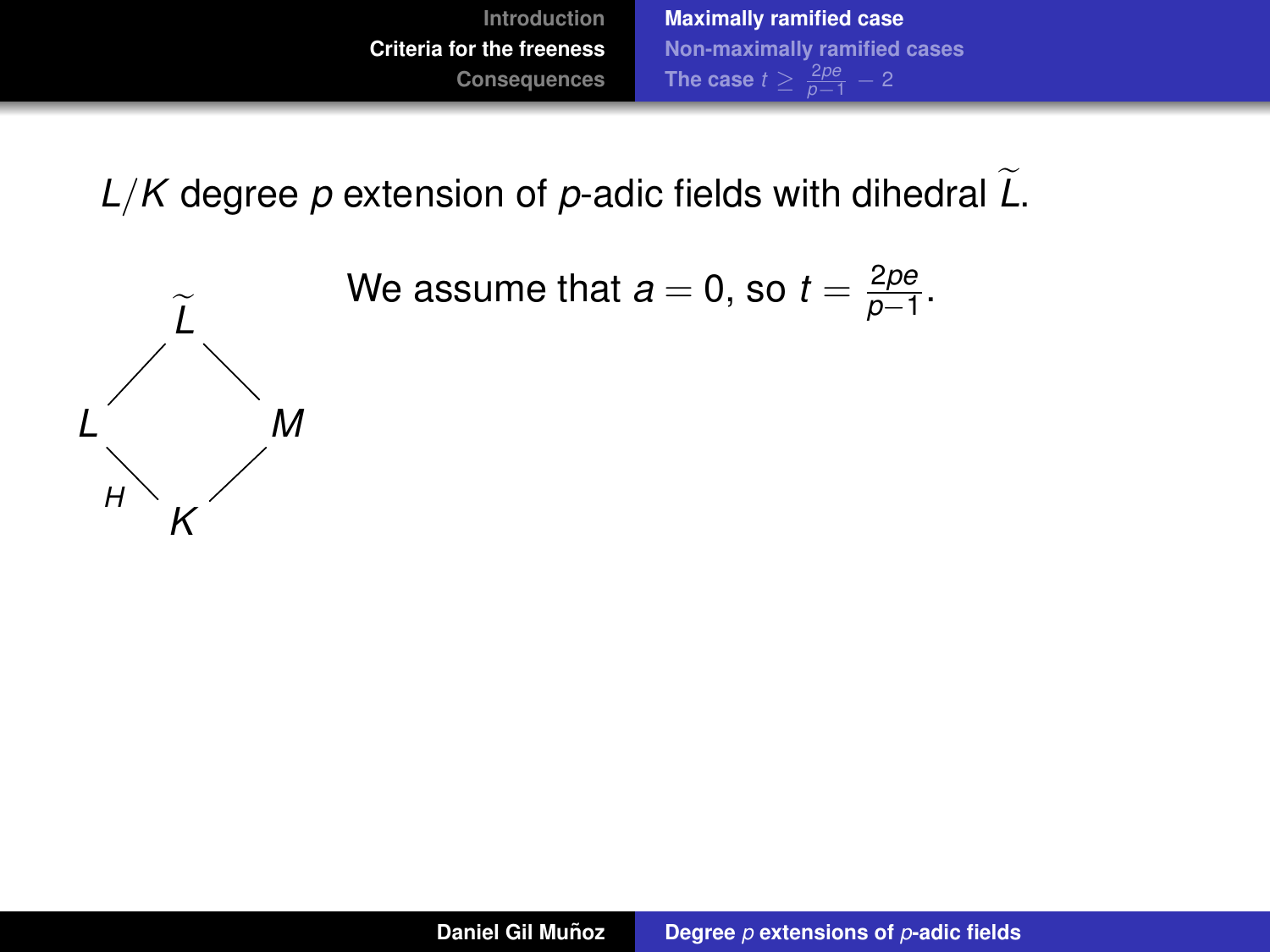

 $L/K$  degree p extension of p-adic fields with dihedral  $\overline{L}$ .



We assume that  $a=0$ , so  $t=\frac{2\rho e}{\rho-1}$  $\frac{2\rho e}{\rho - 1}$ .

*M* contains a primitive *p*-th root of unity ξ. There is  $\gamma \in L$  with  $\mathsf{v}_{\widetilde{L}}(\gamma) = 1$  such that  $\gamma^{\boldsymbol{\rho}}\in \mathcal{O}_{\textit{M}}.$  $\sigma(\gamma^j) = \xi^j \gamma^j$  for every 0  $\leq$  *j*  $\leq$  *p*  $-$  1.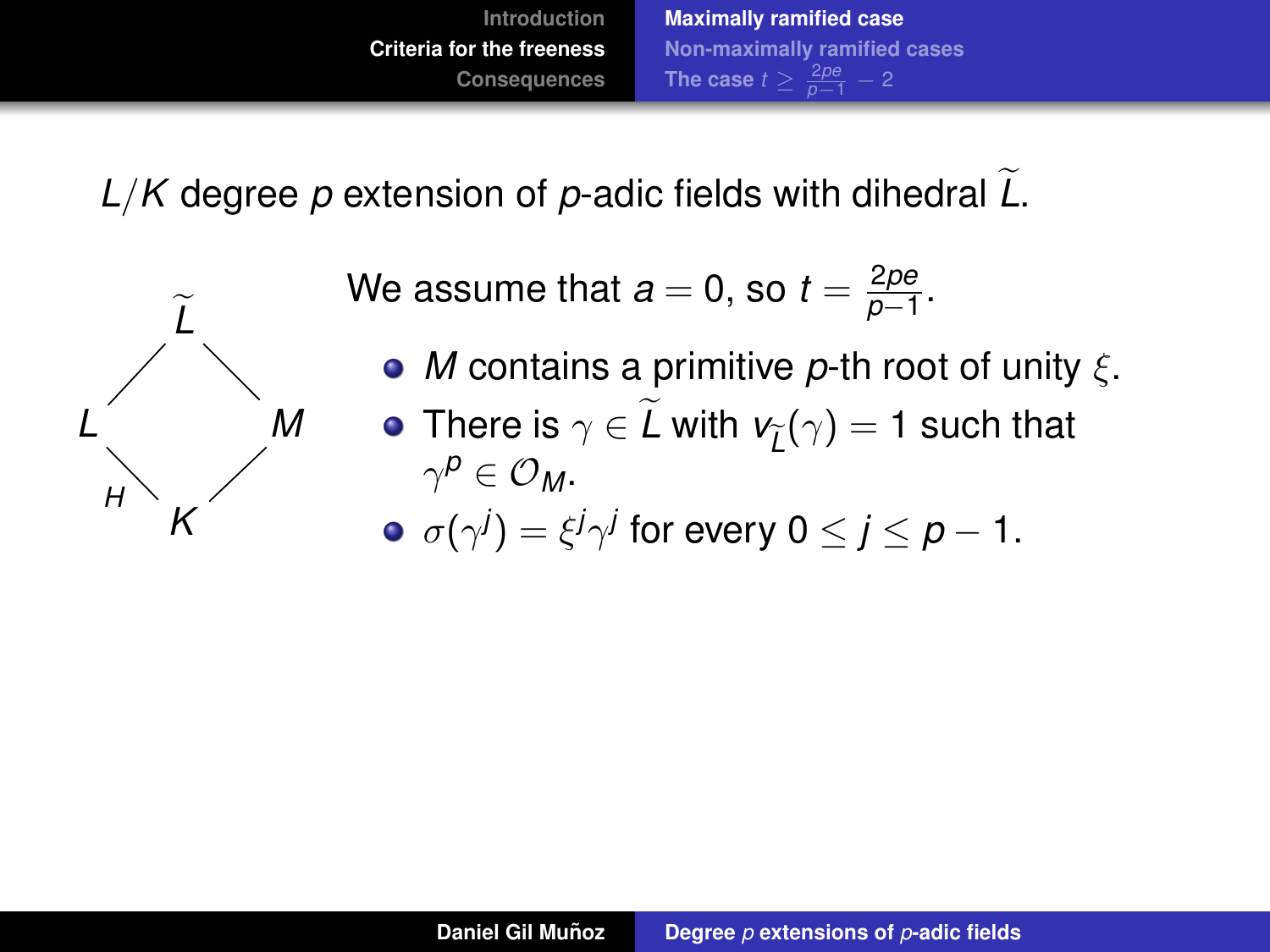

 $L/K$  degree p extension of p-adic fields with dihedral  $L$ .



We assume that  $a=0$ , so  $t=\frac{2\rho e}{\rho-1}$  $\frac{2\rho e}{\rho - 1}$ .

*M* contains a primitive *p*-th root of unity ξ. There is  $\gamma \in L$  with  $\mathsf{v}_{\widetilde{L}}(\gamma) = 1$  such that  $\gamma^{\boldsymbol{\rho}}\in \mathcal{O}_{\textit{M}}.$  $\sigma(\gamma^j) = \xi^j \gamma^j$  for every 0  $\leq$  *j*  $\leq$  *p*  $-$  1.

Let us define  $\alpha = \gamma \tau(\gamma)$ .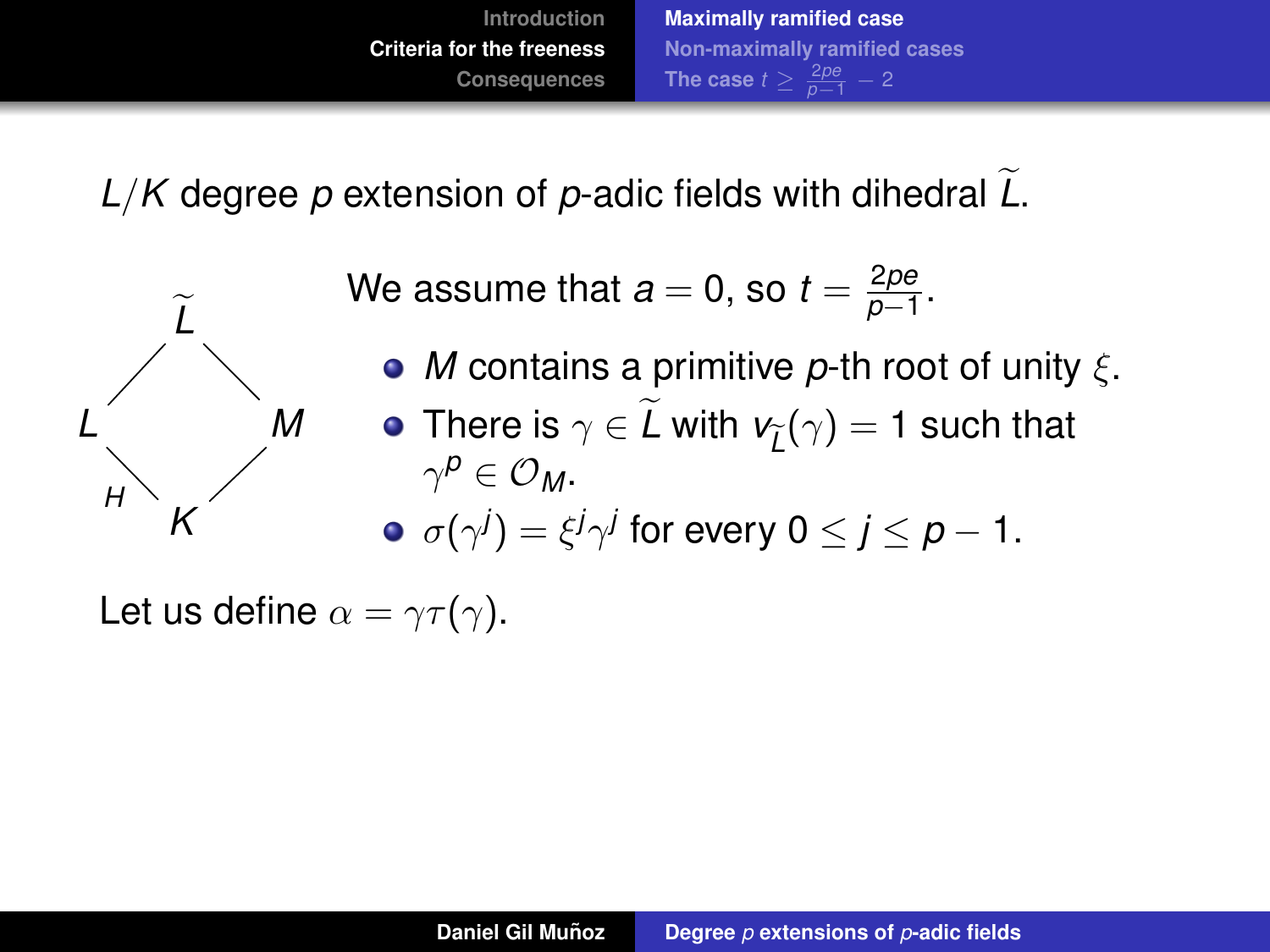<span id="page-47-0"></span> $L/K$  degree p extension of p-adic fields with dihedral  $\overline{L}$ .



We assume that  $a=0$ , so  $t=\frac{2\rho e}{\rho-1}$  $\frac{2\rho e}{\rho - 1}$ .

*M* contains a primitive *p*-th root of unity ξ. There is  $\gamma \in L$  with  $\mathsf{v}_{\widetilde{L}}(\gamma) = 1$  such that  $\gamma^{\boldsymbol{\rho}}\in \mathcal{O}_{\textit{M}}.$  $\sigma(\gamma^j) = \xi^j \gamma^j$  for every 0  $\leq$  *j*  $\leq$  *p*  $-$  1.

Let us define  $\alpha = \gamma \tau(\gamma)$ . Then:

\n- • 
$$
v_L(\alpha) = 1
$$
 and  $\alpha^p \in \mathcal{O}_K$ .
\n- •  $w \cdot \alpha^j = \lambda_j \alpha^j$  for every  $0 \leq j \leq p - 1$ .
\n- •  $\lambda_j \in K$  for every  $0 \leq j \leq p - 1$ .
\n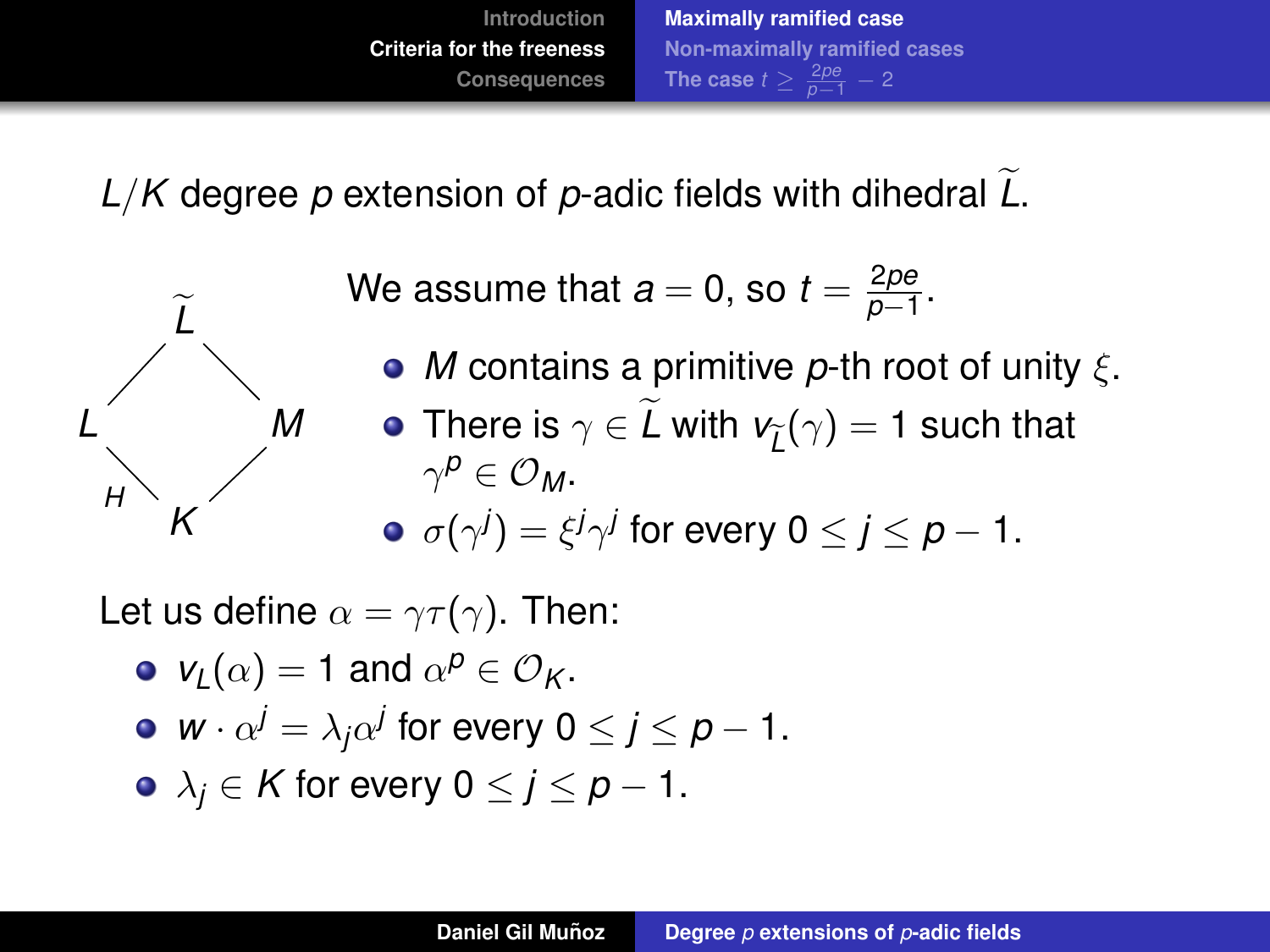- $v_L(\alpha) = 1$  and  $\alpha^p \in \mathcal{O}_K$ .
- *w* ·  $\alpha^j = \lambda_j \alpha^j$  for every  $0 \le j \le p 1$ .
- $\lambda_j \in K$  for every  $0 \le j \le p-1$ .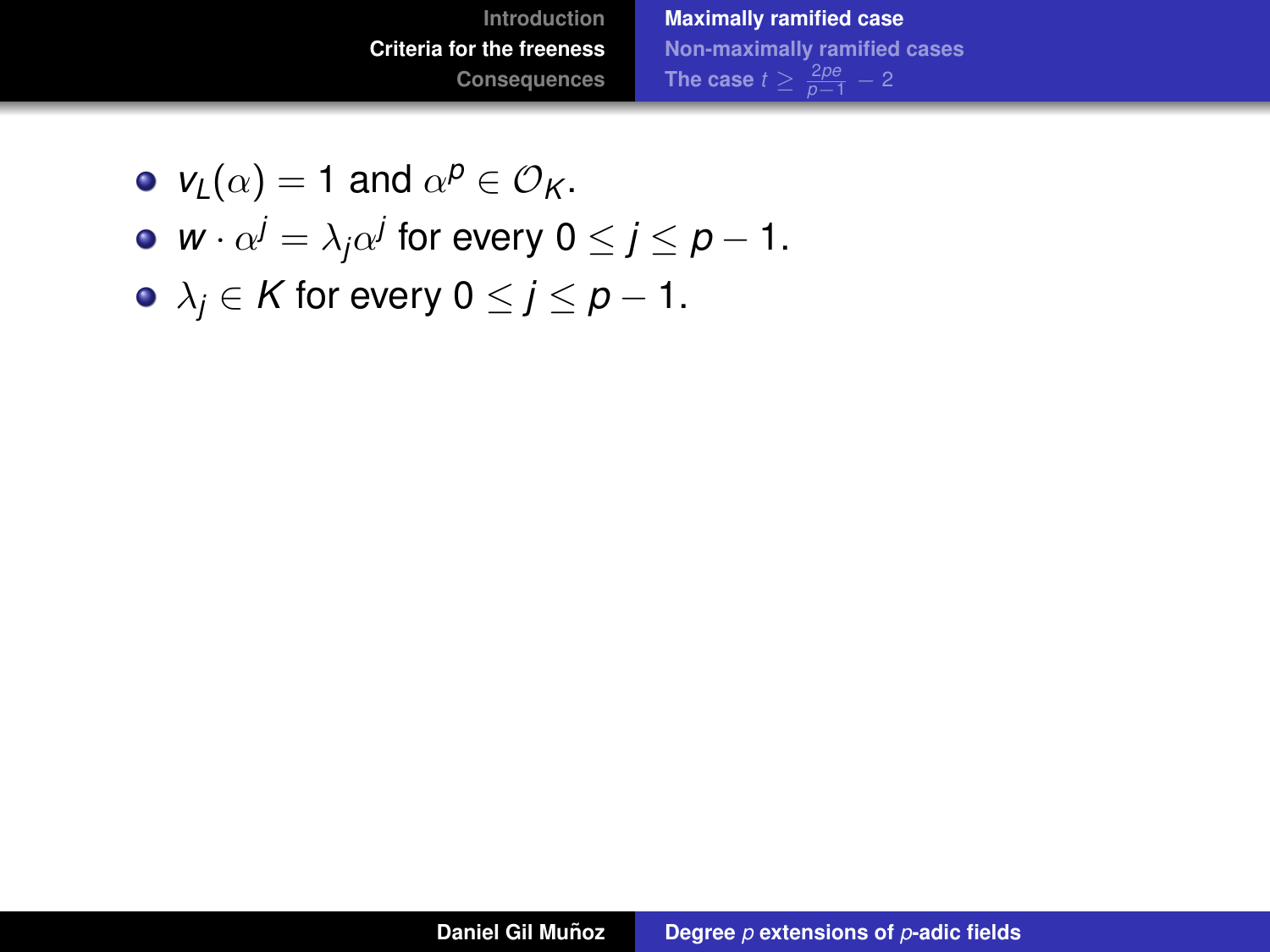• 
$$
v_L(\alpha) = 1
$$
 and  $\alpha^p \in \mathcal{O}_K$ .

- *w* ·  $\alpha^j = \lambda_j \alpha^j$  for every  $0 \le j \le p 1$ .
- $\lambda_j \in K$  for every  $0 \le j \le p-1$ .

We find  $\left\{v_{i}\right\}_{i=0}^{p-1}$   $\mathcal{O}_{\mathcal{K}}$ -basis of  $\mathfrak{A}_{L/K}$  such that

$$
v_i \cdot \alpha^j = \delta_{ij} \alpha^j.
$$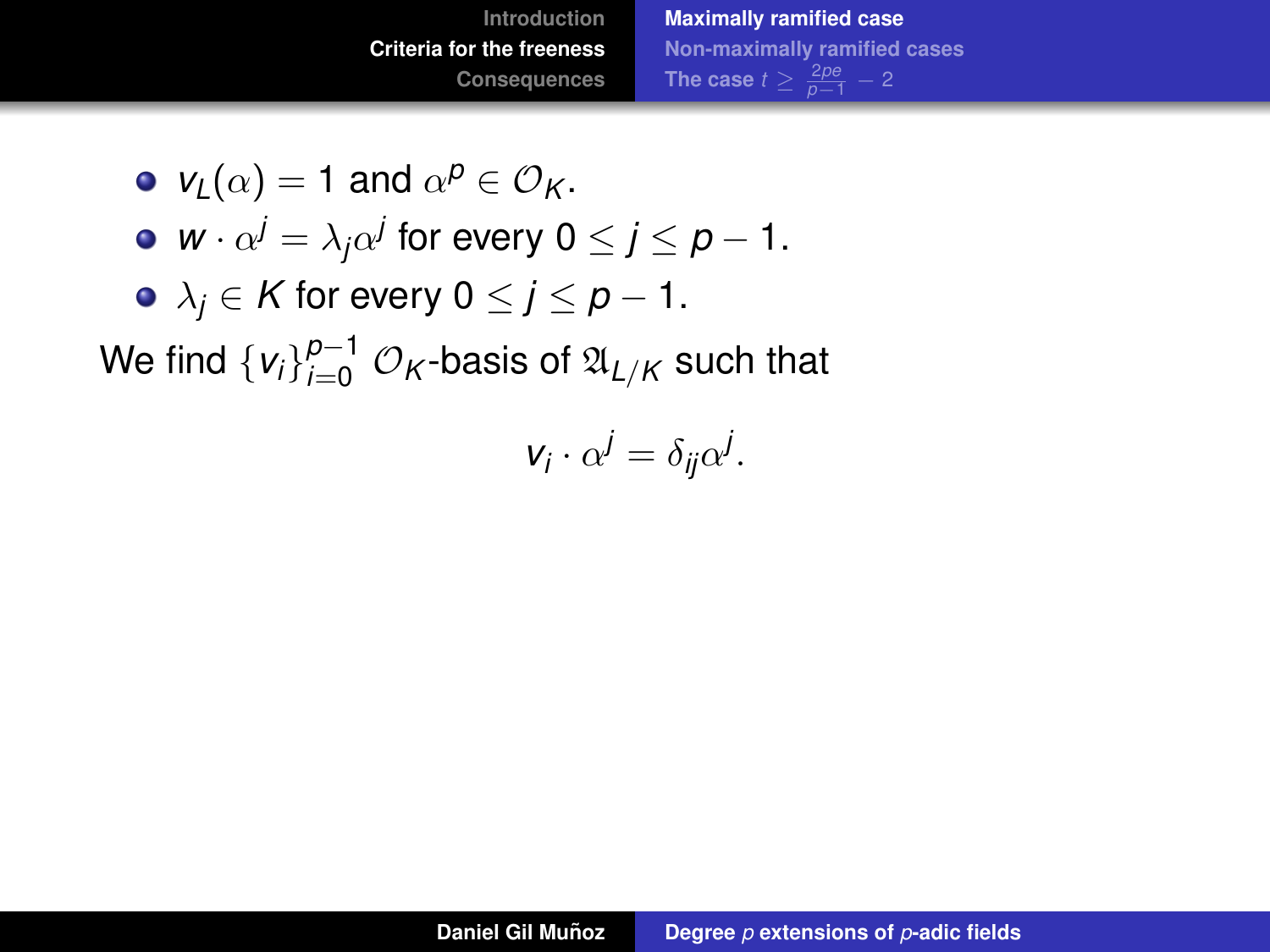• 
$$
v_L(\alpha) = 1
$$
 and  $\alpha^p \in \mathcal{O}_K$ .

- *w* ·  $\alpha^j = \lambda_j \alpha^j$  for every  $0 \le j \le p 1$ .
- $\lambda_i \in K$  for every  $0 \leq j \leq p-1$ .

We find  $\left\{v_{i}\right\}_{i=0}^{p-1}$   $\mathcal{O}_{\mathcal{K}}$ -basis of  $\mathfrak{A}_{L/K}$  such that

$$
v_i \cdot \alpha^j = \delta_{ij} \alpha^j.
$$

Hence they are primitive pairwise orthogonal idempotents of *H*.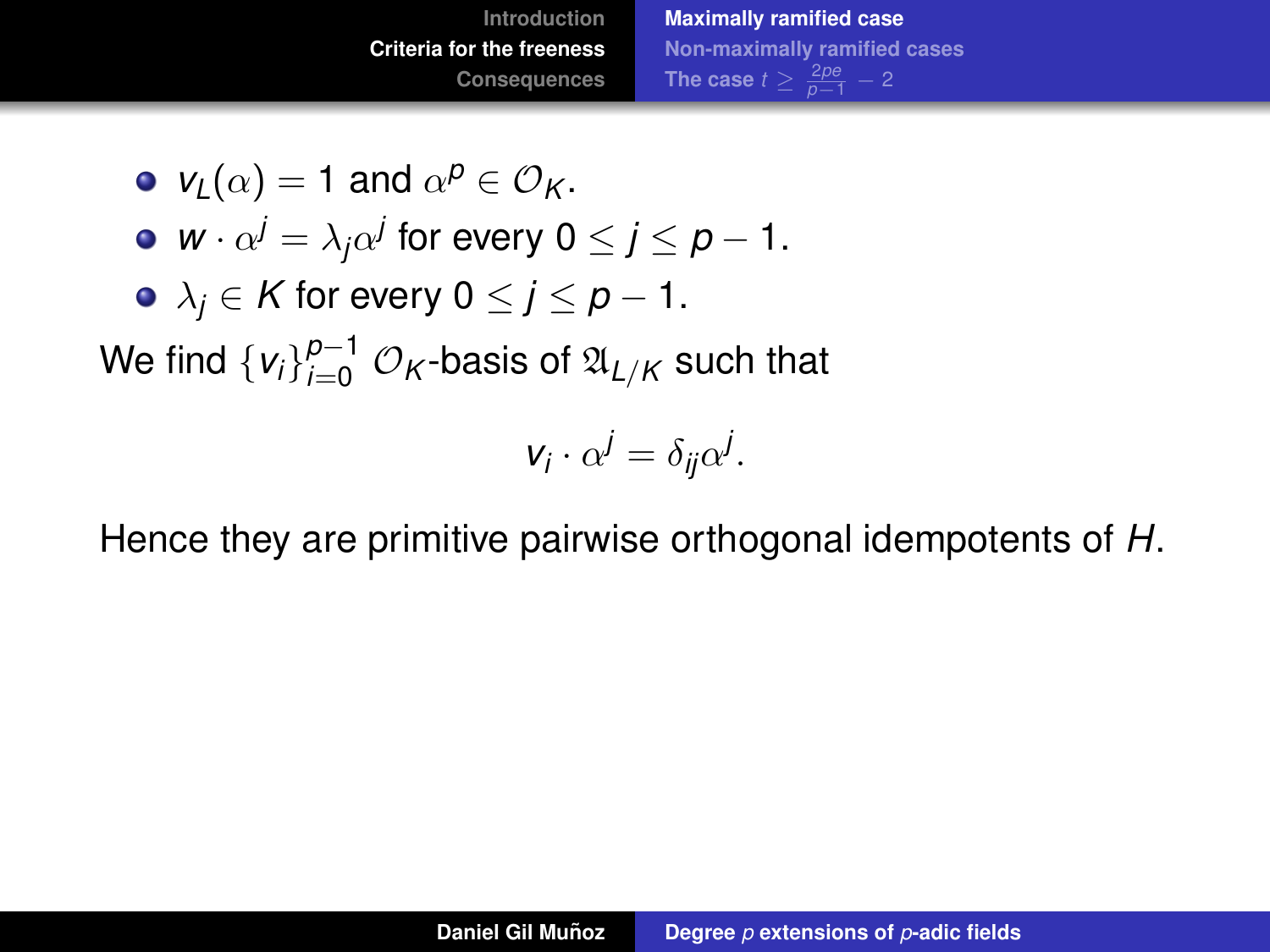• 
$$
v_L(\alpha) = 1
$$
 and  $\alpha^p \in \mathcal{O}_K$ .

• 
$$
w \cdot \alpha^j = \lambda_j \alpha^j
$$
 for every  $0 \le j \le p - 1$ .

$$
\bullet\ \lambda_j\in \mathcal{K}\ \text{for every}\ 0\leq j\leq p-1.
$$

We find  $\left\{v_{i}\right\}_{i=0}^{p-1}$   $\mathcal{O}_{\mathcal{K}}$ -basis of  $\mathfrak{A}_{L/K}$  such that

$$
v_i \cdot \alpha^j = \delta_{ij} \alpha^j.
$$

Hence they are primitive pairwise orthogonal idempotents of *H*.

$$
\varphi: H \longrightarrow K^p,
$$
  

$$
v_i \longrightarrow e_i := (\delta_{ij})_{j=0}^{p-1}.
$$

is an isomorphism of *K*-algebras.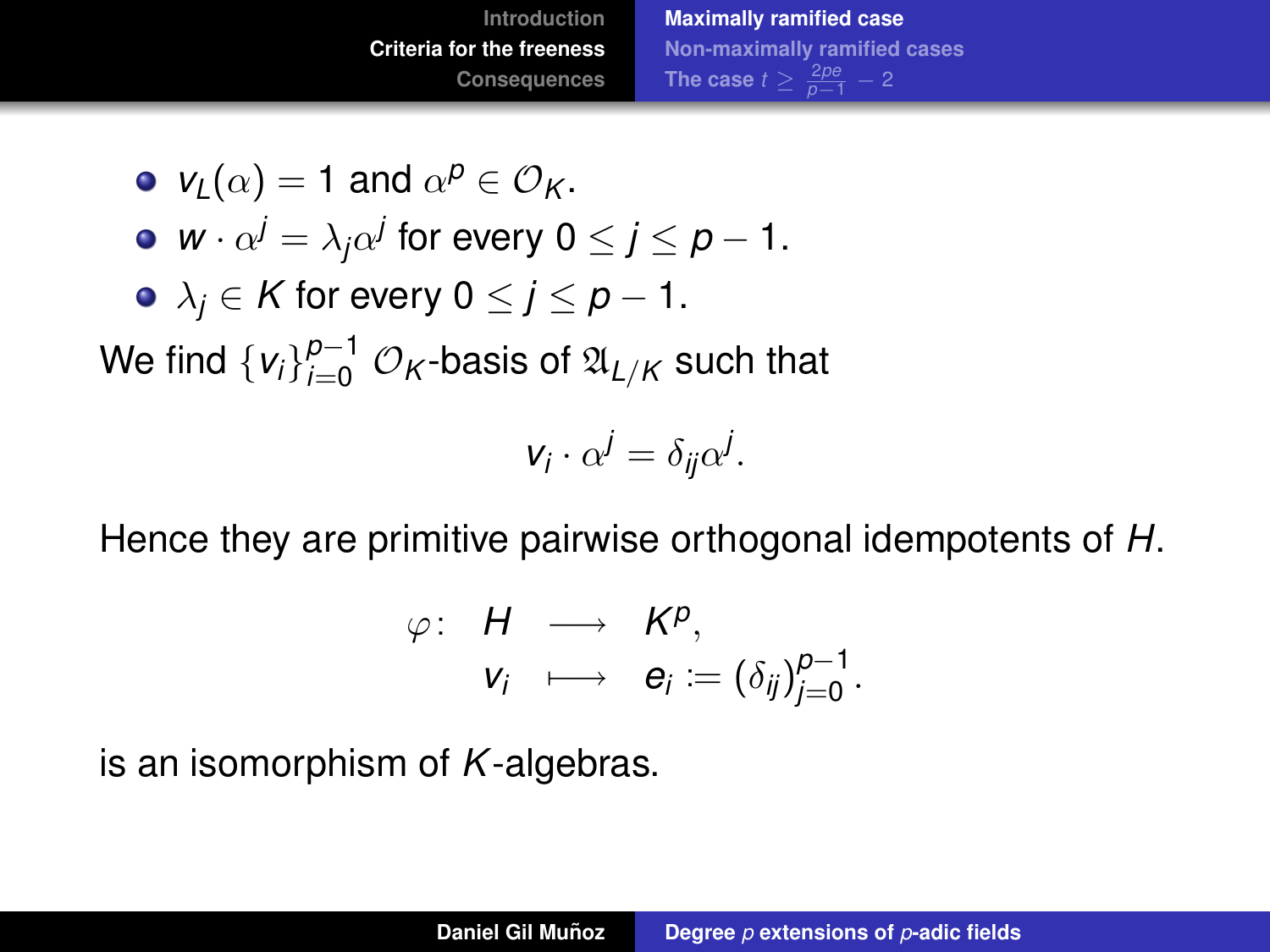• 
$$
v_L(\alpha) = 1
$$
 and  $\alpha^p \in \mathcal{O}_K$ .

• 
$$
w \cdot \alpha^j = \lambda_j \alpha^j
$$
 for every  $0 \le j \le p - 1$ .

• 
$$
\lambda_j \in K
$$
 for every  $0 \le j \le p - 1$ .

We find  $\left\{v_{i}\right\}_{i=0}^{p-1}$   $\mathcal{O}_{\mathcal{K}}$ -basis of  $\mathfrak{A}_{L/K}$  such that

$$
v_i \cdot \alpha^j = \delta_{ij} \alpha^j.
$$

Hence they are primitive pairwise orthogonal idempotents of *H*.

$$
\varphi: H \longrightarrow K^p,
$$
  

$$
v_i \longrightarrow e_i := (\delta_{ij})_{j=0}^{p-1}.
$$

is an isomorphism of *K*-algebras.

 $\Rightarrow \mathfrak{A}_{L/K}$  is the maximal  $\mathcal{O}_K$ -order in *H* and  $\mathcal{O}_L$  is  $\mathfrak{A}_{L/K}$ -free.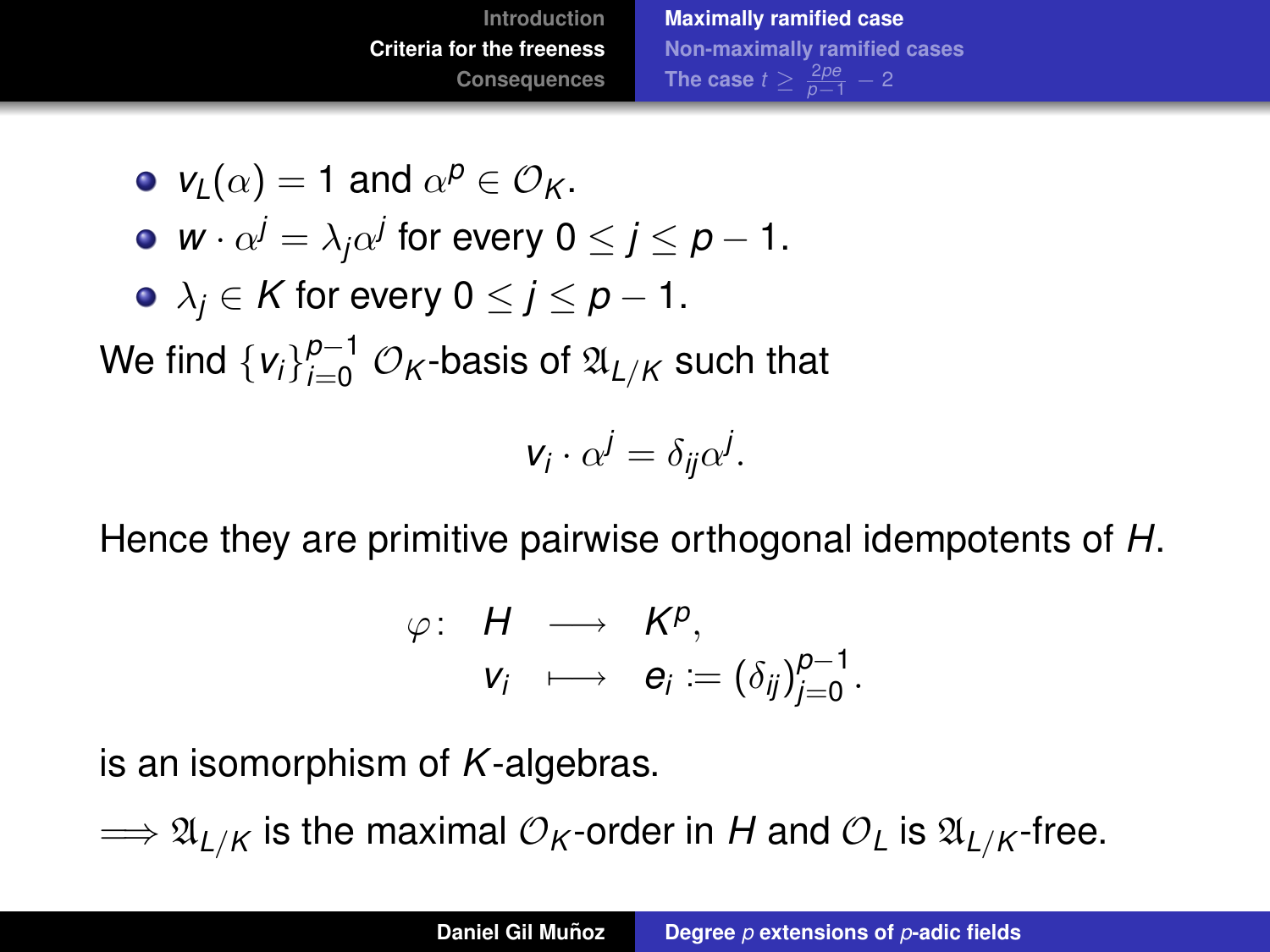<span id="page-53-0"></span>

 $L/K$  degree p extension of p-adic fields with dihedral  $L$ .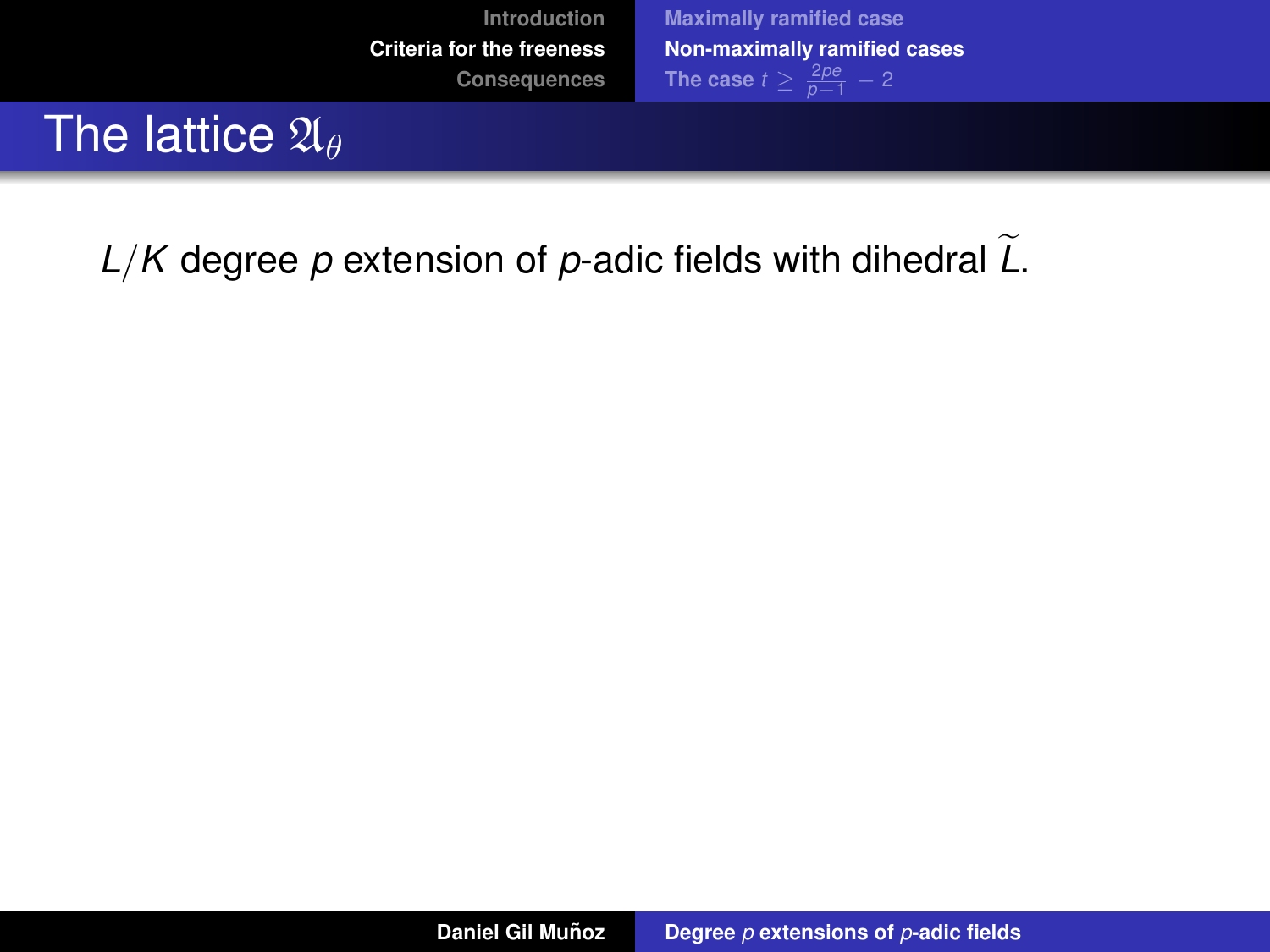

 $L/K$  degree p extension of p-adic fields with dihedral  $L$ .

$$
1\leq t<\frac{2pe}{p-1}.
$$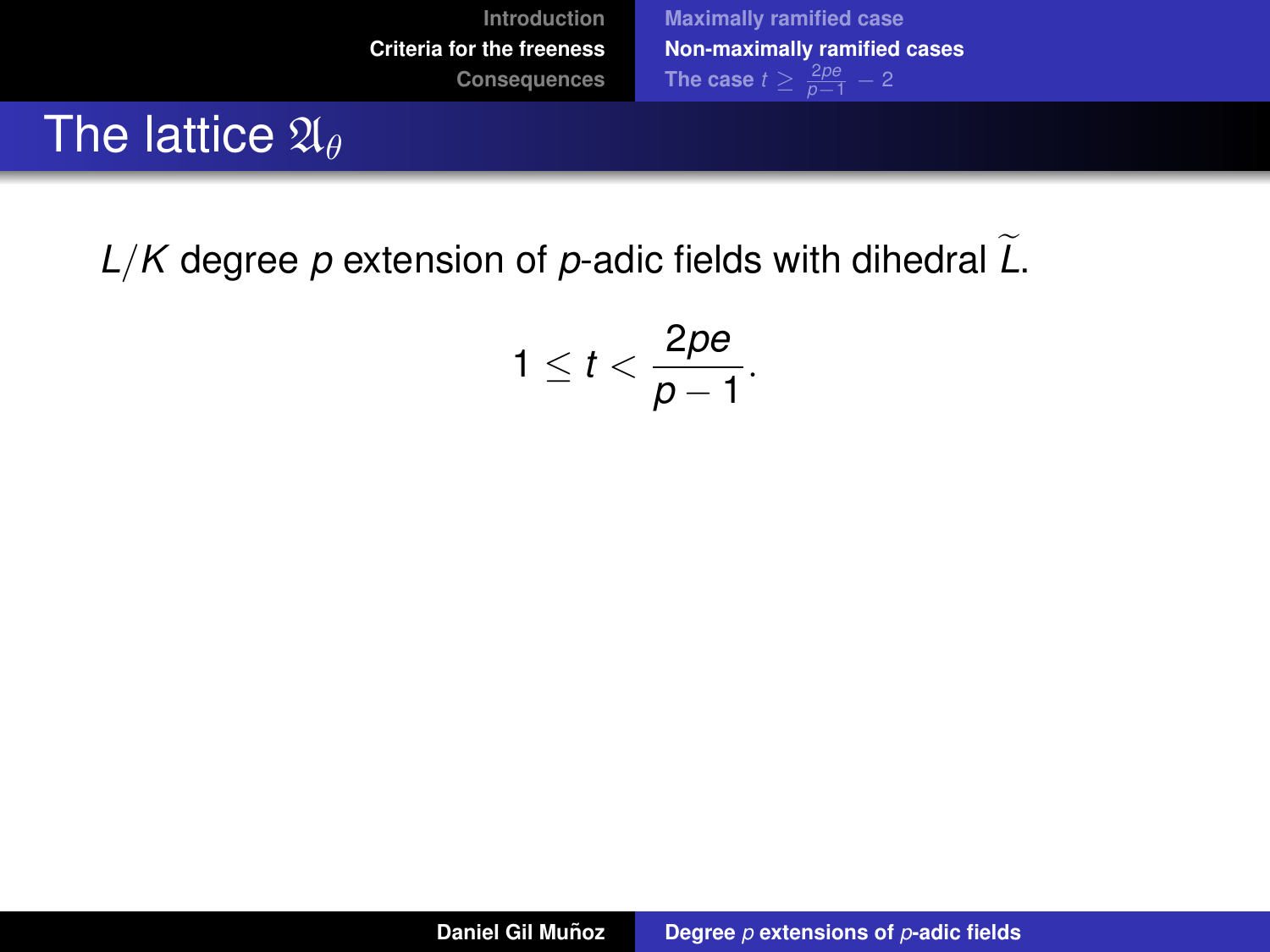

 $L/K$  degree p extension of p-adic fields with dihedral  $\tilde{L}$ .

$$
1\leq t<\frac{2pe}{p-1}.
$$

If  $L = H \cdot \theta$ , we define

$$
\mathfrak{A}_{\theta} := \{ \lambda \in H \, | \, \lambda \cdot \theta \in \mathcal{O}_{L} \}.
$$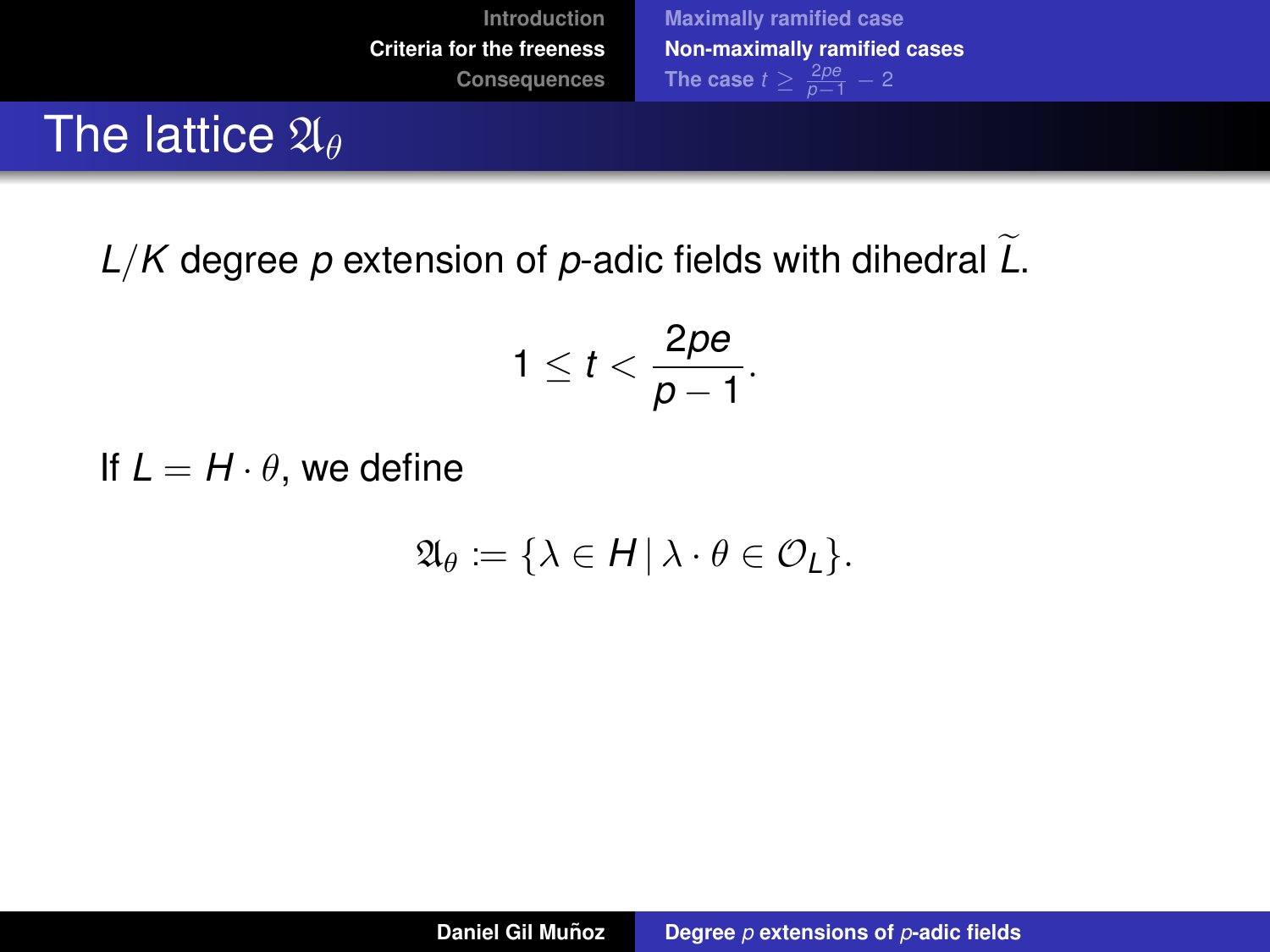

 $L/K$  degree p extension of p-adic fields with dihedral  $L$ .

$$
1\leq t<\frac{2pe}{p-1}.
$$

If  $L = H \cdot \theta$ , we define

$$
\mathfrak{A}_{\theta} := \{ \lambda \in H \, | \, \lambda \cdot \theta \in \mathcal{O}_{L} \}.
$$

- $\bullet$   $\mathfrak{A}_{\theta}$  is an  $\mathcal{O}_{K}$ -lattice but not a ring in general.
- $\bullet$   $\mathfrak{A}_{L/K} \subseteq \mathfrak{A}_{\theta}$  and  $\mathfrak{A}_{\theta}$  is a fractional  $\mathfrak{A}_{L/K}$ -ideal.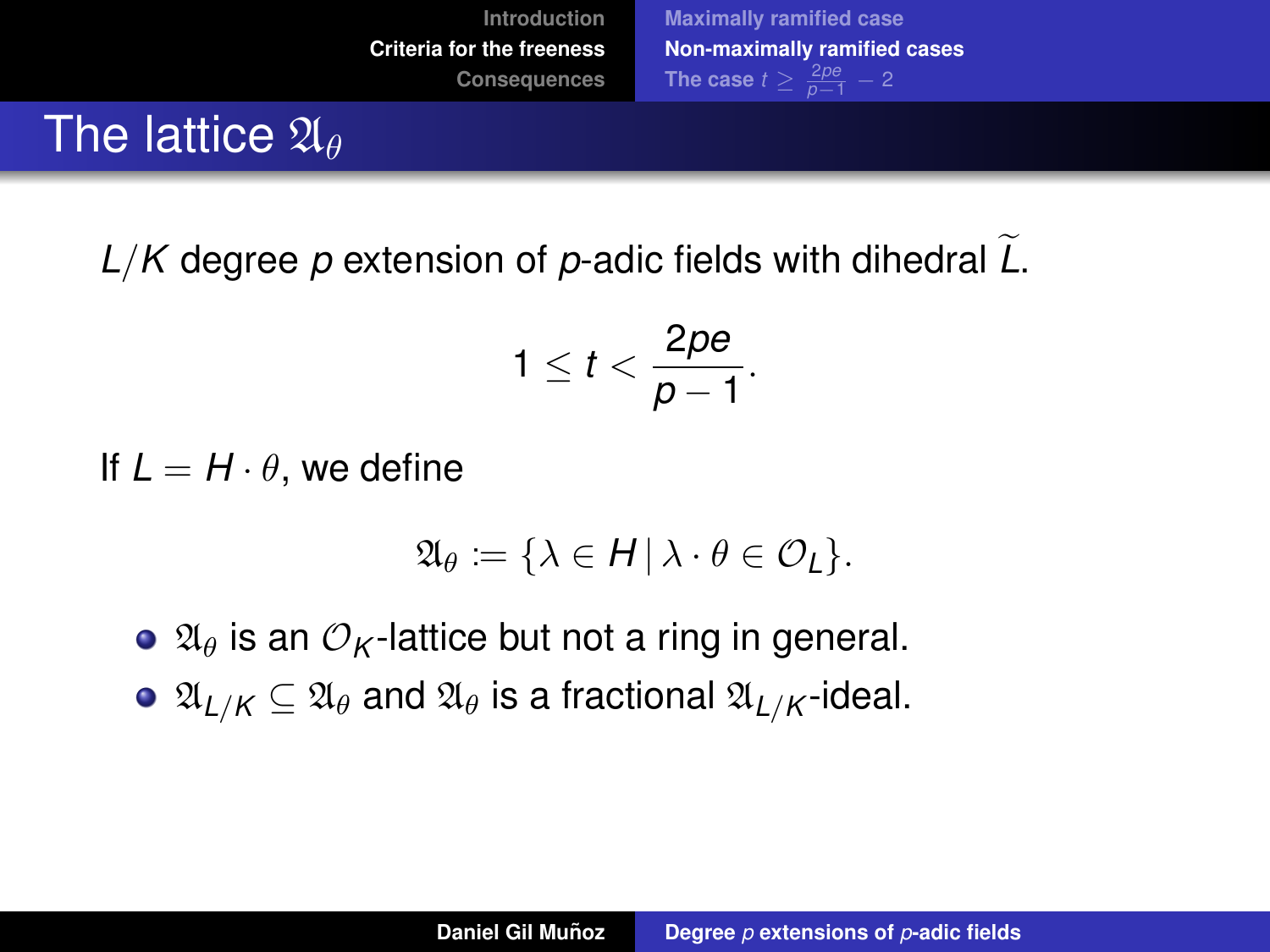

<span id="page-57-0"></span> $L/K$  degree p extension of p-adic fields with dihedral  $L$ .

$$
1\leq t<\frac{2pe}{p-1}.
$$

If  $L = H \cdot \theta$ , we define

$$
\mathfrak{A}_{\theta} := \{ \lambda \in H \, | \, \lambda \cdot \theta \in \mathcal{O}_{L} \}.
$$

 $\bullet$   $\mathfrak{A}_{\theta}$  is an  $\mathcal{O}_{K}$ -lattice but not a ring in general.

 $\bullet$   $\mathfrak{A}_{L/K} \subseteq \mathfrak{A}_{\theta}$  and  $\mathfrak{A}_{\theta}$  is a fractional  $\mathfrak{A}_{L/K}$ -ideal.

Write  $\ell = pa_0 + a$  and denote  $\theta \coloneqq \pi^a_L$ .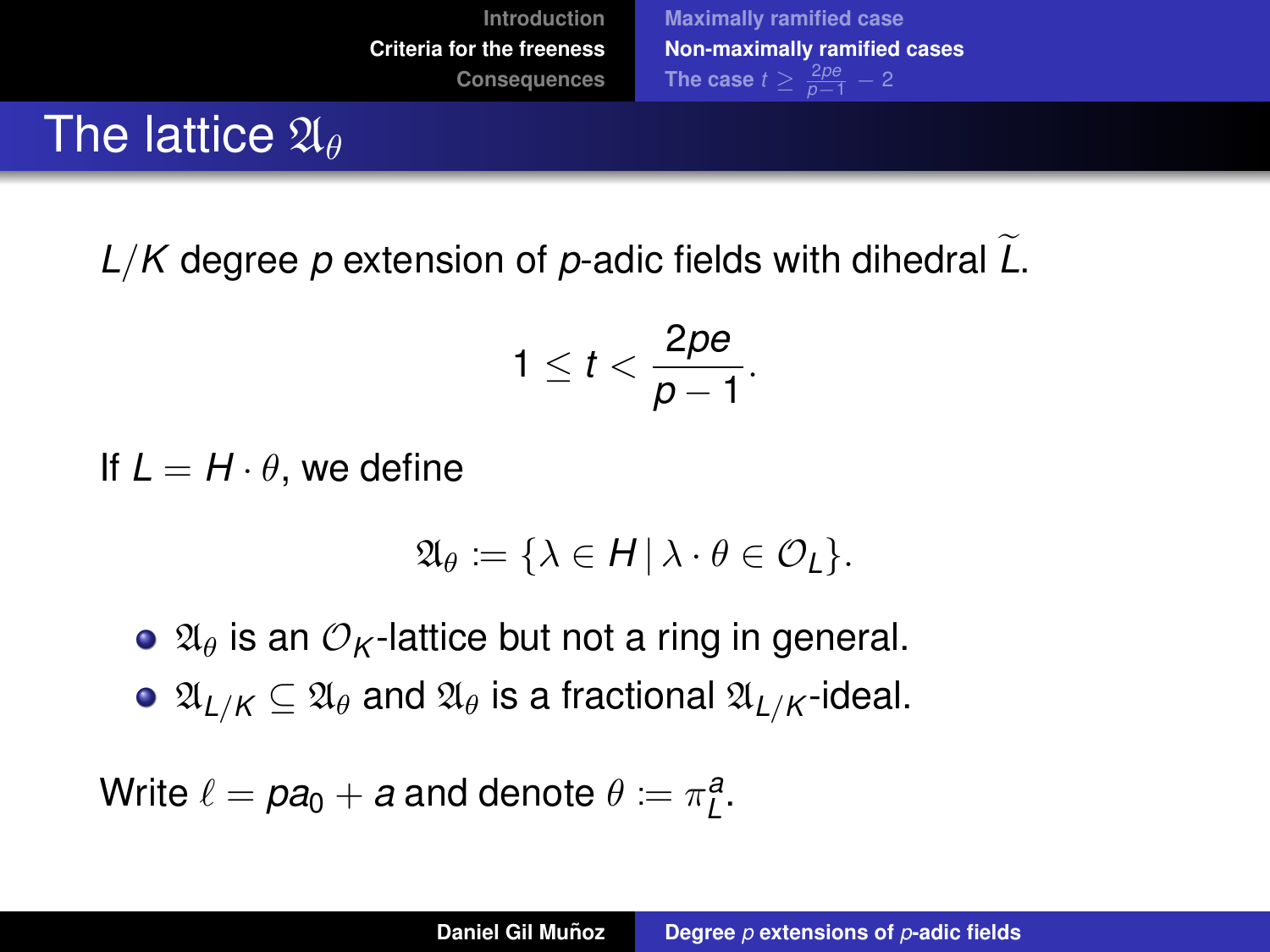## Basis of  $\mathfrak{A}_{\theta}$

#### Proposition

*The lattice*  $\mathfrak{A}_{\theta}$  *has*  $\mathcal{O}_K$ *-basis* 

$$
\{\pi_K^{-\nu_i}w^i\}_{i=0}^{p-1},
$$

*where for each*  $0 \le i \le p - 1$ ,

$$
\nu_i=\Big\lfloor\frac{a+i\ell}{p}\Big\rfloor=ia_0+\Big\lfloor(i+1)\frac{a}{p}\Big\rfloor.
$$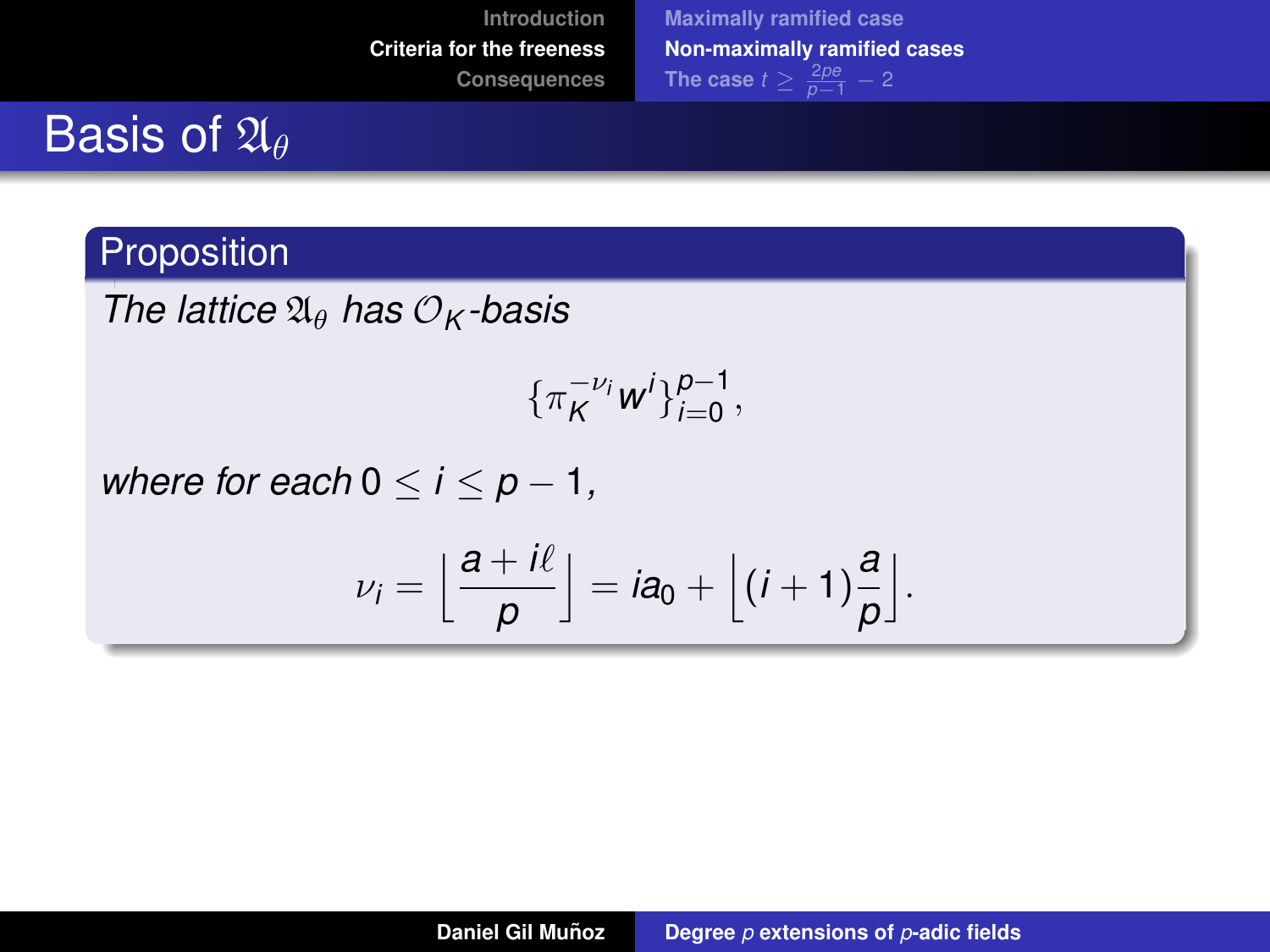## Basis of  $\mathfrak{A}_{\theta}$

#### Proposition

*The lattice*  $\mathfrak{A}_{\theta}$  *has*  $\mathcal{O}_K$  *-basis* 

$$
\{\pi_K^{-\nu_i}w^i\}_{i=0}^{p-1},
$$

*where for each*  $0 \le i \le p - 1$ ,

$$
\nu_i=\Big\lfloor\frac{a+i\ell}{\rho}\Big\rfloor=ia_0+\Big\lfloor(i+1)\frac{a}{\rho}\Big\rfloor.
$$

This is a direct consequence from the fact that

$$
v_L(w^i\cdot\theta)=a+i\ell,\quad 0\leq i\leq p-1.
$$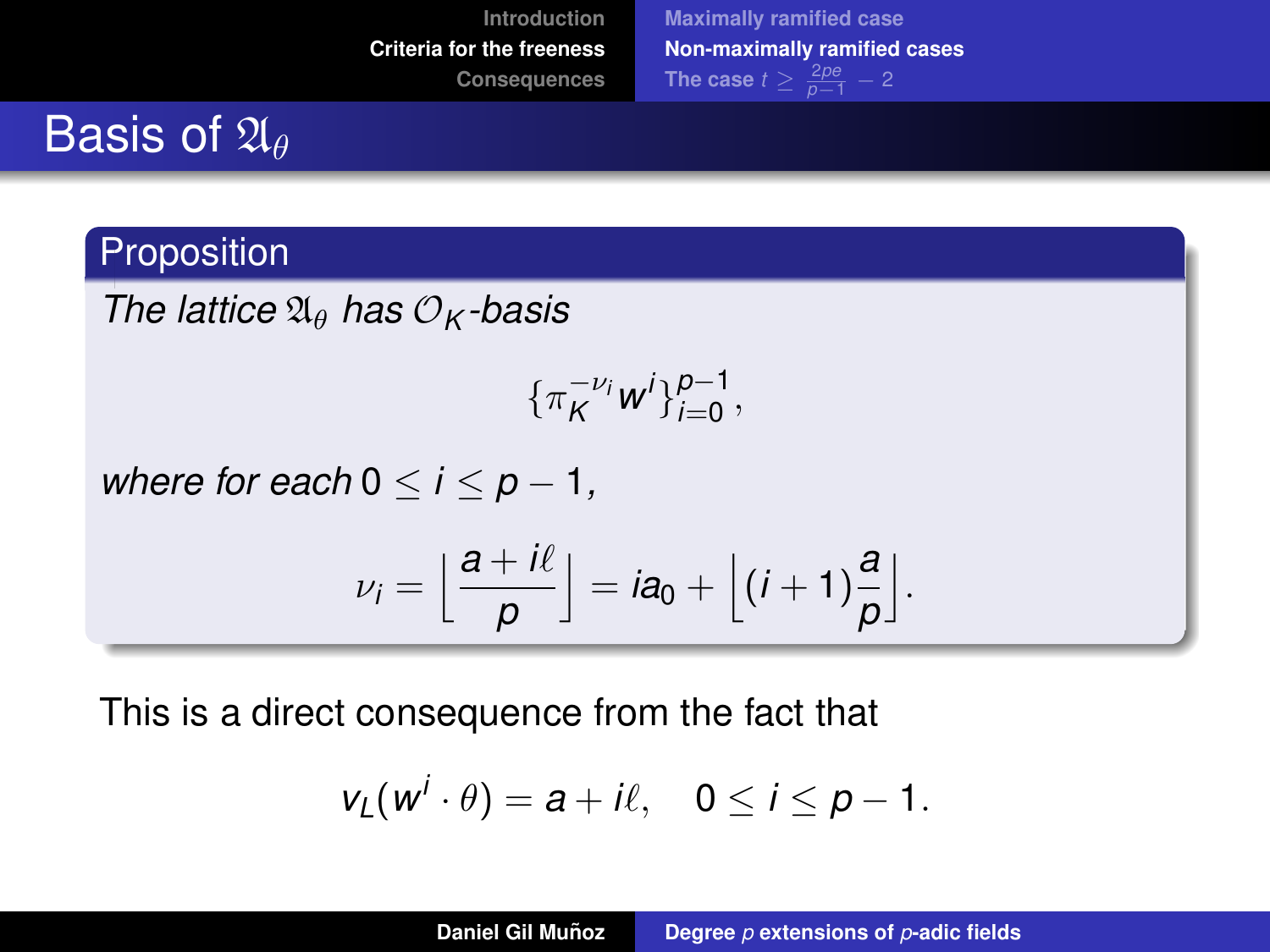**[Introduction](#page-2-0) [Criteria for the freeness](#page-41-0)**

**[Consequences](#page-116-0)**

**[Maximally ramified case](#page-42-0) [Non-maximally ramified cases](#page-53-0) [The case](#page-71-0)**  $t \geq \frac{2pe}{p-1} - 2$ 

## Basis for the associated order

#### Theorem

 $\mathfrak{A}_{L/K}$  has  $\mathcal{O}_K$ -basis

$$
\{\pi_K^{-n_i}w^i\}_{i=0}^{p-1},
$$

*where for each*  $0 \le i \le p-1$ ,

$$
n_i=\min_{0\leq j\leq p-1-i}(\nu_{i+j}-\nu_j).
$$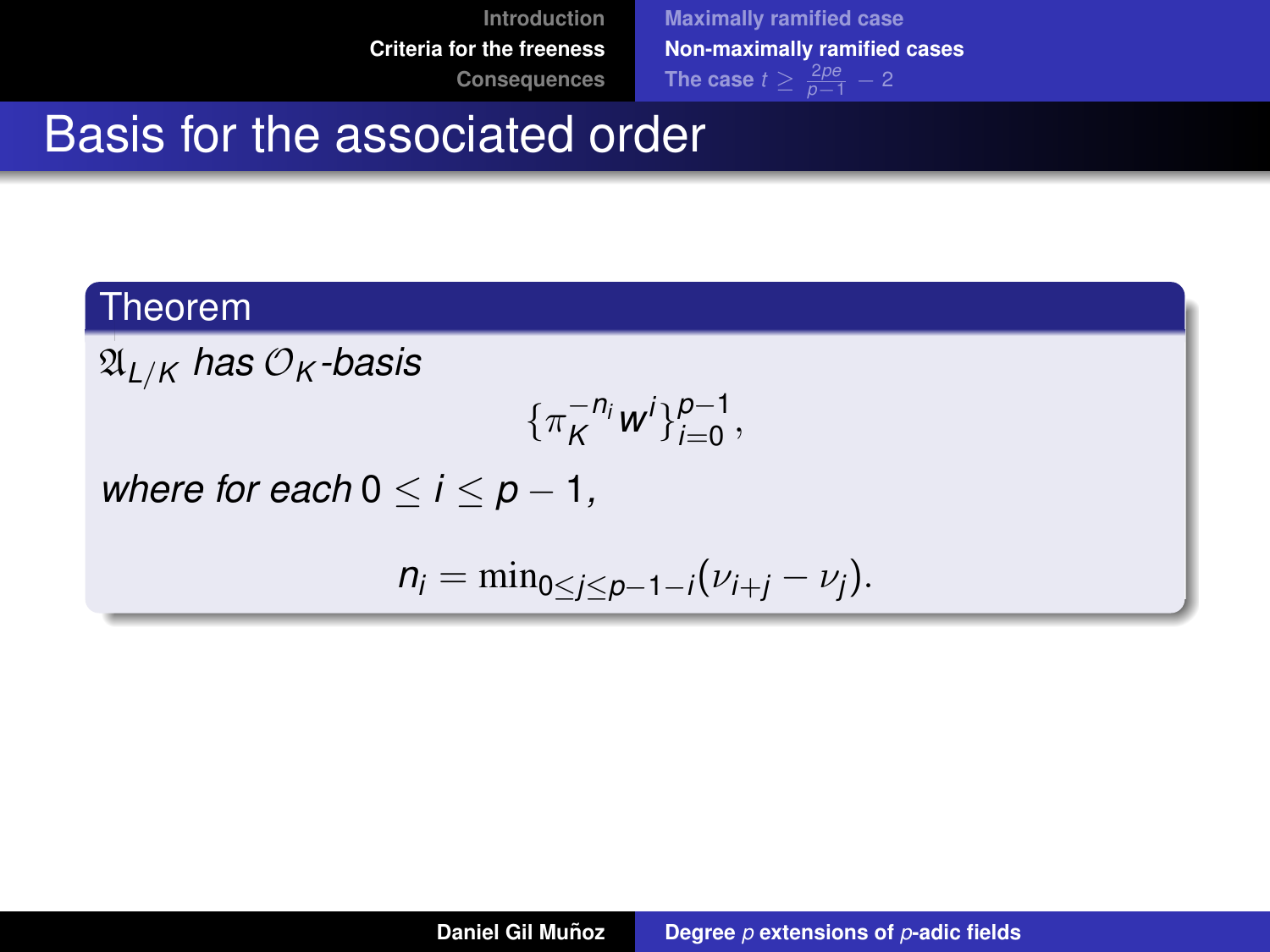**[Introduction](#page-2-0) [Criteria for the freeness](#page-41-0)**

**[Consequences](#page-116-0)**

**[Maximally ramified case](#page-42-0) [Non-maximally ramified cases](#page-53-0) [The case](#page-71-0)**  $t \geq \frac{2pe}{p-1} - 2$ 

## Basis for the associated order

#### Theorem

 $\mathfrak{A}_{L/K}$  has  $\mathcal{O}_K$ -basis

$$
\{\pi_K^{-n_i}w^i\}_{i=0}^{p-1},
$$

*where for each*  $0 \le i \le p-1$ ,

$$
n_i=\min_{0\leq j\leq p-1-i}(\nu_{i+j}-\nu_j).
$$

Note that  $n_i \leq \nu_i$  for every 0  $\leq$  *i*  $\leq$   $\rho$  – 1. The equalities hold if and only if  $\mathfrak{A}_{\theta} = \mathfrak{A}_{I/K}$ .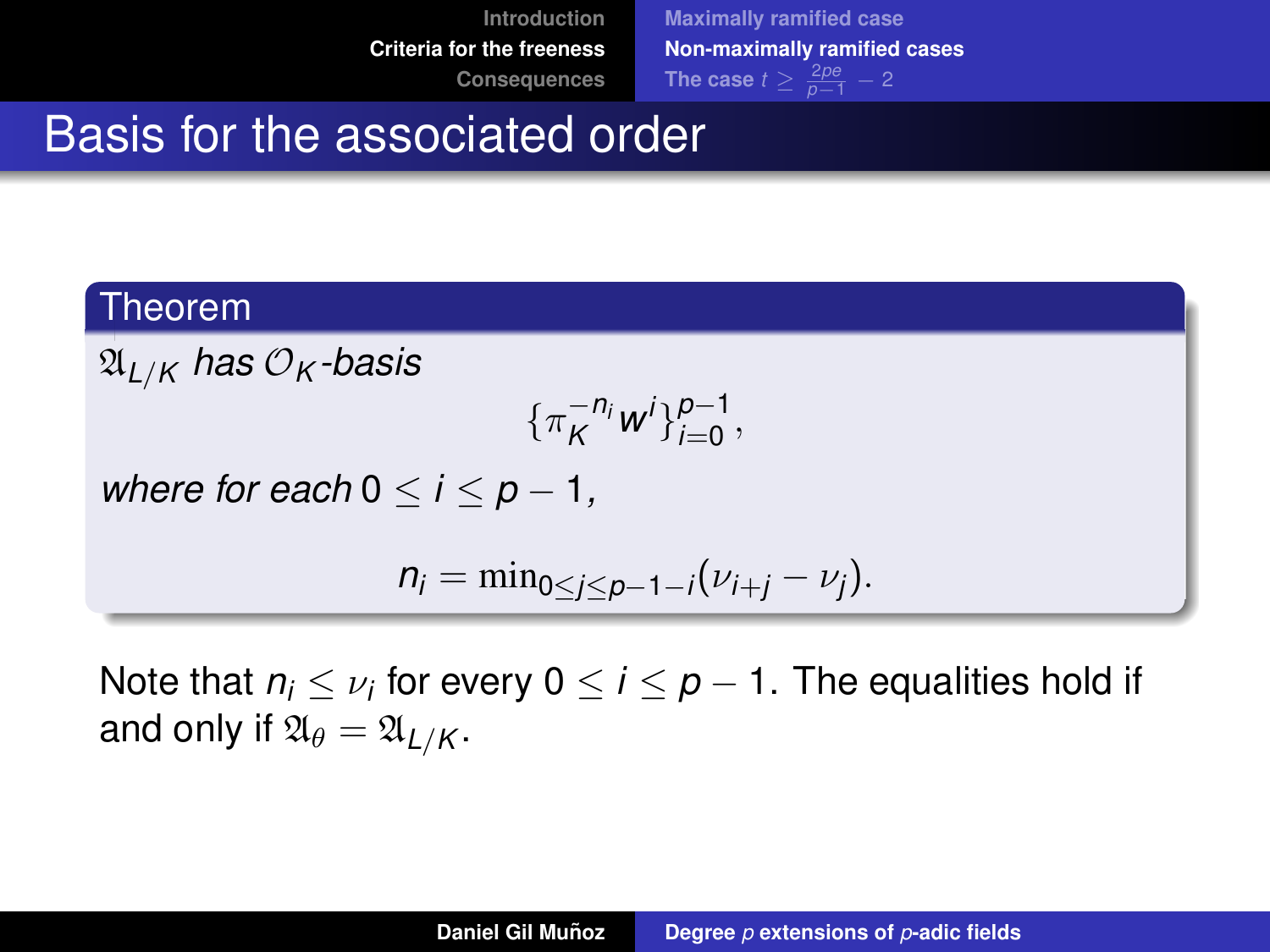**[Maximally ramified case](#page-42-0) [Non-maximally ramified cases](#page-53-0) [The case](#page-71-0)**  $t \geq \frac{2pe}{p-1} - 2$ 

# The sequence {ν*i*}0≤*i*≤*p*−<sup>1</sup>

Some properties of the numbers  $\nu_i$ :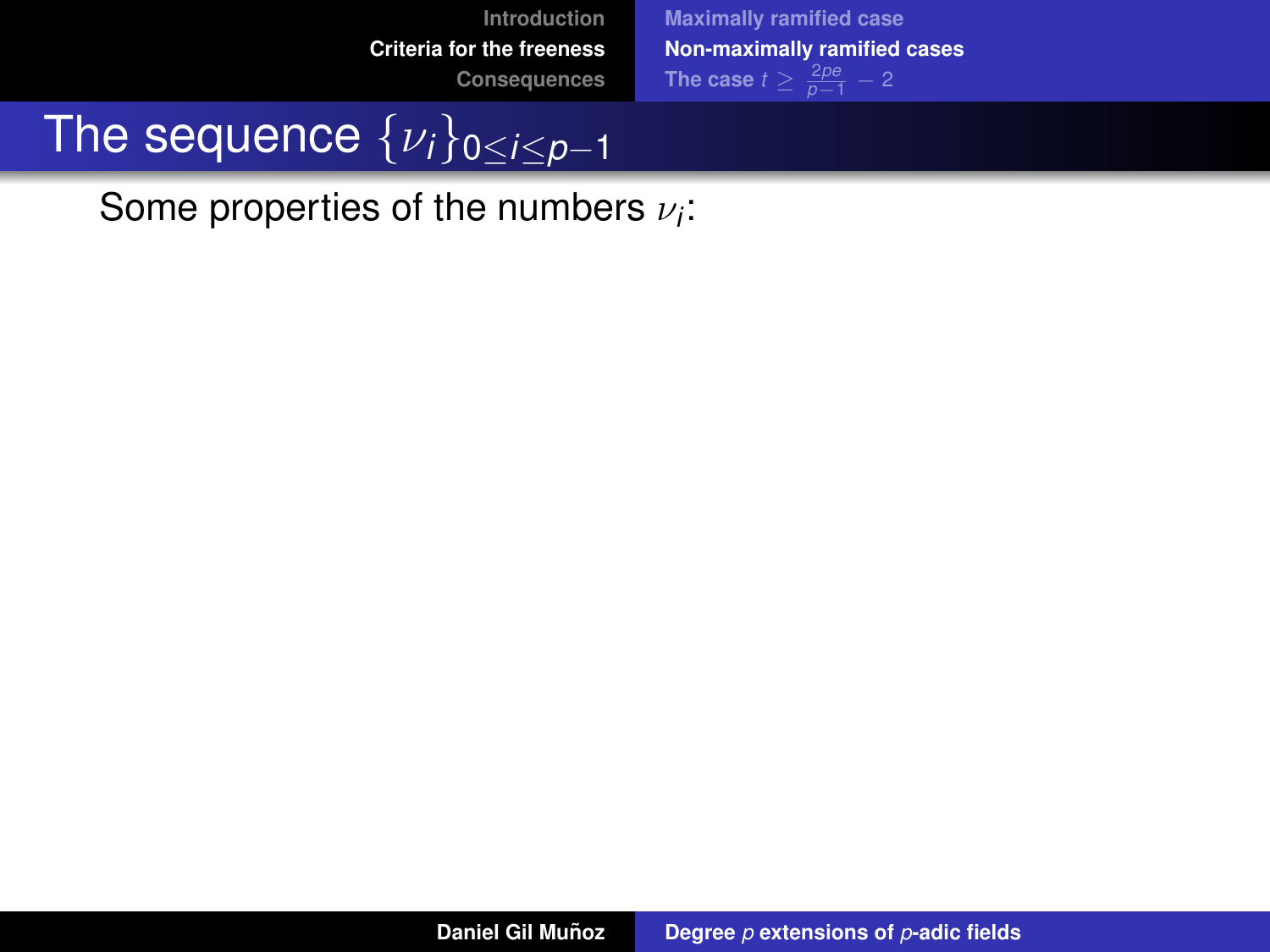**[Maximally ramified case](#page-42-0) [Non-maximally ramified cases](#page-53-0) [The case](#page-71-0)**  $t \geq \frac{2pe}{p-1} - 2$ 

# The sequence {ν*i*}0≤*i*≤*p*−<sup>1</sup>

Some properties of the numbers  $\nu_i$ :

\n- \n
$$
\nu_{p-1} \leq e + \frac{p-1}{2}
$$
\n
\n- \n $\nu_{p-1} = e + \frac{p-1}{2}$  if and only if  $t \geq \frac{2pe}{p-1} - 2$ \n
\n- \n $\nu_{k+2} - \nu_k \geq 1$  for every  $0 \leq k \leq p-3$ .\n
\n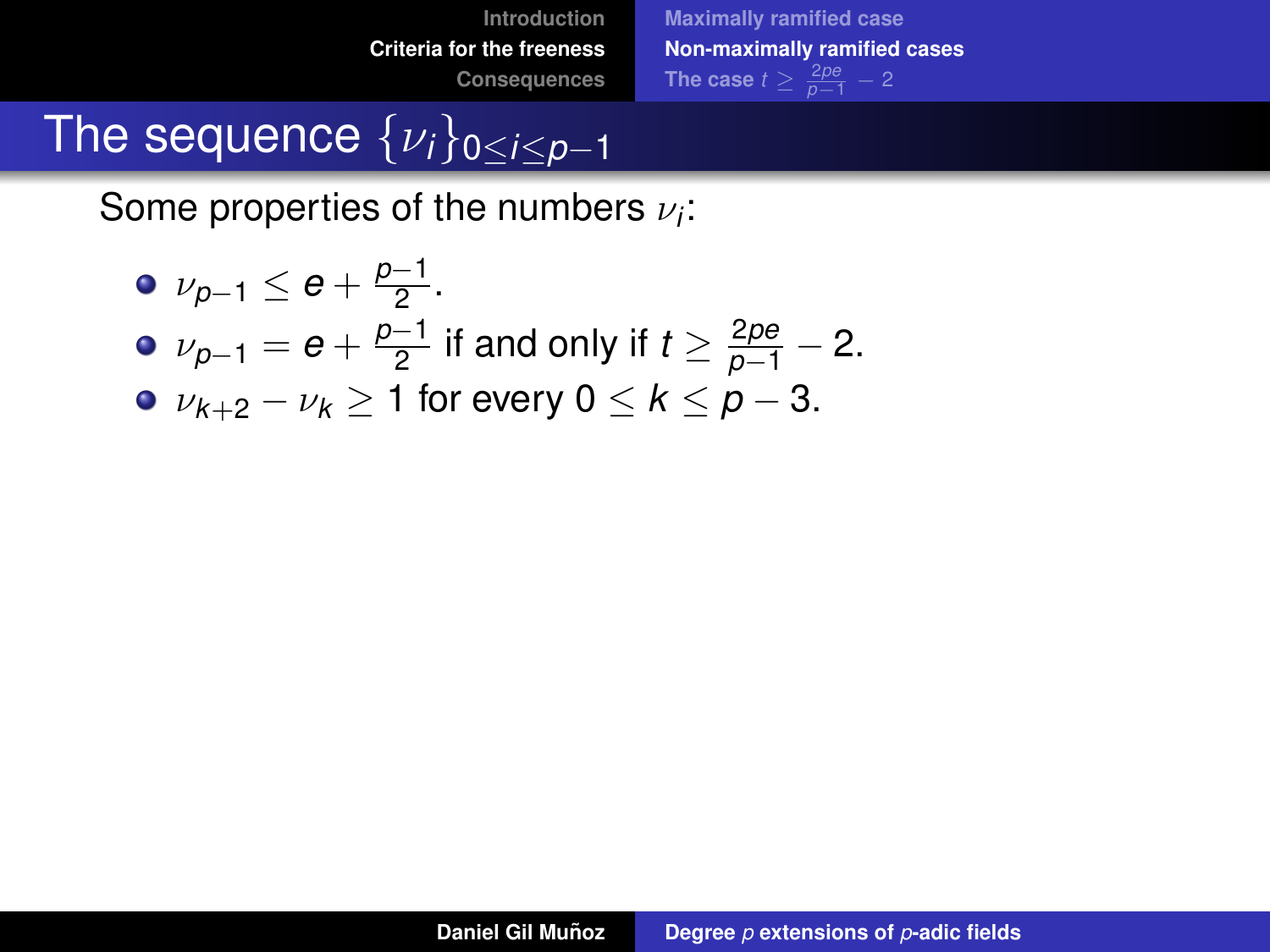**[Maximally ramified case](#page-42-0) [Non-maximally ramified cases](#page-53-0) [The case](#page-71-0)**  $t \geq \frac{2pe}{p-1} - 2$ 

# The sequence {ν*i*}0≤*i*≤*p*−<sup>1</sup>

Some properties of the numbers  $\nu_i$ :

\n- \n
$$
\nu_{p-1} \leq e + \frac{p-1}{2}
$$
\n
\n- \n $\nu_{p-1} = e + \frac{p-1}{2}$  if and only if  $t \geq \frac{2pe}{p-1} - 2$ \n
\n- \n $\nu_{k+2} - \nu_k \geq 1$  for every  $0 \leq k \leq p-3$ .\n
\n

Proof of the third one: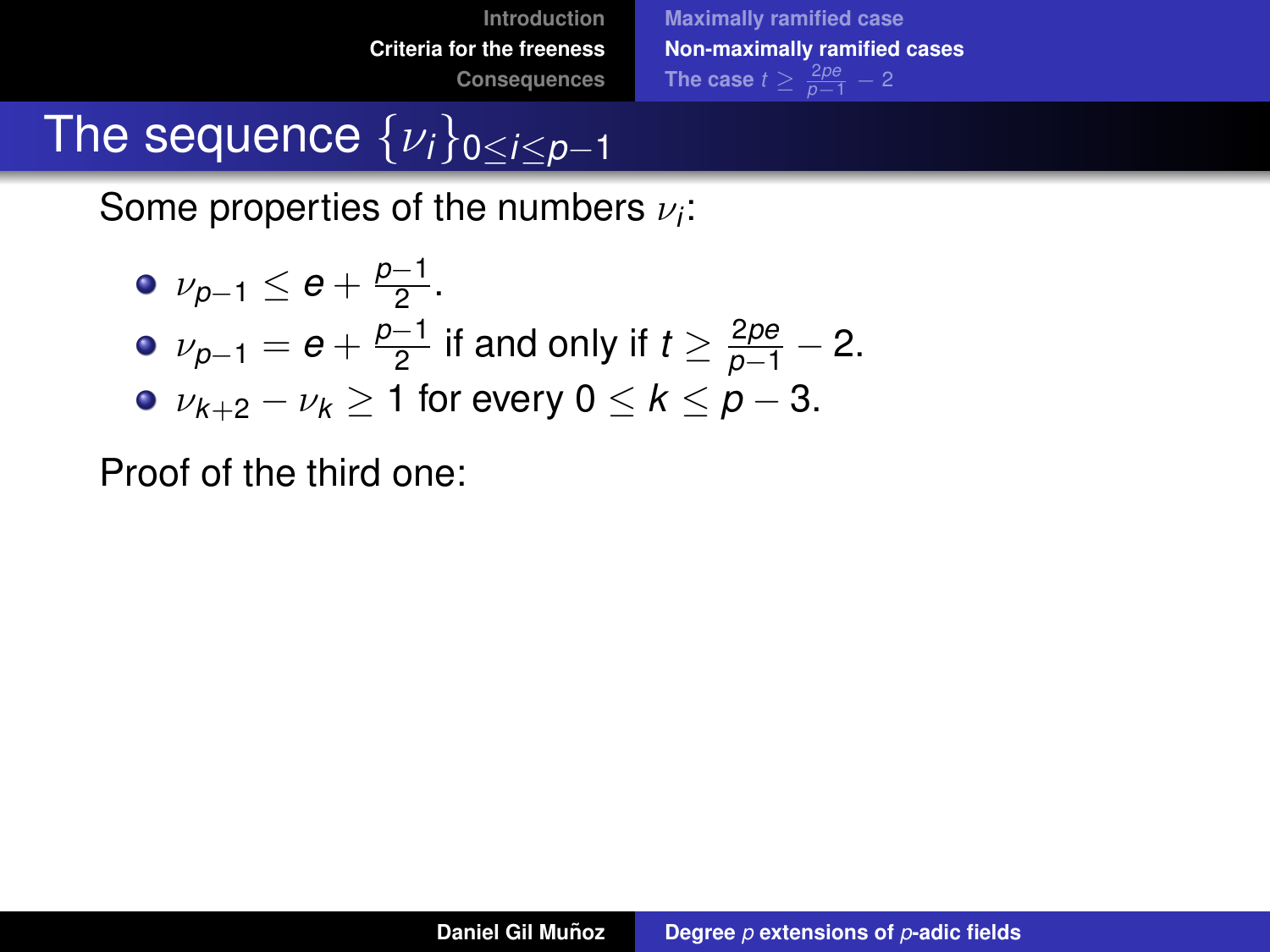**[Maximally ramified case](#page-42-0) [Non-maximally ramified cases](#page-53-0) [The case](#page-71-0)**  $t \geq \frac{2pe}{p-1} - 2$ 

# The sequence {ν*i*}0≤*i*≤*p*−<sup>1</sup>

Some properties of the numbers  $\nu_i$ :

\n- \n
$$
\nu_{p-1} \leq e + \frac{p-1}{2}
$$
\n
\n- \n $\nu_{p-1} = e + \frac{p-1}{2}$  if and only if  $t \geq \frac{2pe}{p-1} - 2$ \n
\n- \n $\nu_{k+2} - \nu_k \geq 1$  for every  $0 \leq k \leq p-3$ .\n
\n

Proof of the third one:

If  $a_0 > 0$ , it is trivial. If  $a_0 = 0$ ,

$$
a=\frac{p+t}{2}\geq\frac{p+1}{2}\quad\Longrightarrow\quad 2a\geq p+1.
$$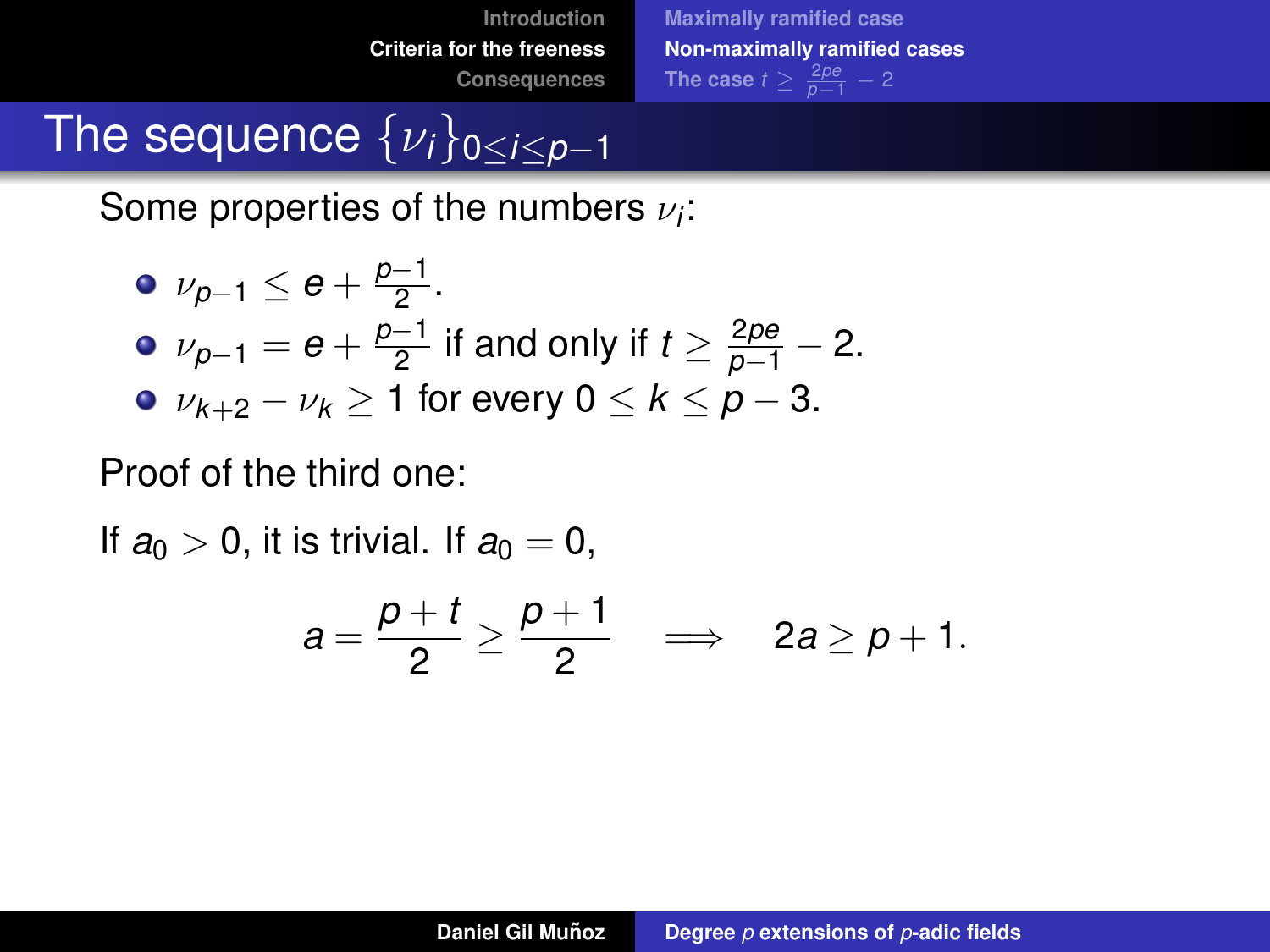**[Maximally ramified case](#page-42-0) [Non-maximally ramified cases](#page-53-0) [The case](#page-71-0)**  $t \geq \frac{2pe}{p-1} - 2$ 

## The sequence {ν*i*}0≤*i*≤*p*−<sup>1</sup>

Some properties of the numbers  $\nu_i$ :

\n- \n
$$
\nu_{p-1} \leq e + \frac{p-1}{2}
$$
\n
\n- \n $\nu_{p-1} = e + \frac{p-1}{2}$  if and only if  $t \geq \frac{2pe}{p-1} - 2$ \n
\n- \n $\nu_{k+2} - \nu_k \geq 1$  for every  $0 \leq k \leq p-3$ .\n
\n

Proof of the third one:

If  $a_0 > 0$ , it is trivial. If  $a_0 = 0$ ,

$$
a=\frac{p+t}{2}\geq\frac{p+1}{2}\quad\Longrightarrow\quad 2a\geq p+1.
$$

Then,

$$
(k+3)\frac{a}{p}-(k+1)\frac{a}{p}=\frac{2a}{p}>1 \quad \Longrightarrow \quad \nu_{k+2}-\nu_k\geq 1
$$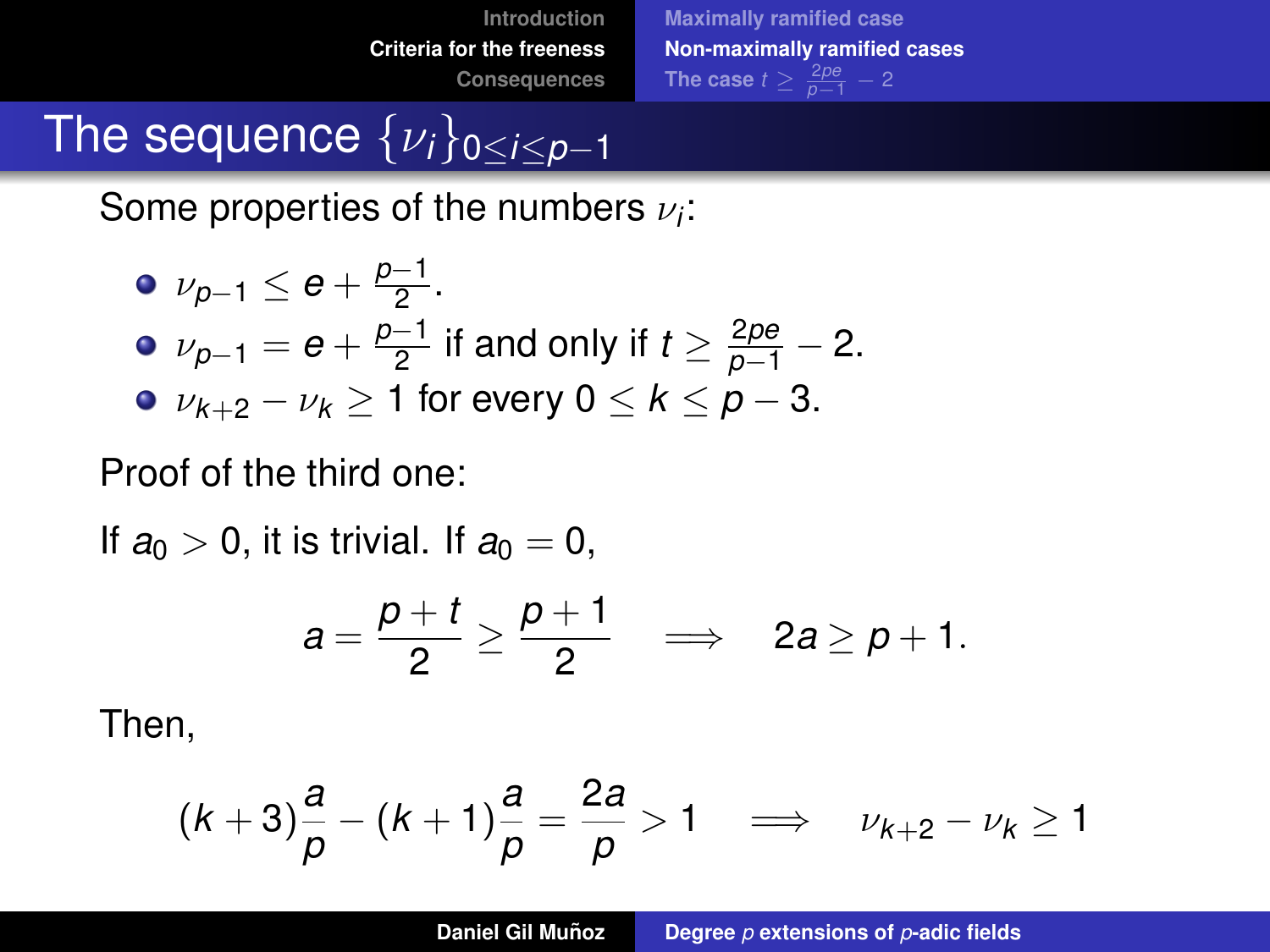**[Maximally ramified case](#page-42-0) [Non-maximally ramified cases](#page-53-0) [The case](#page-71-0)**  $t \geq \frac{2pe}{p-1} - 2$ 

## Sufficient condition for freeness

Since  $a \neq 0$ ,  $L/K$  is typical in the language of Elder's 2018 paper.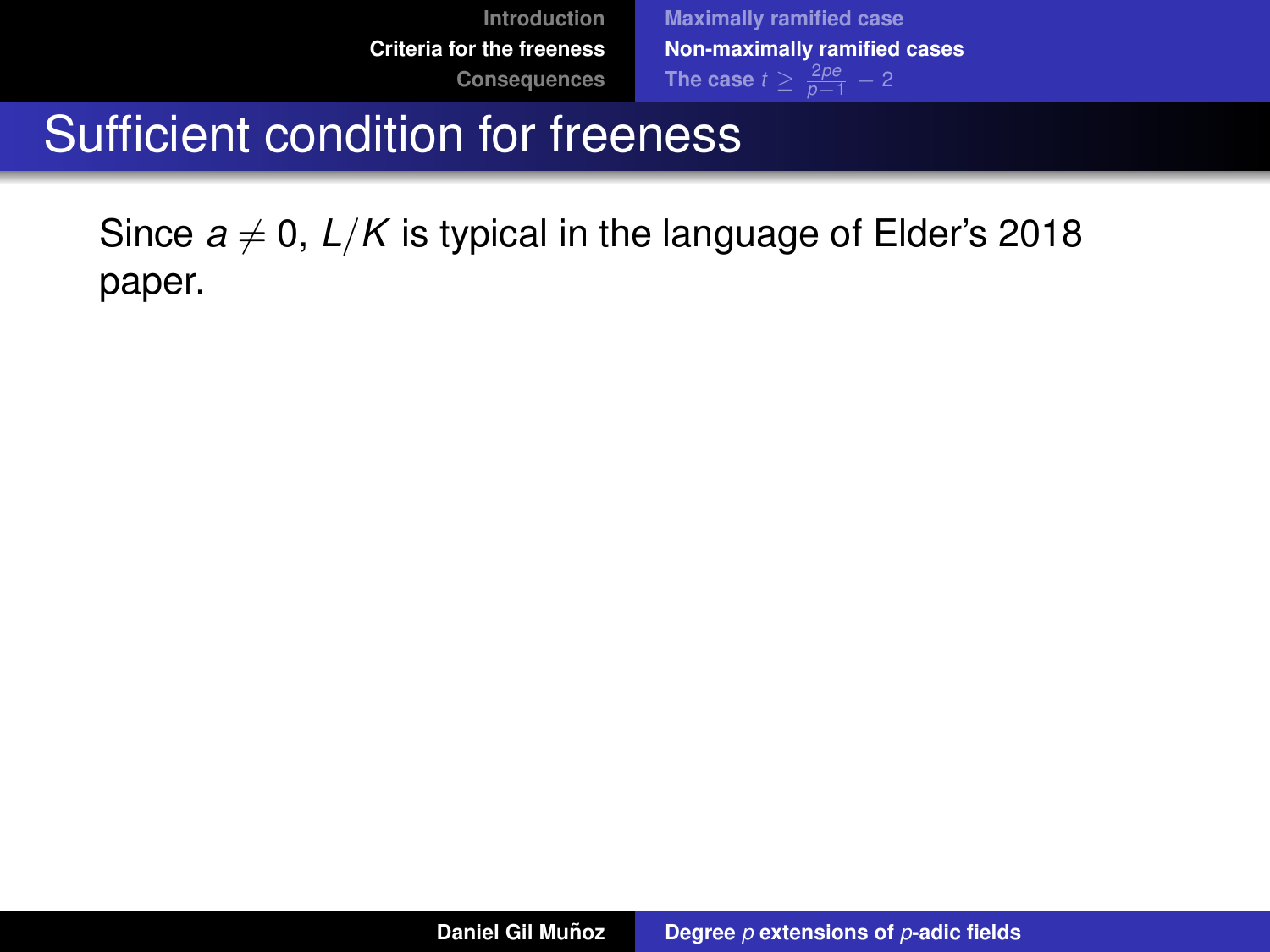### Sufficient condition for freeness

Since  $a \neq 0$ ,  $L/K$  is typical in the language of Elder's 2018 paper. Therefore it posseses a scaffold of precision

$$
c = \rho e - \frac{p-1}{2}t = \frac{p-1}{2}\left(\frac{2p e}{p-1} - t\right)
$$
  
=  $p\left(e + \frac{p-1}{2} - \nu_{p-1}\right) + a$ .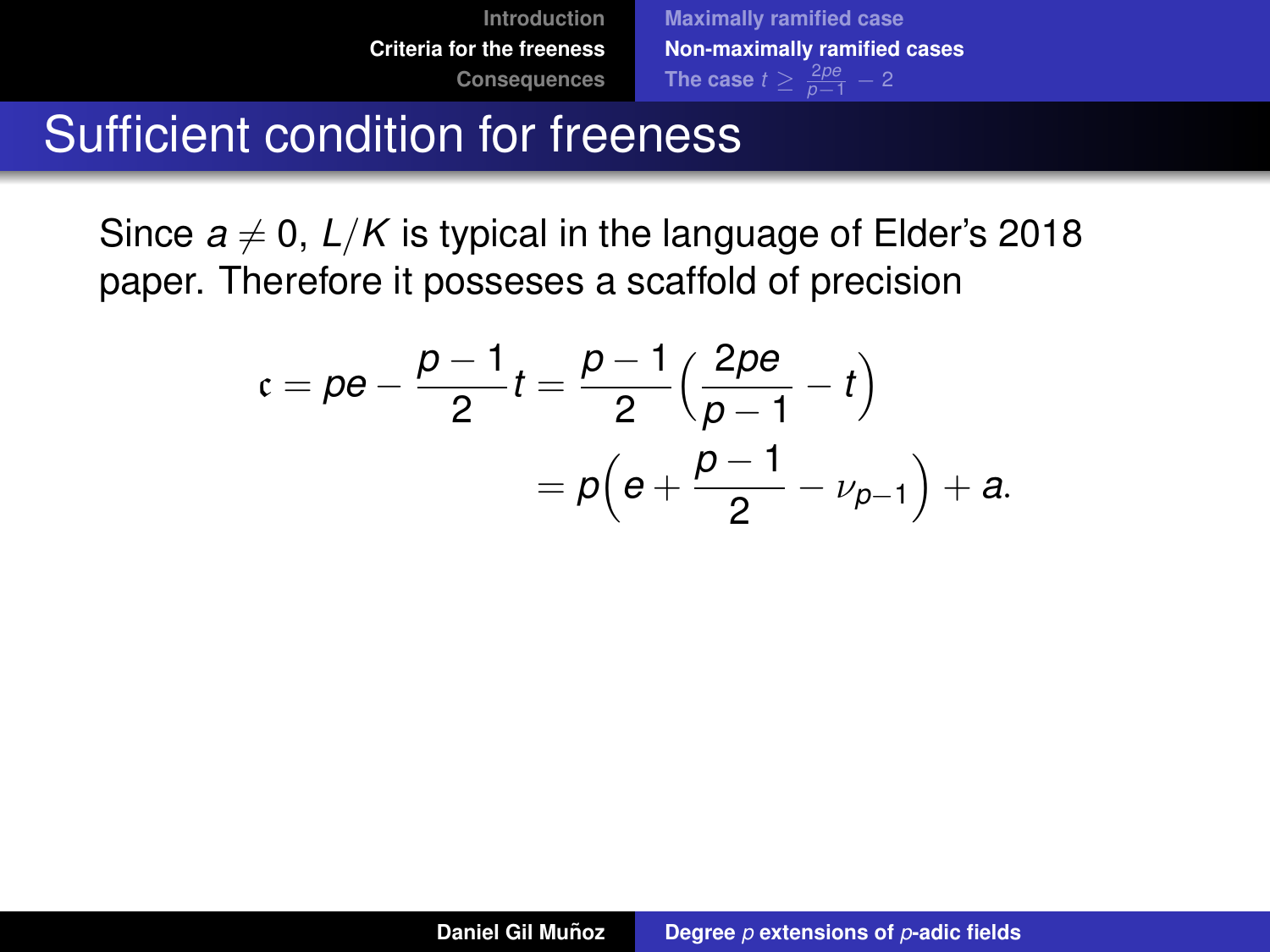### Sufficient condition for freeness

Since  $a \neq 0$ ,  $L/K$  is typical in the language of Elder's 2018 paper. Therefore it posseses a scaffold of precision

$$
c = \rho e - \frac{p-1}{2}t = \frac{p-1}{2}\left(\frac{2p e}{p-1} - t\right)
$$
  
=  $p\left(e + \frac{p-1}{2} - \nu_{p-1}\right) + a$ .

Weak condition:  $c > a$ . Strong condition:  $c > a$ .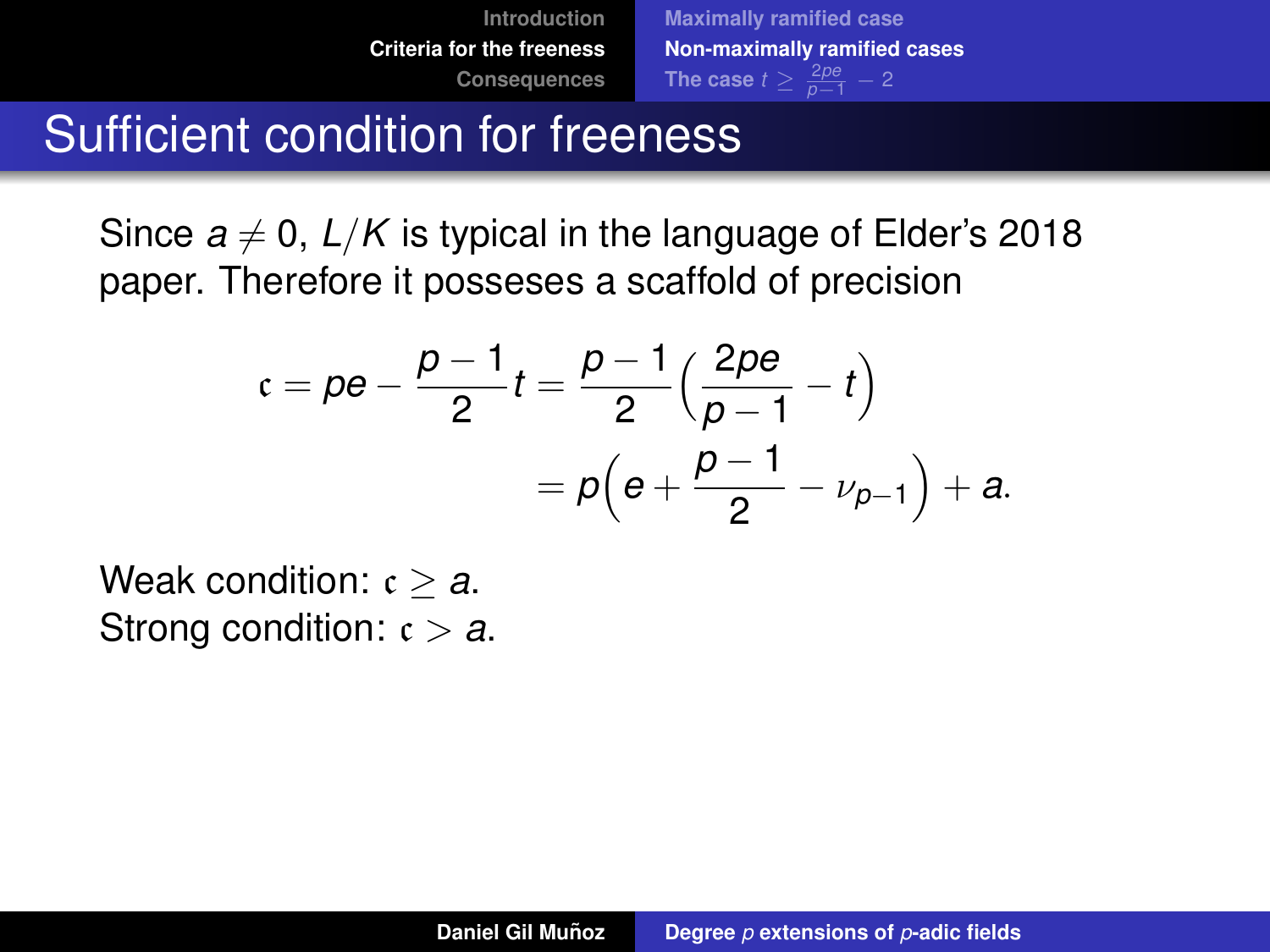### Sufficient condition for freeness

Since  $a \neq 0$ ,  $L/K$  is typical in the language of Elder's 2018 paper. Therefore it posseses a scaffold of precision

$$
c = \rho e - \frac{p-1}{2}t = \frac{p-1}{2}\left(\frac{2p e}{p-1} - t\right)
$$
  
=  $p\left(e + \frac{p-1}{2} - \nu_{p-1}\right) + a$ .

Weak condition: c ≥ *a*. Strong condition:  $c > a$ .

#### **Corollary**

*If a* |  $p - 1$ *, O*<sub>L</sub> *is*  $\mathfrak{A}_{L/K}$  *-free. If additionally t* <  $\frac{2pe}{p-1} - 2$ *, then the converse holds.*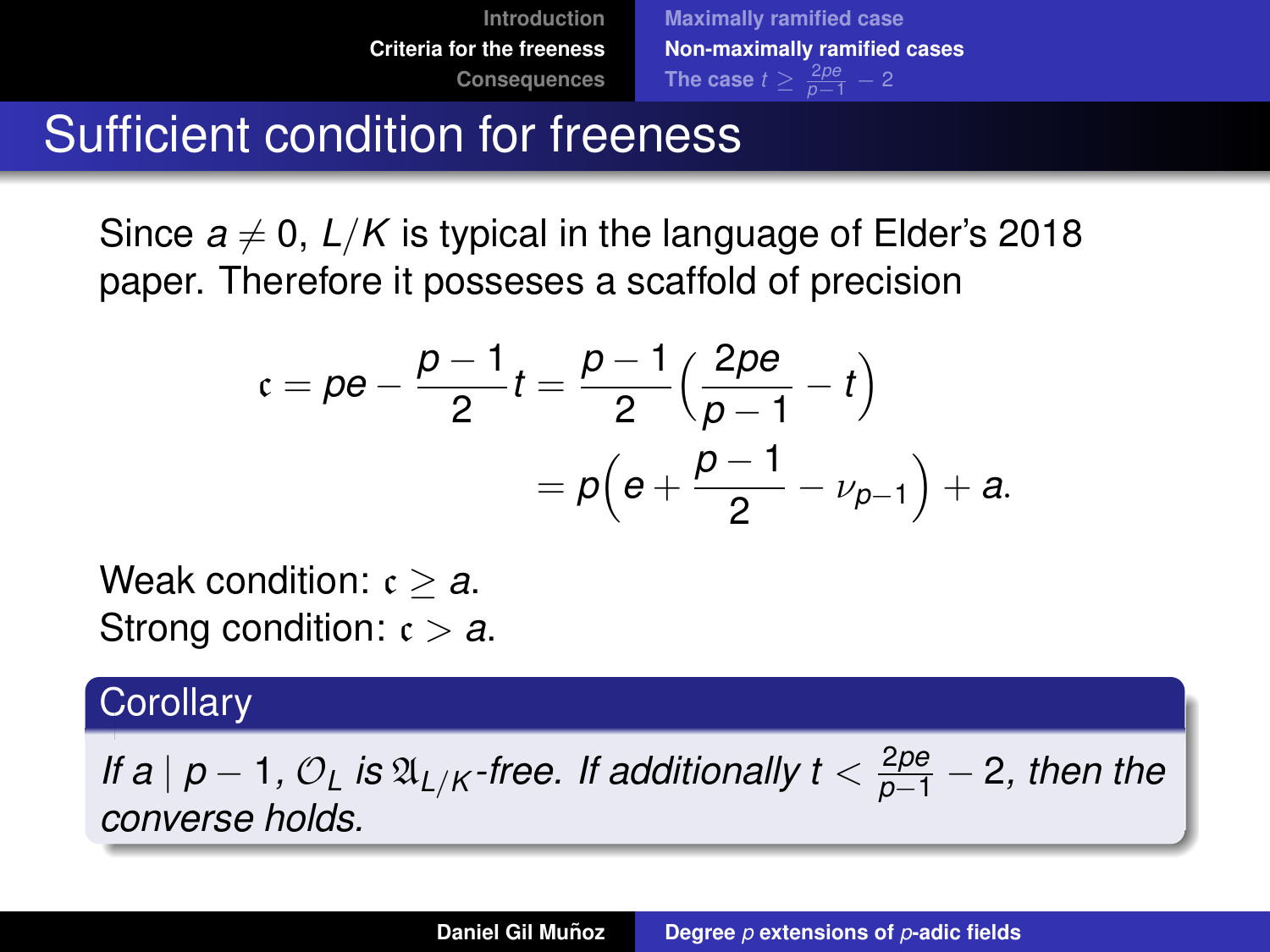<span id="page-71-0"></span>Finally, we consider the cases in which

$$
\frac{2p e}{p-1}-2\leq t\leq \frac{2p e}{p-1}.
$$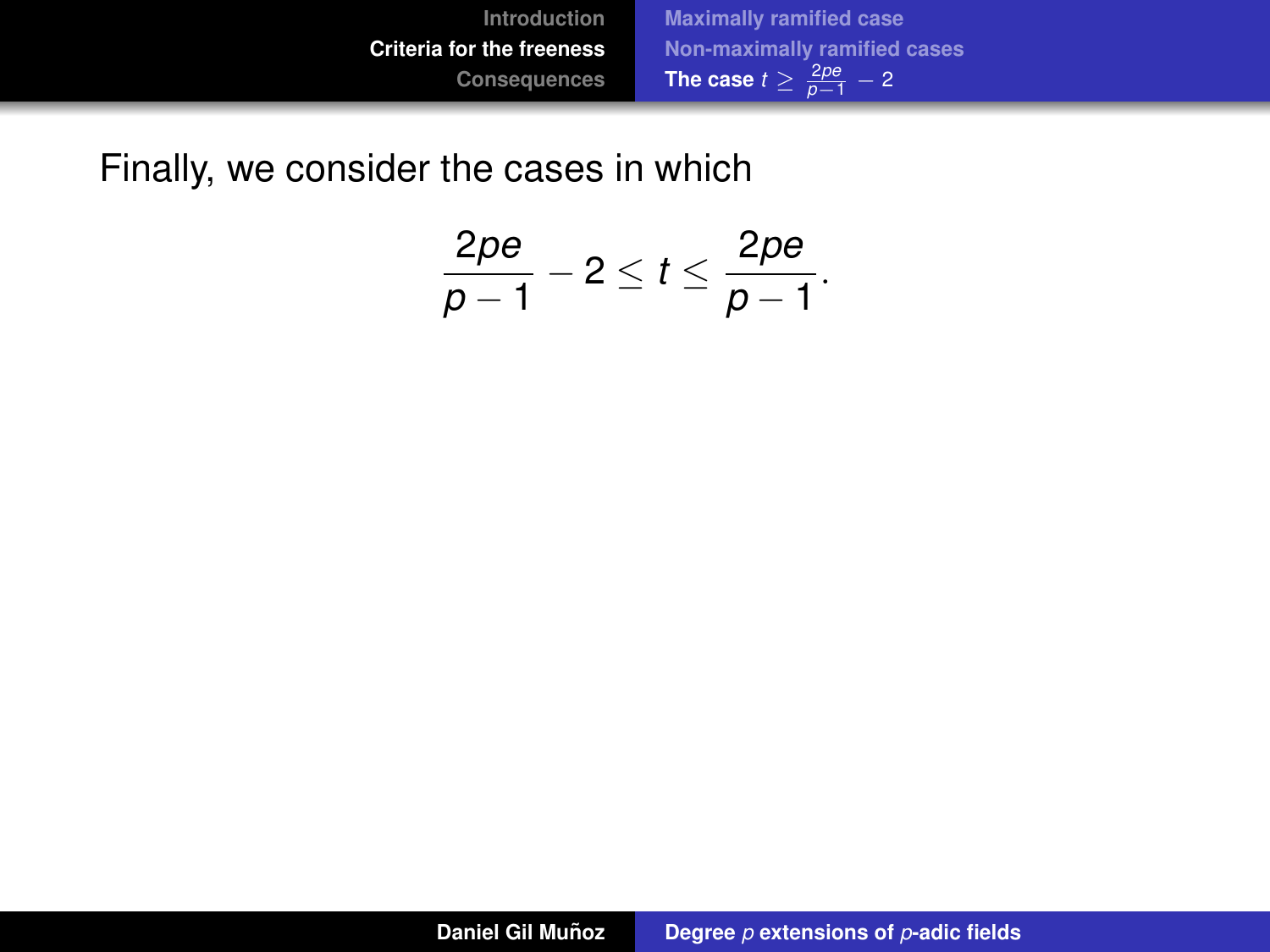Finally, we consider the cases in which

$$
\frac{2pe}{p-1}-2\leq t\leq \frac{2pe}{p-1}.
$$

Continued fraction expansion:  $\frac{\ell}{\rho} = [a_0; a_1, \ldots, a_n].$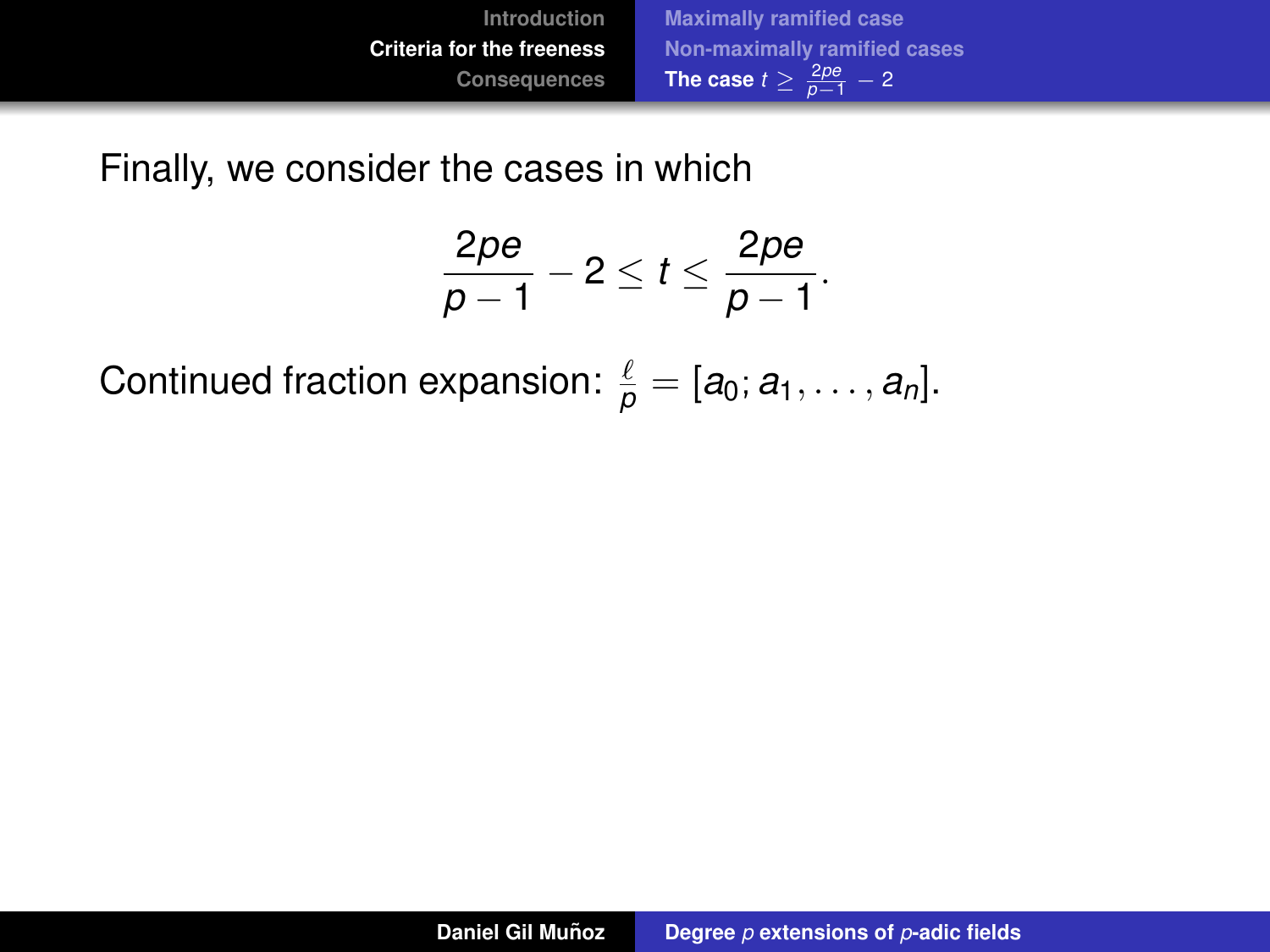Finally, we consider the cases in which

$$
\frac{2pe}{p-1}-2\leq t\leq \frac{2pe}{p-1}.
$$

Continued fraction expansion:  $\frac{\ell}{\rho} = [a_0; a_1, \ldots, a_n].$ 

For 0  $\leq$  *i*  $\leq$  *n*, the *i*-th convergent is  $\frac{p_i}{q_i} = [a_0, \ldots, a_i].$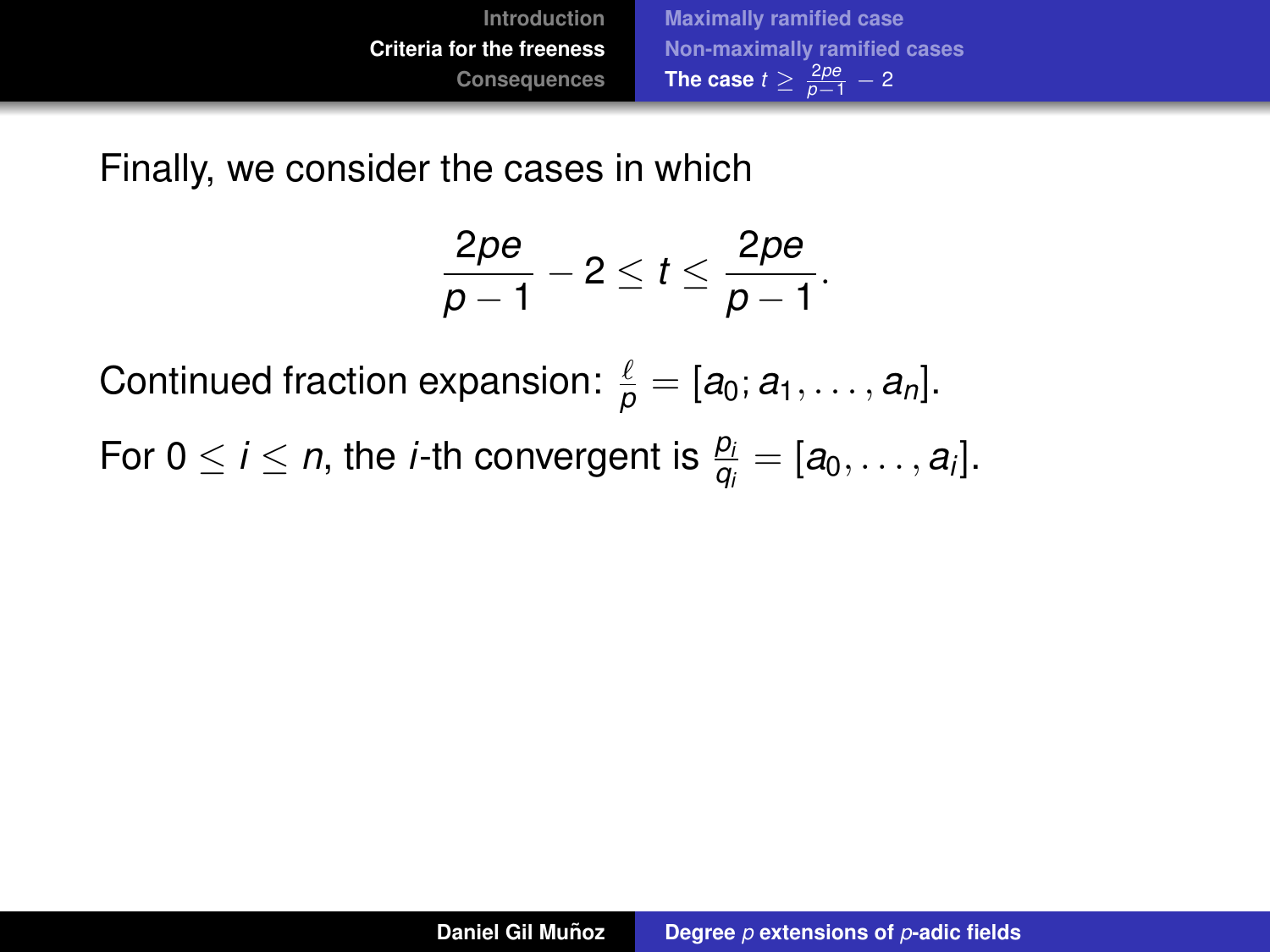Finally, we consider the cases in which

$$
\frac{2pe}{p-1}-2\leq t\leq \frac{2pe}{p-1}.
$$

Continued fraction expansion:  $\frac{\ell}{\rho} = [a_0; a_1, \ldots, a_n].$ 

For 0  $\leq$  *i*  $\leq$  *n*, the *i*-th convergent is  $\frac{p_i}{q_i} = [a_0, \ldots, a_i].$ 

$$
q_0=1, q_1=a_1, q_{i+2}=a_{i+2}q_{i+1}+q_i.
$$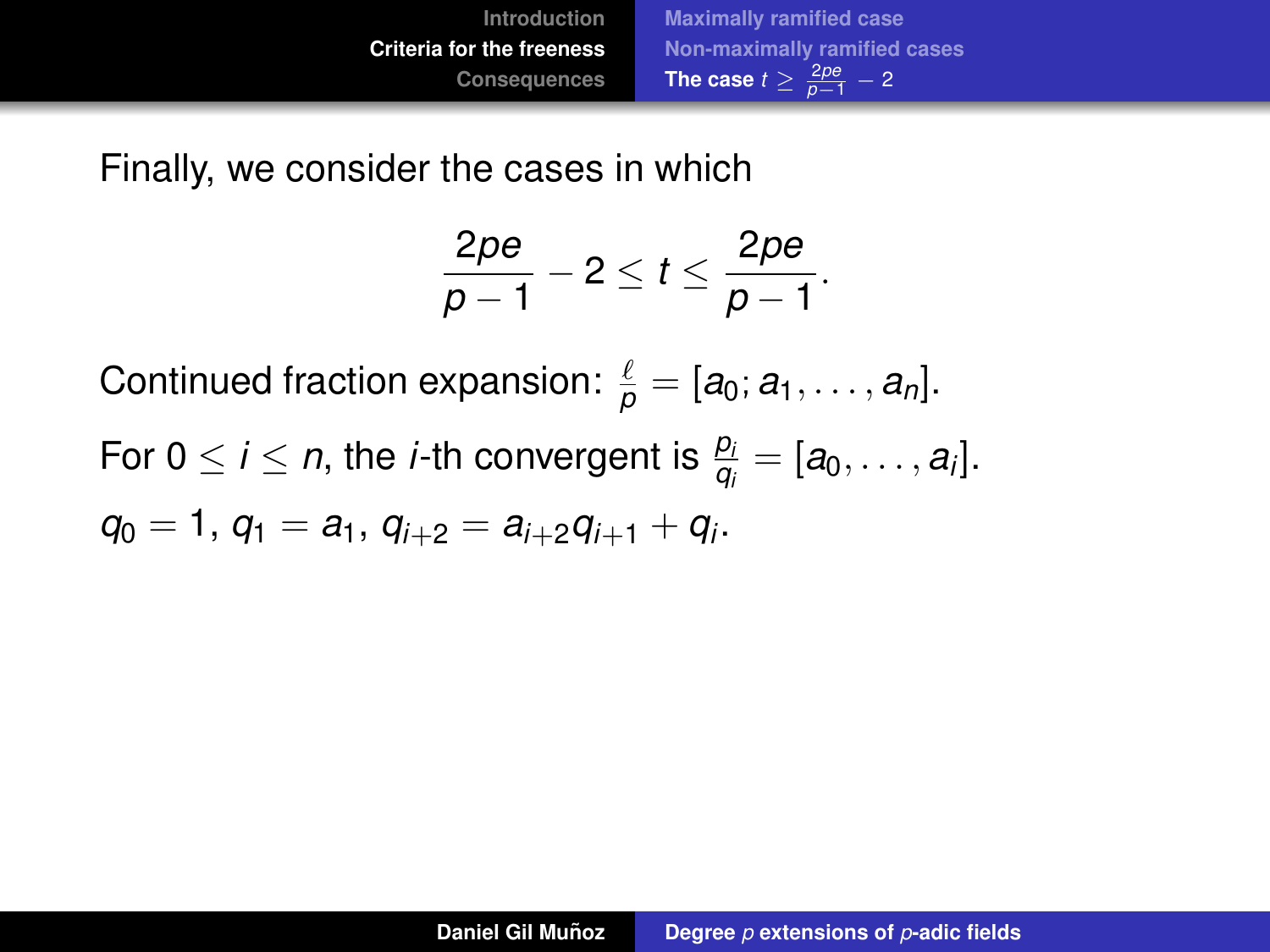Finally, we consider the cases in which

$$
\frac{2pe}{p-1}-2\leq t\leq \frac{2pe}{p-1}.
$$

Continued fraction expansion:  $\frac{\ell}{\rho} = [a_0; a_1, \ldots, a_n].$ 

For 0  $\leq$  *i*  $\leq$  *n*, the *i*-th convergent is  $\frac{p_i}{q_i} = [a_0, \ldots, a_i].$ 

$$
q_0=1, q_1=a_1, q_{i+2}=a_{i+2}q_{i+1}+q_i.
$$

 $\mathcal{O}_L$  is  $\mathfrak{A}_{L/K}$ -free in the following (equivalent) cases:

 $\bullet$  *n* < 2.

• 
$$
a = 0
$$
 or  $a \mid p - 1$ .

$$
\bullet \; \mathfrak{A}_{\theta} = \mathfrak{A}_{L/K}.
$$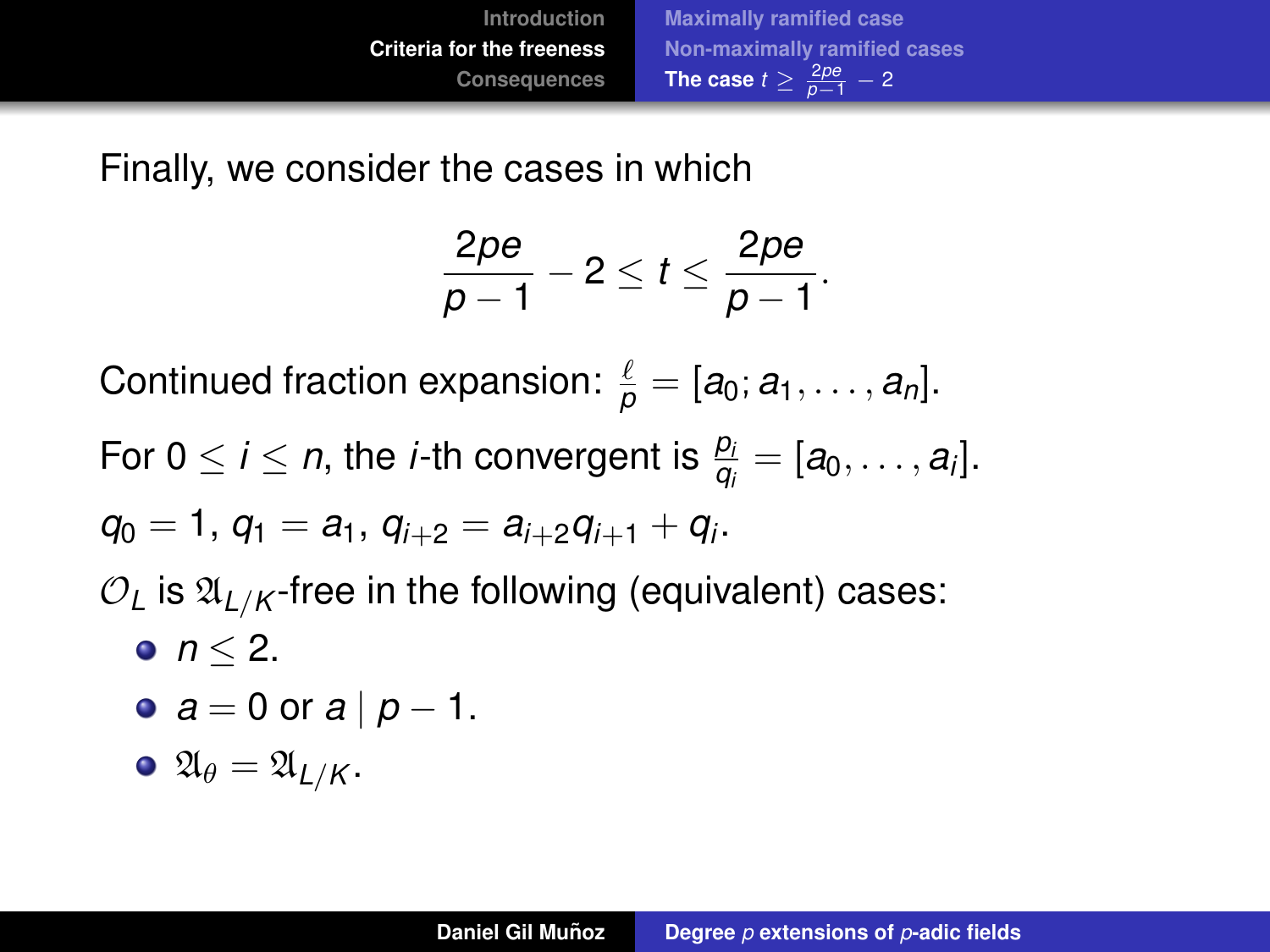<span id="page-76-0"></span>Finally, we consider the cases in which

$$
\frac{2pe}{p-1}-2\leq t\leq \frac{2pe}{p-1}.
$$

Continued fraction expansion:  $\frac{\ell}{\rho} = [a_0; a_1, \ldots, a_n].$ 

For 0  $\leq$  *i*  $\leq$  *n*, the *i*-th convergent is  $\frac{p_i}{q_i} = [a_0, \ldots, a_i].$ 

$$
q_0=1, q_1=a_1, q_{i+2}=a_{i+2}q_{i+1}+q_i.
$$

 $\mathcal{O}_L$  is  $\mathfrak{A}_{L/K}$ -free in the following (equivalent) cases:

•  $n < 2$ .

• 
$$
a = 0
$$
 or  $a \mid p - 1$ .

$$
\bullet \; \mathfrak{A}_{\theta} = \mathfrak{A}_{L/K}.
$$

Let us assume that *n* ≥ 3.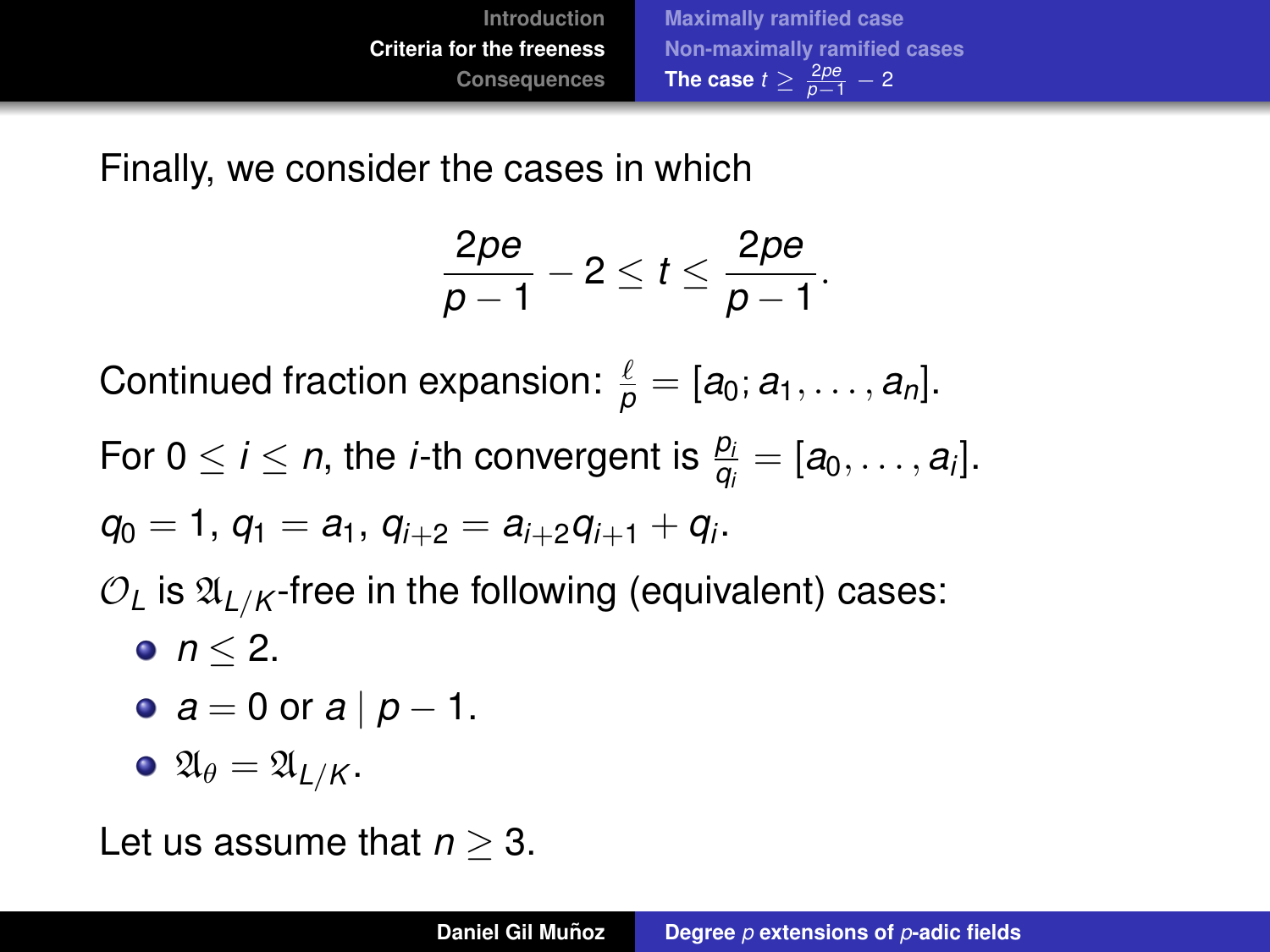### The strategy

For  $\theta = \pi_L^a$ ,  $\mathcal{O}_L$  is  $\mathfrak{A}_{L/K}$ -free if and only if  $\mathfrak{A}_{\theta}$  is  $\mathfrak{A}_{L/K}$ -principal.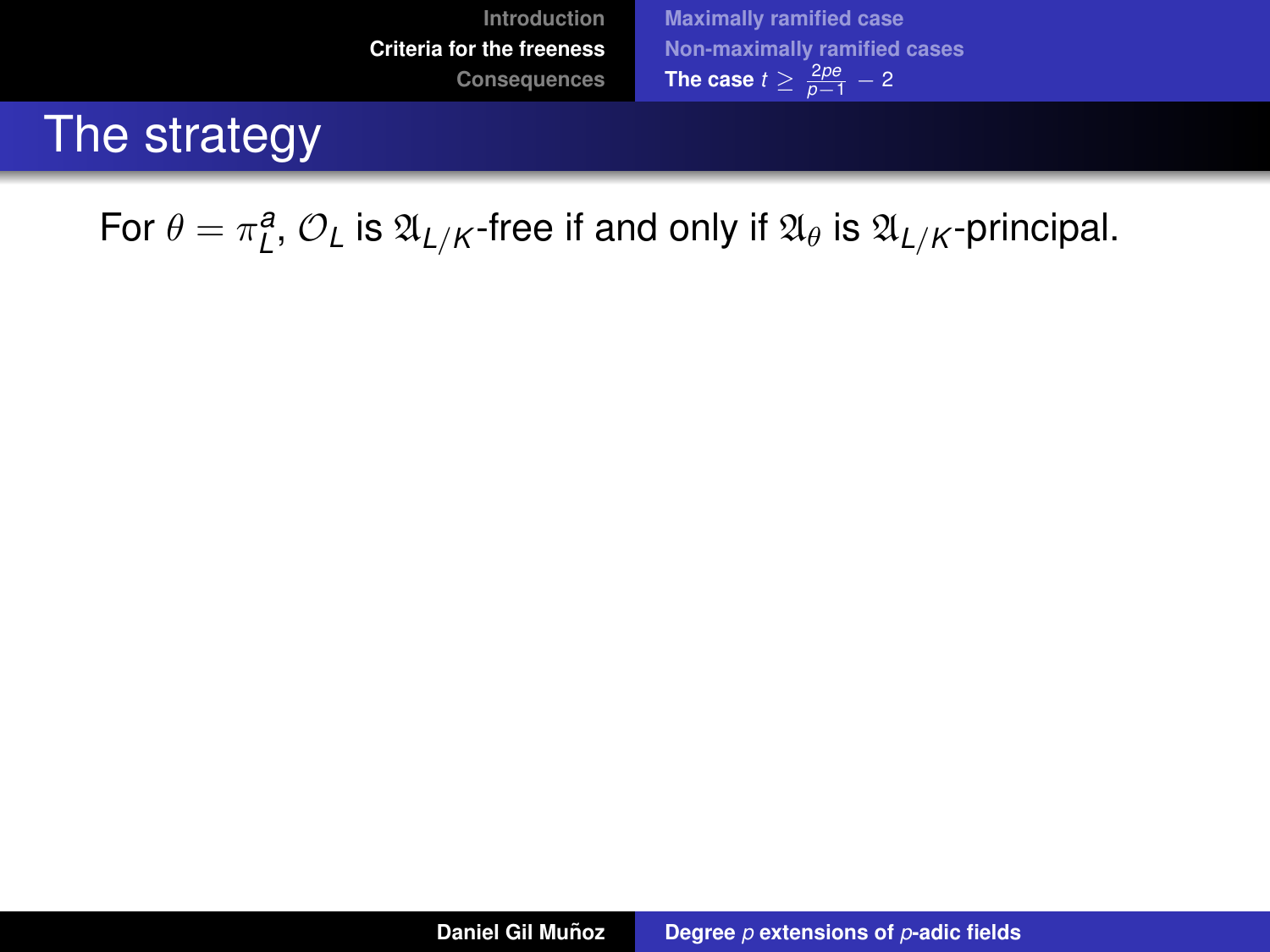## The strategy

For  $\theta = \pi_L^a$ ,  $\mathcal{O}_L$  is  $\mathfrak{A}_{L/K}$ -free if and only if  $\mathfrak{A}_{\theta}$  is  $\mathfrak{A}_{L/K}$ -principal.

We shall characterize when  $\mathfrak{A}_{\theta}$  is  $\mathfrak{A}_{L/K}$ -principal.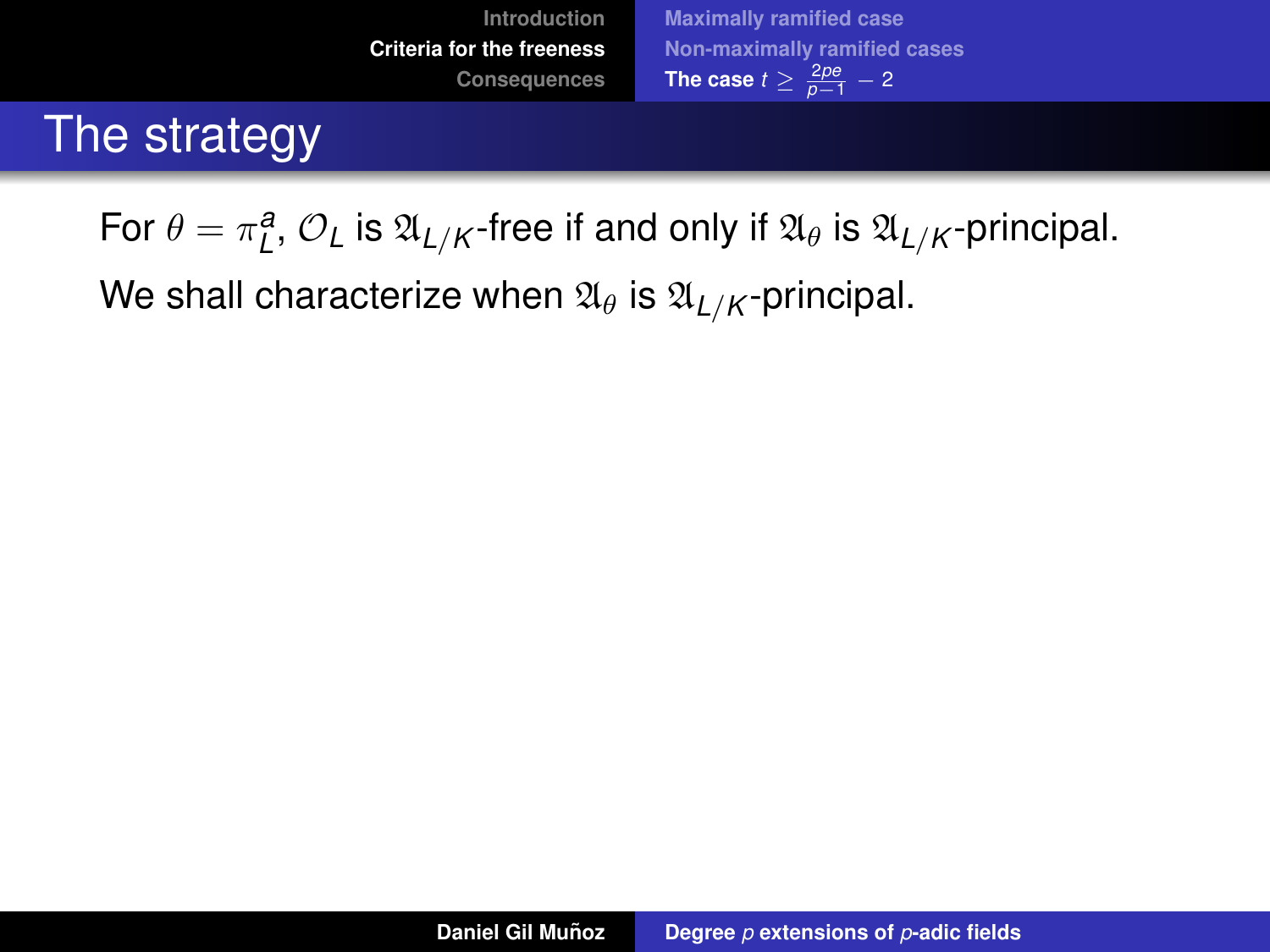## The strategy

For  $\theta = \pi_L^a$ ,  $\mathcal{O}_L$  is  $\mathfrak{A}_{L/K}$ -free if and only if  $\mathfrak{A}_{\theta}$  is  $\mathfrak{A}_{L/K}$ -principal.

We shall characterize when  $\mathfrak{A}_{\theta}$  is  $\mathfrak{A}_{L/K}$ -principal.

For  $\alpha \in \mathfrak{A}_{\theta}$ , we consider the  $\mathcal{O}_{K}$ -linear map

$$
\psi_{\alpha} \colon \begin{array}{ccc} \mathfrak{A}_{L/K} & \longrightarrow & \mathfrak{A}_{\theta}, \\ \lambda & \longmapsto & \lambda \alpha. \end{array}
$$

Let  $M(\alpha)$  be the matrix of  $\psi_{\alpha}$  (w.r.t. the already known bases).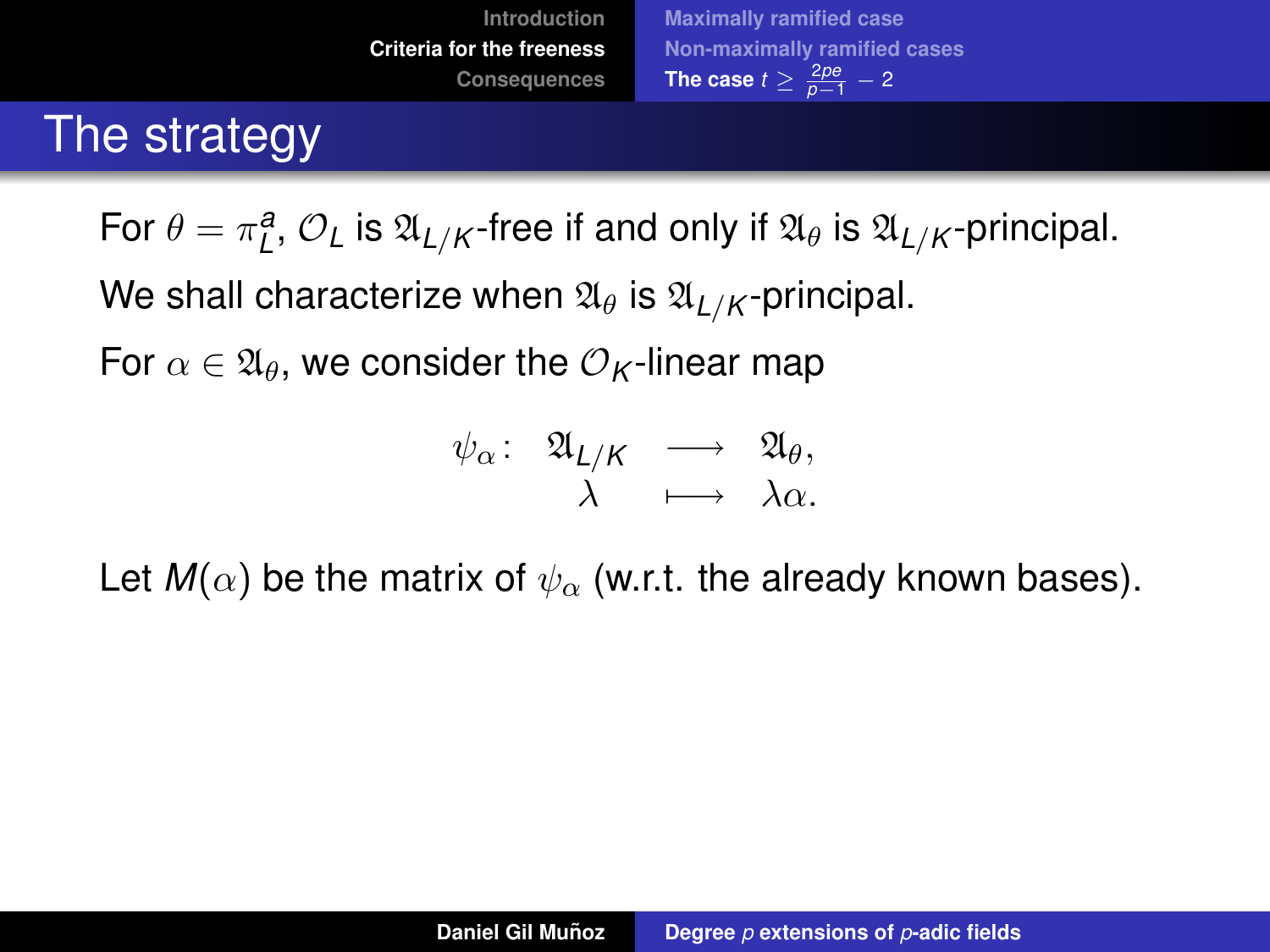### The strategy

For  $\theta = \pi_L^a$ ,  $\mathcal{O}_L$  is  $\mathfrak{A}_{L/K}$ -free if and only if  $\mathfrak{A}_{\theta}$  is  $\mathfrak{A}_{L/K}$ -principal.

We shall characterize when  $\mathfrak{A}_{\theta}$  is  $\mathfrak{A}_{L/K}$ -principal.

For  $\alpha \in \mathfrak{A}_{\theta}$ , we consider the  $\mathcal{O}_{K}$ -linear map

$$
\psi_{\alpha} \colon \begin{array}{ccccc}\n\mathfrak{A}_{L/K} & \longrightarrow & \mathfrak{A}_{\theta}, \\
\lambda & \longmapsto & \lambda \alpha.\n\end{array}
$$

Let  $M(\alpha)$  be the matrix of  $\psi_{\alpha}$  (w.r.t. the already known bases).  $\alpha$  is an  $\mathfrak{A}_{L/K}$ -generator of  $\mathfrak{A}_{\theta}$  if and only if

 $det(M(\alpha)) \not\equiv 0 \pmod{\mathfrak{p}_K}$ .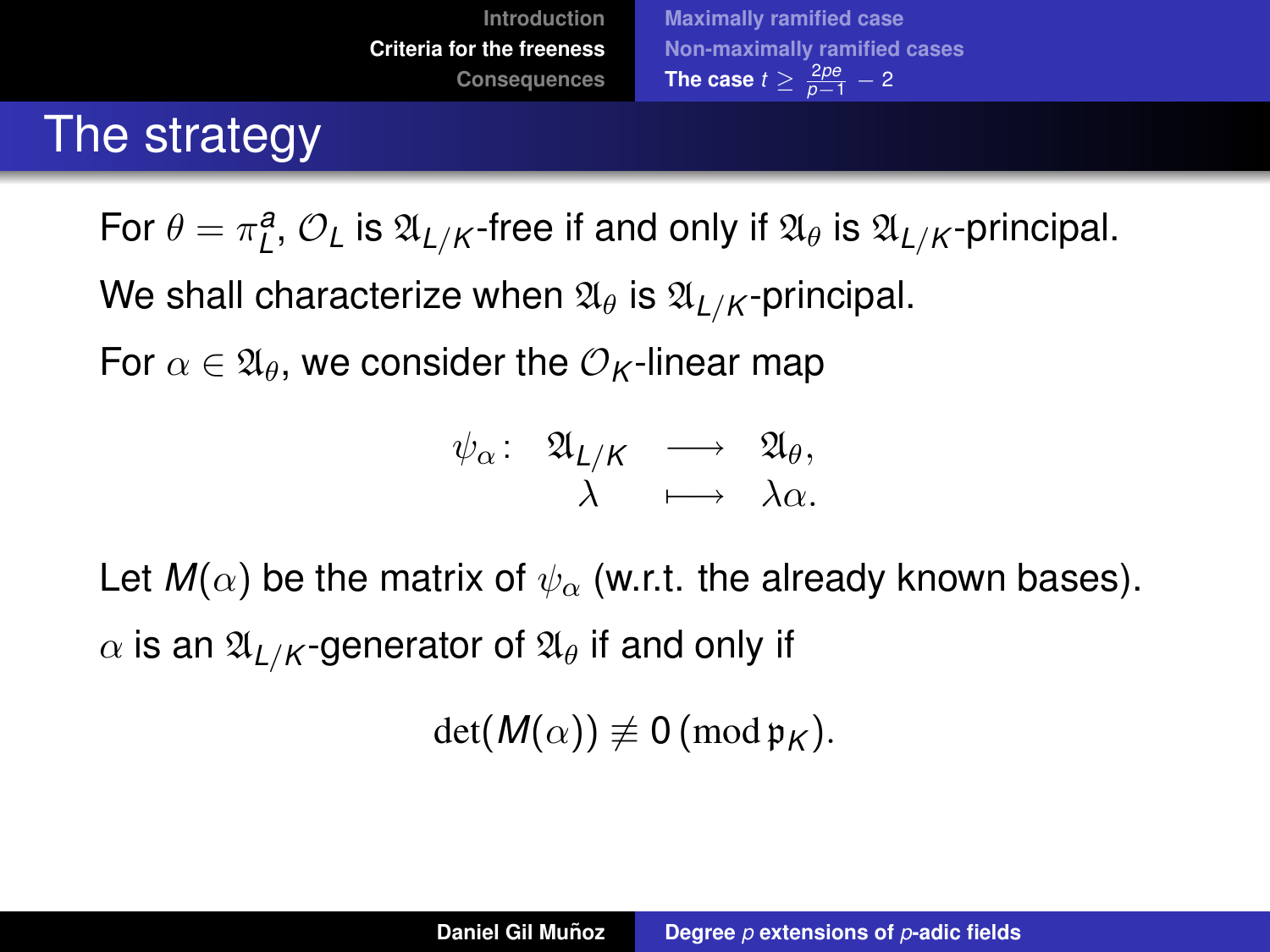## The strategy

For  $\theta = \pi_L^a$ ,  $\mathcal{O}_L$  is  $\mathfrak{A}_{L/K}$ -free if and only if  $\mathfrak{A}_{\theta}$  is  $\mathfrak{A}_{L/K}$ -principal.

We shall characterize when  $\mathfrak{A}_{\theta}$  is  $\mathfrak{A}_{L/K}$ -principal.

For  $\alpha \in \mathfrak{A}_{\theta}$ , we consider the  $\mathcal{O}_{K}$ -linear map

$$
\psi_{\alpha} \colon \begin{array}{ccccc}\n\mathfrak{A}_{L/K} & \longrightarrow & \mathfrak{A}_{\theta}, \\
\lambda & \longmapsto & \lambda \alpha.\n\end{array}
$$

Let  $M(\alpha)$  be the matrix of  $\psi_{\alpha}$  (w.r.t. the already known bases).  $\alpha$  is an  $\mathfrak{A}_{L/K}$ -generator of  $\mathfrak{A}_{\theta}$  if and only if

 $det(M(\alpha)) \not\equiv 0 \pmod{\mathfrak{p}_K}$ .

$$
\alpha = \sum_{k=0}^{p-1} x_k \pi_K^{-\nu_k} w^k \Longrightarrow M(\alpha) = \sum_{k=0}^{p-1} x_k M(\pi_K^{-\nu_k} w^k).
$$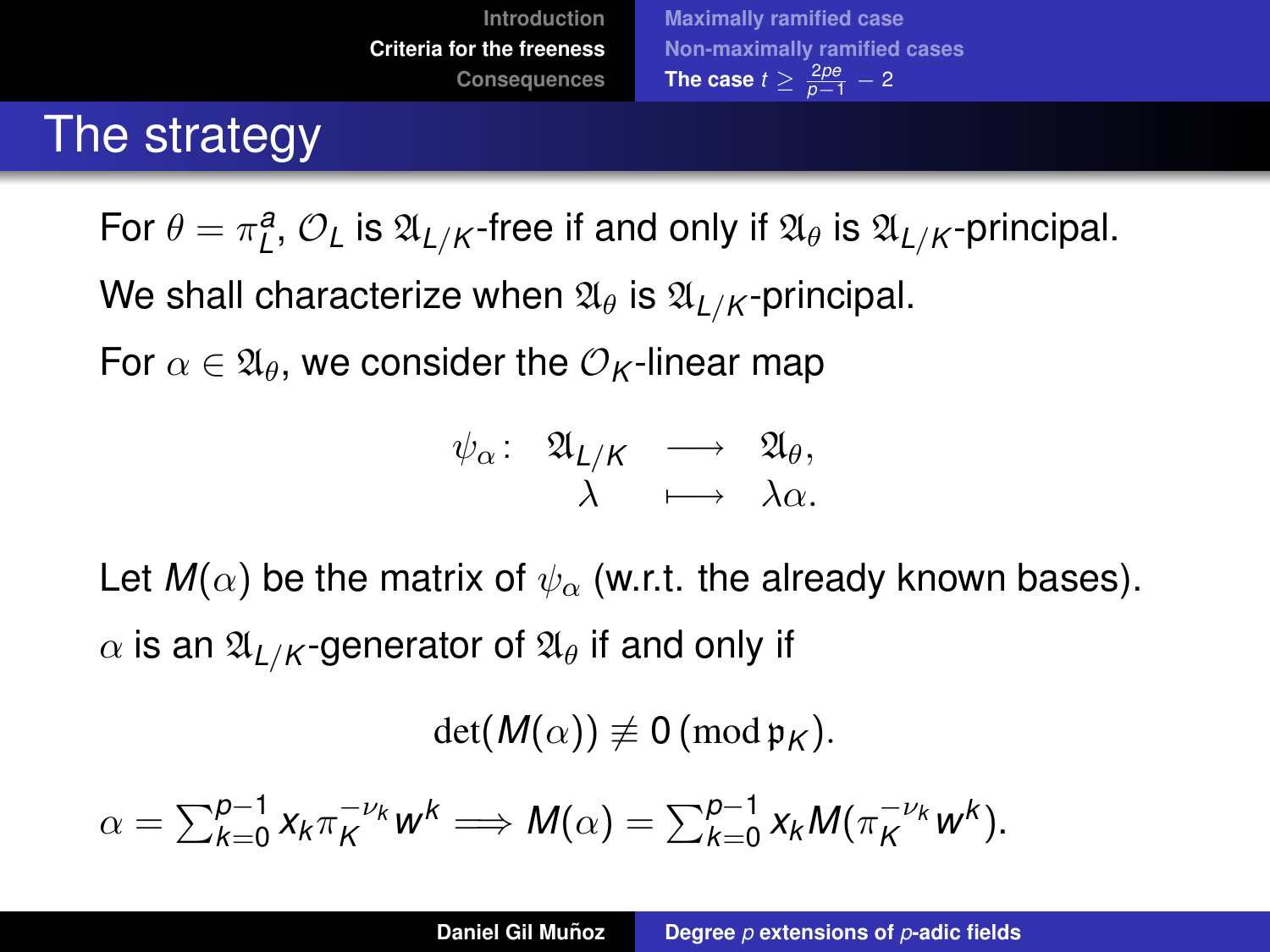**[Introduction](#page-2-0) [Criteria for the freeness](#page-41-0) [Consequences](#page-116-0)** **[Maximally ramified case](#page-42-0) [Non-maximally ramified cases](#page-53-0) [The case](#page-71-0)**  $t \geq \frac{2pe}{p-1} - 2$ 

$$
\alpha = \sum_{k=0}^{p-1} x_k \pi_K^{-\nu_k} w^k \Longrightarrow M(\alpha) = \sum_{k=0}^{p-1} x_k M(\pi_K^{-\nu_k} w^k).
$$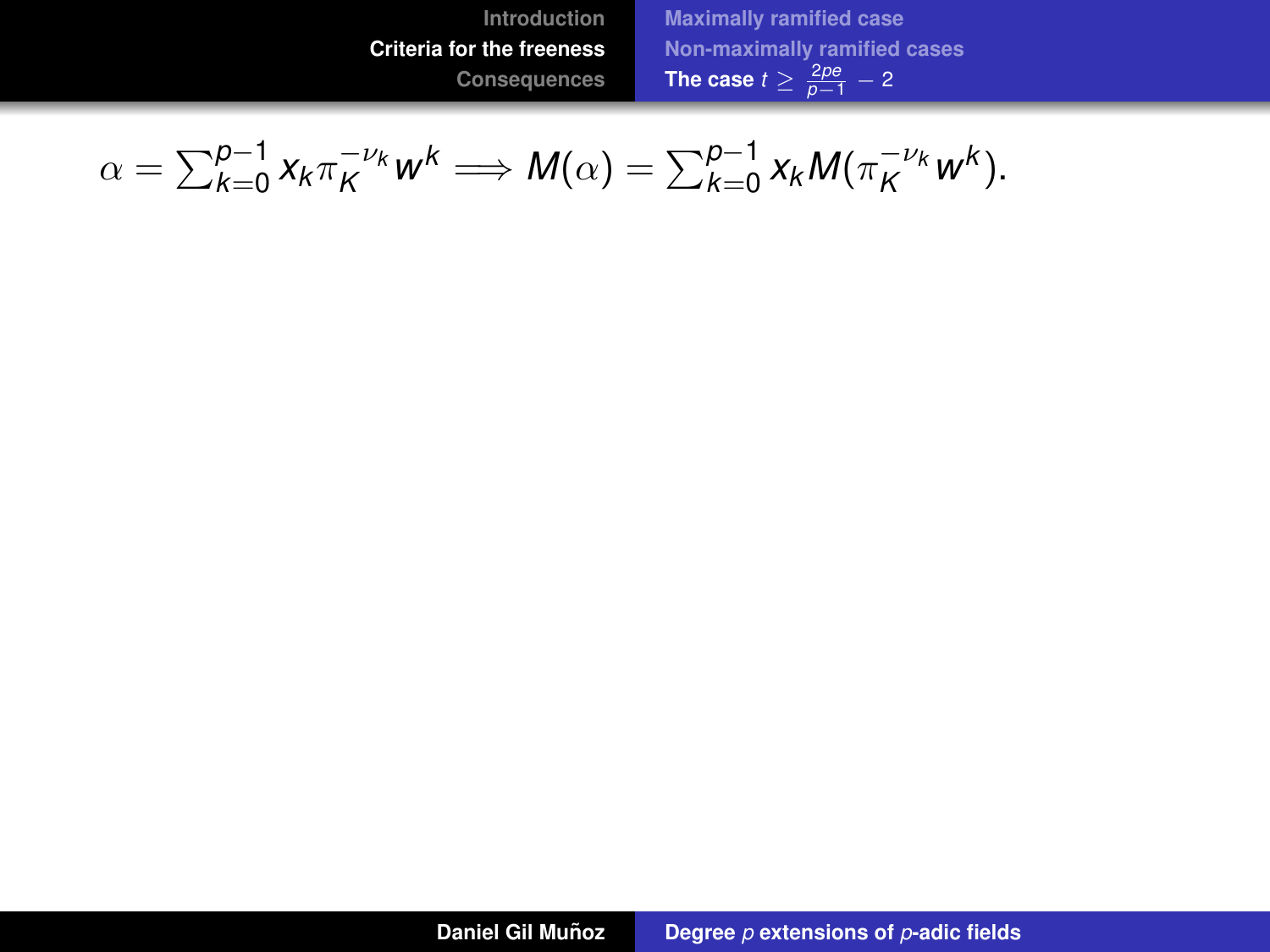$$
\alpha = \sum_{k=0}^{p-1} x_k \pi_K^{-\nu_k} w^k \Longrightarrow M(\alpha) = \sum_{k=0}^{p-1} x_k M(\pi_K^{-\nu_k} w^k).
$$

 $\overline{\mathsf{Denote}\;\overline{\mathsf{M}(\pi_K^{-\nu_\mathsf{k}}w^\mathsf{k})}}=(\overline{\mu}_{j,i}^{(\mathsf{k})})$ *j*,*i* ) *p*−1 *j*,*i*=0 .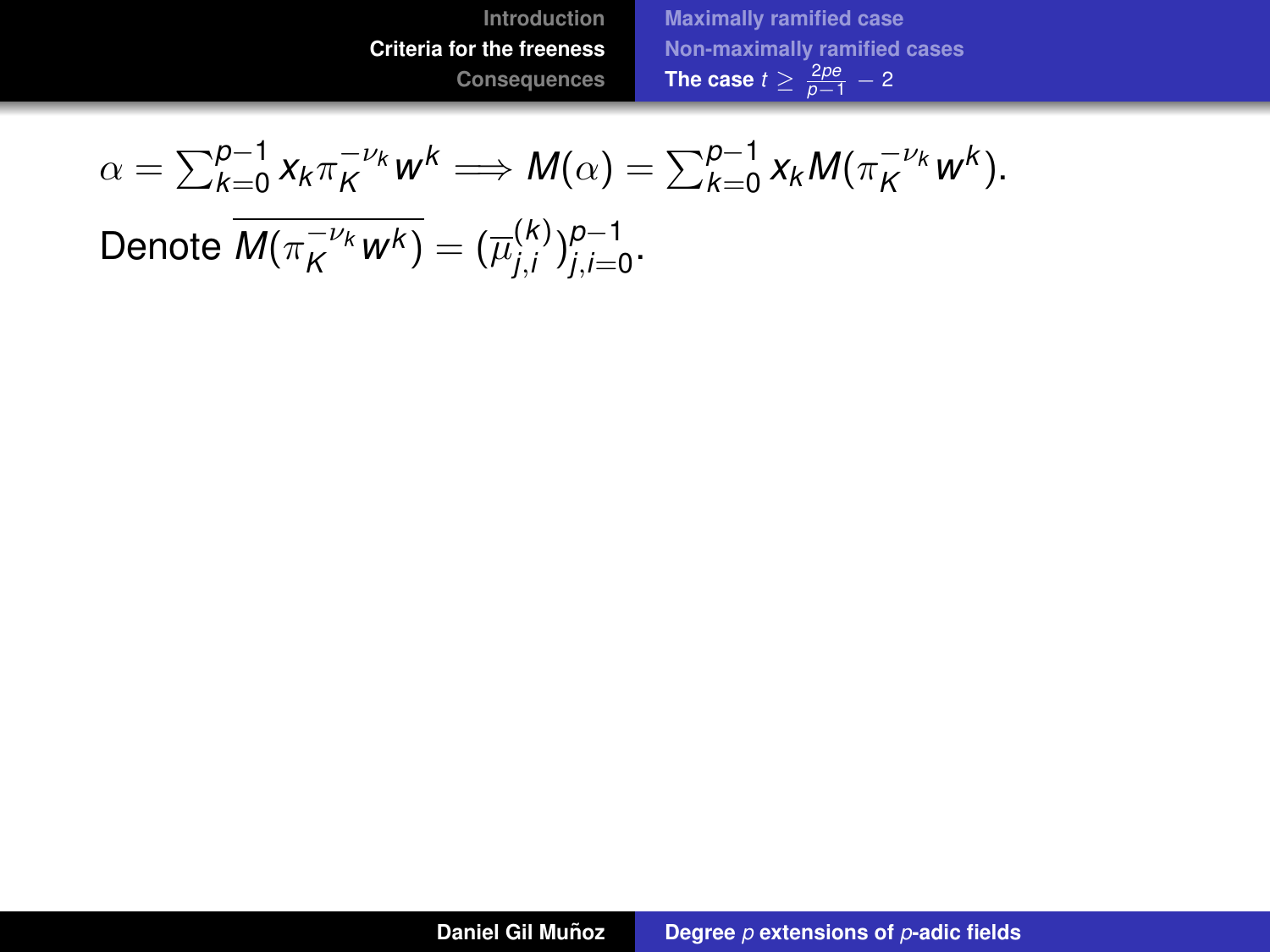$$
\alpha = \sum_{k=0}^{p-1} x_k \pi_K^{-\nu_k} w^k \Longrightarrow M(\alpha) = \sum_{k=0}^{p-1} x_k M(\pi_K^{-\nu_k} w^k).
$$
  
Denote 
$$
\overline{M(\pi_K^{-\nu_k} w^k)} = (\overline{\mu}_{j,i}^{(k)})_{j,i=0}^{p-1}.
$$

We are interested in determining when  $\overline{\mu}_{j,i}^{(k)}=0.$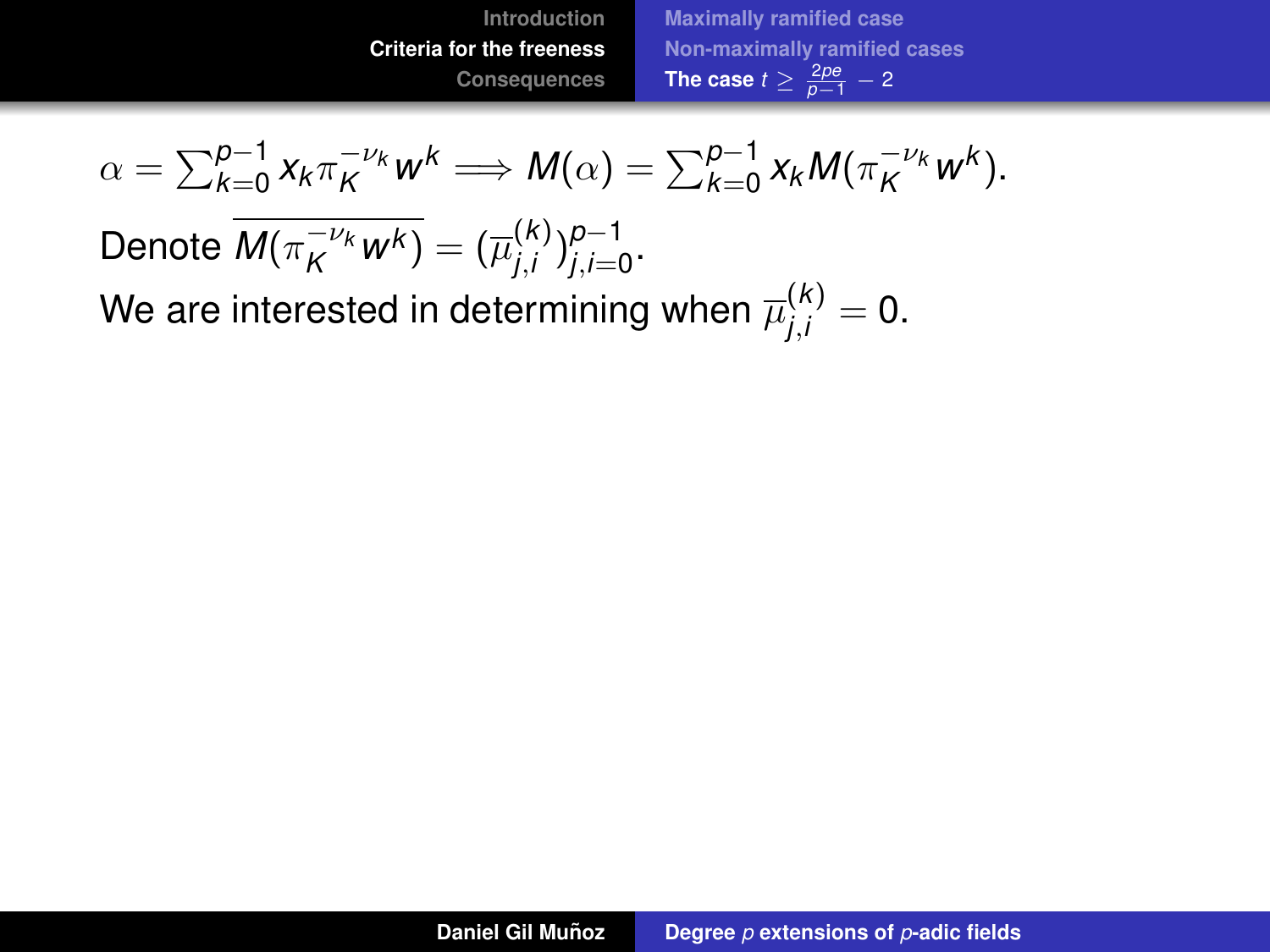$$
\alpha = \sum_{k=0}^{p-1} x_k \pi_K^{-\nu_k} w^k \Longrightarrow M(\alpha) = \sum_{k=0}^{p-1} x_k M(\pi_K^{-\nu_k} w^k).
$$

 $\overline{\mathsf{Denote}\;\overline{\mathsf{M}(\pi_K^{-\nu_\mathsf{k}}w^\mathsf{k})}}=(\overline{\mu}_{j,i}^{(\mathsf{k})})$ *j*,*i* ) *p*−1 *j*,*i*=0 .

We are interested in determining when  $\overline{\mu}_{j,i}^{(k)}=0.$ 

This is closely related with the set

$$
E = \Big\{h \in \mathbb{Z} \Big| \ 1 \leq h < p, \ 1 \leq h' < h \Longrightarrow \widehat{h \frac{a}{p}} > \widehat{h \frac{a}{p}}\Big\}.
$$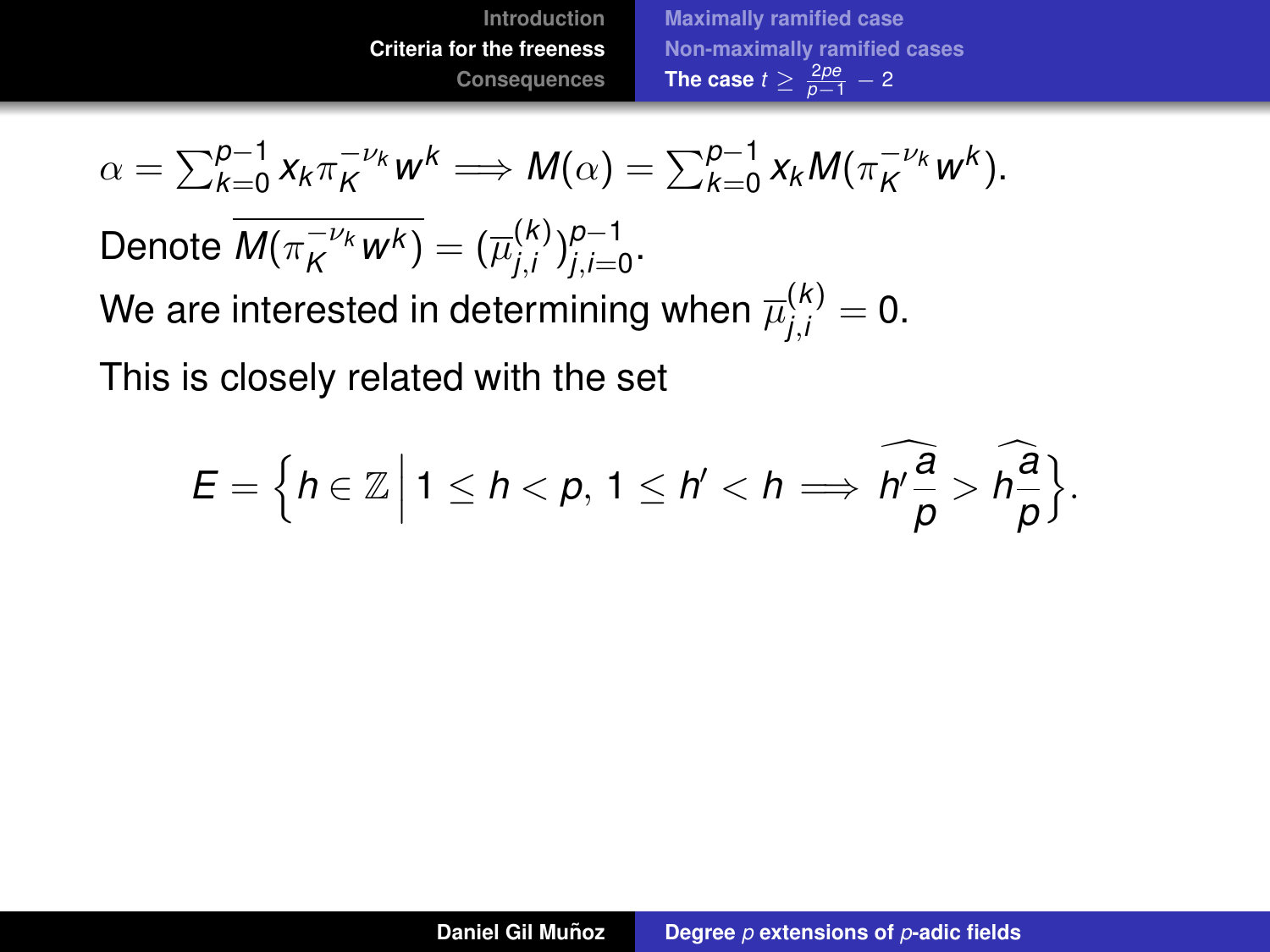$$
\alpha = \sum_{k=0}^{p-1} x_k \pi_K^{-\nu_k} w^k \Longrightarrow M(\alpha) = \sum_{k=0}^{p-1} x_k M(\pi_K^{-\nu_k} w^k).
$$

 $\overline{\mathsf{Denote}\;\overline{\mathsf{M}(\pi_K^{-\nu_\mathsf{k}}w^\mathsf{k})}}=(\overline{\mu}_{j,i}^{(\mathsf{k})})$ *j*,*i* ) *p*−1 *j*,*i*=0 .

We are interested in determining when  $\overline{\mu}_{j,i}^{(k)}=0.$ 

This is closely related with the set

$$
E = \Big\{h \in \mathbb{Z} \Big| \ 1 \leq h < p, \ 1 \leq h' < h \Longrightarrow \widehat{h \frac{a}{p}} > \widehat{h \frac{a}{p}}\Big\}.
$$

*E* is parametrized from the continued fraction expansion of  $\frac{\ell}{\rho}$ .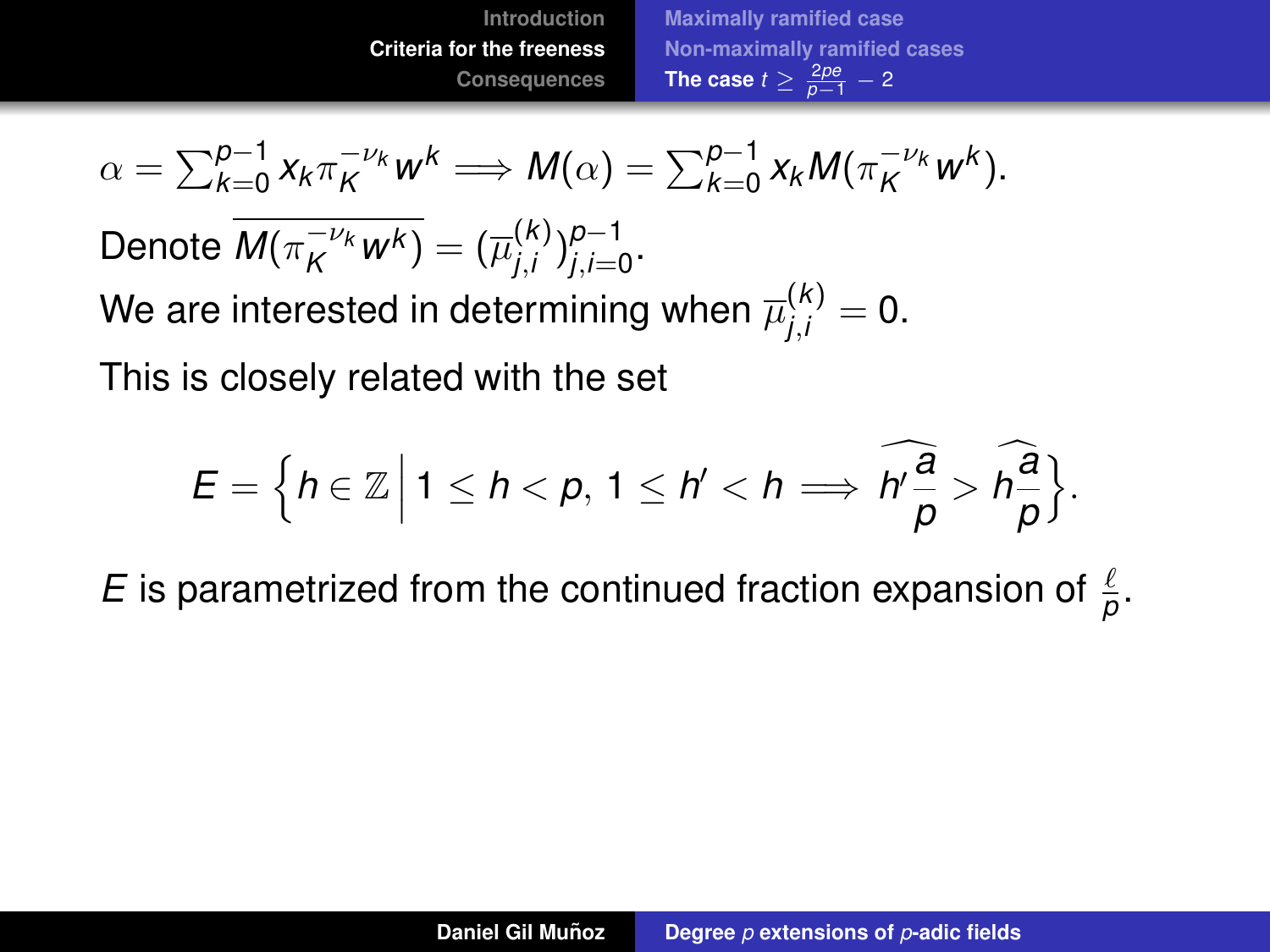$$
\alpha = \sum_{k=0}^{p-1} x_k \pi_K^{-\nu_k} w^k \Longrightarrow M(\alpha) = \sum_{k=0}^{p-1} x_k M(\pi_K^{-\nu_k} w^k).
$$

 $\overline{\mathsf{Denote}\;\overline{\mathsf{M}(\pi_K^{-\nu_\mathsf{k}}w^\mathsf{k})}}=(\overline{\mu}_{j,i}^{(\mathsf{k})})$ *j*,*i* ) *p*−1 *j*,*i*=0 .

We are interested in determining when  $\overline{\mu}_{j,i}^{(k)}=0.$ 

This is closely related with the set

$$
E = \Big\{h \in \mathbb{Z} \Big| \ 1 \leq h < p, \ 1 \leq h' < h \Longrightarrow \widehat{h \frac{a}{p}} > \widehat{h \frac{a}{p}}\Big\}.
$$

*E* is parametrized from the continued fraction expansion of  $\frac{\ell}{\rho}$ .

$$
E = \Big\{ a'_{2i+2}q_{2i+1} + q_{2i} \, | \, 0 \leq i < \frac{n-1}{2}, \\ 0 \leq a'_{2i+2} \leq a_{2i+2} \text{ or } a_{2i+2} - 1 \Big\}.
$$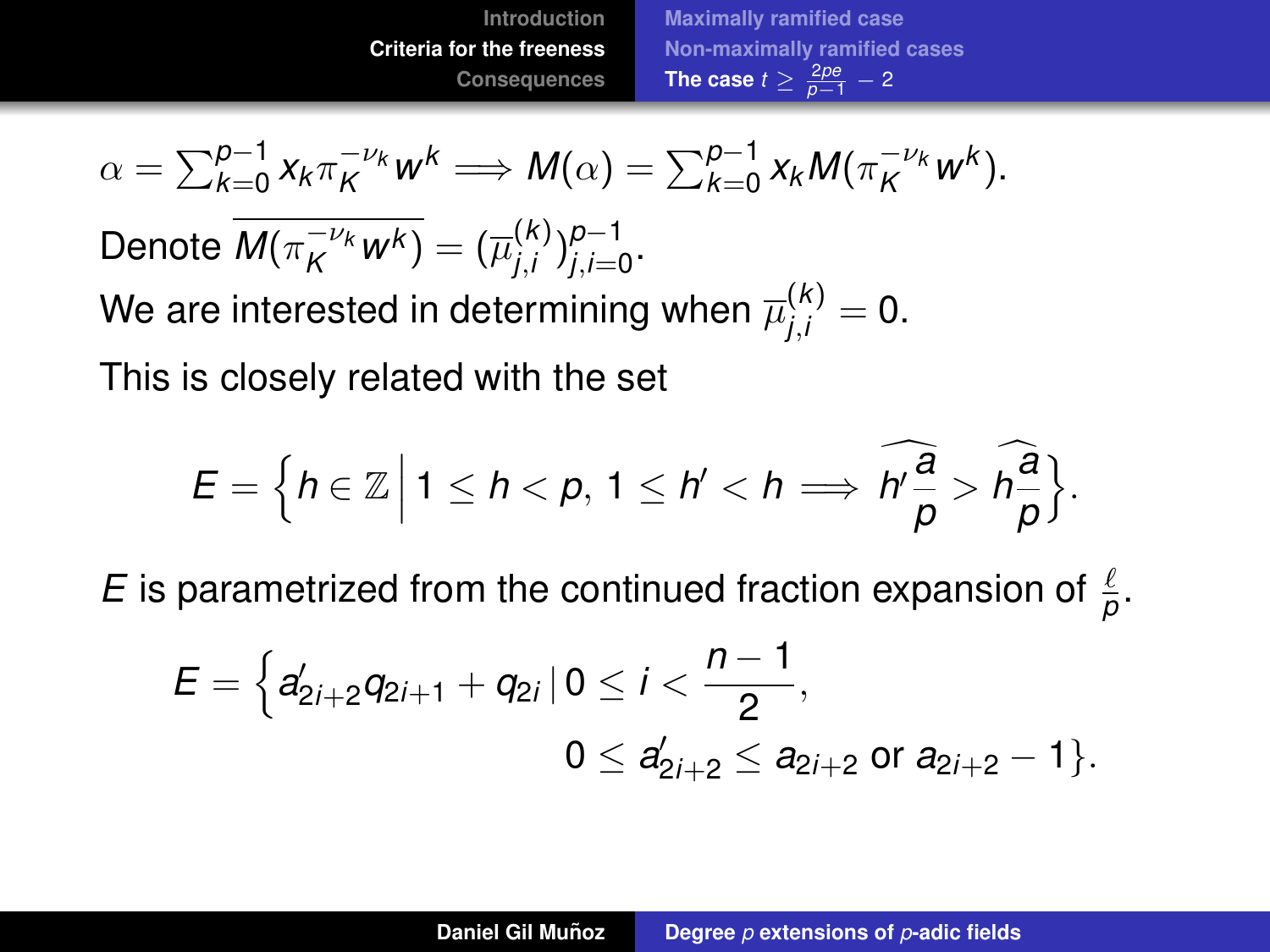$$
\alpha = \sum_{k=0}^{p-1} x_k \pi_K^{-\nu_k} w^k \Longrightarrow M(\alpha) = \sum_{k=0}^{p-1} x_k M(\pi_K^{-\nu_k} w^k).
$$

 $\overline{\mathsf{Denote}\;\overline{\mathsf{M}(\pi_K^{-\nu_\mathsf{k}}w^\mathsf{k})}}=(\overline{\mu}_{j,i}^{(\mathsf{k})})$ *j*,*i* ) *p*−1 *j*,*i*=0 .

We are interested in determining when  $\overline{\mu}_{j,i}^{(k)}=0.$ 

This is closely related with the set

$$
E = \Big\{h \in \mathbb{Z} \Big| \ 1 \leq h < p, \ 1 \leq h' < h \Longrightarrow \widehat{h \frac{a}{p}} > \widehat{h \frac{a}{p}}\Big\}.
$$

*E* is parametrized from the continued fraction expansion of  $\frac{\ell}{\rho}$ .

$$
E = \Big\{ a'_{2i+2}q_{2i+1} + q_{2i} \, | \, 0 \leq i < \frac{n-1}{2}, \\ 0 \leq a'_{2i+2} \leq a_{2i+2} \text{ or } a_{2i+2} - 1 \Big\}.
$$

If  $n = 3$ ,  $E = \{q_0, q_1 + q_0, \ldots, (q_2 - 1)q_1 + q_0, q_2\}.$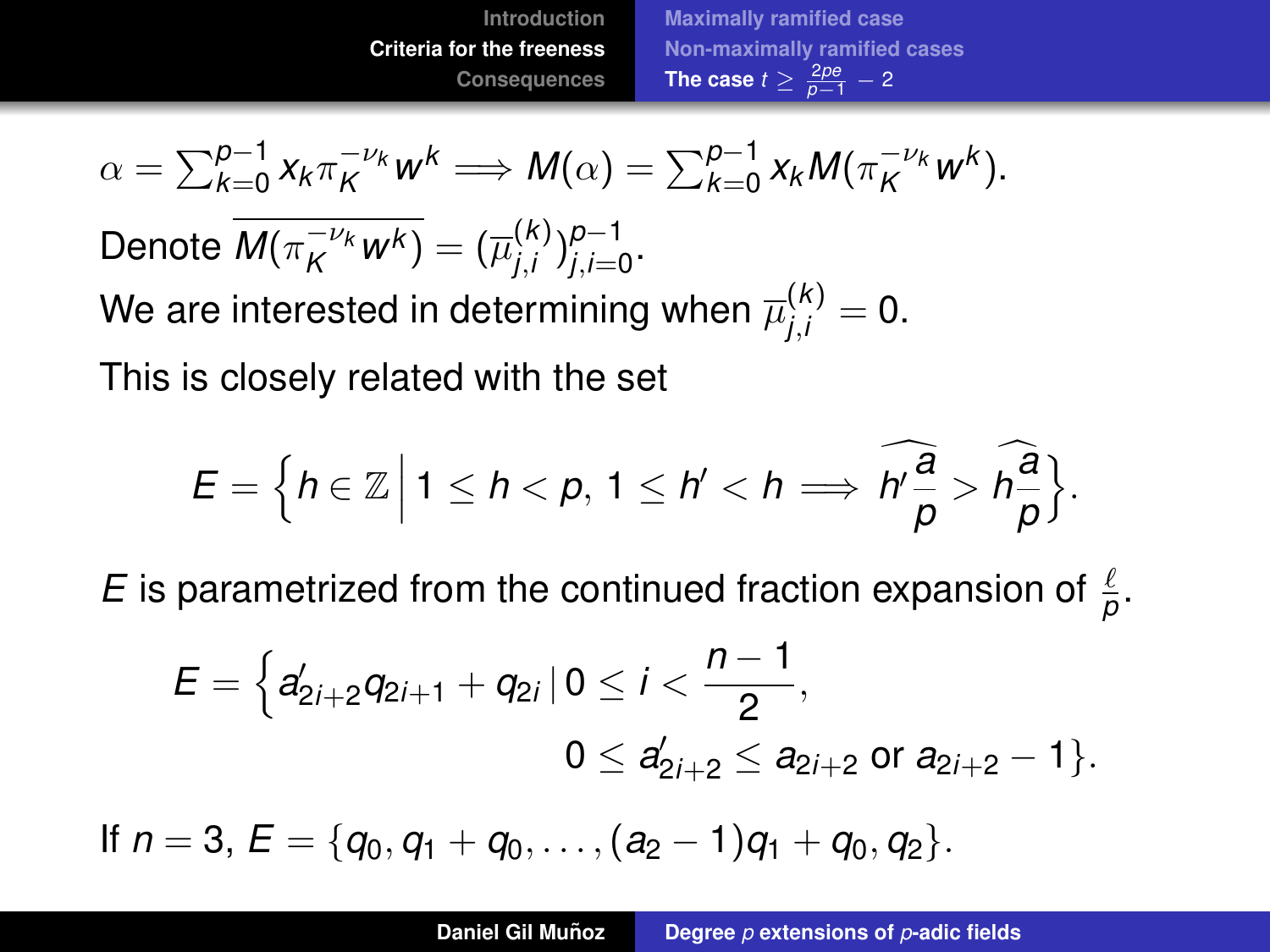The 
$$
\mu_{j,i}^{(k)}
$$
 are defined by

$$
\pi_K^{-\nu_k - n_j} w^{k+j} = \sum_{j=0}^{p-1} \mu_{j,i}^{(k)} \pi_K^{-\nu_j} w^j.
$$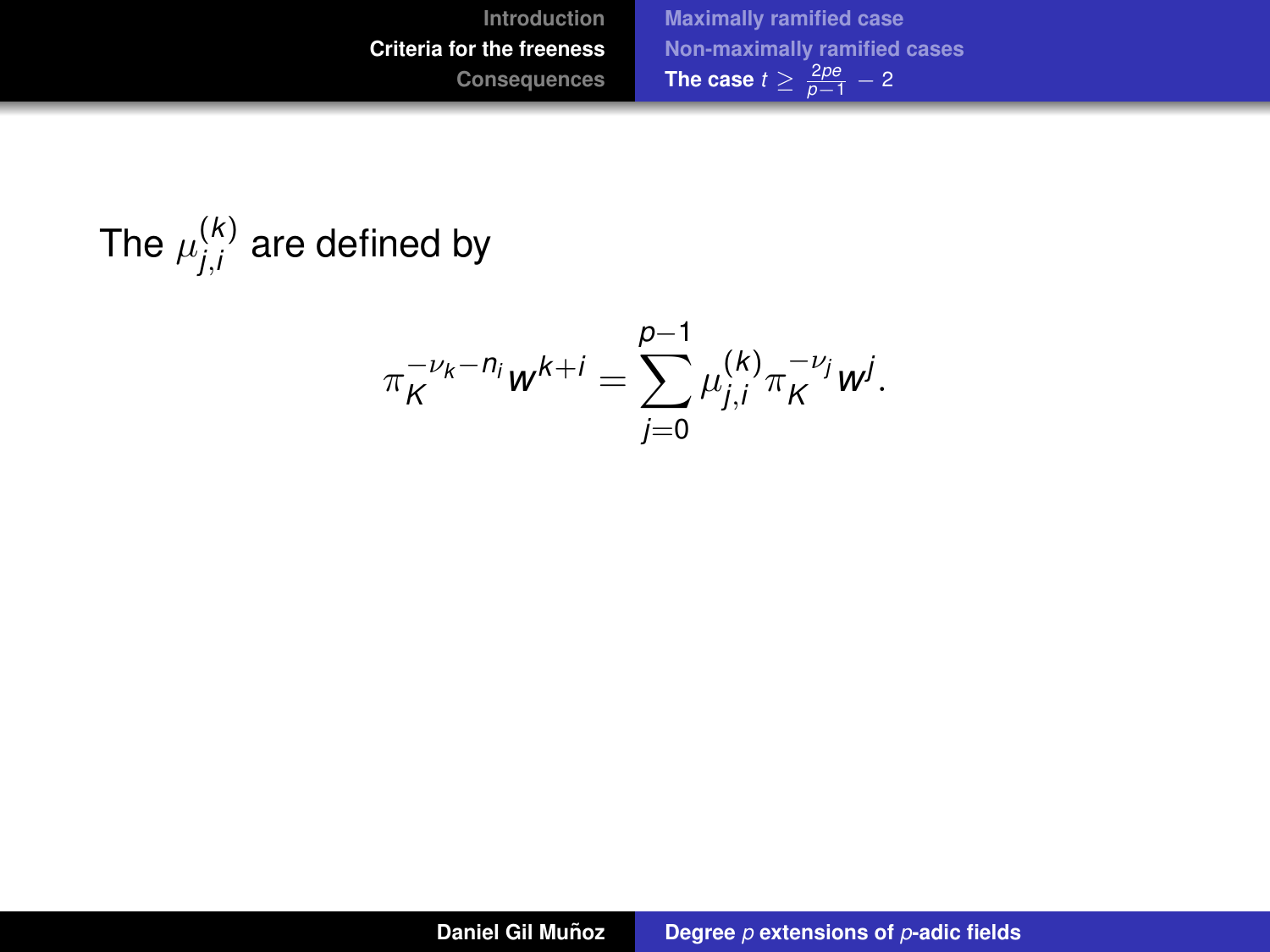The  $\mu^{(k)}_{i,i}$ *j*,*i* are defined by

$$
\pi_K^{-\nu_k - n_j} w^{k+i} = \sum_{j=0}^{p-1} \mu_{j,i}^{(k)} \pi_K^{-\nu_j} w^j.
$$

#### Hence,

$$
v_K(\mu_{j,i}^{(k)}) = v_K(C(w^j, w^{k+j})) + \nu_j - \nu_k - n_i,
$$

where  $C(w^j,w^{k+j})$  is the coefficient of  $w^j$  in the expression of  $w^{k+i}$ .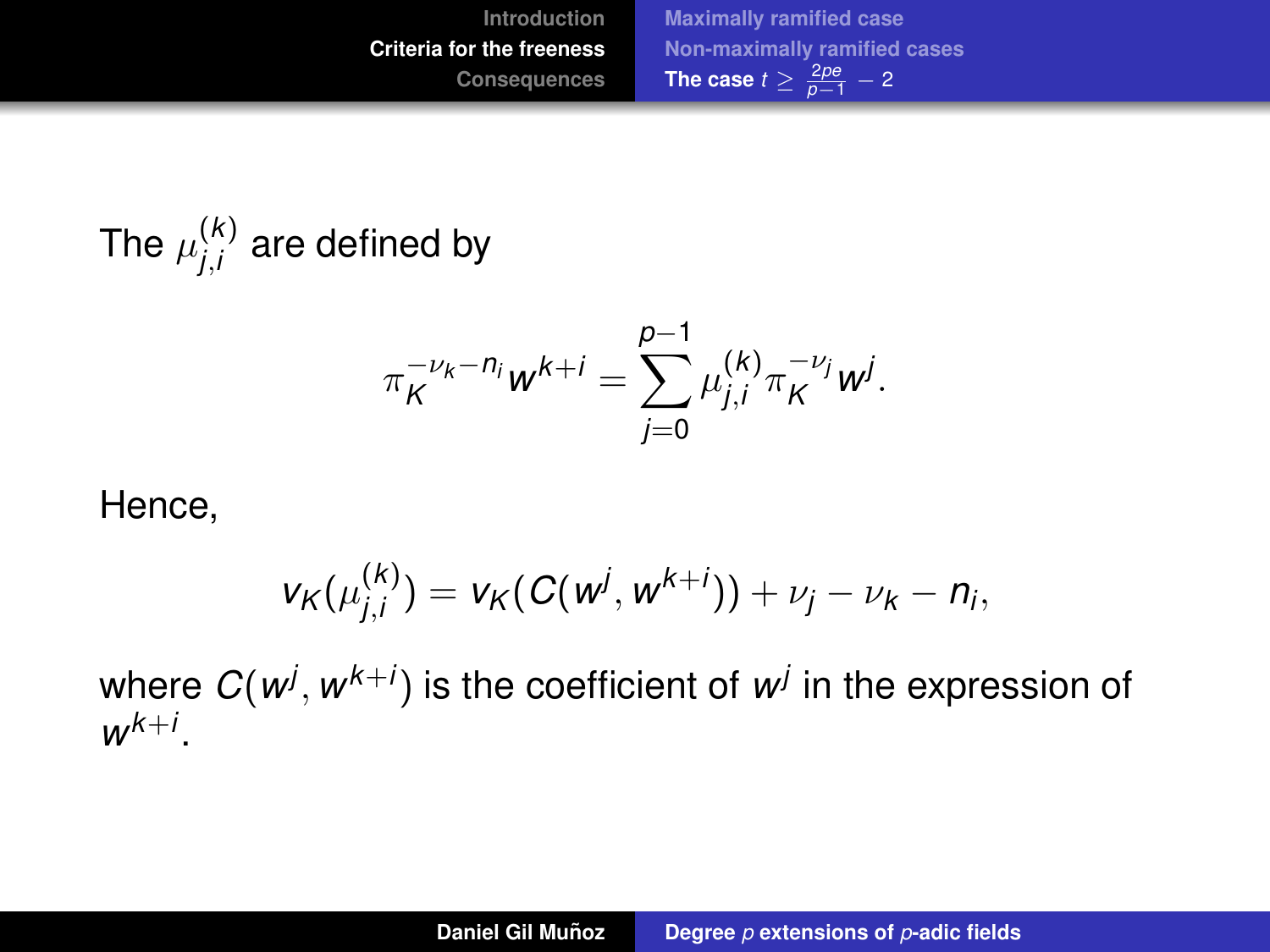### For  $0 \le i \le p - 1$ , we call  $h = p - i$ .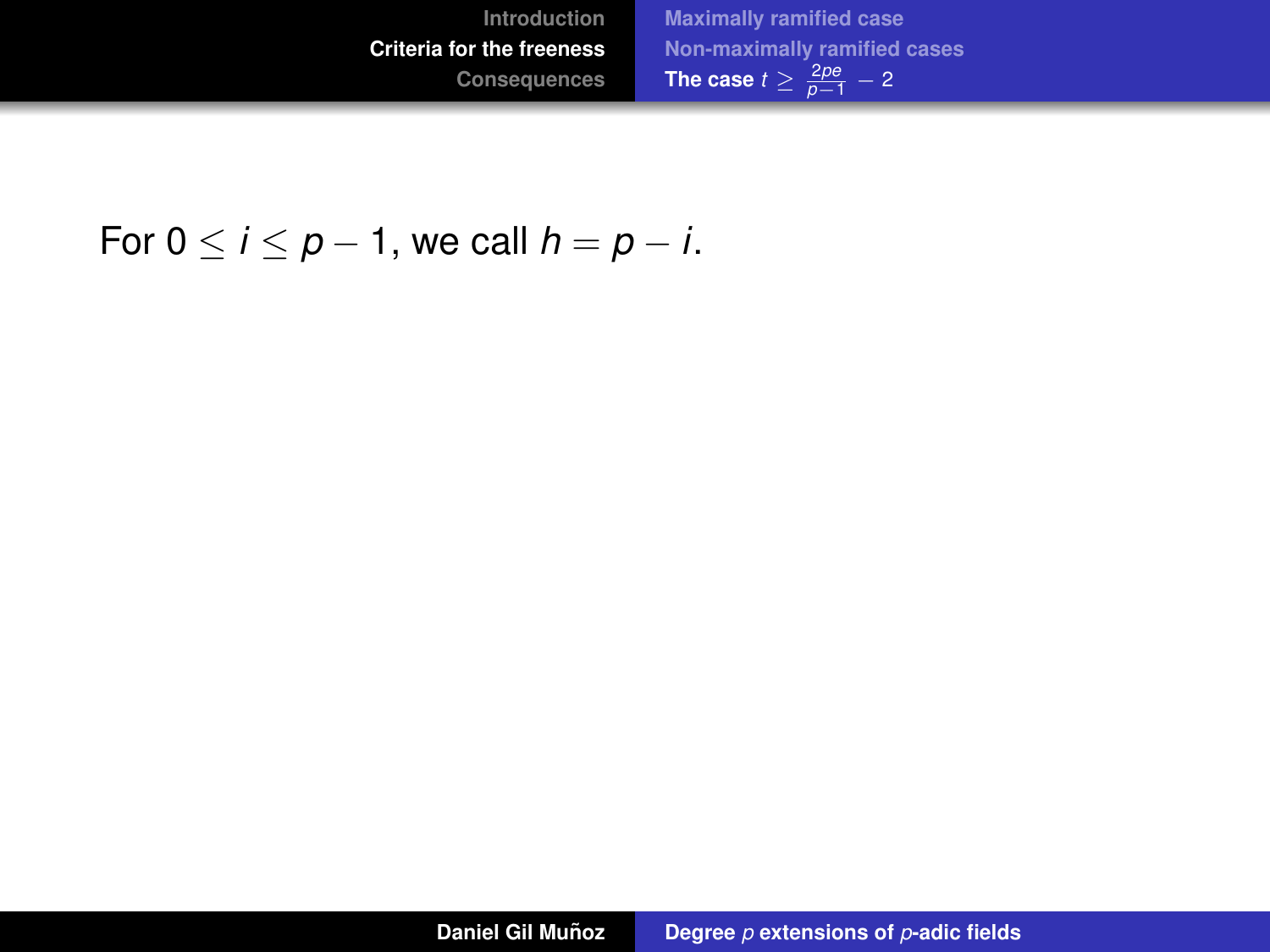

For 
$$
0 \le i \le p-1
$$
, we call  $h = p - i$ .

Assume that  $k + i \leq p - 1$ .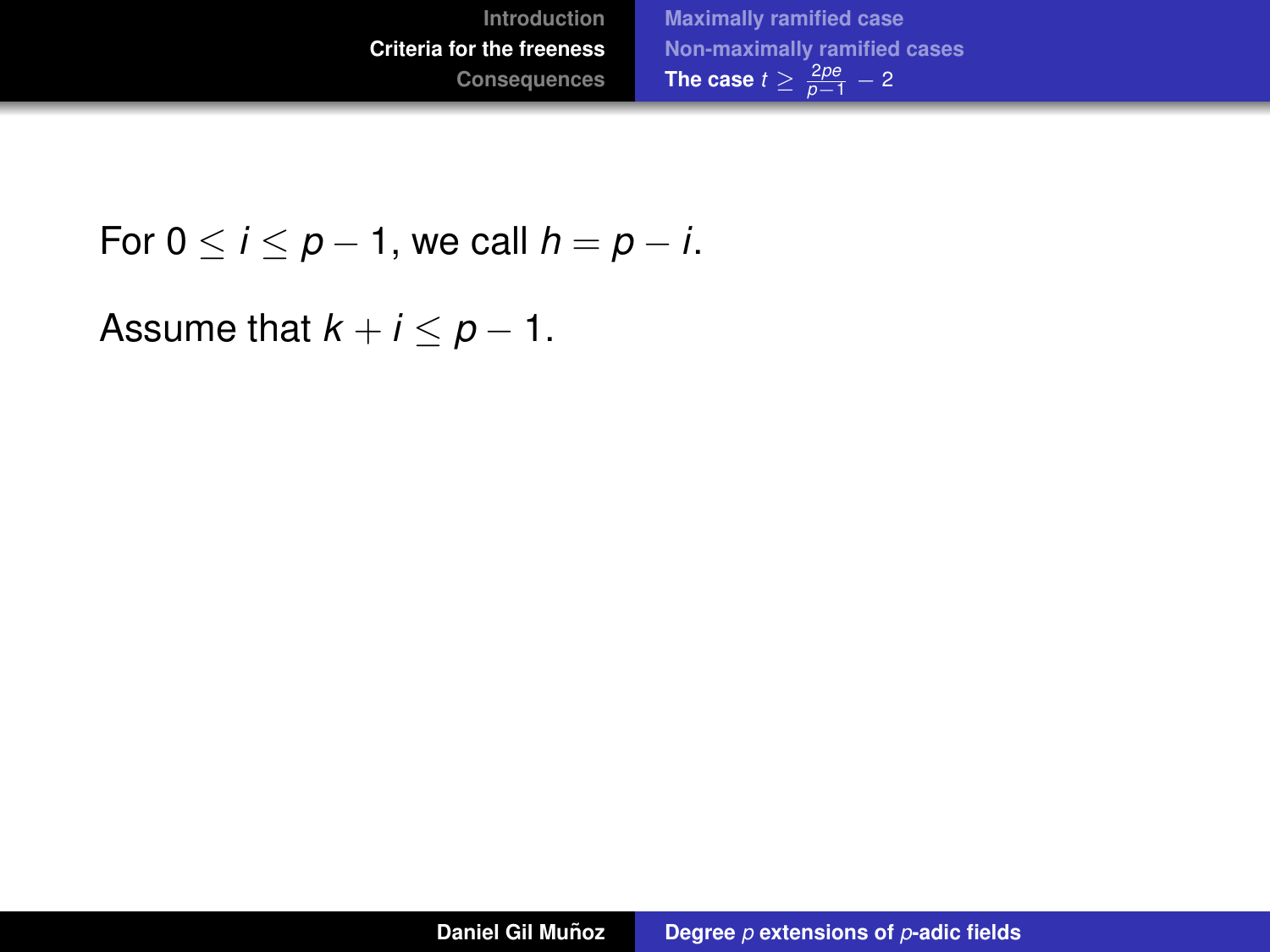For 
$$
0 \le i \le p-1
$$
, we call  $h = p - i$ .

Assume that 
$$
k + i \le p - 1
$$
.  
\n(1) If  $j \neq k + i$ , then  $\overline{\mu}_{j,i}^{(k)} = 0$ .  
\n(2) If  $h \notin E$ ,  
\n
$$
\overline{\mu}_{k+i,j}^{(k)} = \begin{cases}\n1 & \text{if } h = p \\
1 & \text{if } (k+1)\frac{a}{p} < \widehat{h}_{p}^{\widehat{a}} \\
0 & \text{otherwise}\n\end{cases}
$$
\n(3) If  $h \in E$ ,  $\overline{\mu}_{k+i,j}^{(k)} = 1$ .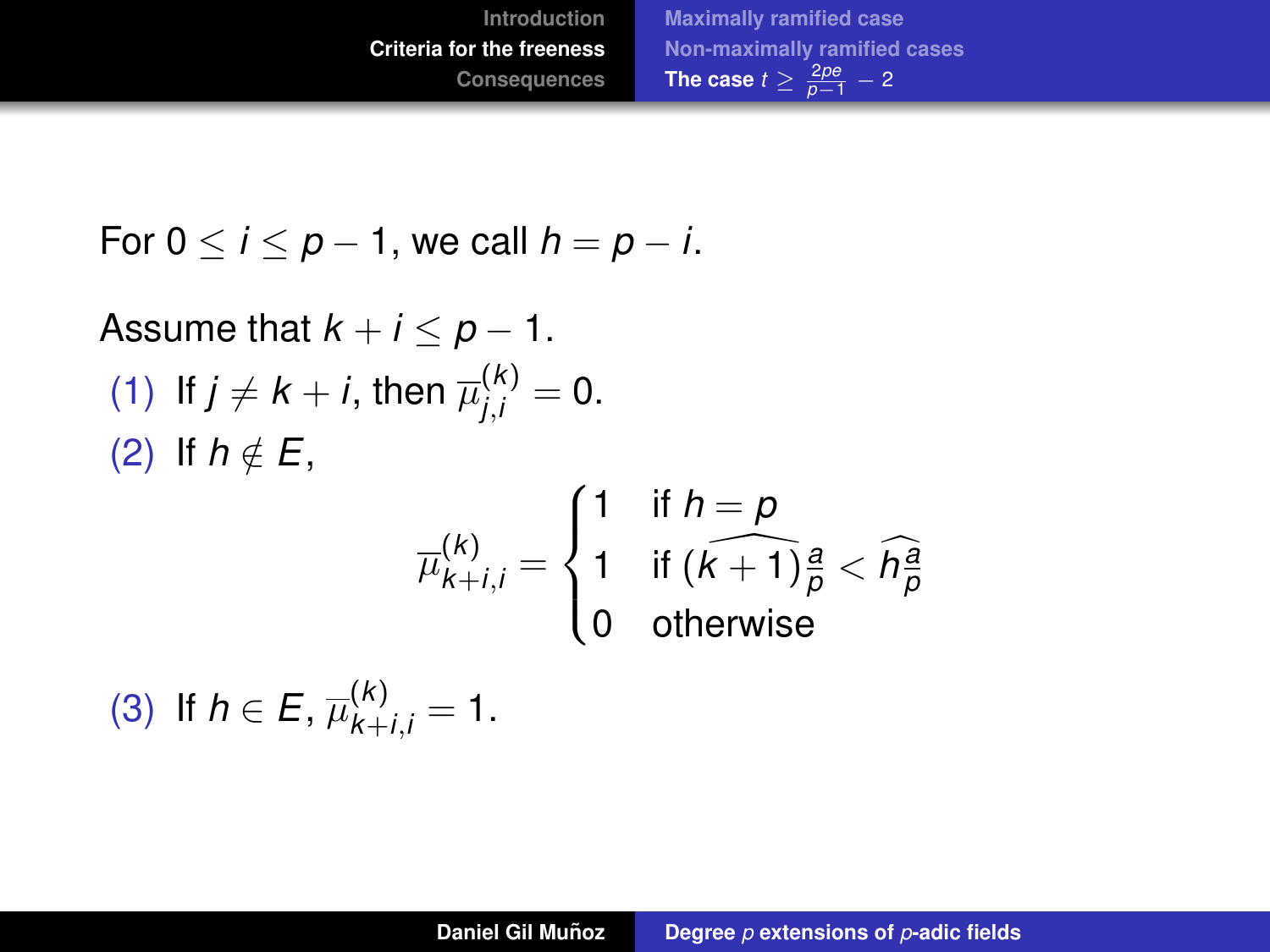Assume that  $k + i > p - 1$  and let  $m = k + i - (p - 1)$ .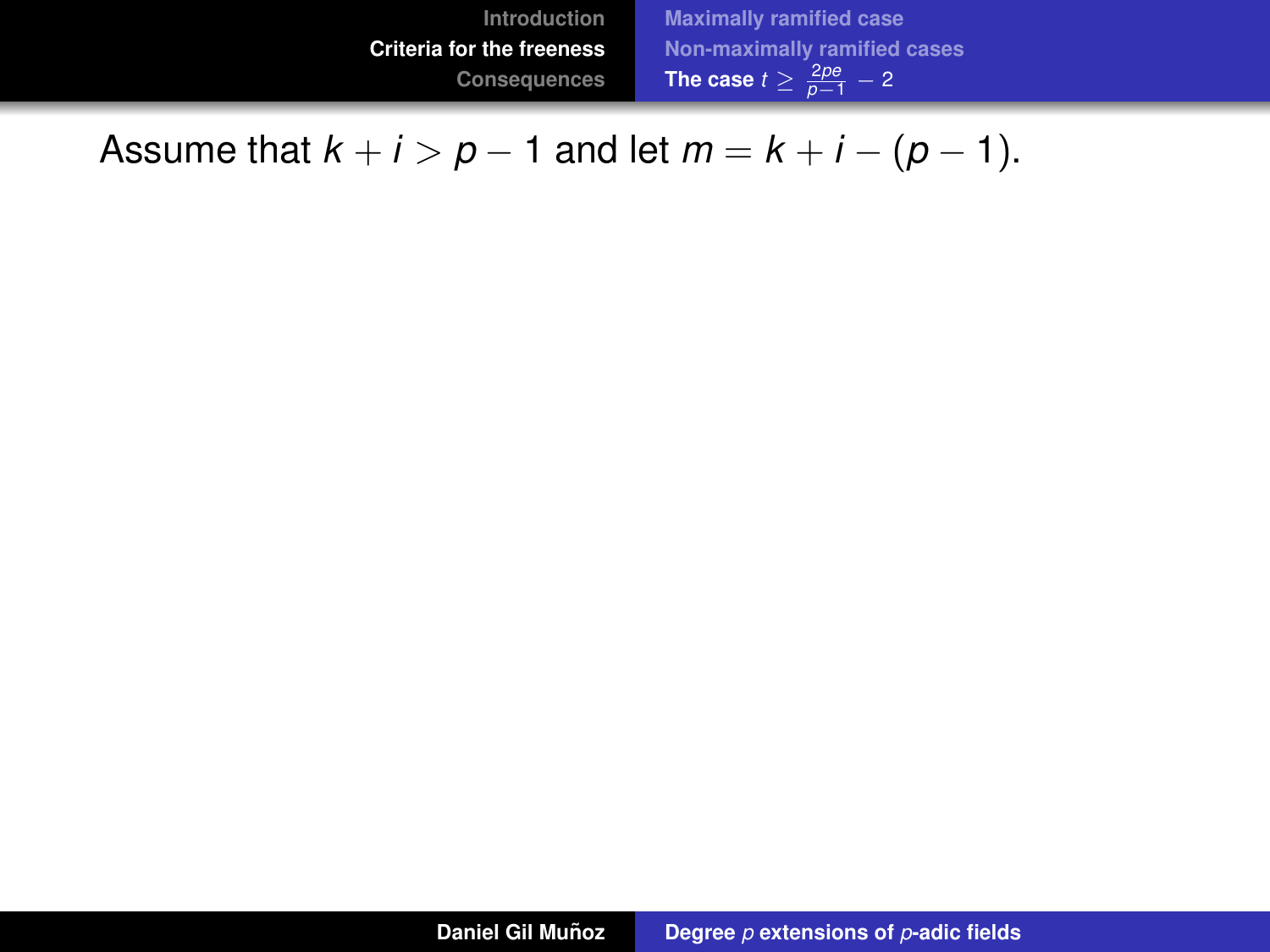Assume that  $k + i > p - 1$  and let  $m = k + i - (p - 1)$ . Call  $d_m = \max\{d \in \mathbb{Z} \, | \, d \text{ even, } \nu_{m+d} = \nu_m + \frac{a}{2}\}$  $\frac{a}{2}$ . (1) If  $j \not\equiv 2 \pmod{m}$ , then  $\overline{\mu}_{j,i}^{(k)} = 0$ . (2) If  $m < p - 1$  and  $j < m$  or  $j > m + d_m$ , then  $\overline{\mu}_{j,i}^{(k)} = 0$ . (3) If  $h \notin E$  and  $m < j < m + d_m$ ,

$$
\begin{cases} \overline{\mu}_{j,i}^{(k)} \neq 0 & \text{if } \frac{a}{p} + (\widehat{k+1})\frac{a}{p} < \widehat{h}_{\overline{p}}^{\overline{a}},\\ \overline{\mu}_{j,i}^{(k)} = 0 & \text{otherwise.} \end{cases}
$$

(4) If  $h \in E$  and  $m < j < m+d_m$ ,

$$
\begin{cases} \overline{\mu}_{j,i}^{(k)} \neq 0 & \text{if } \frac{a}{p} + (\widehat{k+1})\frac{a}{p} < \widehat{h}_{p}^{\frac{a}{p}} + 1, \\ \overline{\mu}_{j,i}^{(k)} = 0 & \text{otherwise.} \end{cases}
$$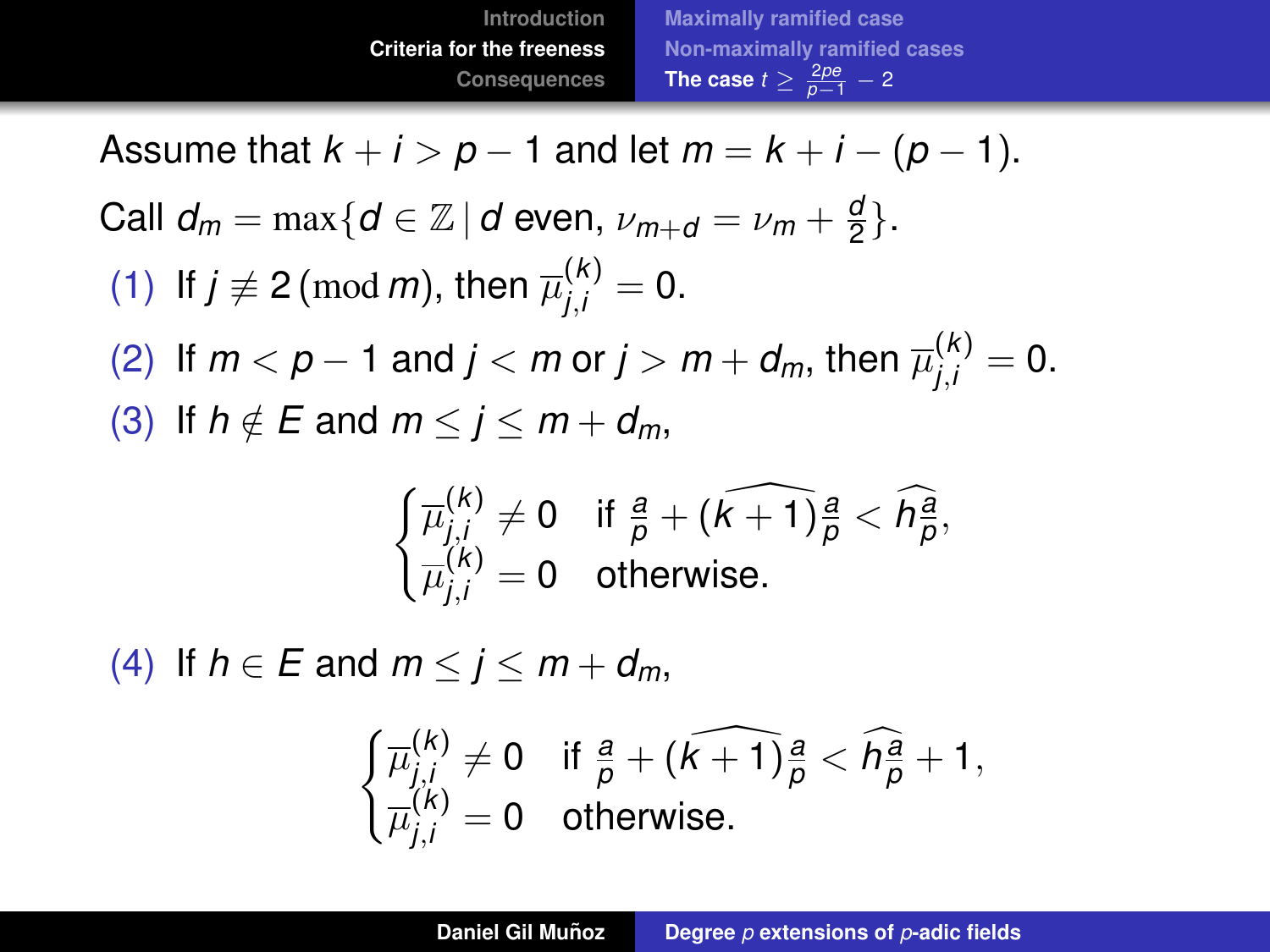# **Sufficiency**

#### Proposition

*If*  $n \leq 4$ *, then*  $\mathcal{O}_L$  *is*  $\mathfrak{A}_{L/K}$ *-free.*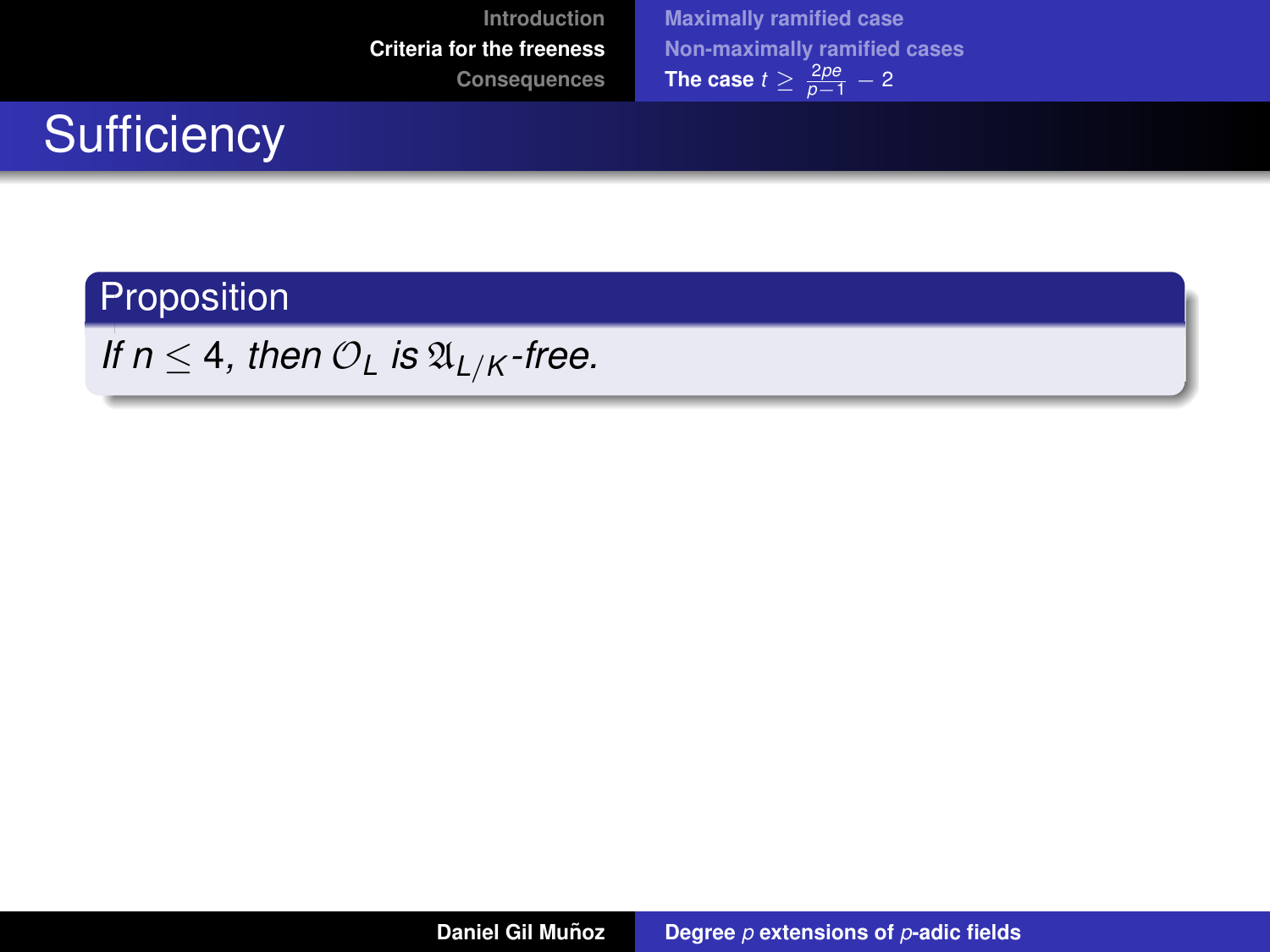| Introduction                     | <b>Maximally ramified case</b>        |
|----------------------------------|---------------------------------------|
| <b>Criteria for the freeness</b> | Non-maximally ramified cases          |
| Consequences                     | The case $t \geq \frac{2pe}{p-1} - 2$ |

# **Sufficiency**

#### Proposition

*If*  $n \leq 4$ *, then*  $\mathcal{O}_L$  *is*  $\mathfrak{A}_{L/K}$ *-free.* 

Sketch of the proof: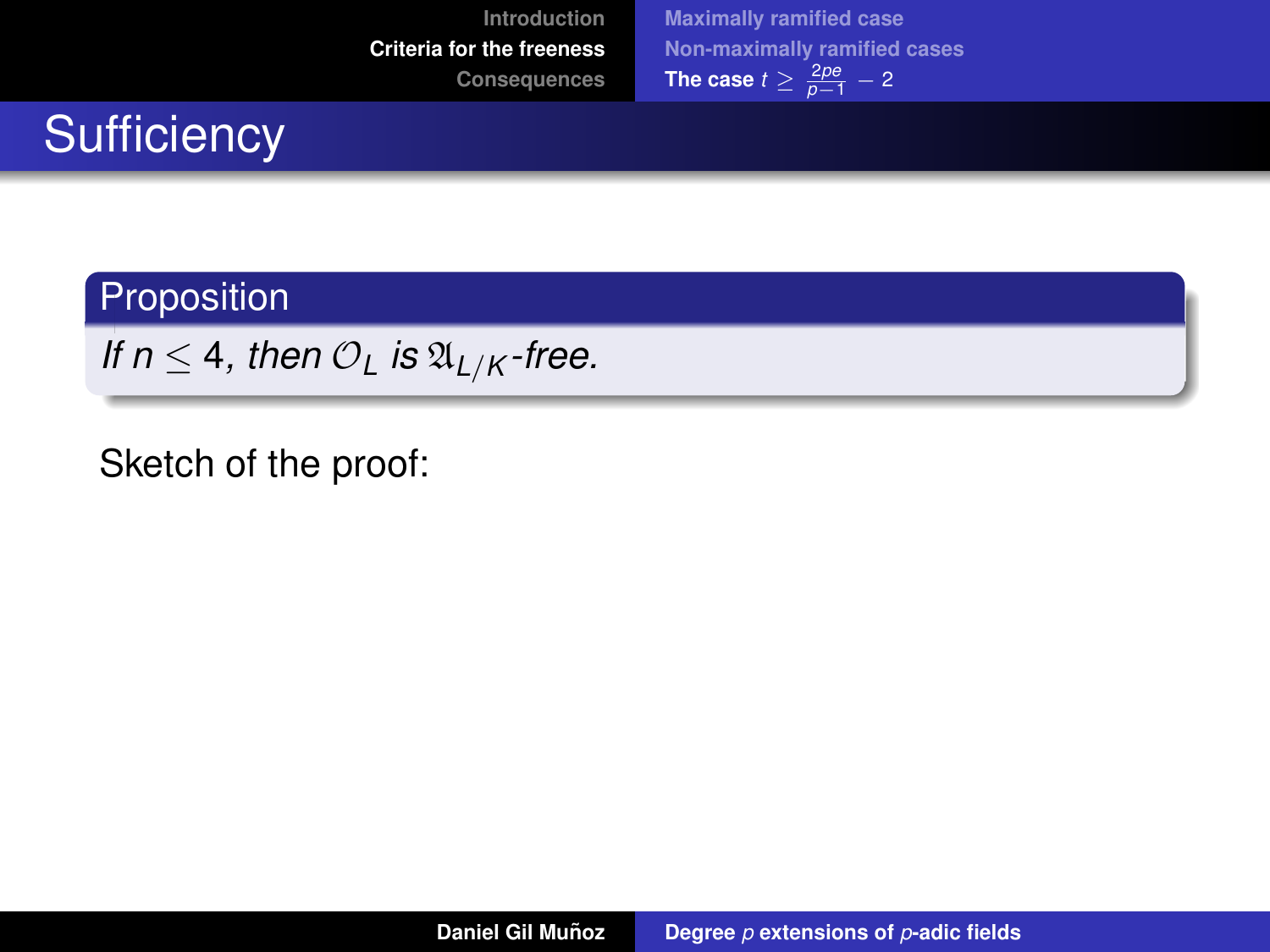| Introduction                     | <b>Maximally ramified case</b>        |
|----------------------------------|---------------------------------------|
| <b>Criteria for the freeness</b> | Non-maximally ramified cases          |
| Consequences                     | The case $t \geq \frac{2pe}{p-1} - 2$ |

# **Sufficiency**

### Proposition

*If*  $n \leq 4$ *, then*  $\mathcal{O}_L$  *is*  $\mathfrak{A}_{L/K}$ *-free.* 

Sketch of the proof: Take  $\alpha = u + \pi_K^{-\nu_k} w^k$ ,  $k = q_2 - 1$ ,  $u \in \mathcal{O}_K^*$ .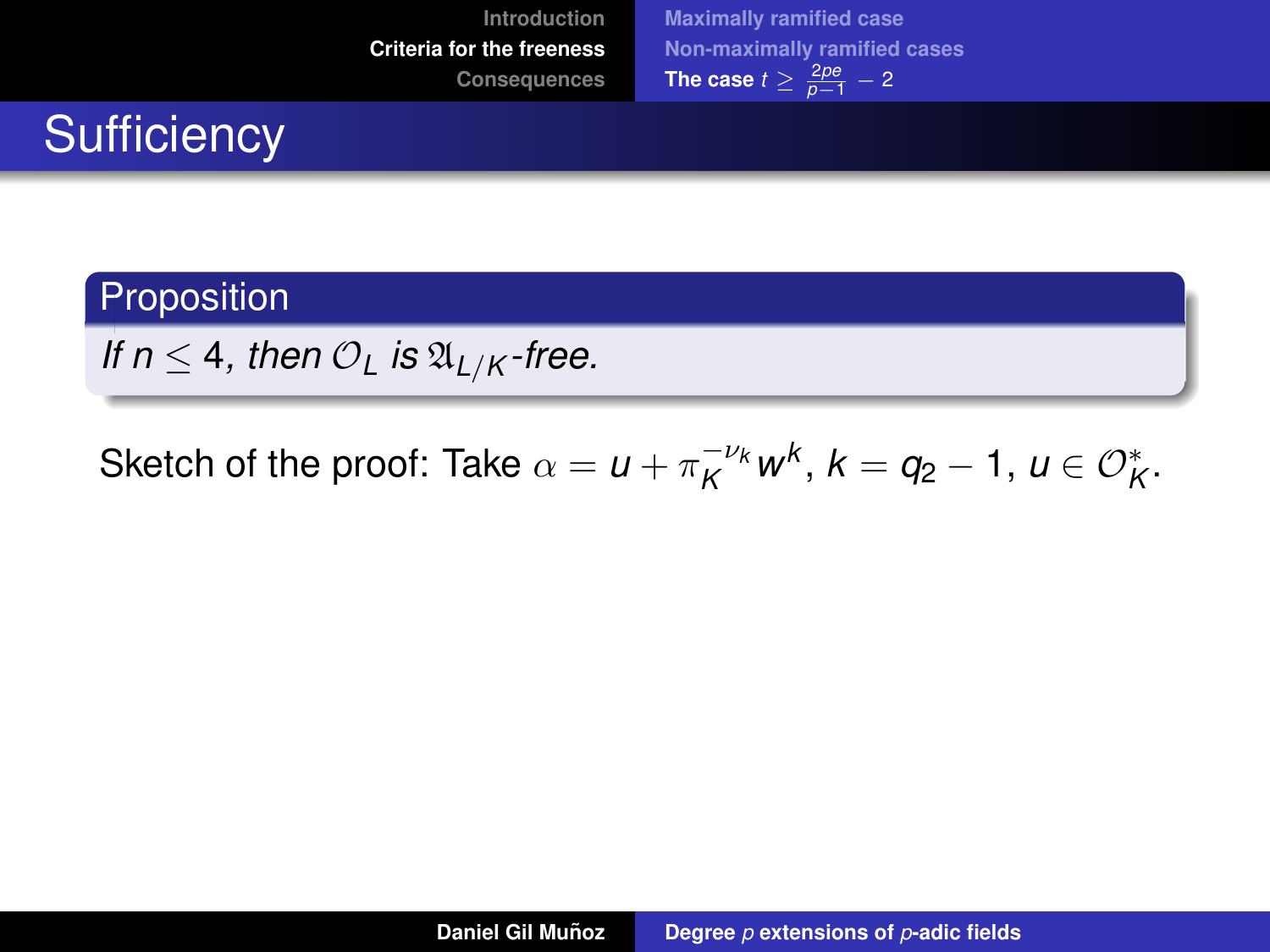| Introduction                     | <b>Maximally ramified case</b>        |
|----------------------------------|---------------------------------------|
| <b>Criteria for the freeness</b> | Non-maximally ramified cases          |
| Consequences                     | The case $t \geq \frac{2pe}{p-1} - 2$ |

# **Sufficiency**

### Proposition

*If*  $n \leq 4$ *, then*  $\mathcal{O}_L$  *is*  $\mathfrak{A}_{L/K}$ *-free.* 

Sketch of the proof: Take  $\alpha = u + \pi_K^{-\nu_k} w^k$ ,  $k = q_2 - 1$ ,  $u \in \mathcal{O}_K^*$ .

$$
M(\alpha)=uM(1)+M(\pi_K^{-\nu_k}w^k).
$$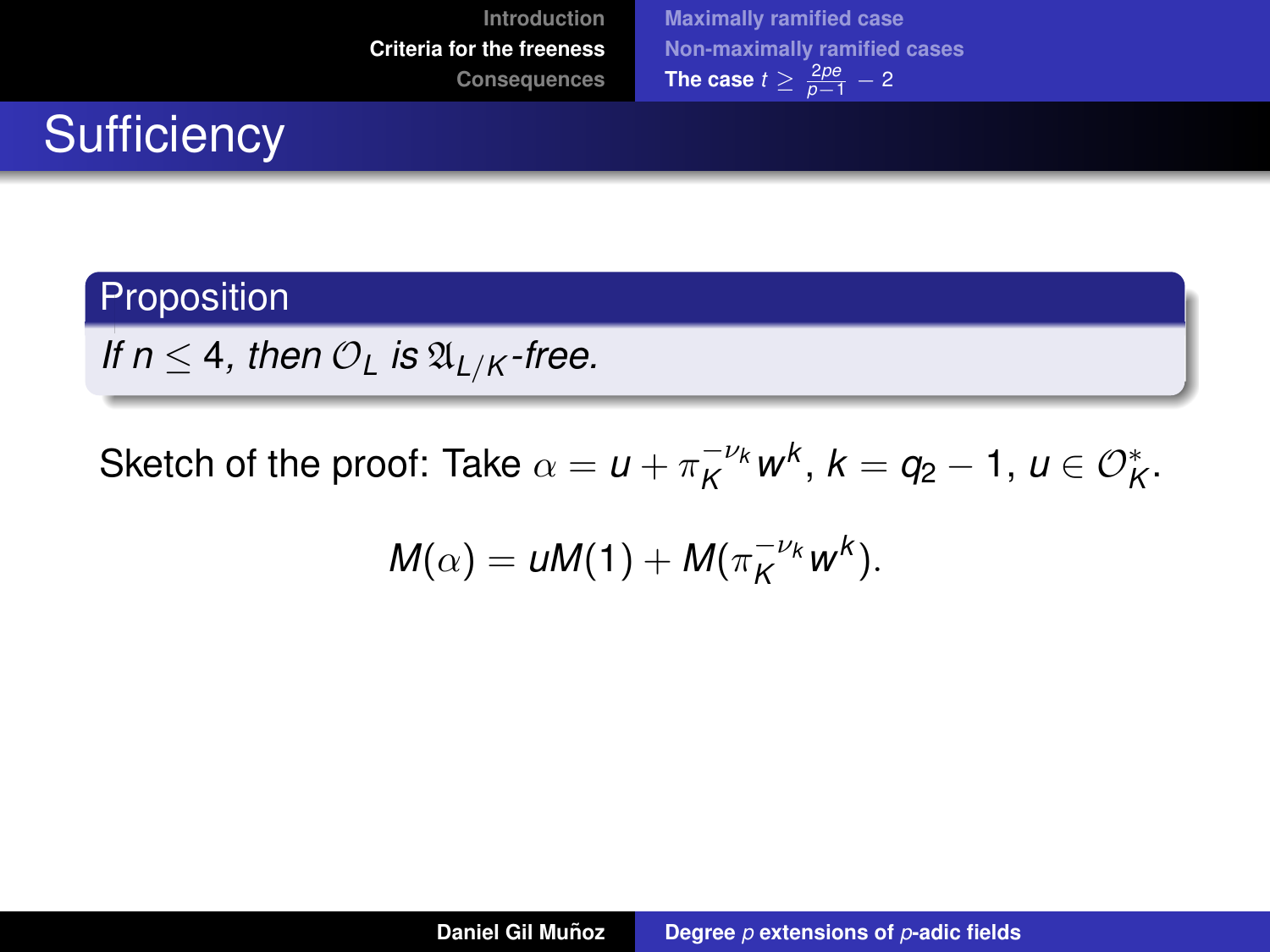# **Sufficiency**

#### **Proposition**

*If*  $n \leq 4$ *, then*  $\mathcal{O}_L$  *is*  $\mathfrak{A}_{L/K}$ *-free.* 

Sketch of the proof: Take  $\alpha = u + \pi_K^{-\nu_k} w^k$ ,  $k = q_2 - 1$ ,  $u \in \mathcal{O}_K^*$ .

$$
M(\alpha) = \mu M(1) + M(\pi_K^{-\nu_k} w^k).
$$
  
M(1) is diagonal;  $\overline{\mu}_{i,i}^{(0)} = \begin{cases} 1 & \text{if } \nu_i = n_i, \\ 0 & \text{otherwise.} \end{cases}$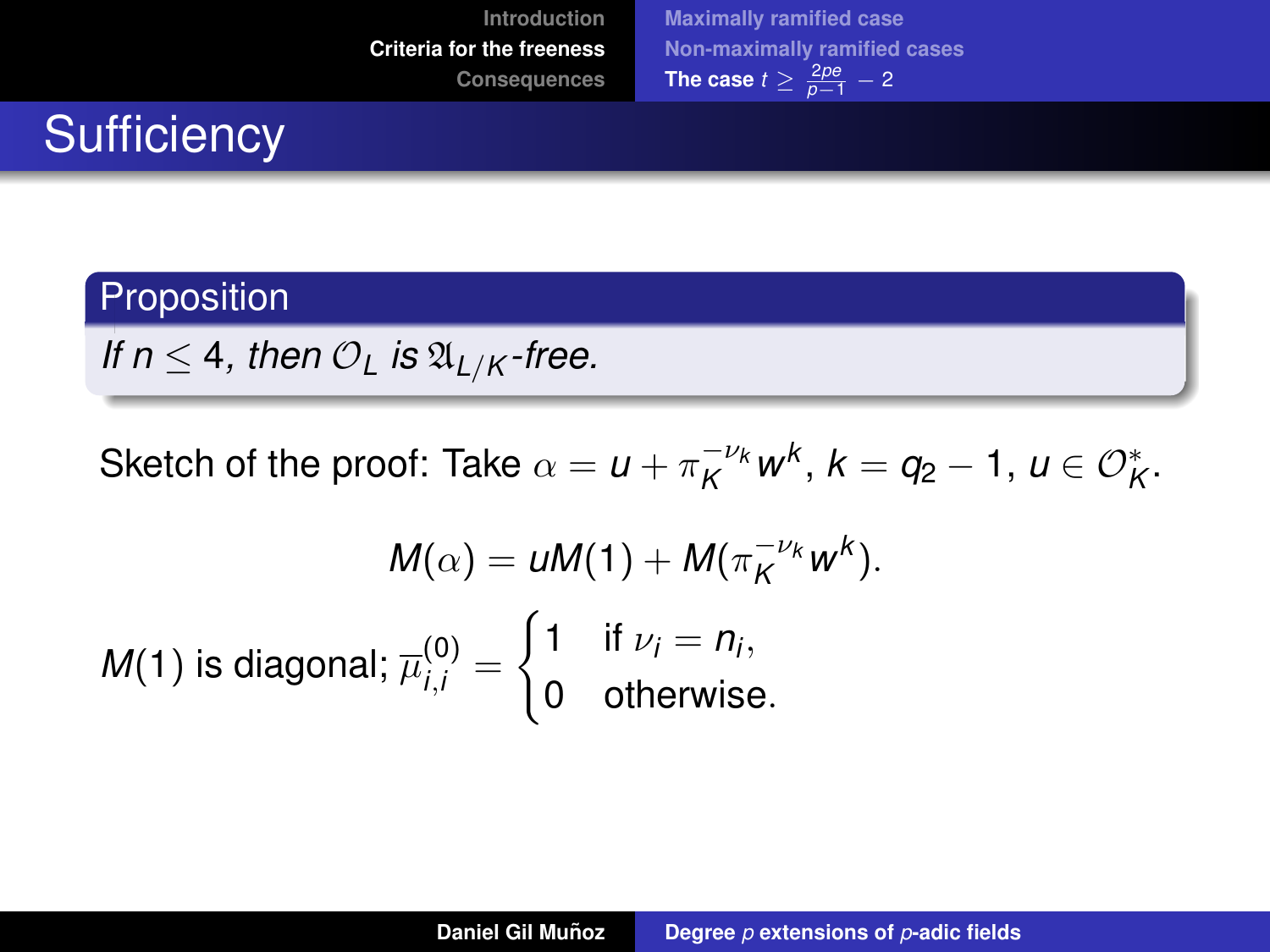# **Sufficiency**

#### **Proposition**

*If*  $n \leq 4$ *, then*  $\mathcal{O}_L$  *is*  $\mathfrak{A}_{L/K}$ *-free.* 

Sketch of the proof: Take  $\alpha = u + \pi_K^{-\nu_k} w^k$ ,  $k = q_2 - 1$ ,  $u \in \mathcal{O}_K^*$ .

$$
M(\alpha) = uM(1) + M(\pi_K^{-\nu_k} w^k).
$$
  
M(1) is diagonal;  $\overline{\mu}_{i,i}^{(0)} = \begin{cases} 1 & \text{if } \nu_i = n_i, \\ 0 & \text{otherwise.} \end{cases}$ 

 $\mathsf{Since}~ \mathfrak{A}_\theta \neq \mathfrak{A}_{L/K},\, \nu_i \neq n_i$  for some *i*.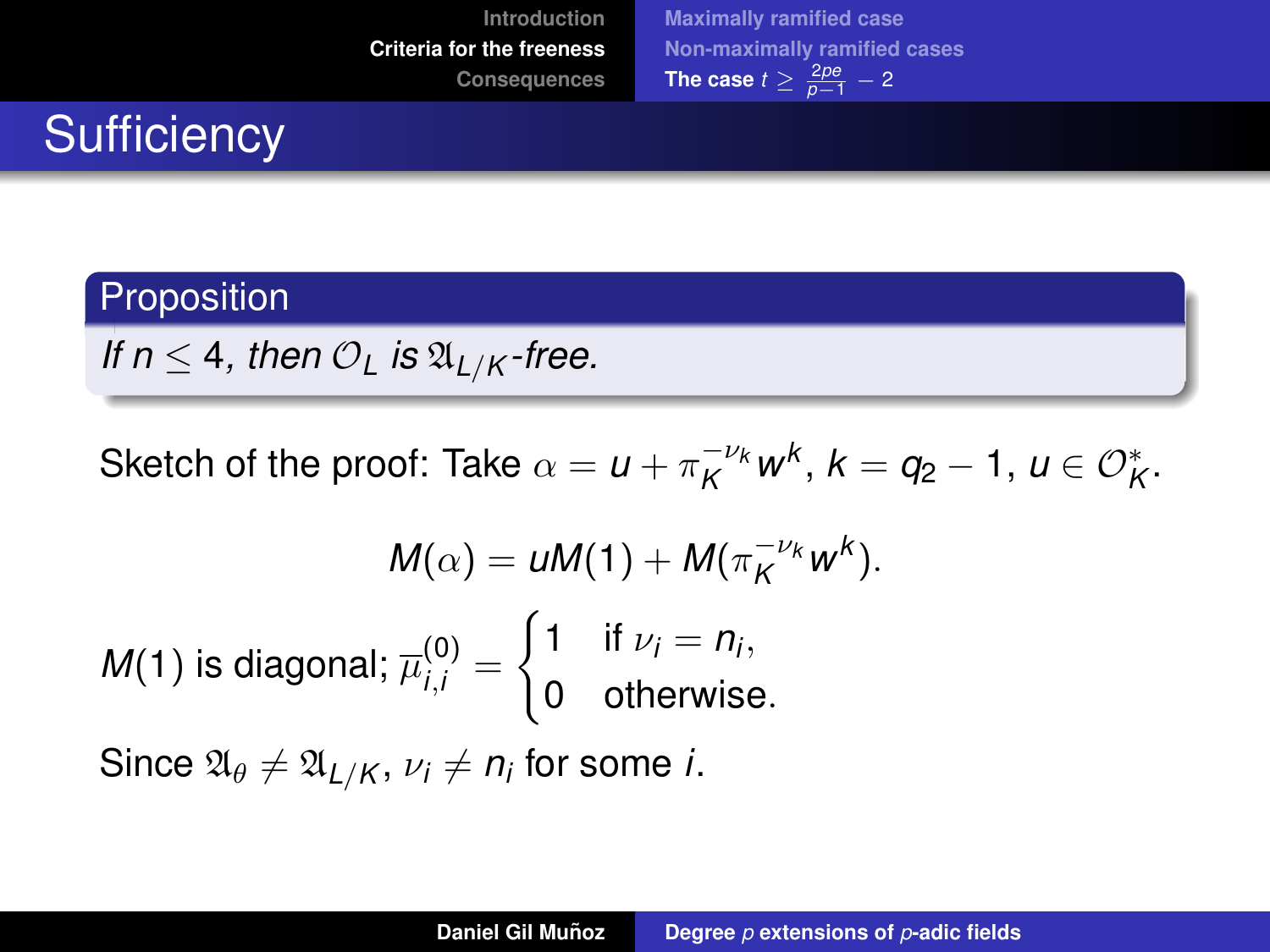$$
M(\alpha)=uM(1)+M(\pi_K^{-\nu_k}w^k).
$$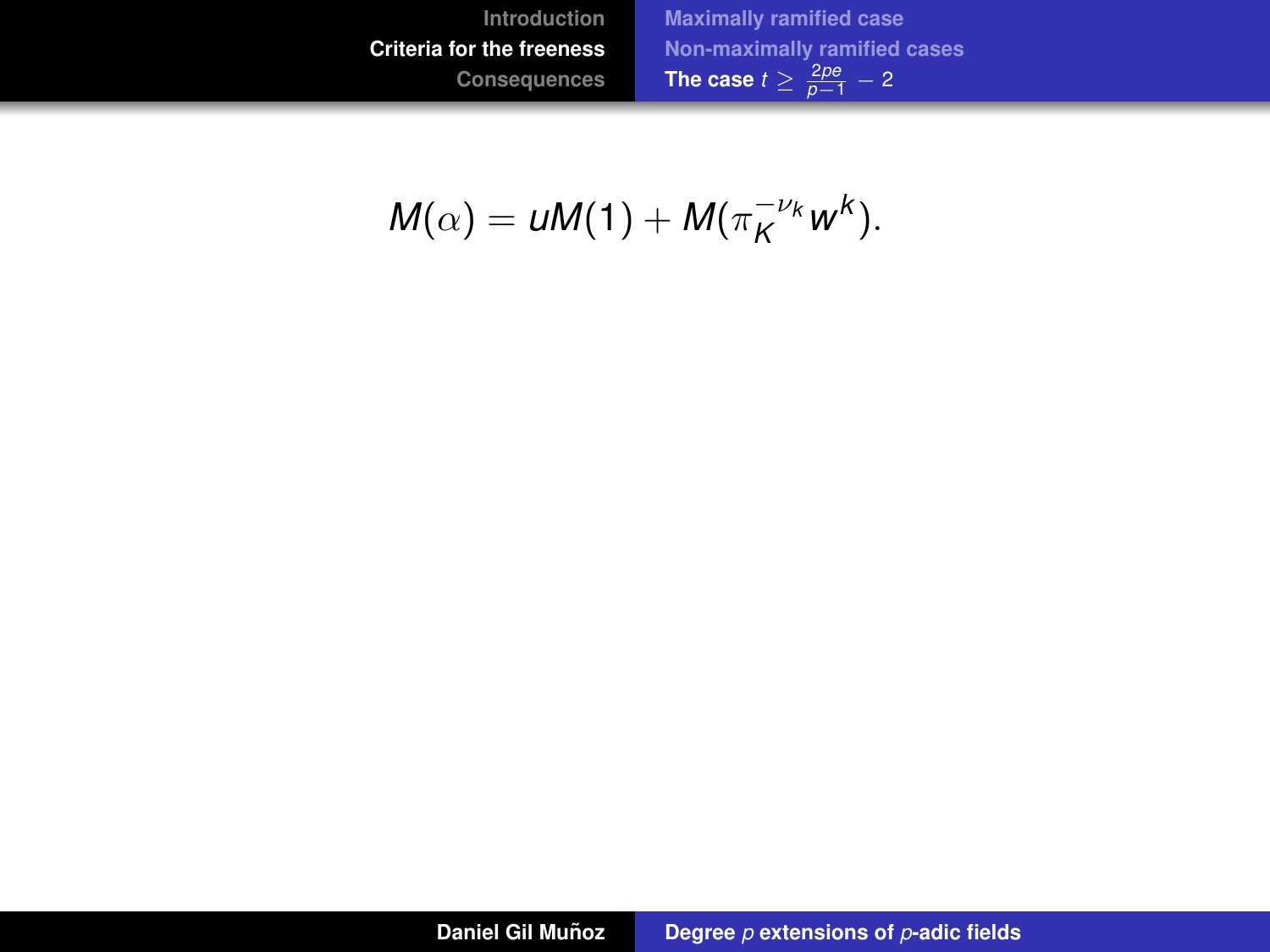

$$
M(\alpha)=uM(1)+M(\pi_K^{-\nu_k}w^k).
$$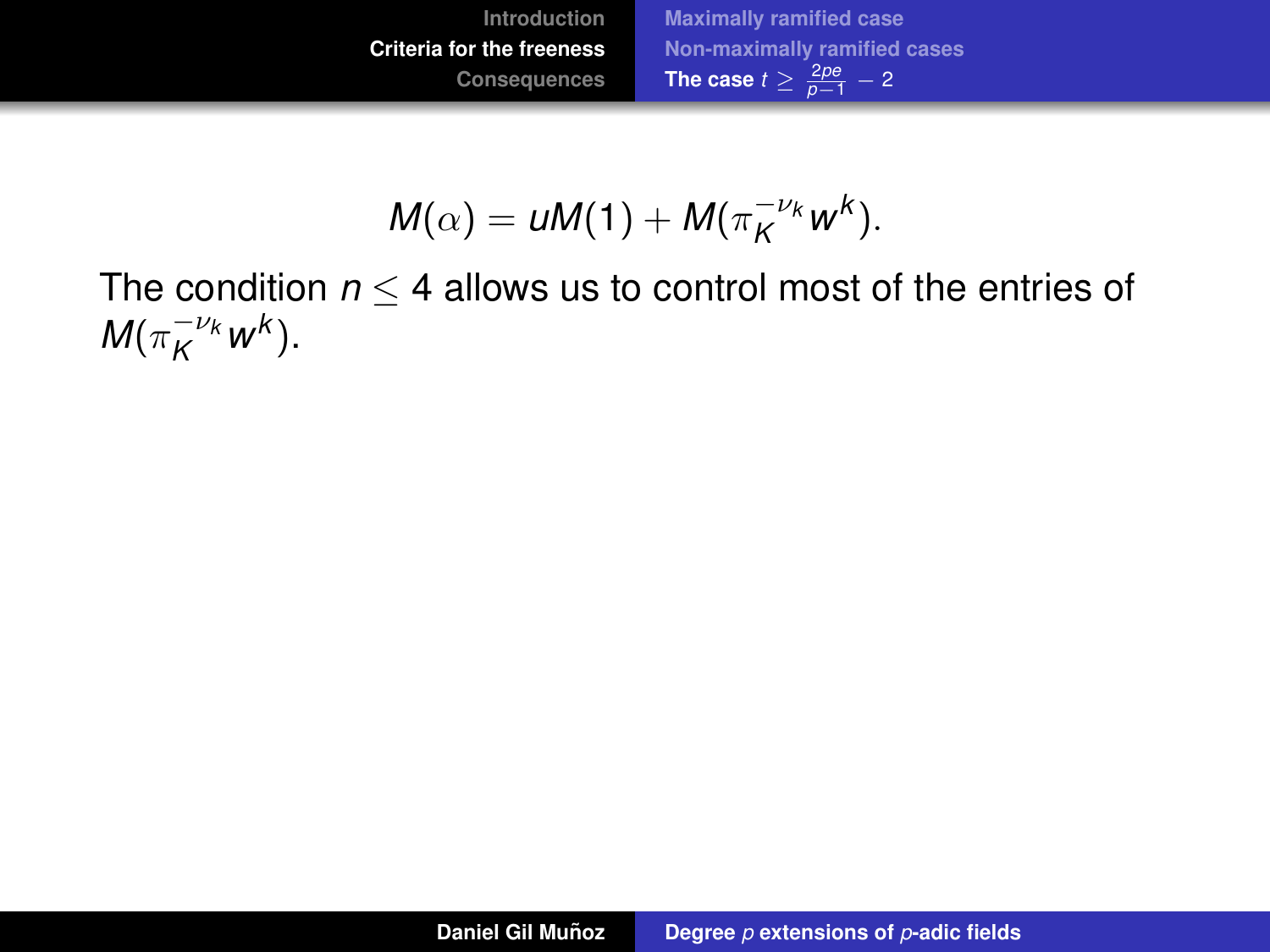

$$
M(\alpha)=uM(1)+M(\pi_K^{-\nu_k}w^k).
$$

 $\overline{\det(M(\alpha))} = \overline{\omega} \det(M'), M' \in \mathcal{M}_{p-1}(\mathcal{O}_K/\mathfrak{p}_K).$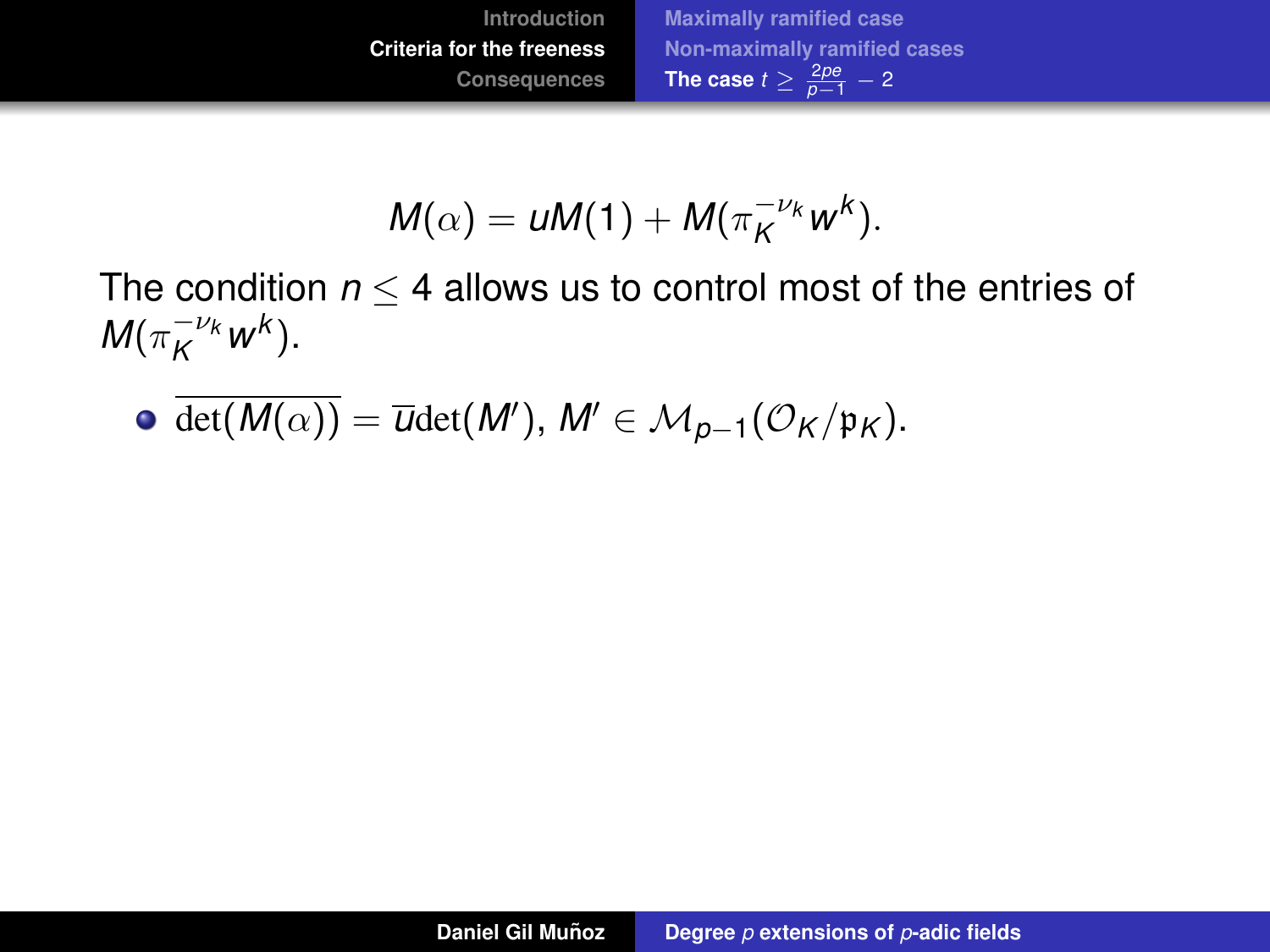

$$
M(\alpha)=uM(1)+M(\pi_K^{-\nu_k}w^k).
$$

 $\overline{\det(M(\alpha))} = \overline{\omega} \det(M'), M' \in \mathcal{M}_{p-1}(\mathcal{O}_K/\mathfrak{p}_K).$ 

• 
$$
\overline{\mu}_{k+i,j}^{(k)} = 1
$$
 for  $1 \le i \le p - k - 1$ .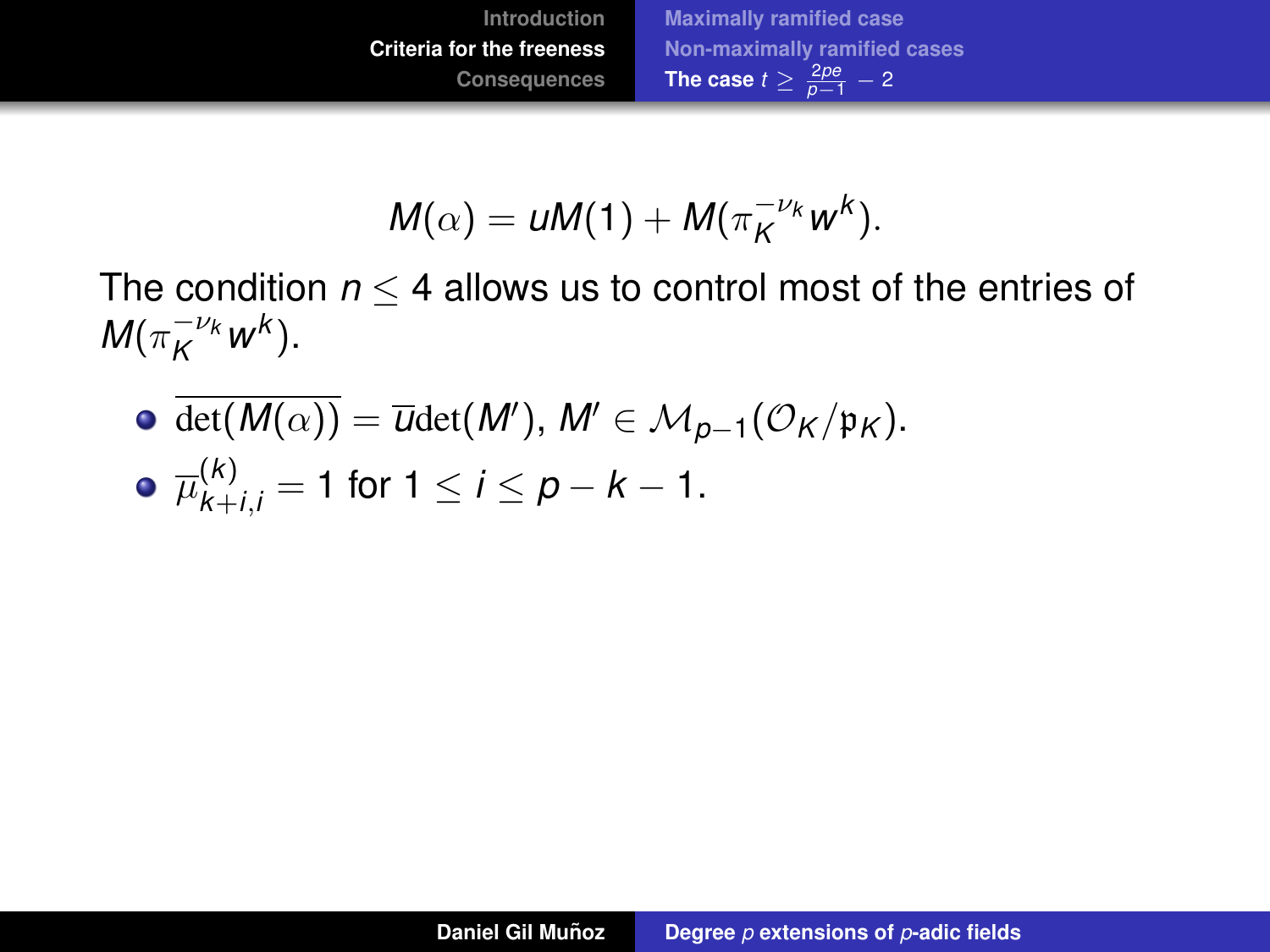

$$
M(\alpha)=uM(1)+M(\pi_K^{-\nu_k}w^k).
$$

 $\overline{\det(M(\alpha))} = \overline{\omega} \det(M'), M' \in \mathcal{M}_{p-1}(\mathcal{O}_K/\mathfrak{p}_K).$ 

• 
$$
\overline{\mu}_{k+i,j}^{(k)} = 1
$$
 for  $1 \le i \le p - k - 1$ .

• 
$$
\overline{\mu}_{k+i-(p-1),i}^{(k)} \neq 0
$$
 for  $p - k \leq i \leq p - 1$ .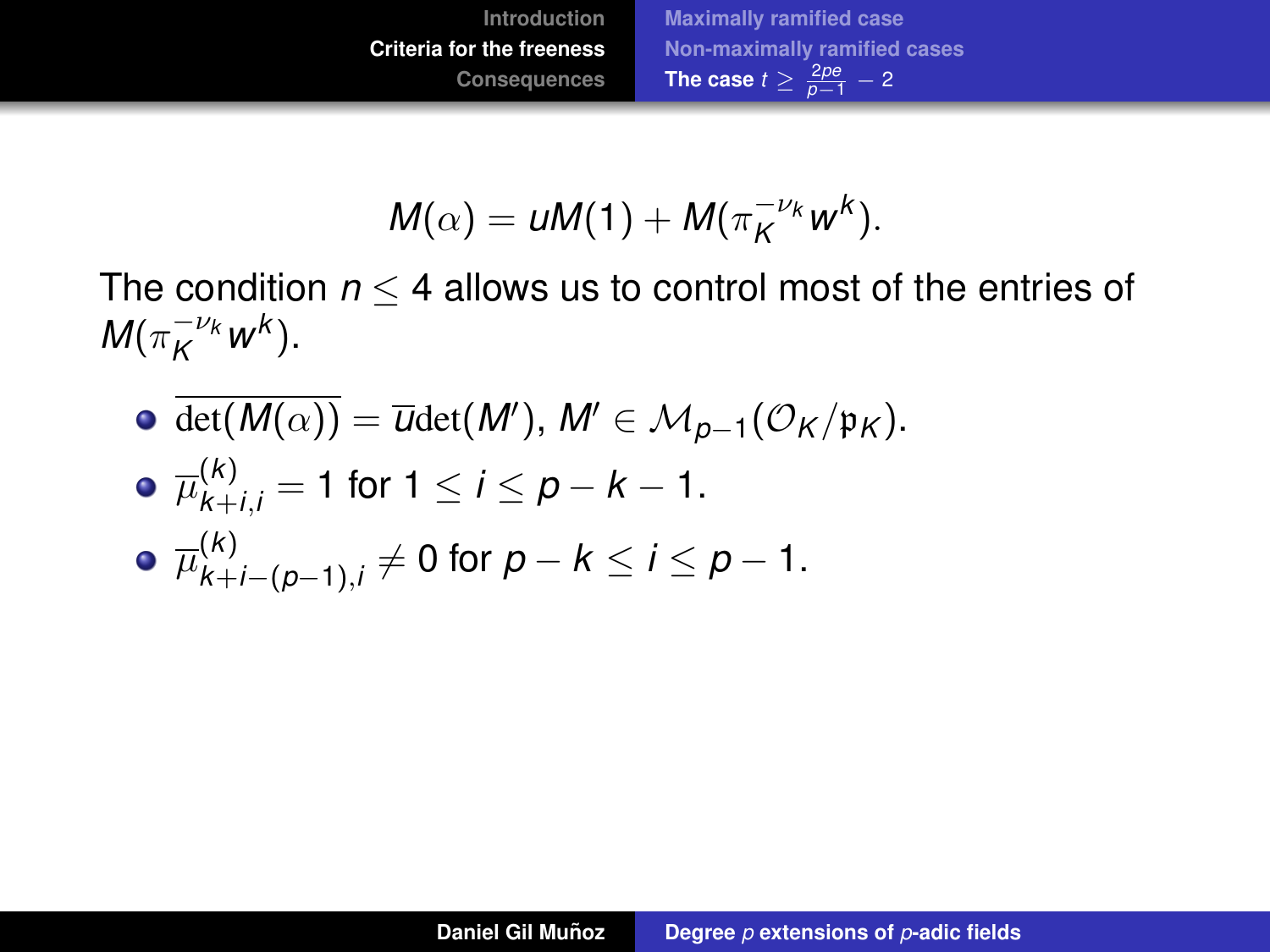$$
M(\alpha)=uM(1)+M(\pi_K^{-\nu_k}w^k).
$$

The condition  $n \leq 4$  allows us to control most of the entries of  $M(\pi_K^{-\nu_k}w^k).$ 

\n- \n
$$
\overline{\det(M(\alpha))} = \overline{\text{U}} \det(M'), \, M' \in \mathcal{M}_{p-1}(\mathcal{O}_K/\mathfrak{p}_K).
$$
\n
\n- \n
$$
\overline{\mu}_{k+j,j}^{(k)} = 1 \text{ for } 1 \leq i \leq p - k - 1.
$$
\n
\n- \n
$$
\overline{\mu}_{k+j-(p-1),i}^{(k)} \neq 0 \text{ for } p - k \leq i \leq p - 1.
$$
\n
\n

The only non-zero addend independent of *u* is  $b_0 = \prod_{i=p-k}^{p-1} \overline{\mu}_{k+i-(p-1),i}.$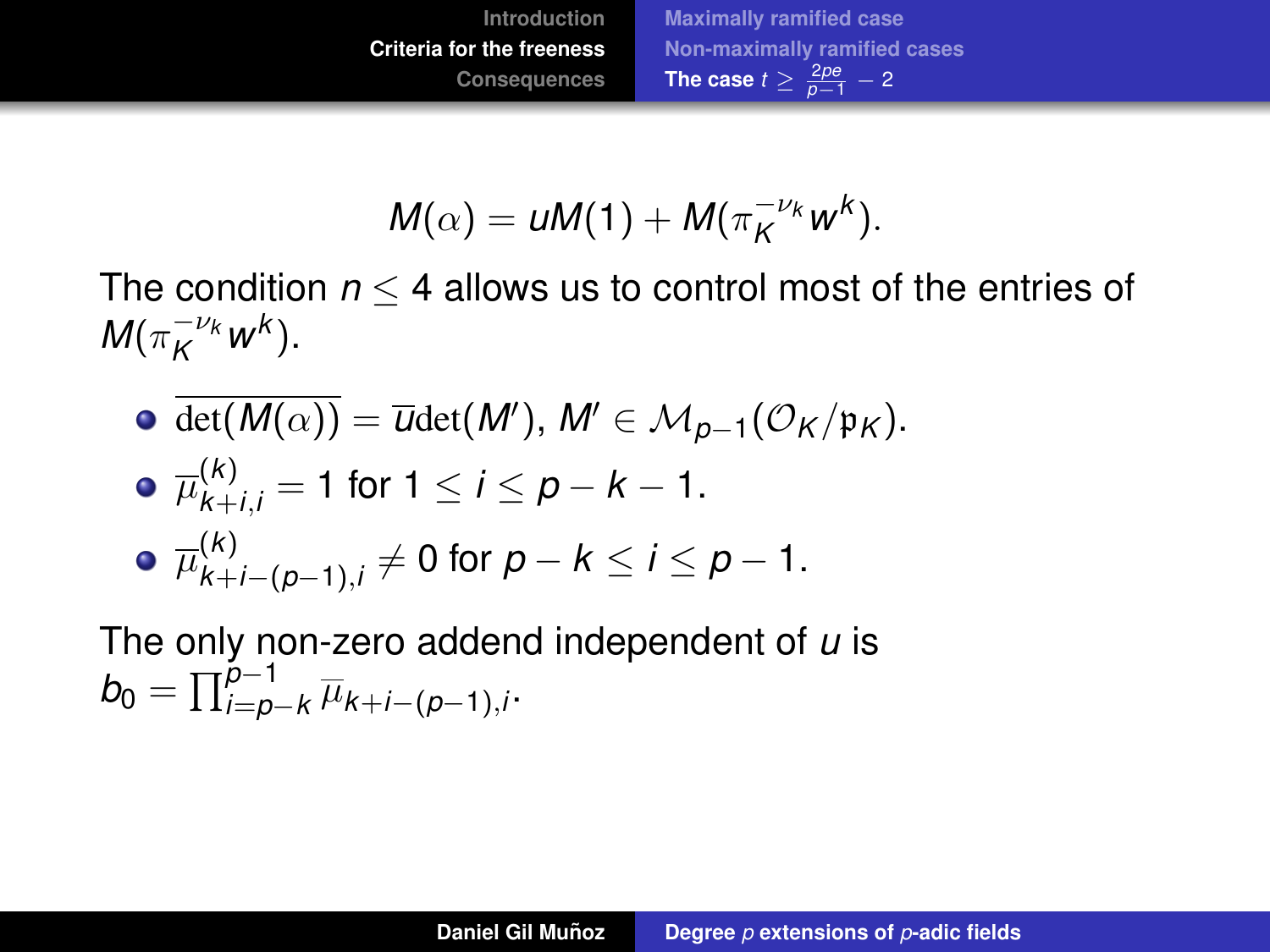$$
M(\alpha)=uM(1)+M(\pi_K^{-\nu_k}w^k).
$$

The condition  $n \leq 4$  allows us to control most of the entries of  $M(\pi_K^{-\nu_k}w^k).$ 

\n- \n
$$
\overline{\det(M(\alpha))} = \overline{\omega} \det(M'), \, M' \in \mathcal{M}_{p-1}(\mathcal{O}_K/\mathfrak{p}_K).
$$
\n
\n- \n
$$
\overline{\mu}_{k+j,j}^{(k)} = 1 \text{ for } 1 \leq i \leq p - k - 1.
$$
\n
\n- \n
$$
\overline{\mu}_{k+j-(p-1),i}^{(k)} \neq 0 \text{ for } p - k \leq i \leq p - 1.
$$
\n
\n

The only non-zero addend independent of *u* is  $b_0 = \prod_{i=p-k}^{p-1} \overline{\mu}_{k+i-(p-1),i}.$ 

$$
\Longrightarrow \overline{\det(M(\alpha))} = \overline{u} \overline{P(u)}, \ P \in \mathcal{O}_K[x].
$$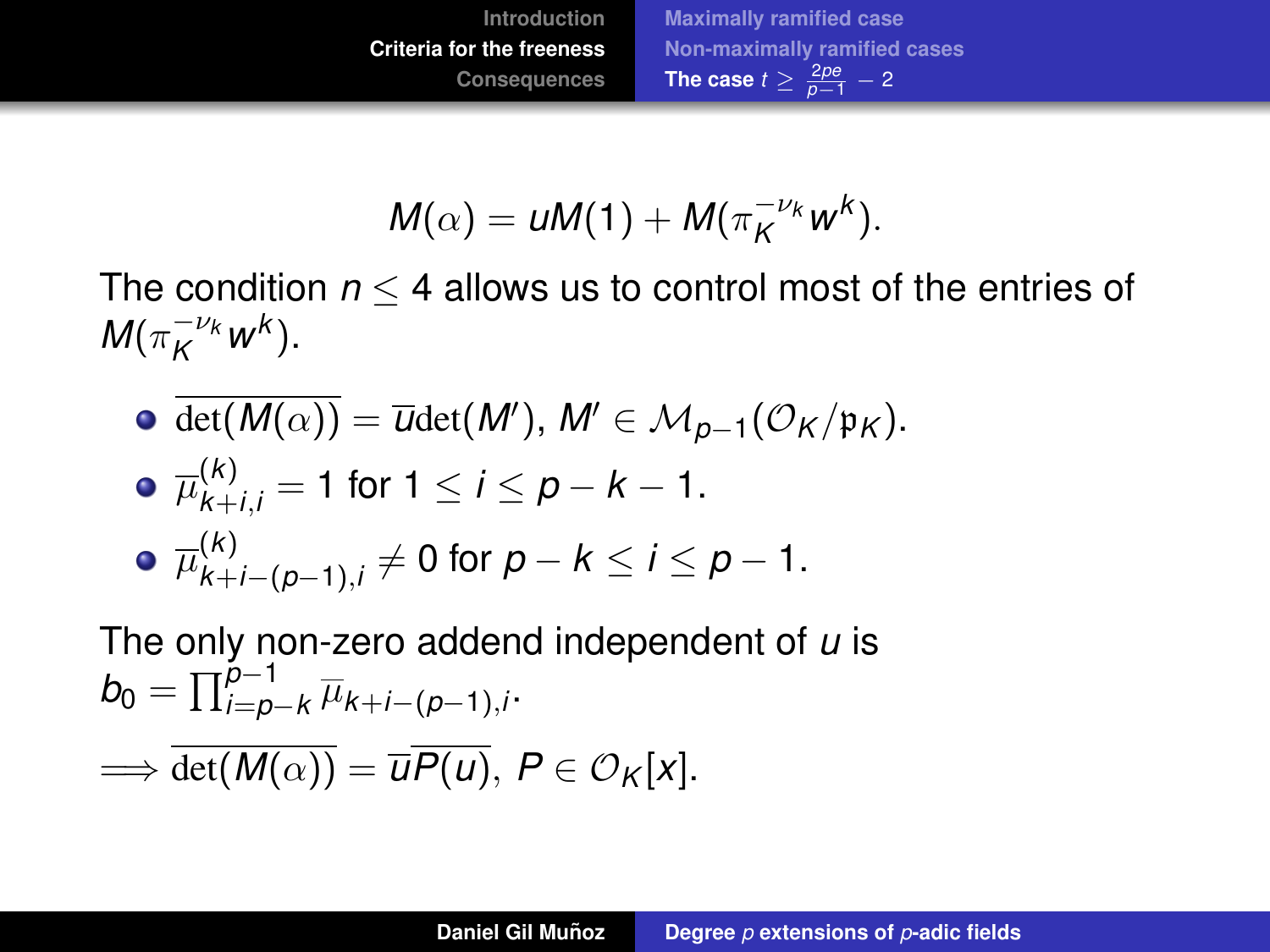$$
M(\alpha)=uM(1)+M(\pi_K^{-\nu_k}w^k).
$$

The condition  $n \leq 4$  allows us to control most of the entries of  $M(\pi_K^{-\nu_k}w^k).$ 

\n- \n
$$
\overline{\det(M(\alpha))} = \overline{\omega} \det(M'), \, M' \in \mathcal{M}_{p-1}(\mathcal{O}_K/\mathfrak{p}_K).
$$
\n
\n- \n
$$
\overline{\mu}_{k+j,j}^{(k)} = 1 \text{ for } 1 \leq i \leq p - k - 1.
$$
\n
\n- \n
$$
\overline{\mu}_{k+j-(p-1),i}^{(k)} \neq 0 \text{ for } p - k \leq i \leq p - 1.
$$
\n
\n

The only non-zero addend independent of *u* is  $b_0 = \prod_{i=p-k}^{p-1} \overline{\mu}_{k+i-(p-1),i}.$ 

$$
\implies \overline{\det(M(\alpha))} = \overline{u}\overline{P(u)}, \ P \in \mathcal{O}_K[x].
$$
  

$$
\deg(P) \le p - 2 \implies \overline{\det(M(\alpha))} \neq 0 \text{ for some } u.
$$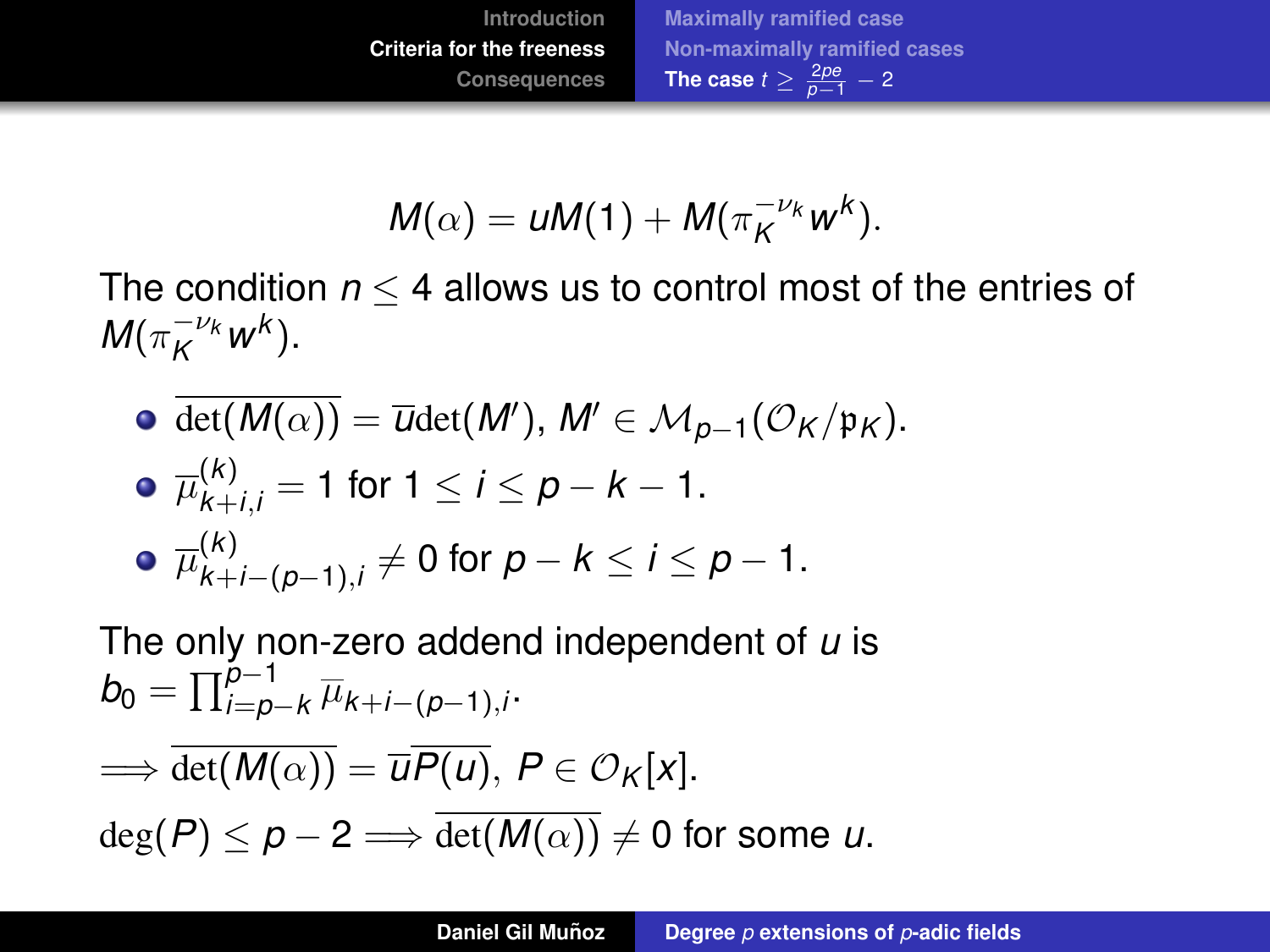## **Necessity**

Proposition

*If*  $n \geq 5$ ,  $\mathcal{O}_L$  *is not*  $\mathfrak{A}_{L/K}$ *-free.*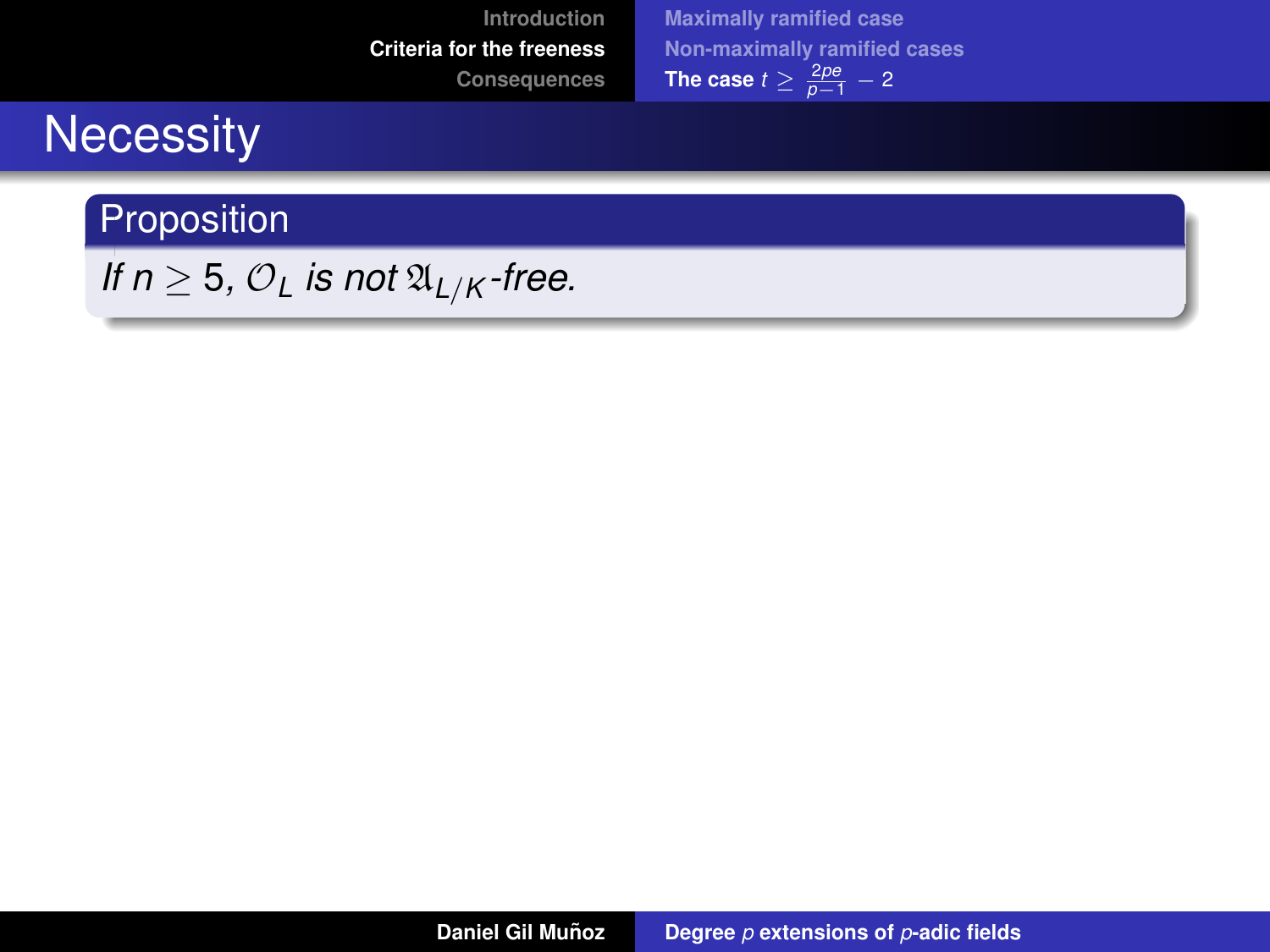## **Necessity**

Proposition

*If*  $n \geq 5$ ,  $\mathcal{O}_L$  *is not*  $\mathfrak{A}_{L/K}$ *-free.* 

#### Sketch of the proof: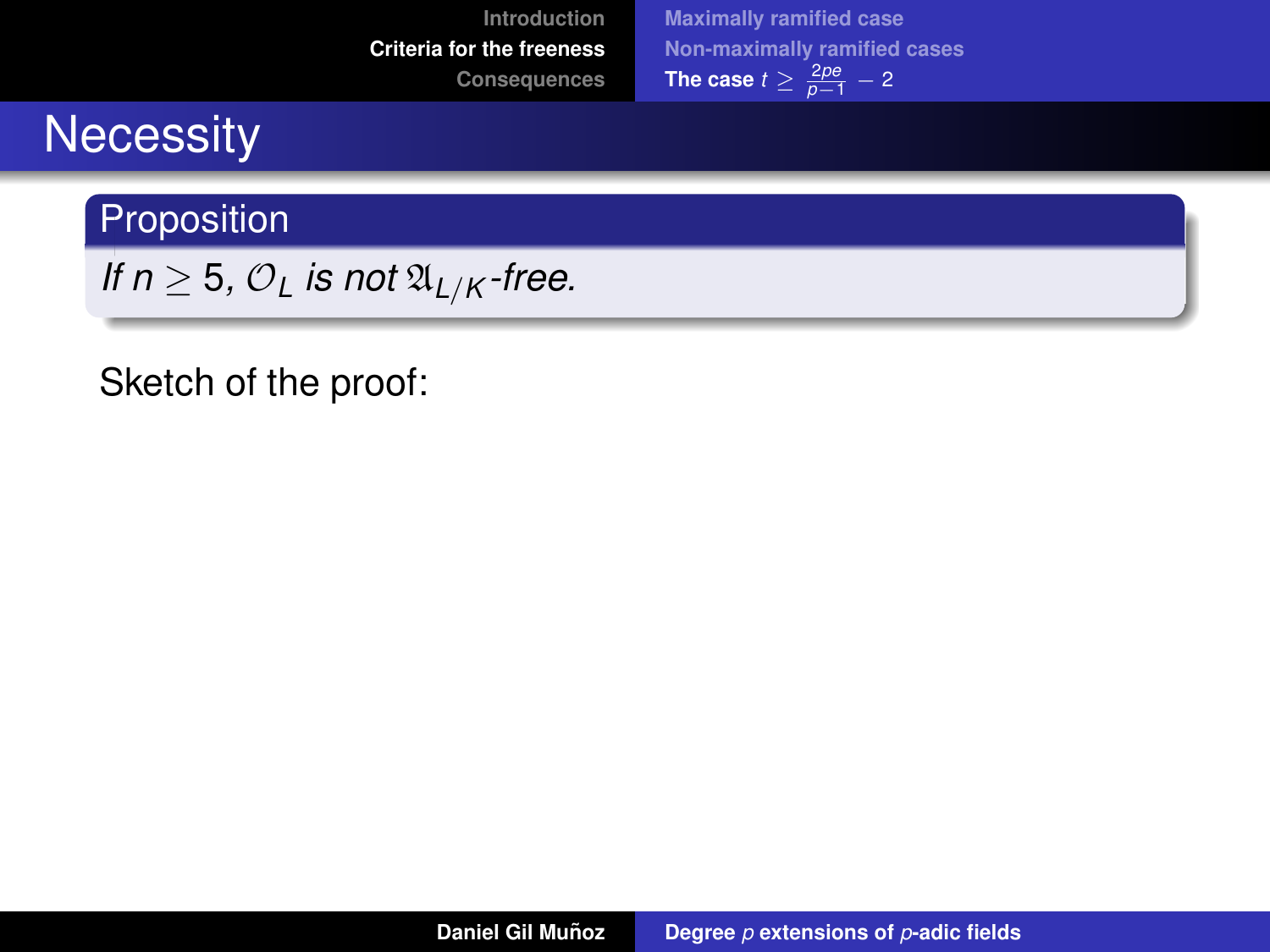## **Necessity**

#### Proposition

*If*  $n \geq 5$ ,  $\mathcal{O}_L$  *is not*  $\mathfrak{A}_{L/K}$ *-free.* 

Sketch of the proof: Let  $\alpha = \sum_{k=0}^{p-1} x_k \pi_K^{-\nu_k} \pmb{w}^k.$  Call  $n = 2s + 2$  or  $2s + 1$ .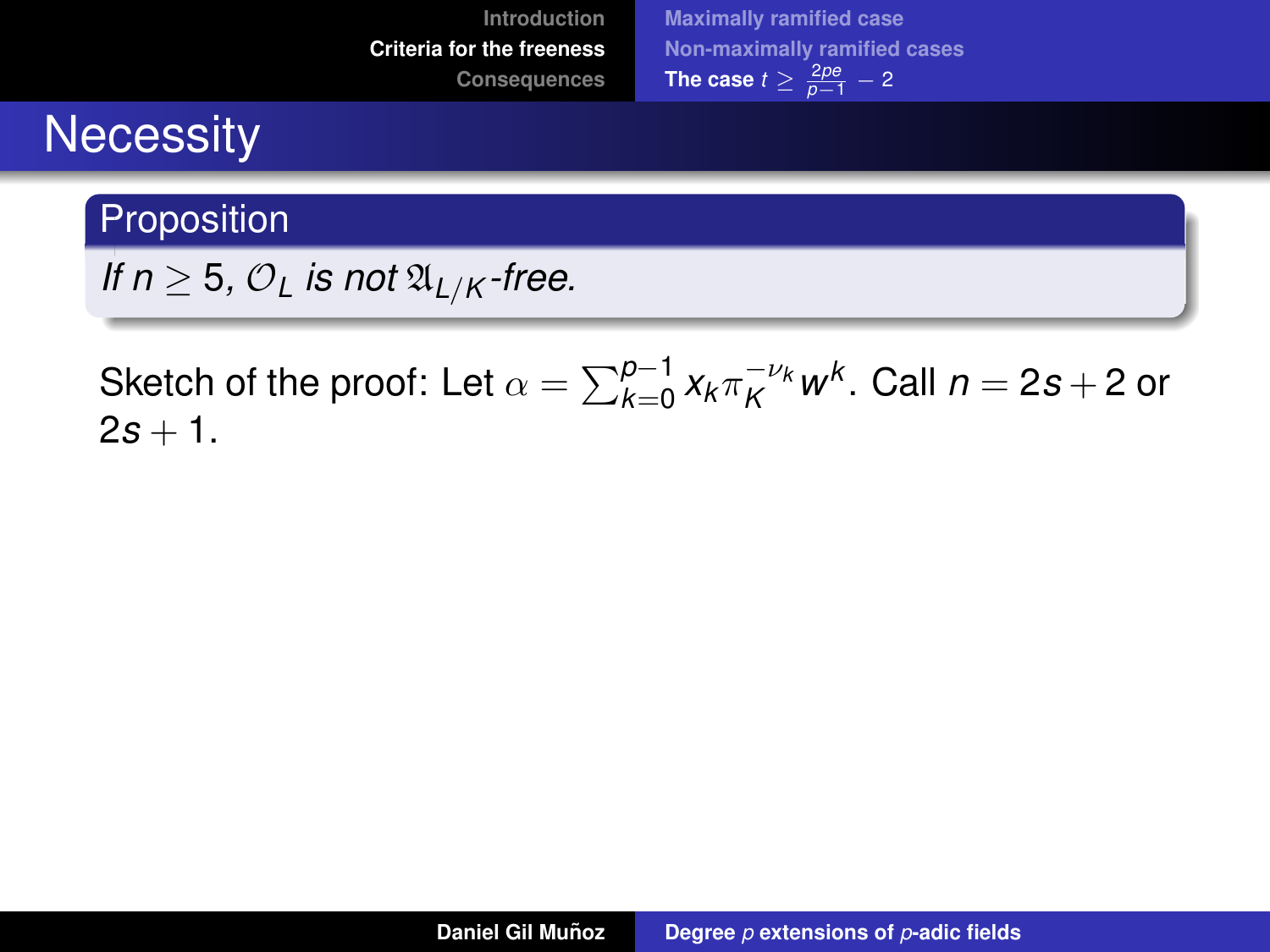## **Necessity**

#### Proposition

*If*  $n \geq 5$ ,  $\mathcal{O}_L$  *is not*  $\mathfrak{A}_{L/K}$  *-free.* 

Sketch of the proof: Let  $\alpha = \sum_{k=0}^{p-1} x_k \pi_K^{-\nu_k} \pmb{w}^k.$  Call  $n = 2s + 2$  or  $2s + 1$ .

Consider the *i*-th column of  $M(\alpha)$ , where  $h = p - i$  takes the values

$$
h = 2q_{2s-2},
$$
  
\n
$$
h = q_{2s-2} + a'_{2s}q_{2s-1} + q_{2s}, \quad 0 \leq a'_{2s} \leq a_{2s}.
$$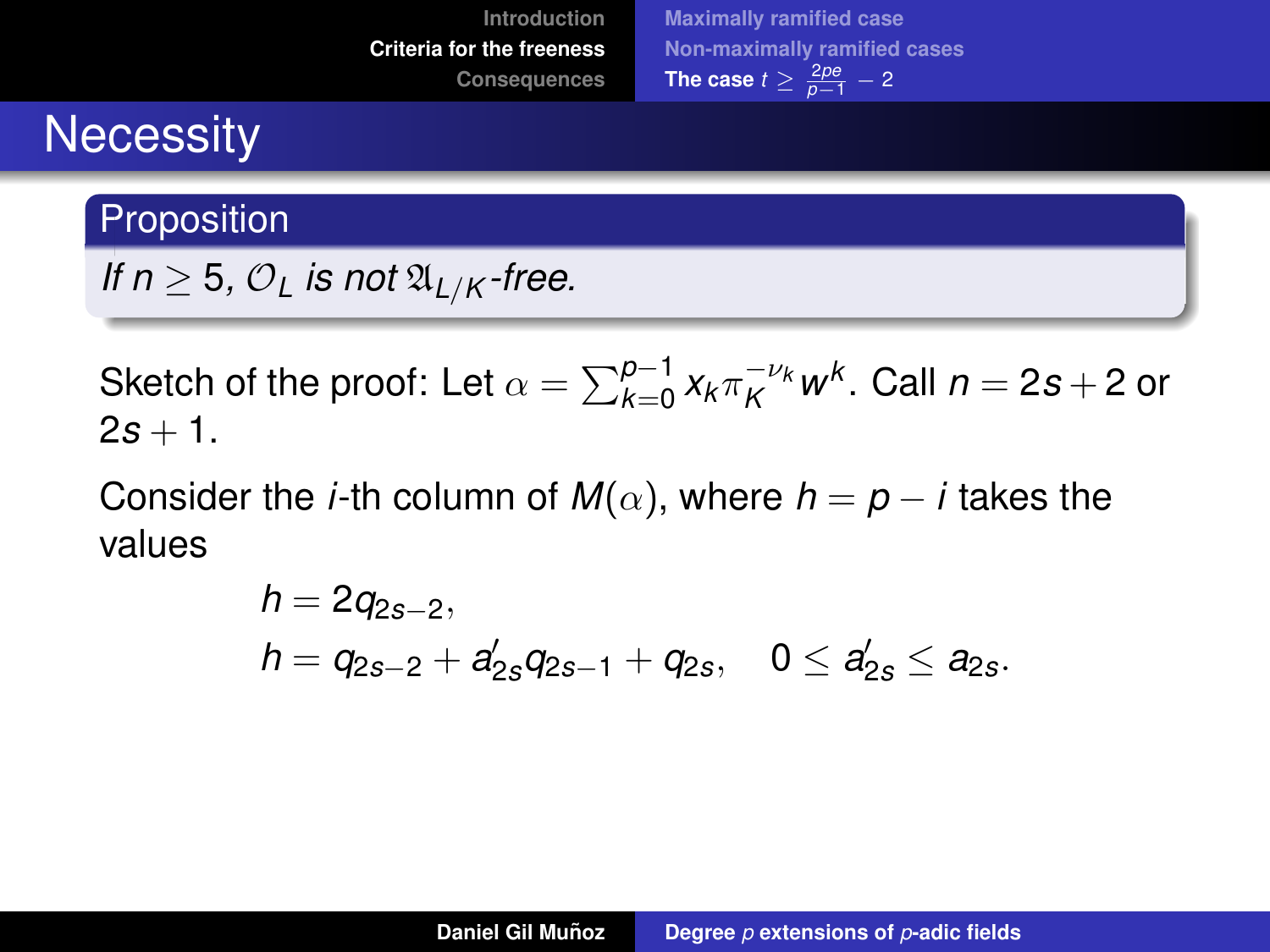## **Necessity**

#### **Proposition**

*If*  $n \geq 5$ ,  $\mathcal{O}_L$  *is not*  $\mathfrak{A}_{L/K}$  *-free.* 

Sketch of the proof: Let  $\alpha = \sum_{k=0}^{p-1} x_k \pi_K^{-\nu_k} \pmb{w}^k.$  Call  $n = 2s + 2$  or  $2s + 1$ .

Consider the *i*-th column of  $M(\alpha)$ , where  $h = p - i$  takes the values

$$
h = 2q_{2s-2},
$$
  
\n
$$
h = q_{2s-2} + a'_{2s}q_{2s-1} + q_{2s}, \quad 0 \leq a'_{2s} \leq a_{2s}.
$$

These are  $a_{2s} + 2$  columns have at most  $a_{2s} + 1$  non-zero elements allocated in the same rows.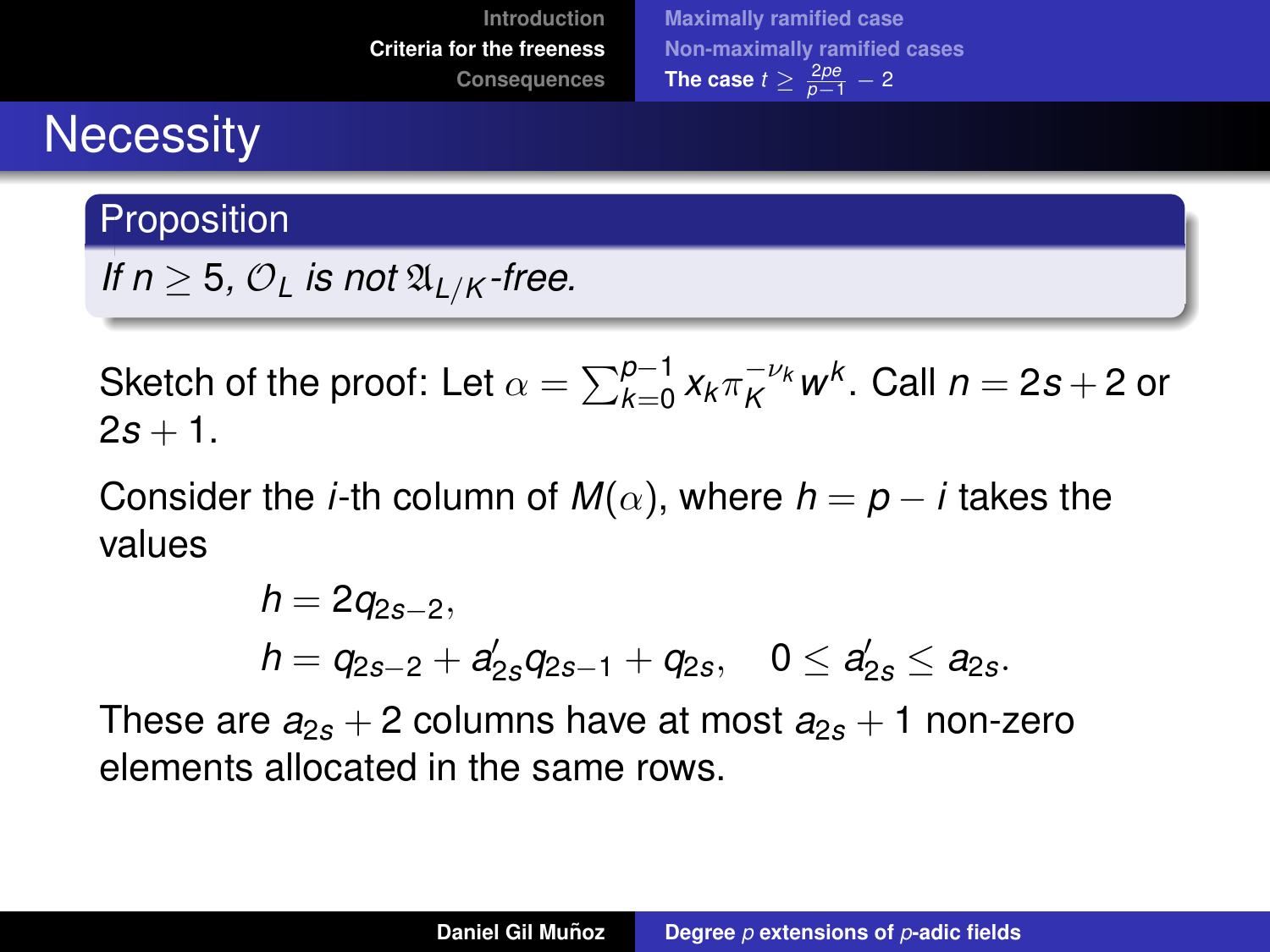## **Necessity**

#### **Proposition**

*If*  $n \geq 5$ ,  $\mathcal{O}_L$  *is not*  $\mathfrak{A}_{L/K}$  *-free.* 

Sketch of the proof: Let  $\alpha = \sum_{k=0}^{p-1} x_k \pi_K^{-\nu_k} \pmb{w}^k.$  Call  $n = 2s + 2$  or  $2s + 1$ .

Consider the *i*-th column of  $M(\alpha)$ , where  $h = p - i$  takes the values

$$
h = 2q_{2s-2},
$$
  
\n
$$
h = q_{2s-2} + a'_{2s}q_{2s-1} + q_{2s}, \quad 0 \leq a'_{2s} \leq a_{2s}.
$$

These are  $a_{2s} + 2$  columns have at most  $a_{2s} + 1$  non-zero elements allocated in the same rows.

$$
\implies \det(M(\alpha)) \equiv 0 \, (\text{mod } \mathfrak{p}_K).
$$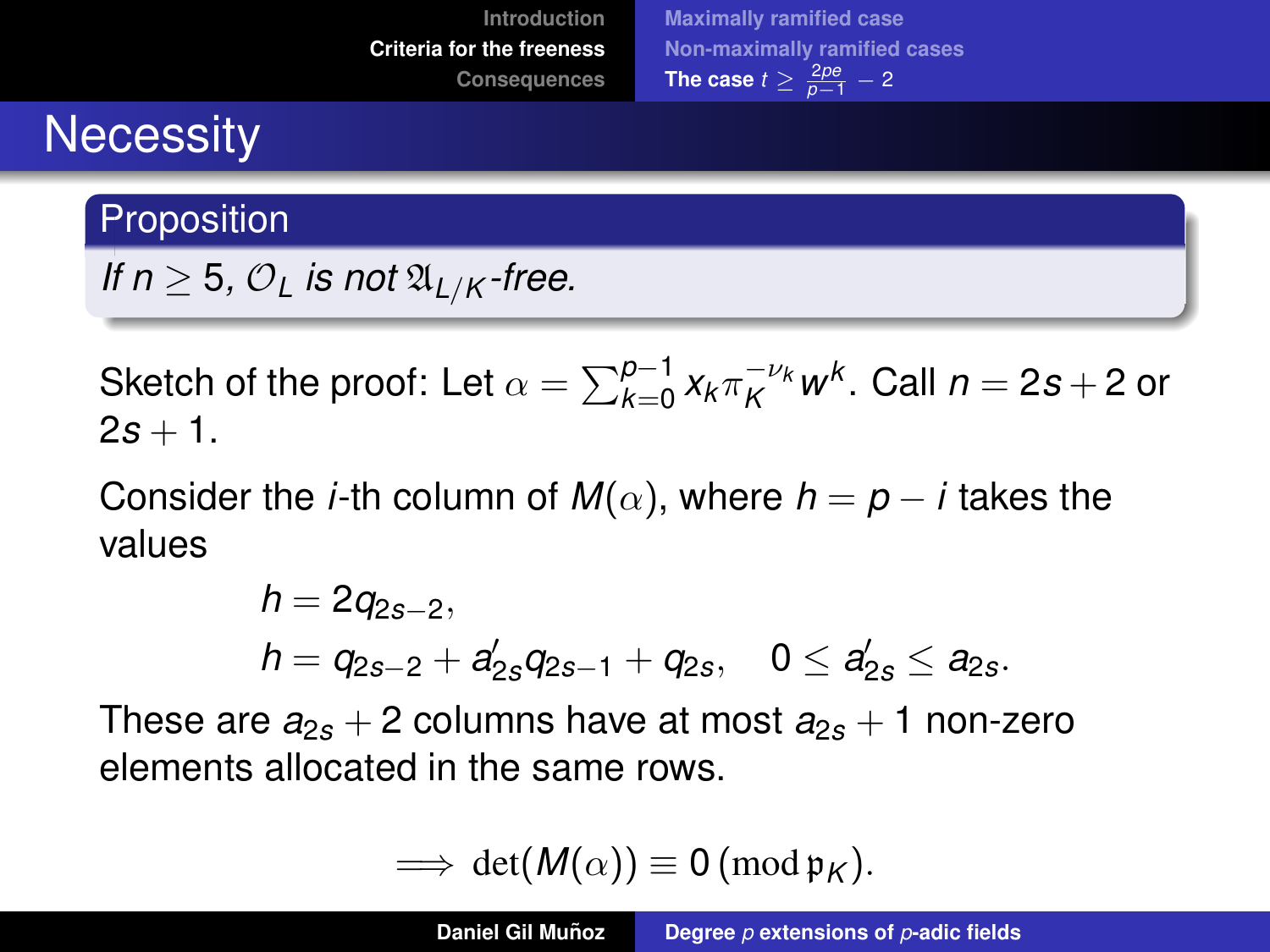**[Introduction](#page-2-0) [Criteria for the freeness](#page-41-0)**

#### **[Consequences](#page-116-0)**

## <span id="page-116-0"></span>Table of contents



**2** [Criteria for the freeness](#page-41-0)

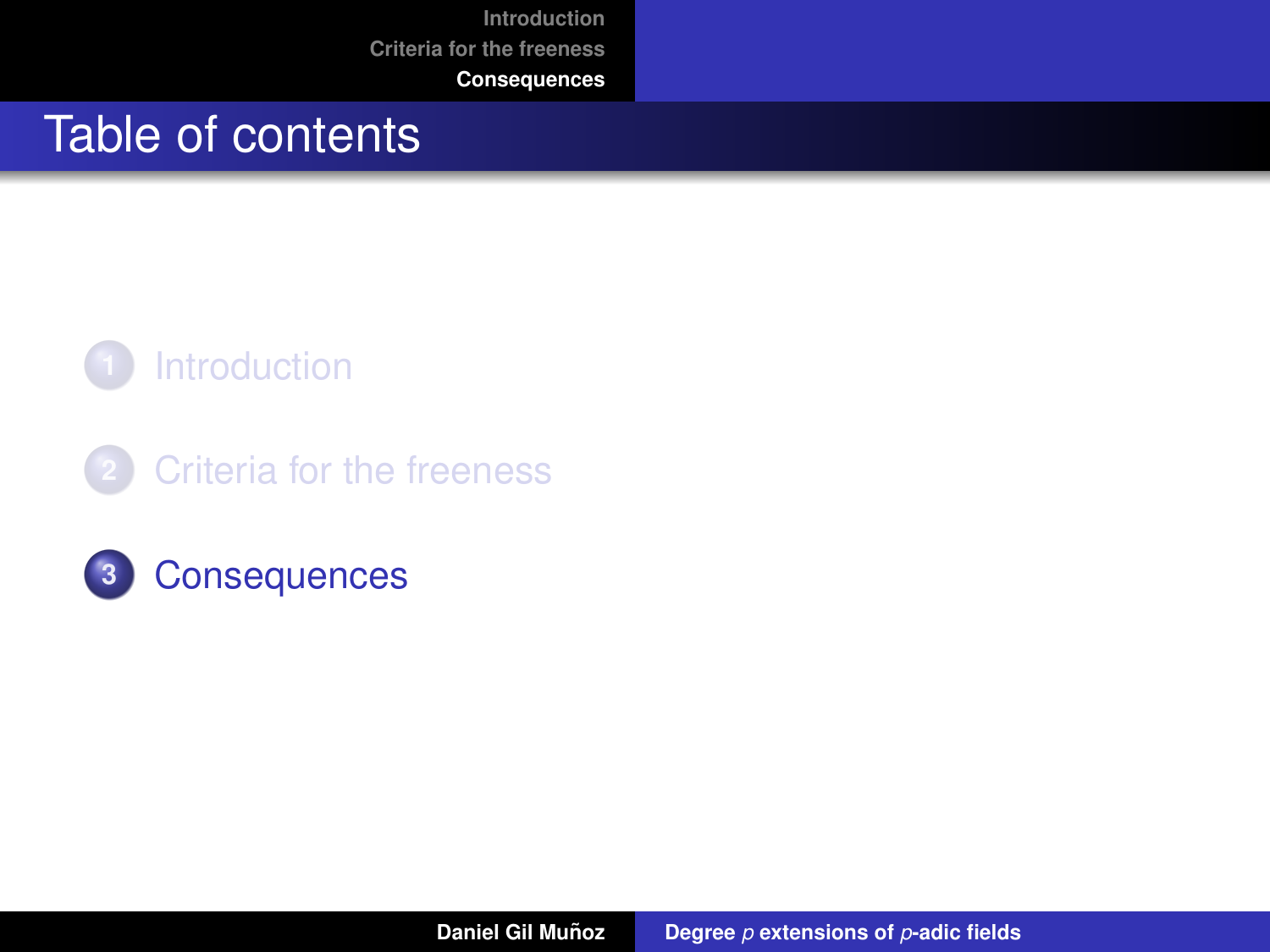#### Proposition

### *If L/K is absolutely unramified (in particular, if*  $K = \mathbb{Q}_p$ *), then*  $O_L$  *is*  $\mathfrak{A}_{L/K}$ *-free.*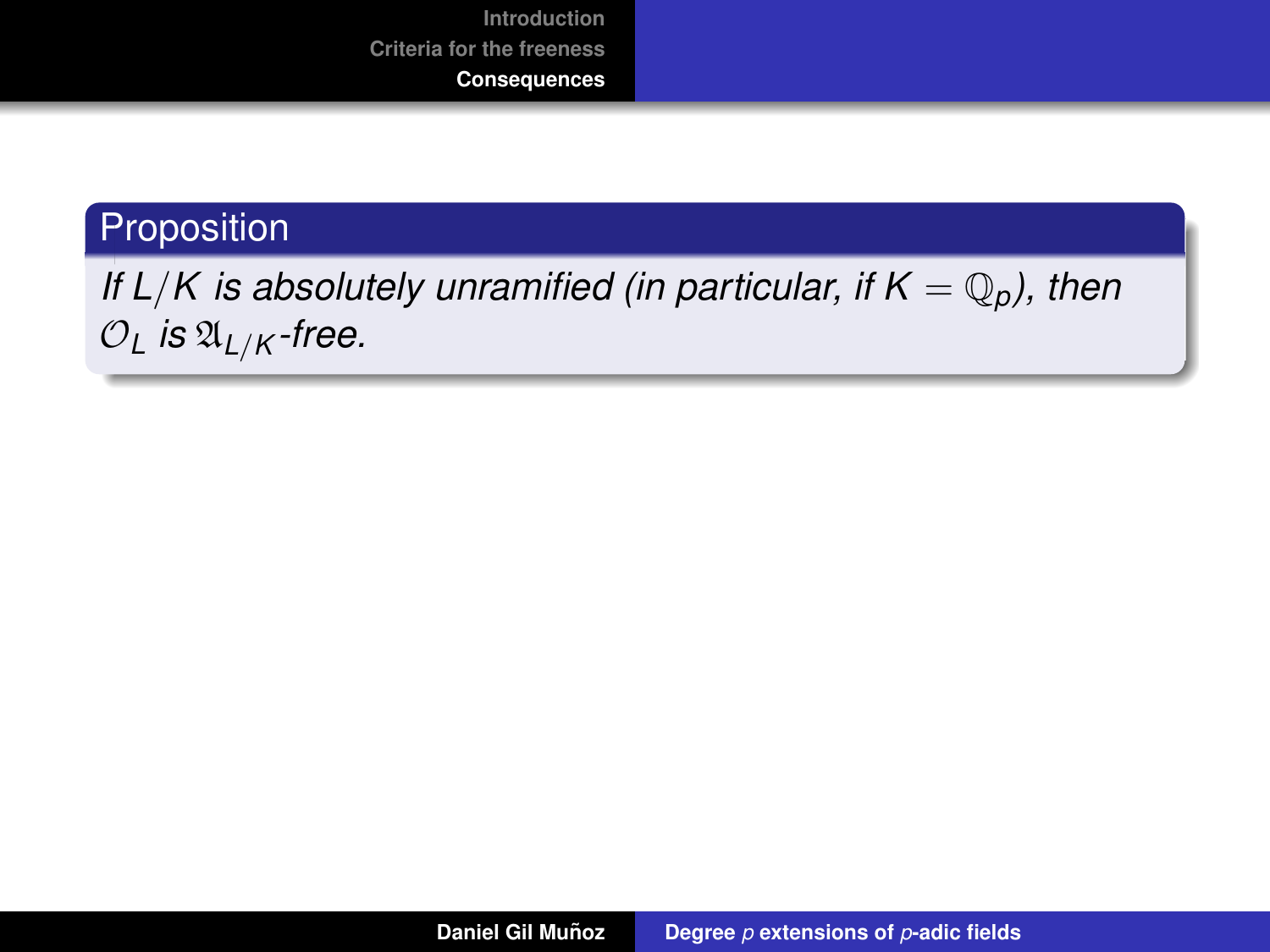#### Proposition

*If L/K is absolutely unramified (in particular, if*  $K = \mathbb{Q}_p$ *), then*  $O_L$  *is*  $\mathfrak{A}_{L/K}$ *-free.* 

$$
1 \leq t \leq \frac{2p}{p-1} \quad \Longrightarrow \quad t = 1 \quad \text{or} \quad p = 3 \text{ and } t = 3.
$$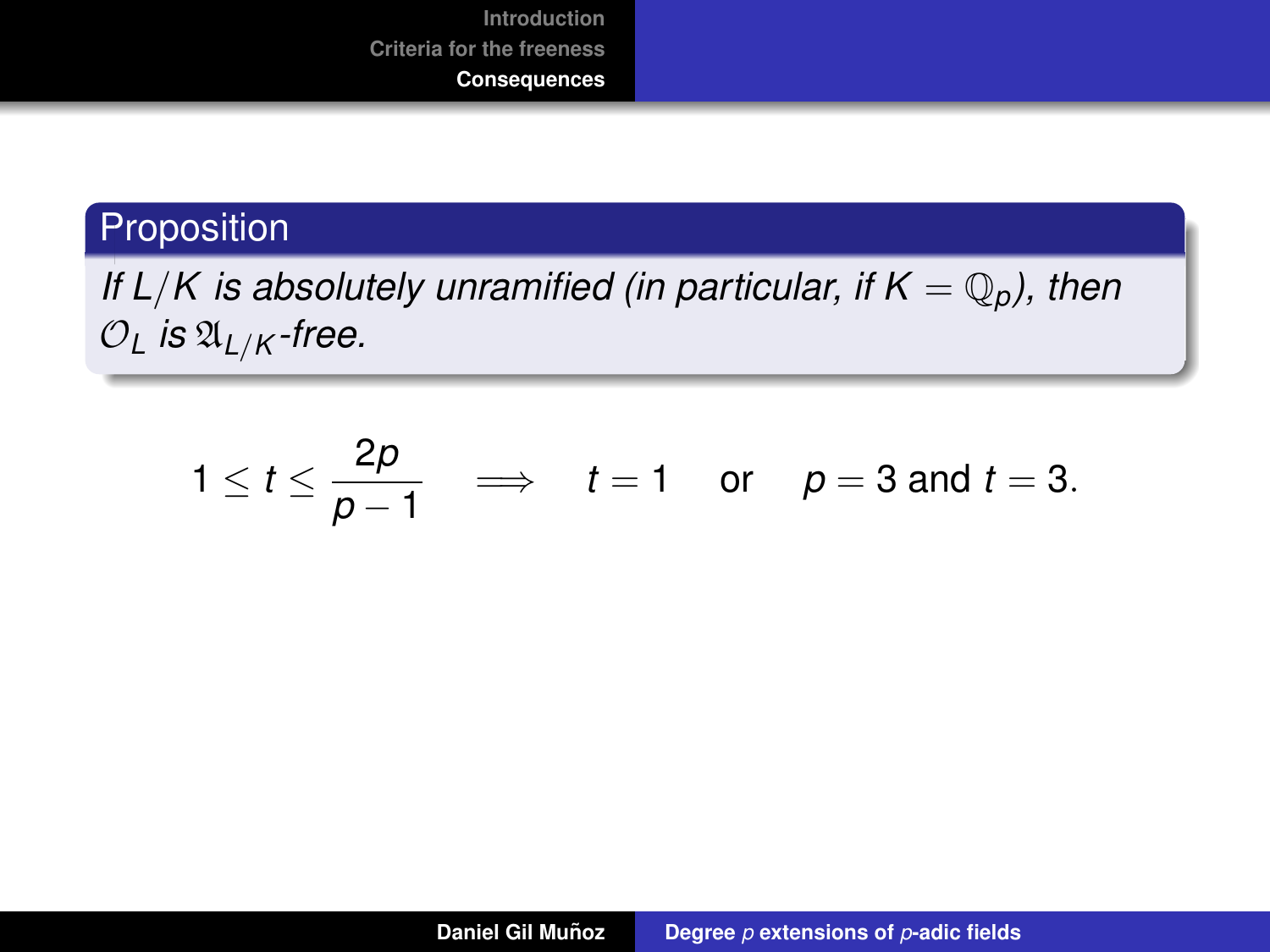#### Proposition

*If L/K is absolutely unramified (in particular, if*  $K = \mathbb{Q}_p$ *), then*  $O_L$  *is*  $\mathfrak{A}_{L/K}$ *-free.* 

$$
1 \le t \le \frac{2p}{p-1} \implies t = 1
$$
 or  $p = 3$  and  $t = 3$ .

If  $p = 3$  and  $t = 3$ ,  $L/K$  is maximally ramified.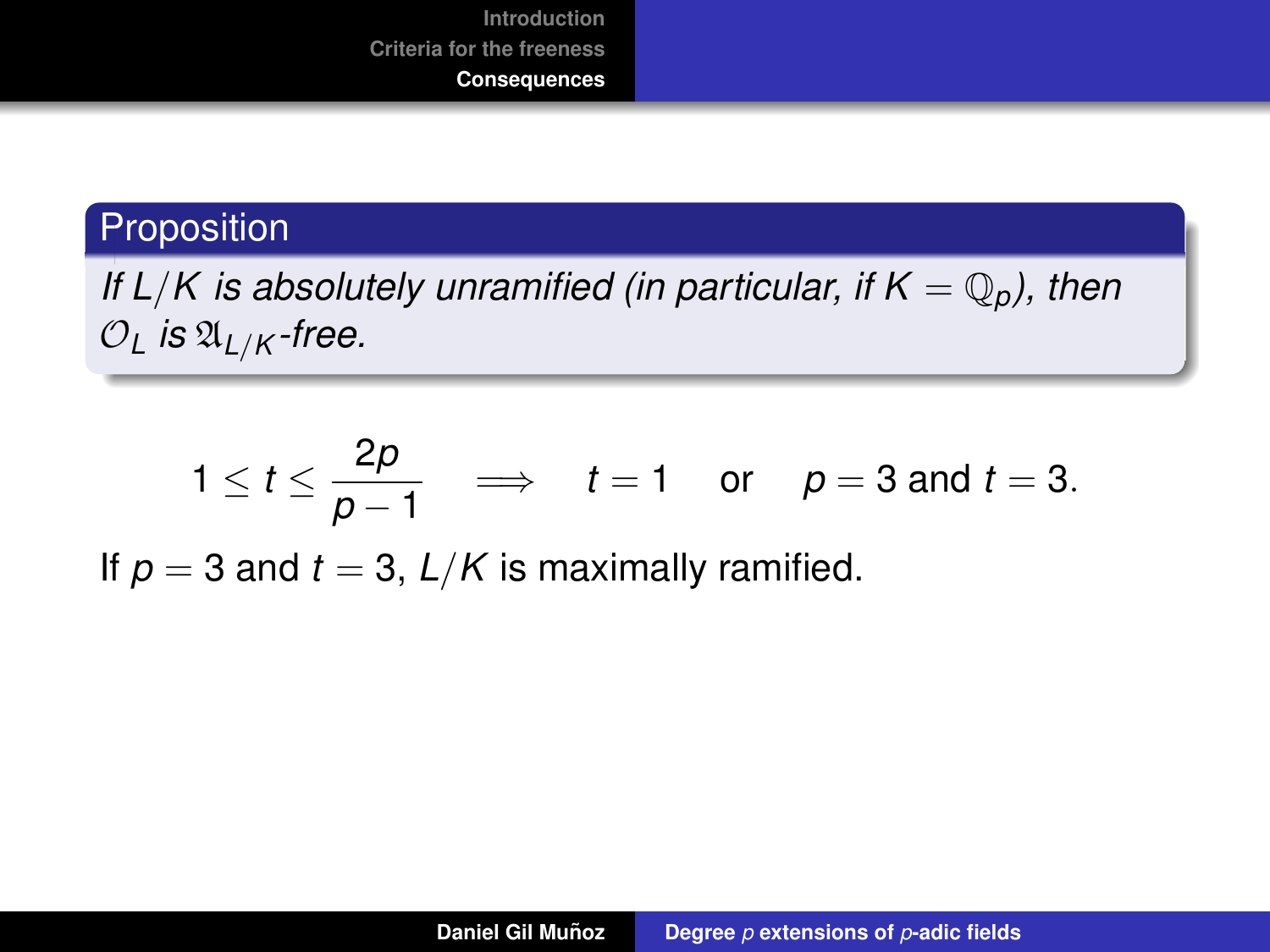#### Proposition

*If L/K is absolutely unramified (in particular, if*  $K = \mathbb{Q}_p$ *), then*  $O_L$  *is*  $\mathfrak{A}_{L/K}$ *-free.* 

$$
1 \le t \le \frac{2p}{p-1} \implies t = 1
$$
 or  $p = 3$  and  $t = 3$ .

If  $p = 3$  and  $t = 3$ ,  $L/K$  is maximally ramified.

If 
$$
t = 1
$$
, then  $t > \frac{2p}{p-1} - 2$  and  $\ell = a = \frac{p+1}{2}$ .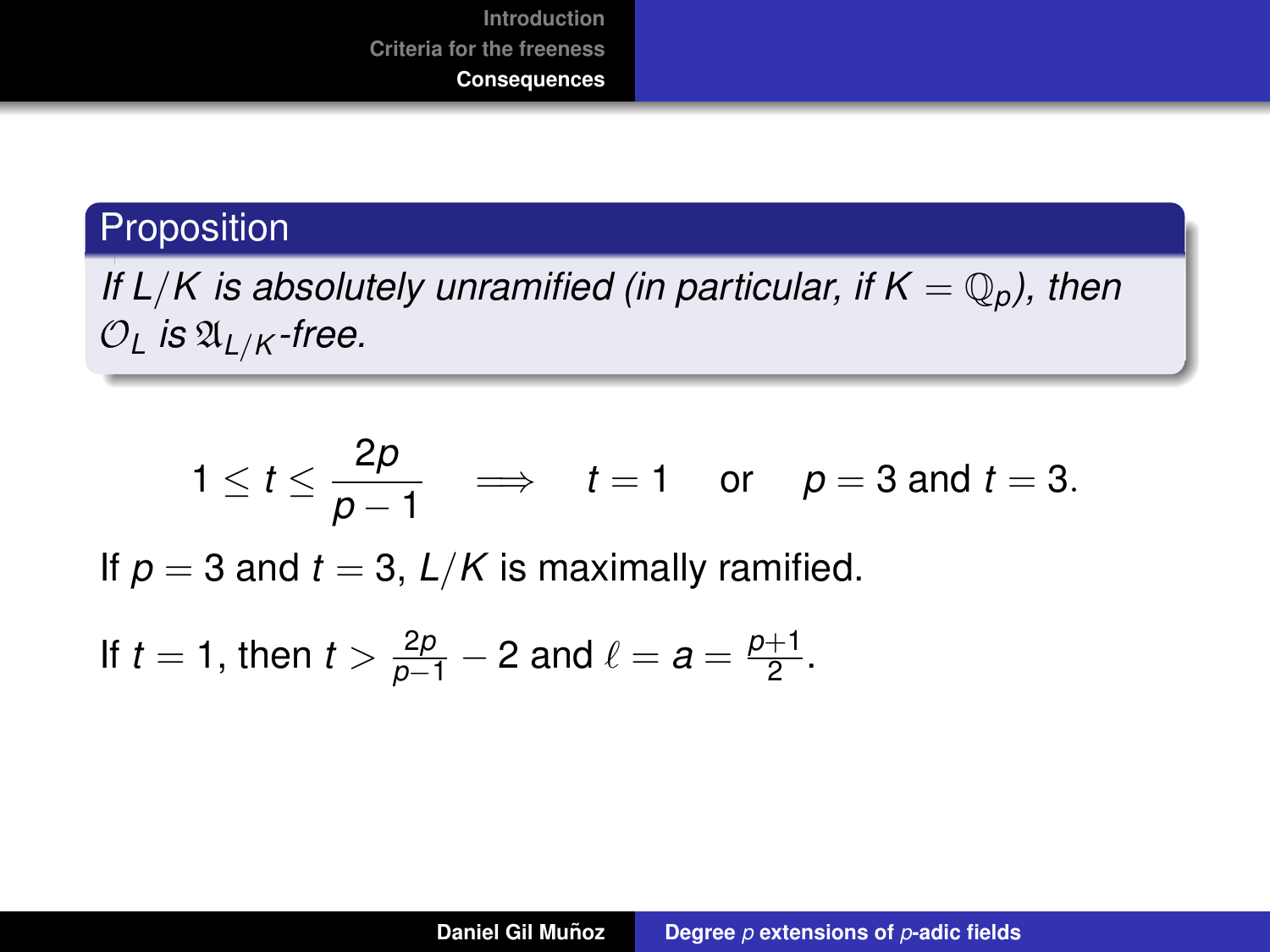#### Proposition

*If L/K is absolutely unramified (in particular, if*  $K = \mathbb{Q}_p$ *), then*  $O_L$  *is*  $\mathfrak{A}_{L/K}$ *-free.* 

$$
1 \le t \le \frac{2p}{p-1} \implies t = 1
$$
 or  $p = 3$  and  $t = 3$ .

If  $p = 3$  and  $t = 3$ ,  $L/K$  is maximally ramified.

If 
$$
t = 1
$$
, then  $t > \frac{2p}{p-1} - 2$  and  $\ell = a = \frac{p+1}{2}$ .

$$
\frac{\ell}{p} = \left[0; 1, 1, \frac{p-1}{2}\right] \Longrightarrow \mathcal{O}_L \text{ is } \mathfrak{A}_{L/K} \text{-free.}
$$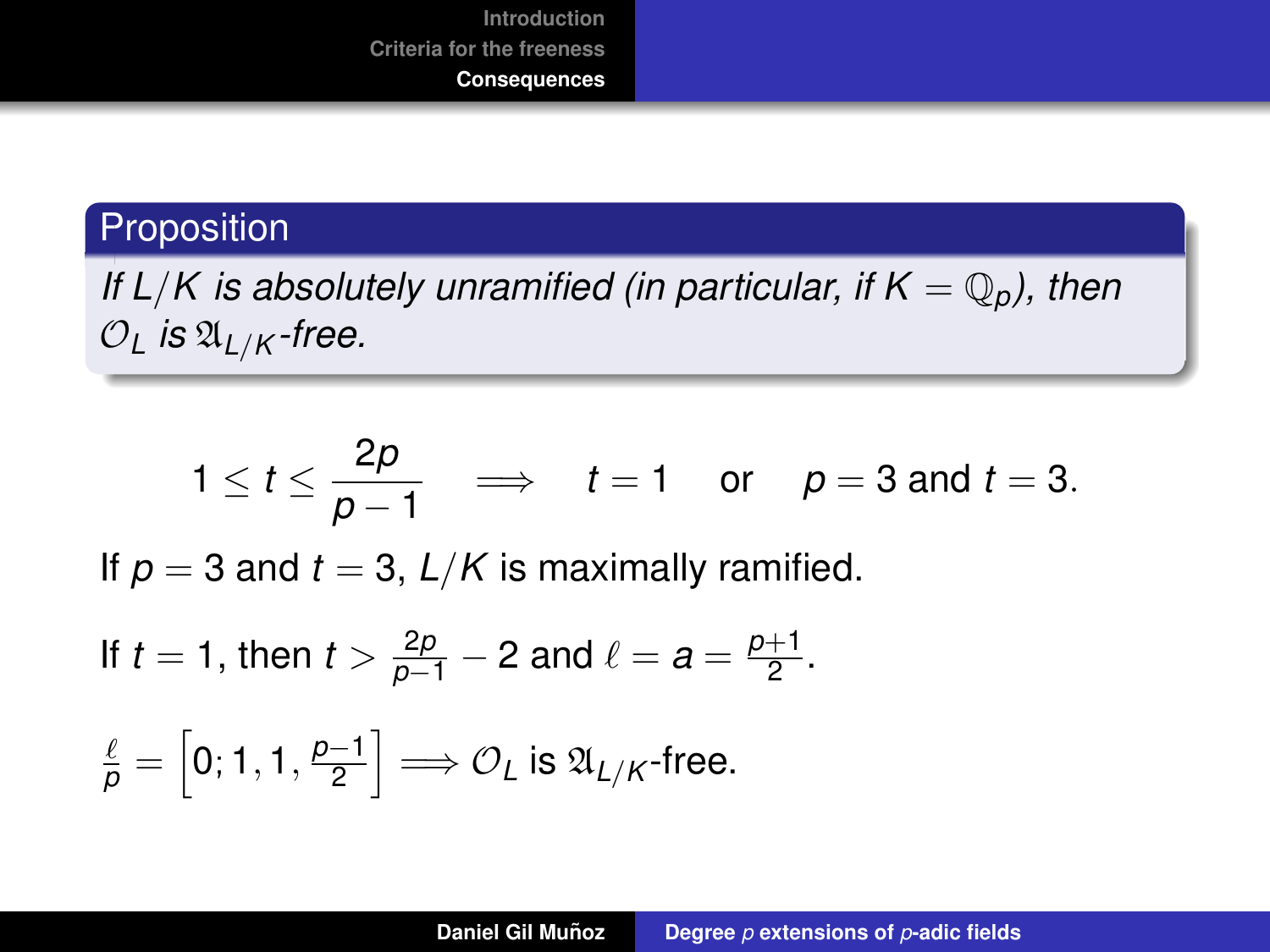#### **Proposition**

*Let M*/*K be a ramified quadratic extension of p-adic fields with* ξ*<sup>p</sup>* ∈ *M* − *K and assume that* (a)  $t = \frac{2pe}{p-1}$ *p*−1 *.* (b)  $1 \le t < \frac{2pe}{p-1}$ *p*−1 *, t is coprime with p and t is odd. Then there is some field extension E of M such that E*/*K is a dihedral degree* 2*p extension and its ramification jump is t.*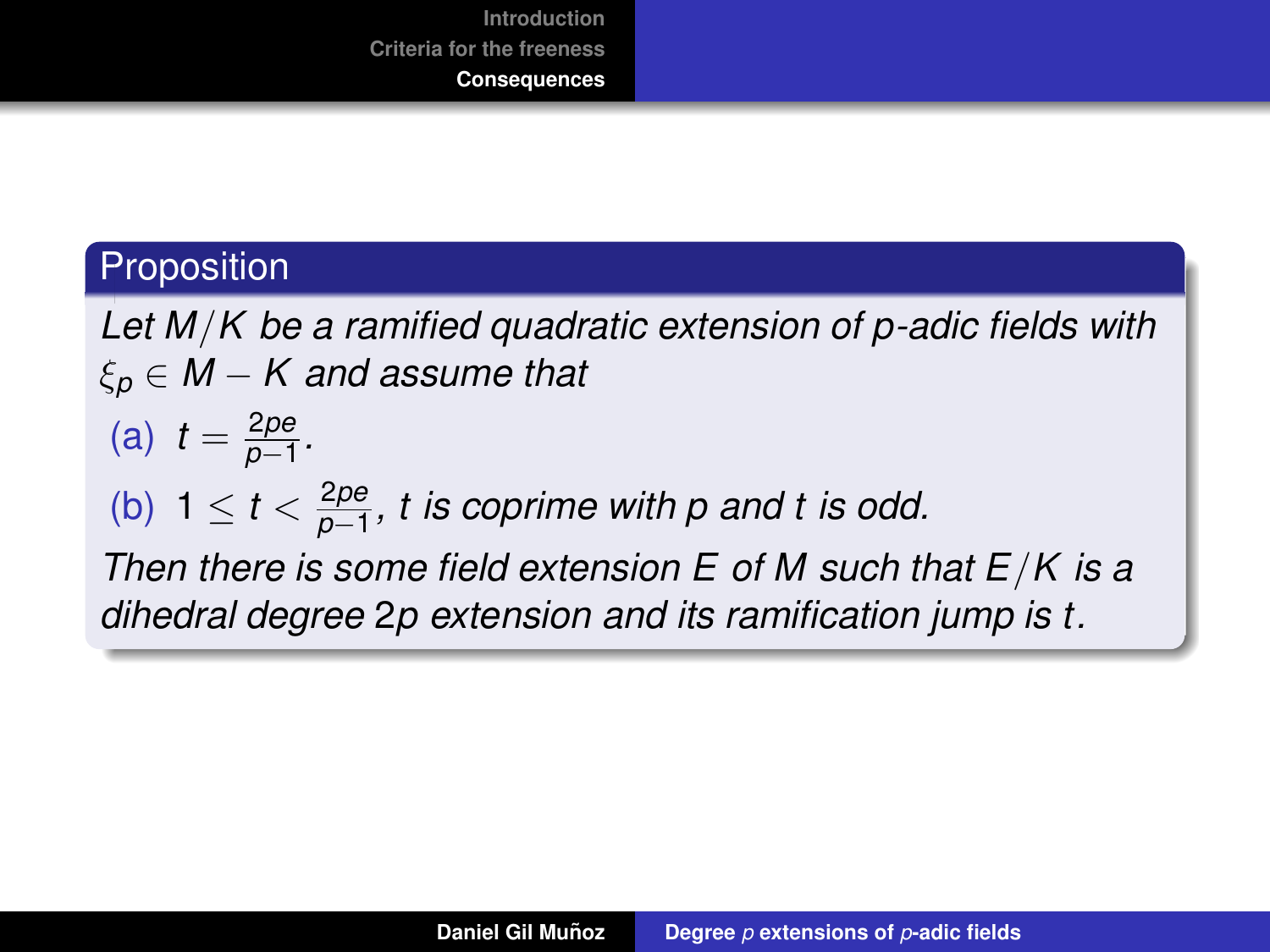#### **Proposition**

*Let M*/*K be a ramified quadratic extension of p-adic fields with* ξ*<sup>p</sup>* ∈ *M* − *K and assume that* (a)  $t = \frac{2pe}{p-1}$ *p*−1 *.* (b)  $1 \le t < \frac{2pe}{p-1}$ *p*−1 *, t is coprime with p and t is odd. Then there is some field extension E of M such that E*/*K is a dihedral degree* 2*p extension and its ramification jump is t.*

Given some ramification parameters, we may choose *L*/*K*.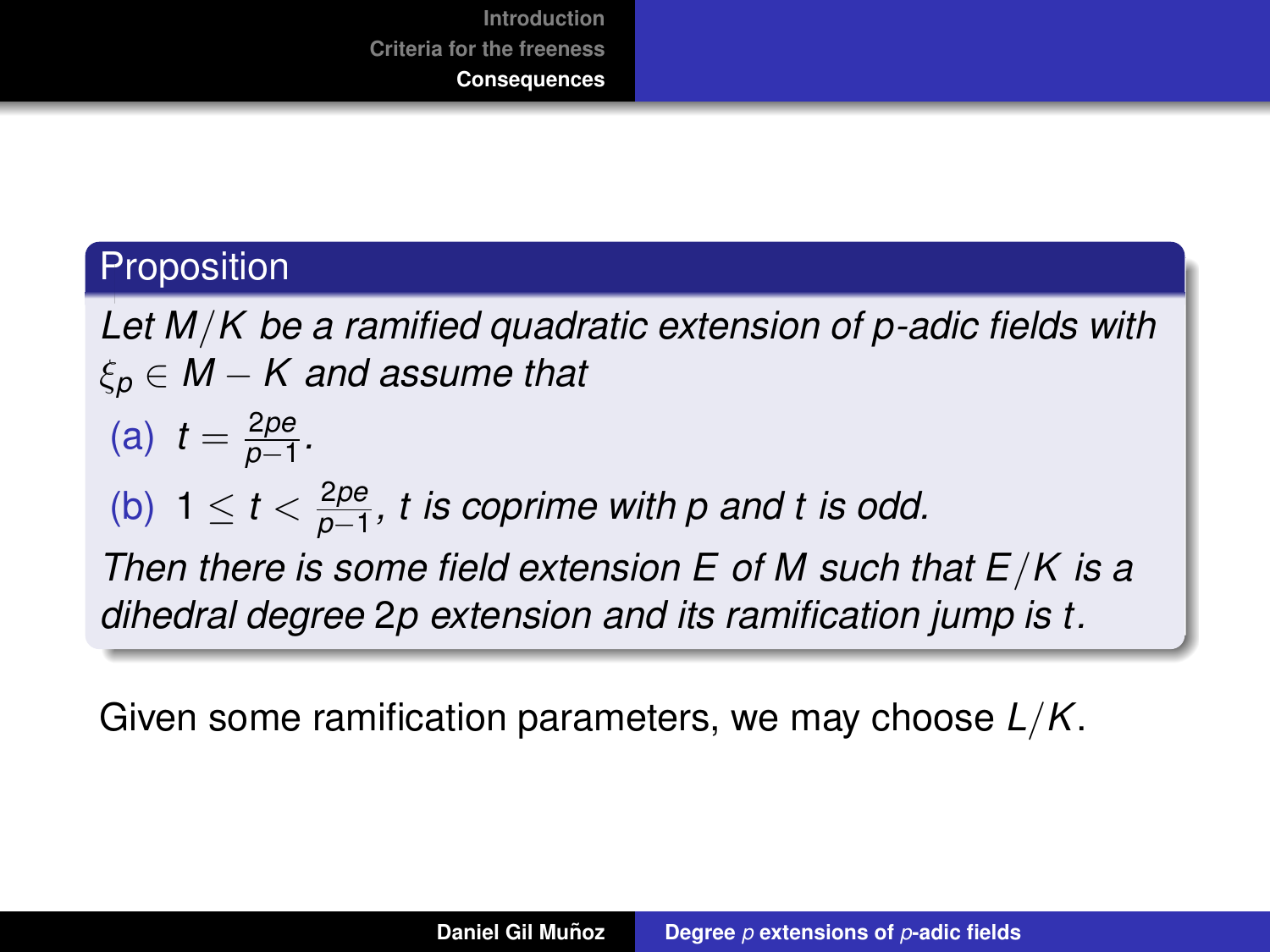#### Example

Assume that *p* > 3. There is some degree *p* extension *L*/*K* such that  $\widetilde{L}/K$  is weakly ramified and  $\mathcal{O}_L$  is not  $\mathfrak{A}_{L/K}$ -free.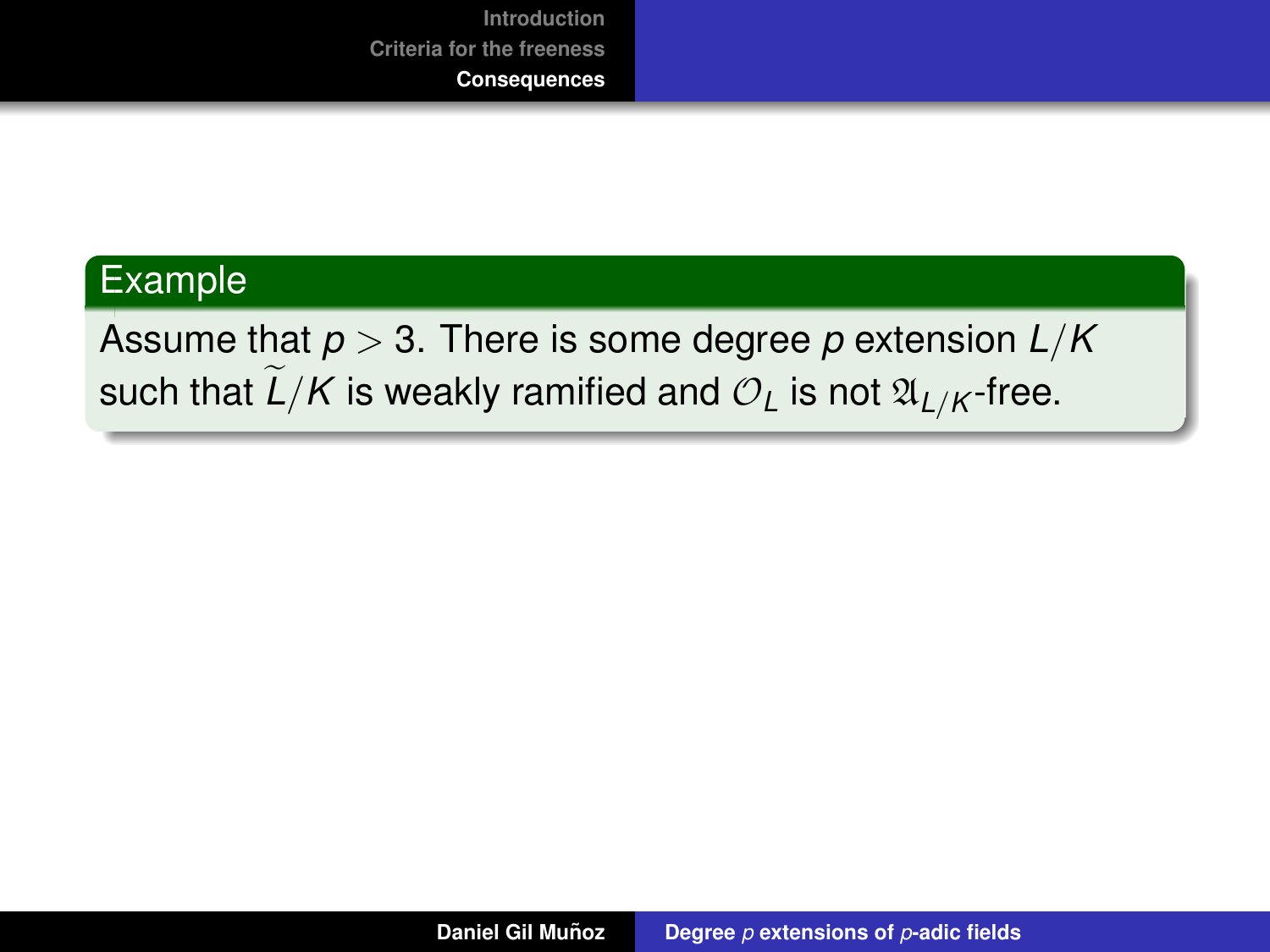#### Example

Assume that *p* > 3. There is some degree *p* extension *L*/*K* such that  $\widetilde{L}/K$  is weakly ramified and  $\mathcal{O}_L$  is not  $\mathfrak{A}_{L/K}$ -free.

Let  $L/K$  be such that  $t = 1$  and  $e > 1$ .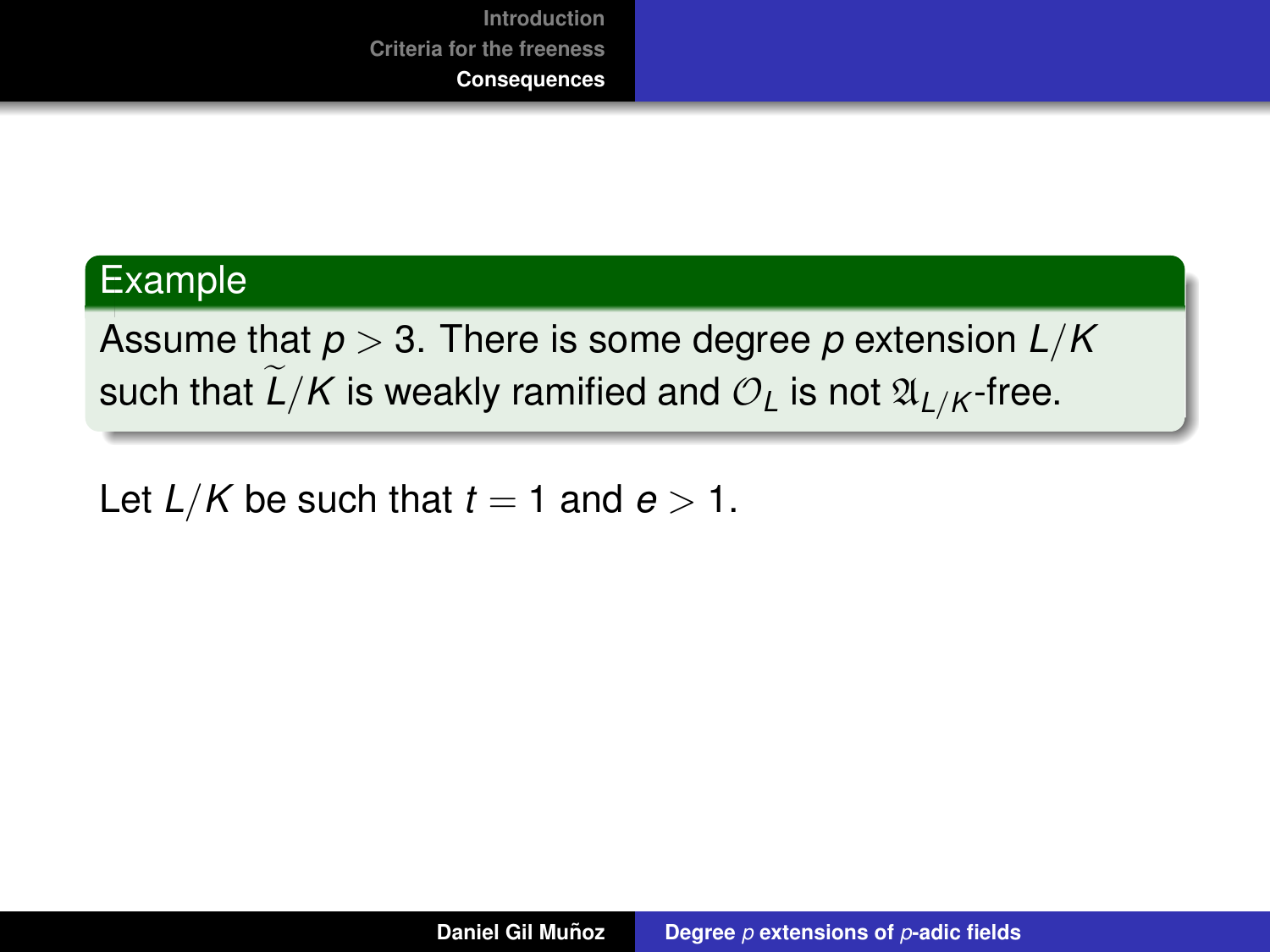#### Example

Assume that *p* > 3. There is some degree *p* extension *L*/*K* such that  $\widetilde{L}/K$  is weakly ramified and  $\mathcal{O}_L$  is not  $\mathfrak{A}_{L/K}$ -free.

Let  $L/K$  be such that  $t = 1$  and  $e > 1$ .

$$
\frac{2pe}{p-1}-2\geq \frac{4p}{p-1}-2>1,\quad a=\frac{p+1}{2}\nmid p-1
$$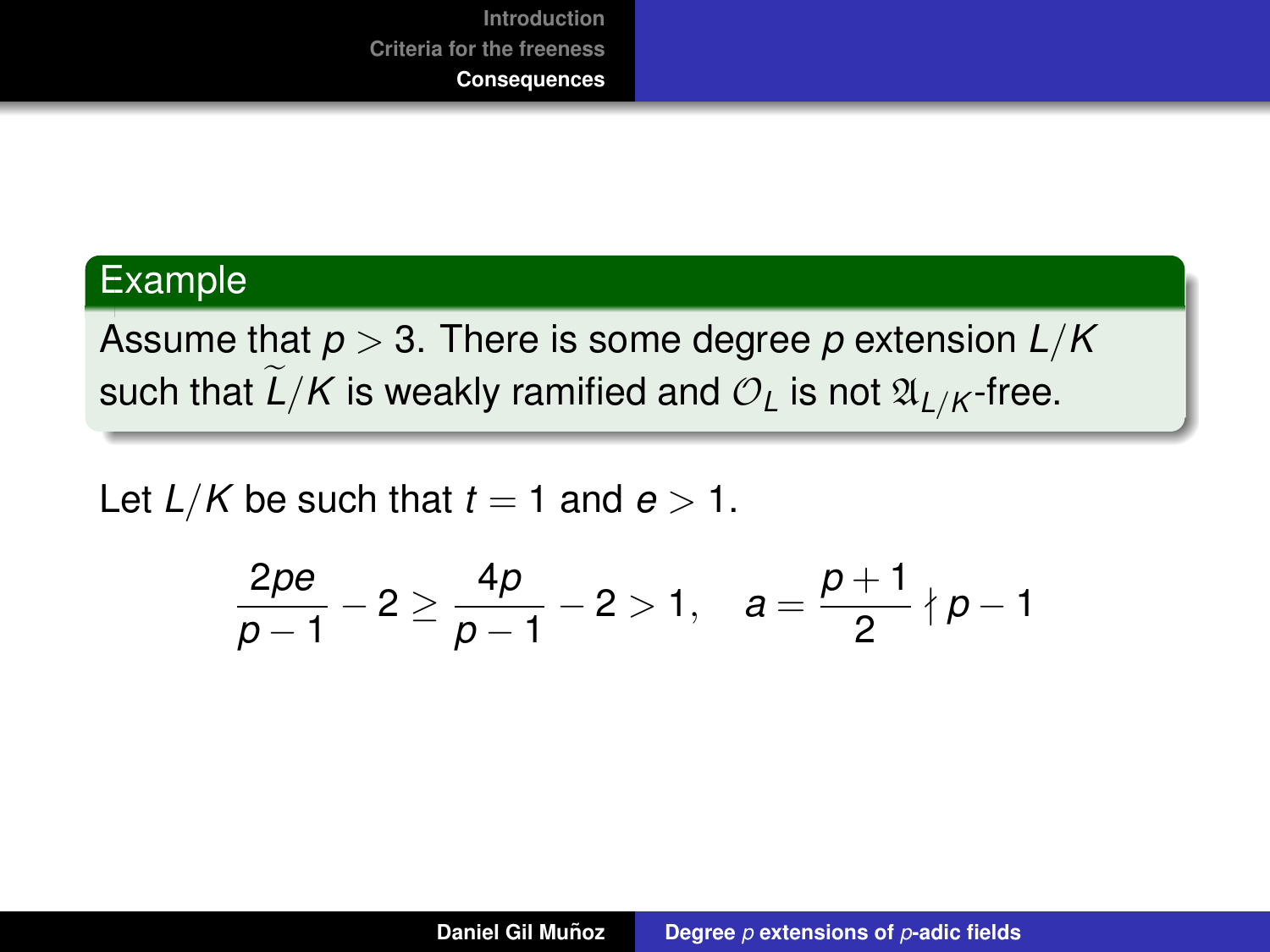#### Example

Assume that *p* > 3. There is some degree *p* extension *L*/*K* such that  $\frac{L}{K}$  is weakly ramified and  $\mathcal{O}_L$  is not  $\mathfrak{A}_{L/K}$ -free.

Let  $L/K$  be such that  $t = 1$  and  $e > 1$ .

$$
\frac{2pe}{p-1}-2\geq \frac{4p}{p-1}-2>1,\quad a=\frac{p+1}{2}\nmid p-1
$$

 $\Longrightarrow$   $\mathcal{O}_L$  is not  $\mathfrak{A}_{L/K}$ -free.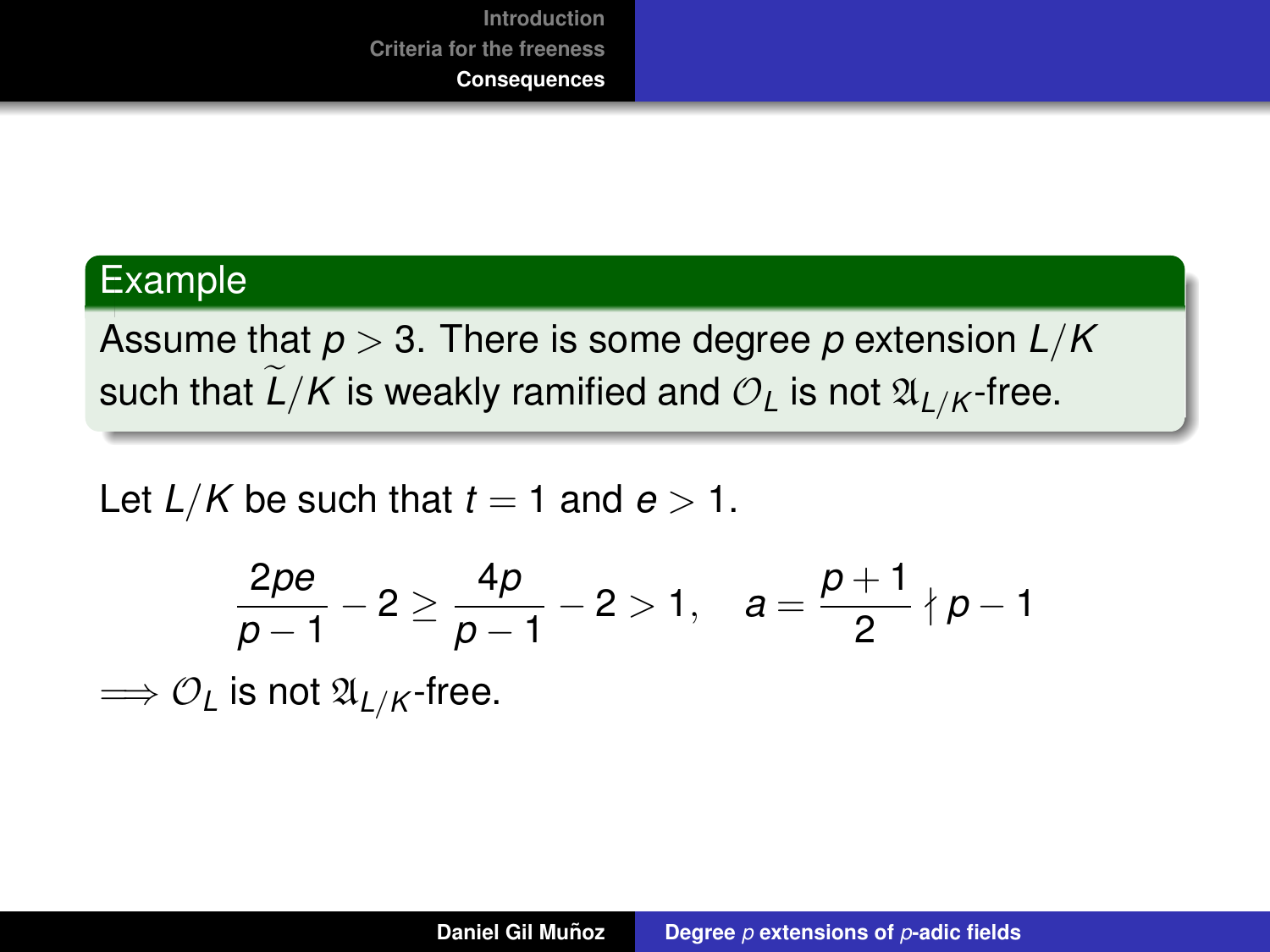#### Example

## There is some degree *p* extension *L*/*K* of *p*-adic fields such that  $\mathcal{O}_{\widetilde{L}}$  is  $\mathfrak{A}_{\widetilde{L}/\mathcal{M}}$ -free but  $\mathcal{O}_L$  is not  $\mathfrak{A}_{L/\mathcal{K}}$ -free.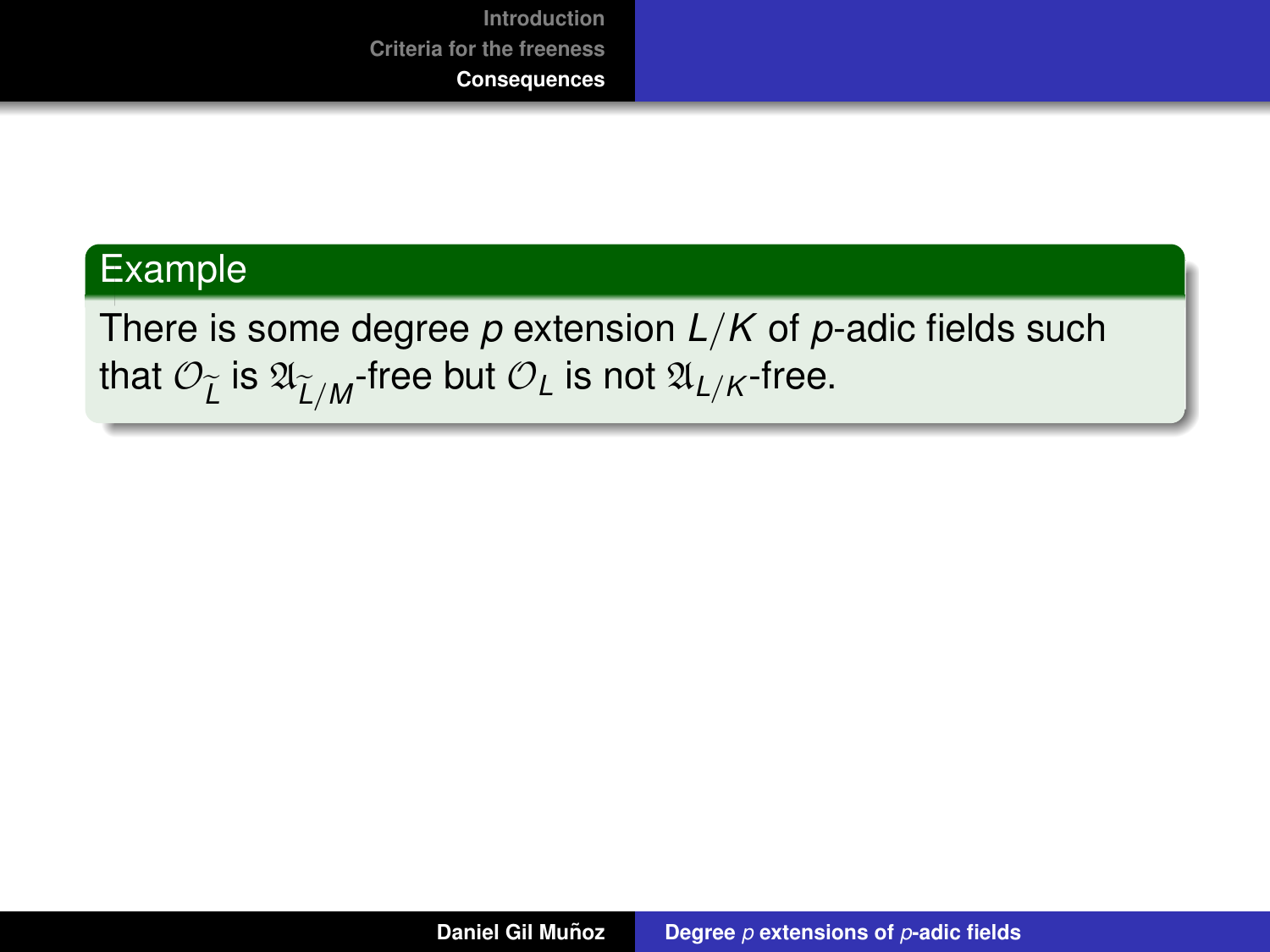#### Example

There is some degree *p* extension *L*/*K* of *p*-adic fields such that  $\mathcal{O}_{\widetilde{L}}$  is  $\mathfrak{A}_{\widetilde{L}/\mathcal{M}}$ -free but  $\mathcal{O}_L$  is not  $\mathfrak{A}_{L/\mathcal{K}}$ -free.

Let  $p = 13$  and choose  $L/K$  with  $t = 3$ ,  $e = 2$ .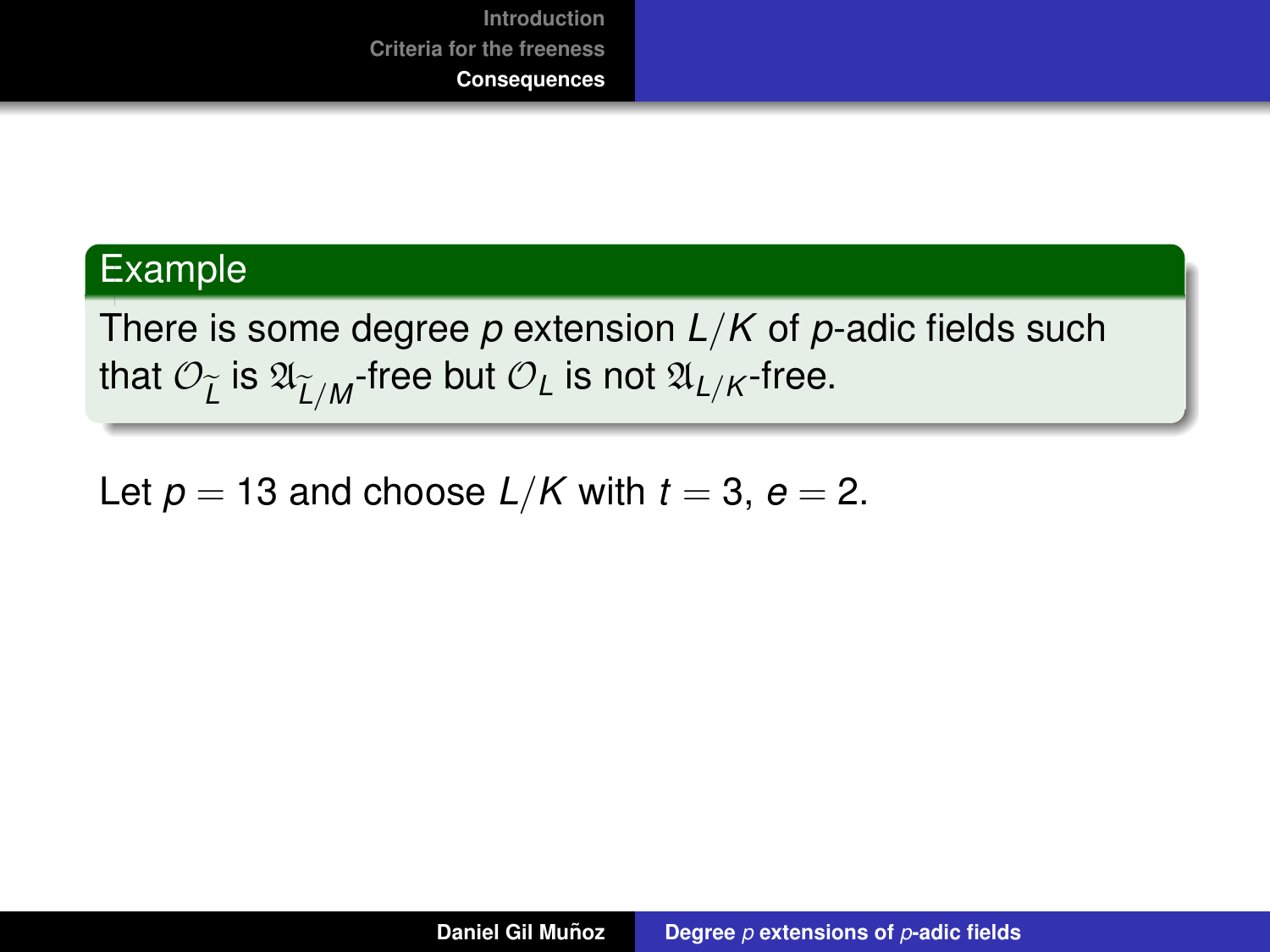#### Example

There is some degree *p* extension *L*/*K* of *p*-adic fields such that  $\mathcal{O}_{\widetilde{L}}$  is  $\mathfrak{A}_{\widetilde{L}/\mathcal{M}}$ -free but  $\mathcal{O}_L$  is not  $\mathfrak{A}_{L/\mathcal{K}}$ -free.

Let  $p = 13$  and choose  $L/K$  with  $t = 3$ ,  $e = 2$ .

$$
3 | 12 \implies \mathcal{O}_{\widetilde{L}} \text{ is } \mathfrak{A}_{\widetilde{L}/M} \text{-free.}
$$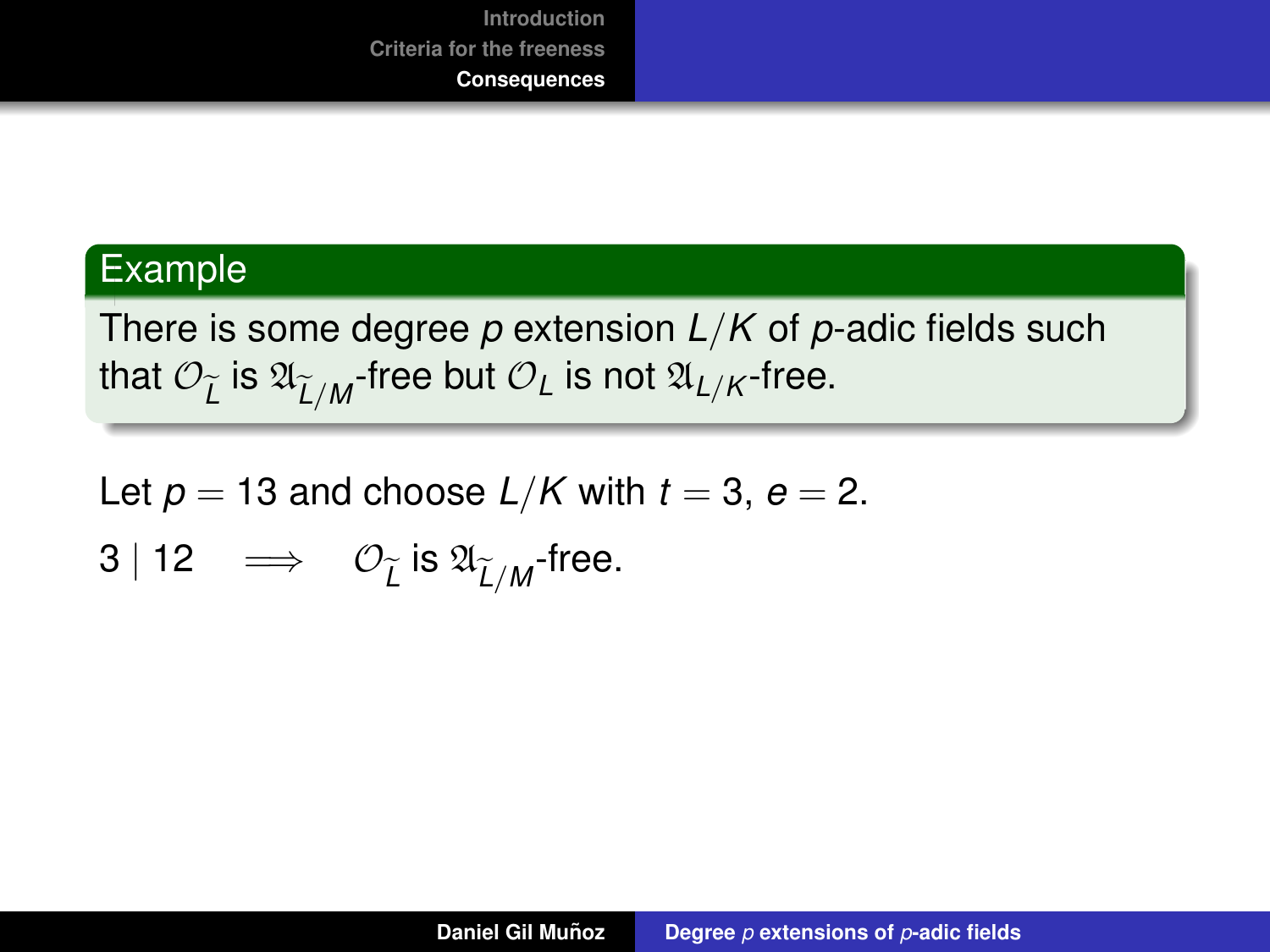#### Example

There is some degree *p* extension *L*/*K* of *p*-adic fields such that  $\mathcal{O}_{\widetilde{L}}$  is  $\mathfrak{A}_{\widetilde{L}/\mathcal{M}}$ -free but  $\mathcal{O}_L$  is not  $\mathfrak{A}_{L/\mathcal{K}}$ -free.

Let 
$$
p = 13
$$
 and choose  $L/K$  with  $t = 3$ ,  $e = 2$ .  
\n $3 | 12 \implies O_{\tilde{L}} \text{ is } \mathfrak{A}_{\tilde{L}/M} \text{-free.}$   
\n $3 > \frac{2pe}{p-1} - 2$ ,  $a = \ell = 8$ ,  $\frac{8}{13} = [0; 1, 1, 1, 1, 2]$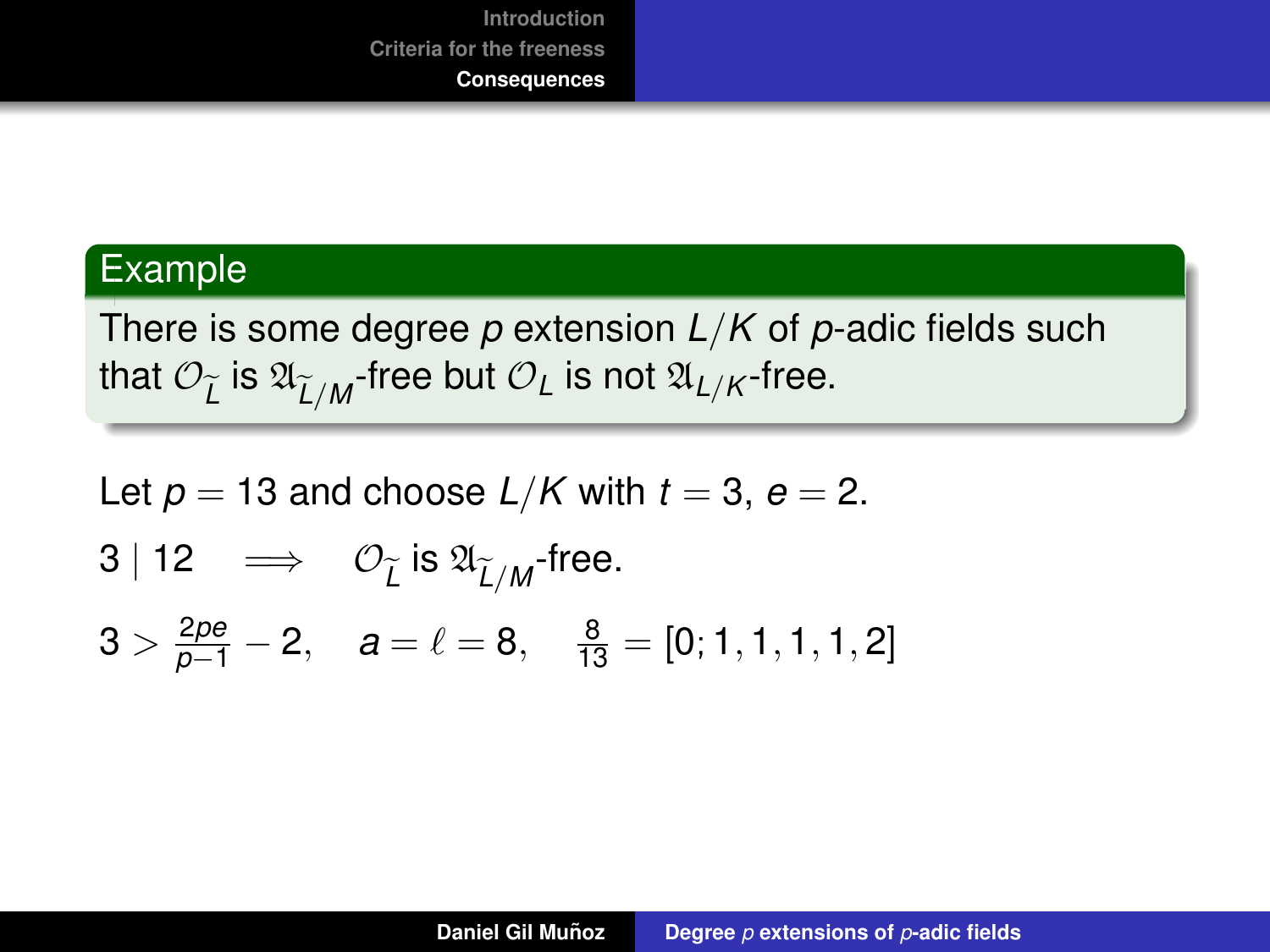#### Example

There is some degree *p* extension *L*/*K* of *p*-adic fields such that  $\mathcal{O}_{\widetilde{L}}$  is  $\mathfrak{A}_{\widetilde{L}/\mathcal{M}}$ -free but  $\mathcal{O}_L$  is not  $\mathfrak{A}_{L/\mathcal{K}}$ -free.

Let 
$$
p = 13
$$
 and choose  $L/K$  with  $t = 3$ ,  $e = 2$ .  
\n $3 | 12 \implies \mathcal{O}_{\tilde{L}} \text{ is } \mathfrak{A}_{\tilde{L}/M} \text{-free.}$   
\n $3 > \frac{2pe}{p-1} - 2$ ,  $a = \ell = 8$ ,  $\frac{8}{13} = [0; 1, 1, 1, 1, 2]$   
\n $\implies \mathcal{O}_L \text{ is not } \mathfrak{A}_{L/K} \text{-free.}$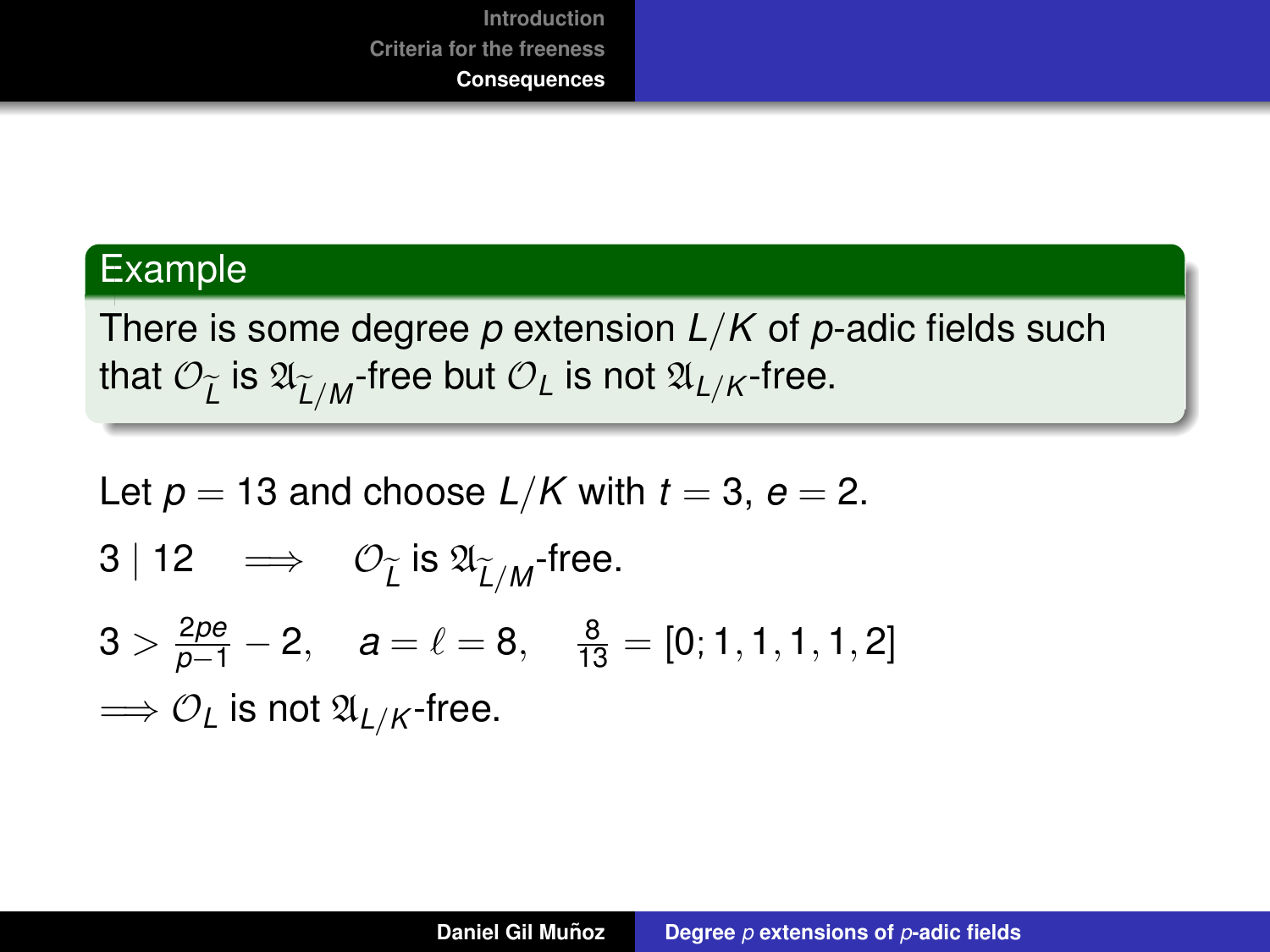

- 譶 F. Bertrandias, M. J. Ferton; *Sur l'anneau des entiers d'une extension cyclique de degre premier d'un corps local (I), ´* C.R. Acad. Sc., Paris, No. 18 Vol. 274 (1972), 1388-1391.
- 歸 F. Bertrandias, J. P. Bertrandias, M. J. Ferton; *Sur l'anneau des entiers d'une extension cyclique de degre premier d'un ´ corps local (II),* C.R. Acad. Sc., Paris, No. 18 Vol. 274 (1972), 1388-1391.
- M. J. Ferton; *Sur l'anneau des entiers d'extensions cycliques de degré p et d'extensions diédrales de degré 2p d'un corps local,* PhD thesis, University of Grenoble, 1972.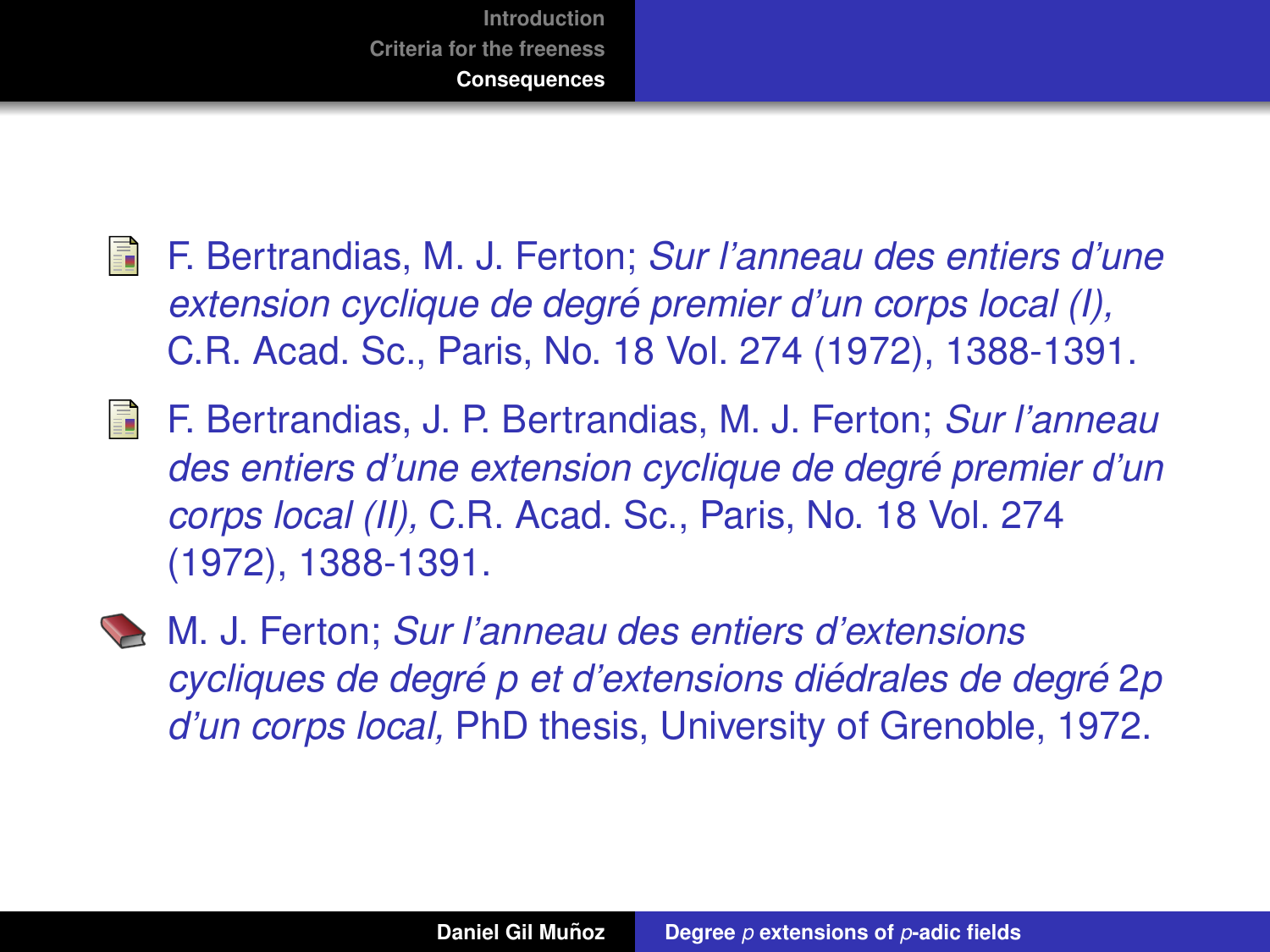

- I. Del Corso, F. Ferri, D. Lombardo; *How far is an extension* 螶 *of p-adic fields from having a normal integral basis?,* Journal of Number Theory, Vol. 233 (2022), 158-197.
- 矗 G. Elder; *Ramified extensions of degree p and their Hopf-Galois module structure, Journal de Thórie des* Nombres de Bordeaux **30** (2018), 19-40.
- 量 D. Gil-Muñoz, A. Rio; *Induced Hopf-Galois structures and their Local Hopf-Galois modules,* Publications Matemàtiques **66** (2022), 99-128.